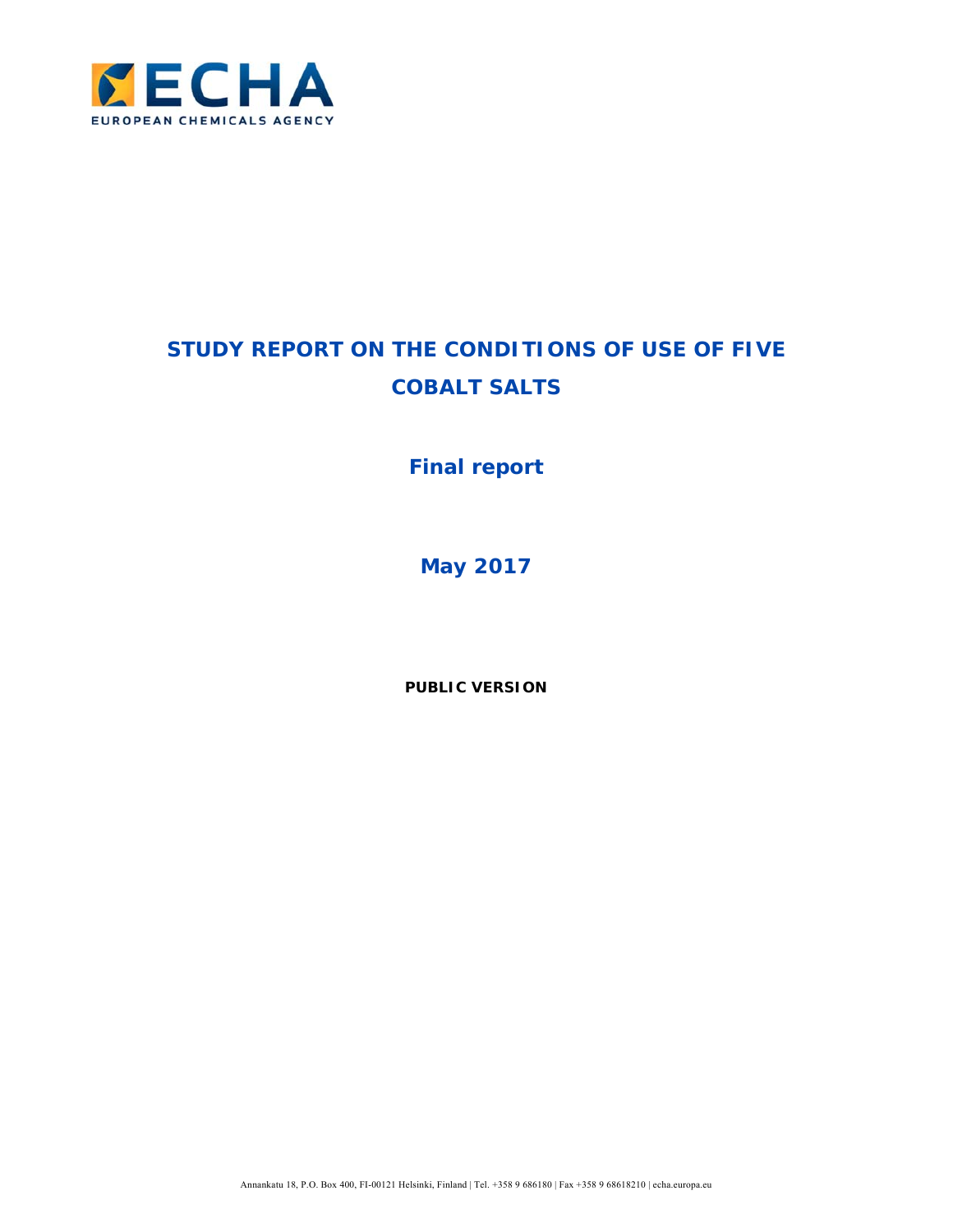

## **1. INTRODUCTION**

## **1.1. Background**

Cobalt sulphate, cobalt dichloride, cobalt dinitrate, cobalt carbonate and cobalt diacetate ('the cobalt salts' or 'the five cobalt salts') were prioritised for inclusion in Annex XIV to the REACH Regulation by the ECHA recommendation of 20 December 2011 ( $3<sup>rd</sup>$  recommendation<sup>1</sup>). These substances meet the criteria for classification as carcinogenic (category 1 B) and toxic for reproduction (category 1 B), in accordance with Regulation (EC) No 1272/2008, had been identified as substances of very high concern and were included in the candidate list in accordance with Article 59 of Regulation (EC) No 1907/2006 (REACH).

In December 2012, the Commission requested ECHA to conduct an investigation on the uses of the five cobalt salts, as they indicated that at least one of the uses of the cobalt salts (e.g. surface treatment) poses a risk to human health that is not adequately controlled that might need to be addressed. The inclusion into Annex XIV of REACH was postponed until the investigation was completed2.

The investigation was carried out to determine whether the uses of the five cobalt salts may pose a risk to human health which is not adequately controlled and should therefore be addressed within the scope of an Annex XV restriction dossier. As a result of this request, a detailed study report was submitted to the Commission in July 2013<sup>3</sup>. Overall the 2013 report concluded that the existence of a significant potential for exposure to the cobalt salts had not been demonstrated in the uses covered by the study. However, a number of uncertainties were identified that could have a major impact on this conclusion, in particular whether the cobalt salts exhibit a threshold mode of action regarding their carcinogenicity effects - as claimed in the registration dossiers - or that they should be considered as non-threshold carcinogens. Additionally, the report highlighted several deficiencies in the registration dossiers - mainly related to the absence of relevant exposure scenarios for some uses - that were an issue of concern. The study report is included as an Appendix to this current report.

Following the conclusion of the 2013 report, ECHA commissioned an assessment of the mode of action of the cobalt salts, which has concluded that the cobalt salts are genotoxic carcinogens by inhalation with a non-threshold mode of action; RAC4 supported this conclusion. This work answered one of the key uncertainties raised in the previous report.

The present report (2017) aims to present a complementary picture to the initial study report based on the new data now available to ECHA. This new data includes the conclusion on the mode of action and new information contained in several updates (latest by July 2016) to the registrations dossiers. In this context, the present report is supplementary to certain parts of the initial study report only.

l 1

https://echa.europa.eu/documents/10162/13640/3rd\_a\_xiv\_recommendation\_20dec2011\_en.pdf/22d

<sup>19030-4756-4</sup>c95-b120-7c582e1335c6 2 See recitals 11 and 12 of Commission Regulation (EU) No 348/2013 of 17 April 2013 amending Annex XIV to Regulation (EC) No 1907/2006 of the European Parliament and of the Council on the Registration, Evaluation, Authorisation and Restriction of Chemicals (REACH): http://eur-

lex.europa.eu/legal-content/EN/TXT/PDF/?uri=CELEX:32013R0348&qid=1493704087781&from=en 3" A preliminary investigation into the conditions of use of five cobalt salts" Final report; ECHA, July 2013

<sup>(</sup>unpublished).<br>http://echa.europa.eu/documents/10162/13563/echa\_sr23\_project\_en.pdf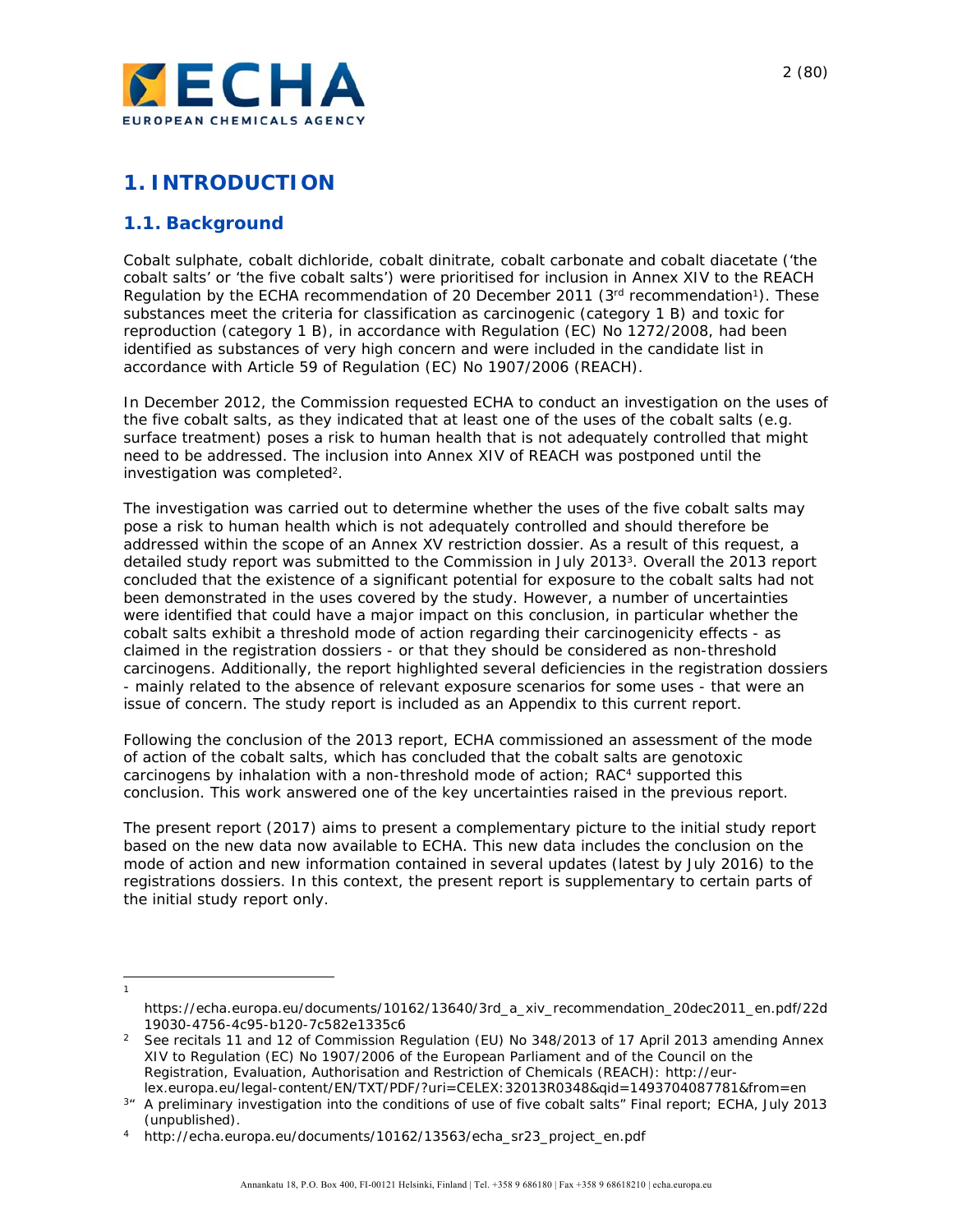

## **1.2. Scope**

The present report covers the following uses, as requested by the Commission:

- 1. Use in surface treatment
- 2. Use as a pigment for PET plastic
- 3. Use as a catalyst for the production of PTA/IPA/DMT and PET
- 4. Use as a catalyst in oxygen scavenging processes
- 5. Use in animal feed
- 6. Use in fertiliser
- 7. Use in biogas production
- 8. Use in biotechnology, pharmaceuticals and *in vitro* diagnostics
- 9. Use in humidity indicators

The report focuses on identifying those uses for which there may especially be a concern for workers considering the conditions of use of the cobalt salts, the inhalation exposure levels given in the registration dossiers and the corresponding excess lung cancer risks. Excess cancer risks levels are estimated based on the dose –response function developed as part of the assessment of the mode of action of the cobalt salts commissioned by ECHA.

## **1.3. Methodology**

For the purpose of this investigation, ECHA has carried out a review of the registration dossiers for cobalt sulphate, cobalt dinitrate, cobalt dichloride, cobalt carbonate and cobalt diacetate, study.

ECHA performed a screening of the registration dossiers in July 2016 (last search 18/07/2016). For each cobalt salt, the Chemical Safety Reports (CSR) and the Occupational Exposure Scenarios (ES) submitted by the lead registrants were evaluated. No additional CSR or ES were available in ECHA's database.

Based on the screening of these dossiers, the operational conditions, risk management measures and resulting worker inhalation exposure levels were identified for each of the uses (this information is presented in Annex 1). Exposures levels were then used for the calculation of the excess cancer risks for workers based on exposure for a working lifetime (i.e. 40 years).

Exposure values used for the risk characterisation in this report are those provided in the registration dossiers. The methodology used to derive exposure values was not comprehensively assessed, since this was outside the scope of the study. Nevertheless, the methodology is briefly presented in the report to provide a better understanding of the exposure assessment performed by the registrants.

## **1.4. Structure of the report**

Section 2 presents the main parameters of exposure for each of the uses and highlights those activities which give rise to exposure levels that might lead to a concern. Although each use is discussed independently, the conclusions are drawn together providing a comprehensive overview of the key drivers of exposure and the uncertainties identified across all uses under analysis.

Section 3 focuses on risk characterisation and presents the conclusions regarding the risk level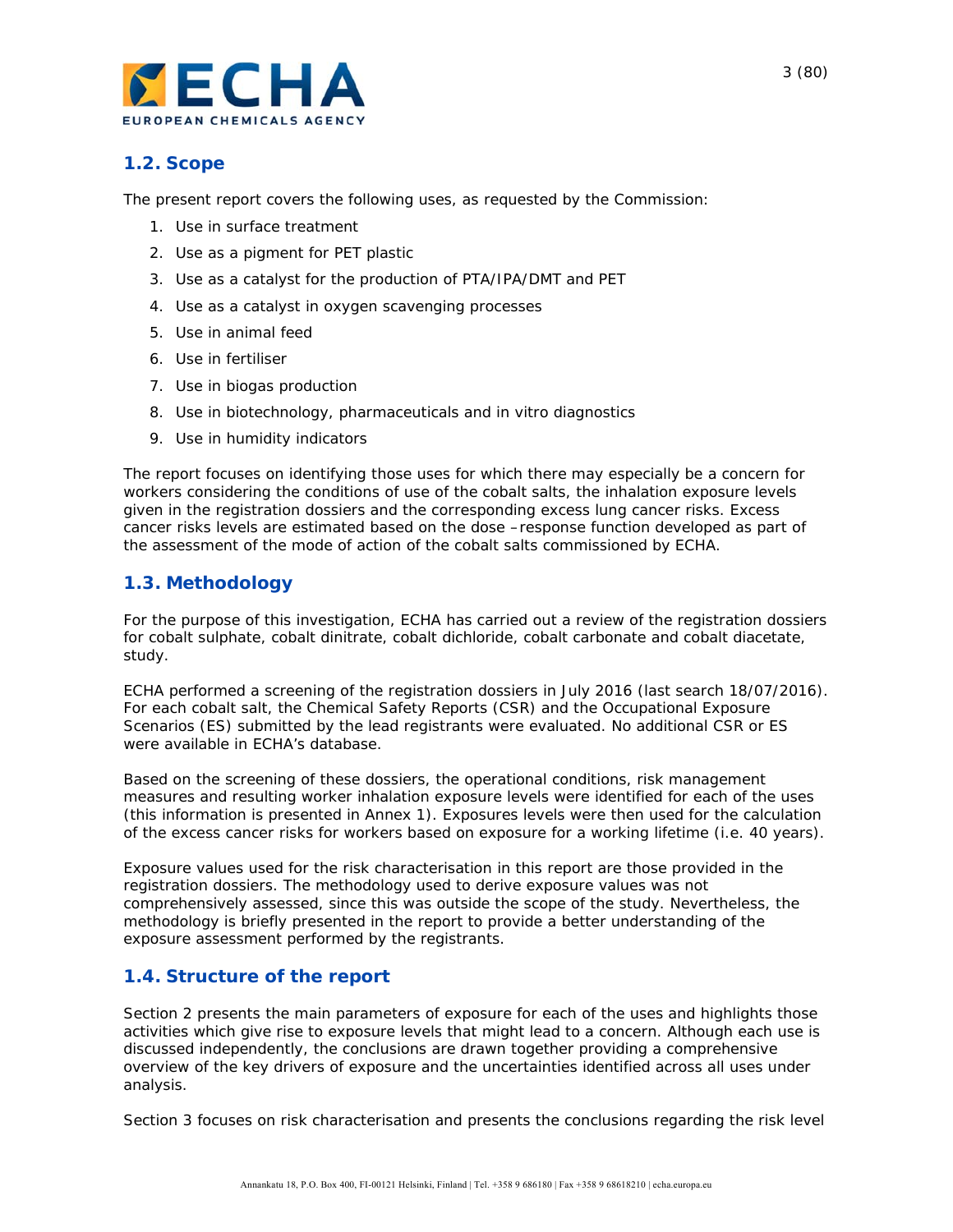

arising for each of the uses.

A public version of the initial report on the investigation of the conditions of use of the five cobalt salts (ECHA, July 2013) is included as an Appendix to this document. The report presents a detailed overview of the information gathered in a targeted consultation carried out by ECHA in 2013 together with the information provided in the ESs of the registration dossiers available at the time of developing the report. Although the information of this initial report is partially superseded, especially regarding the ESs, it provides a useful insight of the uses of the five cobalt salts in the different sectors of activity included in the study.

## **2. OCCUPATIONAL EXPOSURE ASSESMENT**

## **2.1. Exposure estimation methodology applied in the registration dossiers**

Worker inhalation exposure estimation is based on measured and modelled data. Measured data are obtained through personal air monitoring data resulting from the use of the substance in similar processes, or calculated as read-across from exposure values resulting from the manufacture of similar inorganic cobalt compounds or of cobalt metal itself. A summary of the monitoring dataset used for the estimation of worker exposure levels for a number of cobalt compounds is presented in the CSR. For the cobalt salts, the number of measurements available varies from 12 to 120 depending on the activity. According to the information provided, the measurement values are either full shift representatives, or have been obtained during the entire task duration and then calculated as time weighted averages. Monitoring data are originally reported for cobalt and then recalculated for each of the cobalt compound based on their molecular weight. Only the total exposure is presented; there is no indication of, for example, the inhalable vs respirable fraction.

Modelled exposure data are based on MEASE. According to the CSR, the intrinsic emission potential of the substance (the so-called fugacity class) is one of the main exposure determinants in the MEASE tool. Cobalt sulphate, cobalt dichloride, cobalt dinitrate and cobalt carbonate in powder form are identified as having medium exposure potential based on the dustiness of the substances. For cobalt diacetate in powder form, a high potential for exposure is selected as input parameter in the modelling tool. Aqueous solutions are considered as having very low to low exposure potential depending on the activity performed. The input parameters for the modelling tool are available in the CSR.

Exposure estimation values are reported in  $\mu$ g per m<sup>3</sup> in the registration dossiers. For comparison purposes, these values have been back-calculated to  $\mu$ g Co per m<sup>3</sup> and presented as such in this report. All exposure values reported correspond to the inhalable fraction5.

## **2.2. Use in surface treatment**

#### **2.2.1. Exposure Scenarios**

For each of the five cobalt salts, the corresponding CSR presents five ES for their use in surface treatment. These ES are as follows:

 $\overline{a}$ <sup>5</sup> There is no specific information available in the CSRs on the ratio of inhalation fraction to respirable fraction.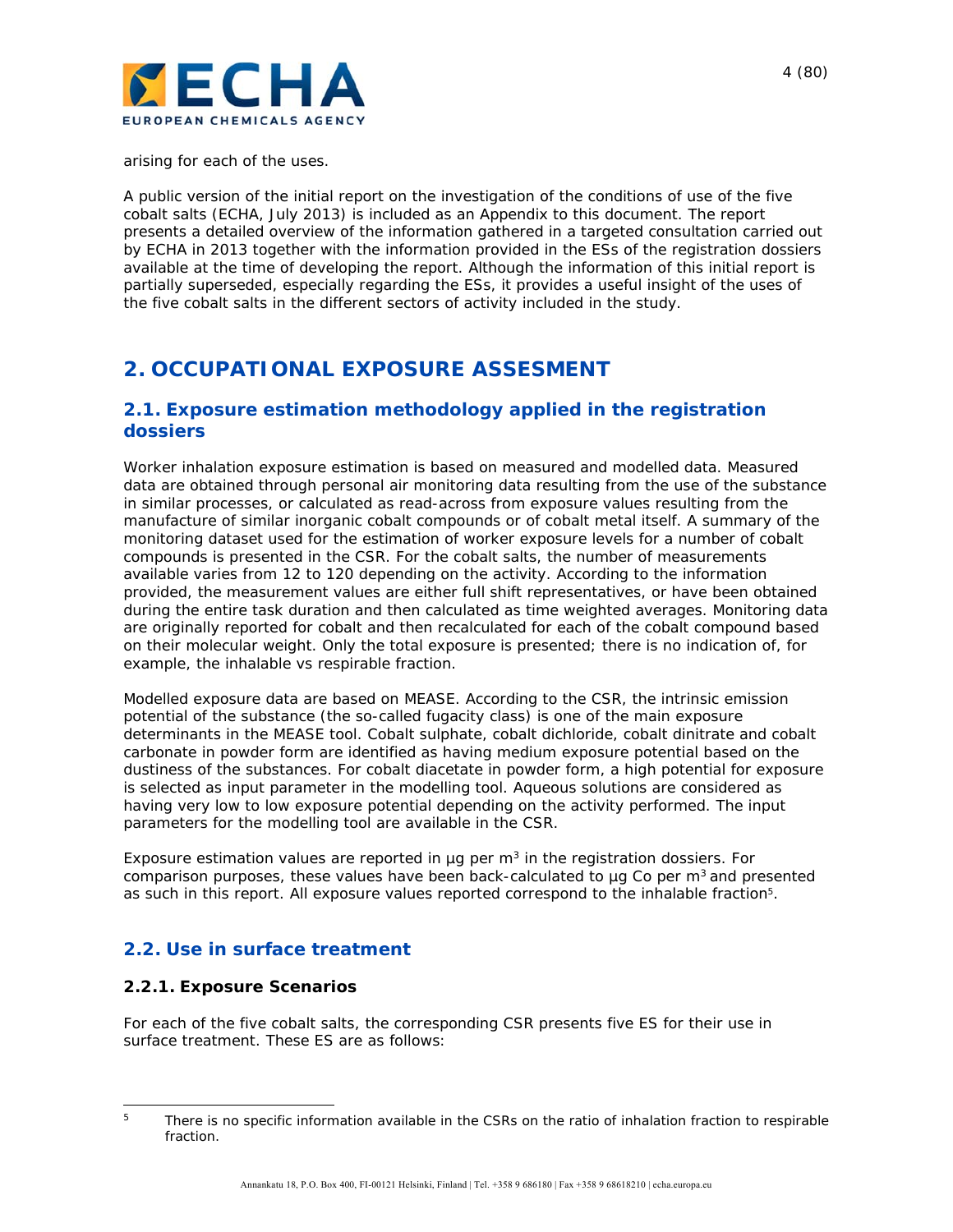

- 1. Formulation of metal surface treatment pre-formulations
- 2. Use at industrial site Passivation processes
- 3. Use at industrial site Plating process in surface treatment
- 4. Service life (worker at industrial site) Industrial handling of surface treated articles (passivated/plated)
- 5. Service life (professional worker) Industrial handling of surface treated articles (passivated/plated)

Each of the ES comprises a number of main Worker Contributing Scenarios (WCS) adding up to a total of 19 WCS. Please refer to Annex 1 for a full description of the main WCS.

#### **2.2.2. Operational Conditions and Risk Management Measures**

The Operational Conditions (OCs) and Risk Management Measures (RMM) for each of the five Exposure Scenarios as presented in the CSRs are compiled in Annex 1.

In general:

- Handling of cobalt salts in powder form (opening of containers, loading/ unloading, dosing, dosing, weighing, mixing) requires *integrated LEV (90% efficiency) and the use of RPE (APF 10/20)* to reduce inhalation exposure. No specific RMMs are considered necessary for the handling of aqueous solutions of the cobalt substances.
- *Closed semi-automated systems with integrated LEV (90% efficiency) and RPE (APF 10)* are required for dissolution of cobalt salts in powder form and for plating at industrial sites, while for manual brush plating, the contributing scenario specifies the *use of LEV (efficiency 78%) and RPE (APF 20)*.
- *No specific RMMs* to reduce inhalation exposure are required for passivation with aqueous solutions of cobalt salts. The concentration of cobalt salts in passivation solutions is set at 1 to 5%.
- For cleaning and maintenance tasks, the use *of RPE (APF 40)* is identified in all Exposure Scenarios.
- *No specific RMMs* are identified for handling of cobalt coated/plated articles at industrial or professional settings. Only low level energy process are considered in the exposure scenarios (PROC 21).
- All activities require the use of gloves, eye protection and certified safety clothing and shoes as well as general good occupational hygiene practices to ensure safe handling of the substance.

#### **2.2.3. Inhalation Worker Exposure estimation**

Inhalation exposure levels based on measured data are provided for several WCSs including: handling of cobalt salts in powder form (including dissolution), plating, handling of articles and cleaning and maintenance. For the other WCSs modelled data based on MEASE are provided in the CSRs.

Inhalation worker exposure levels range from below 1  $\mu$ g Co/m<sup>3</sup> to 24.5  $\mu$ g Co/m<sup>3</sup>. The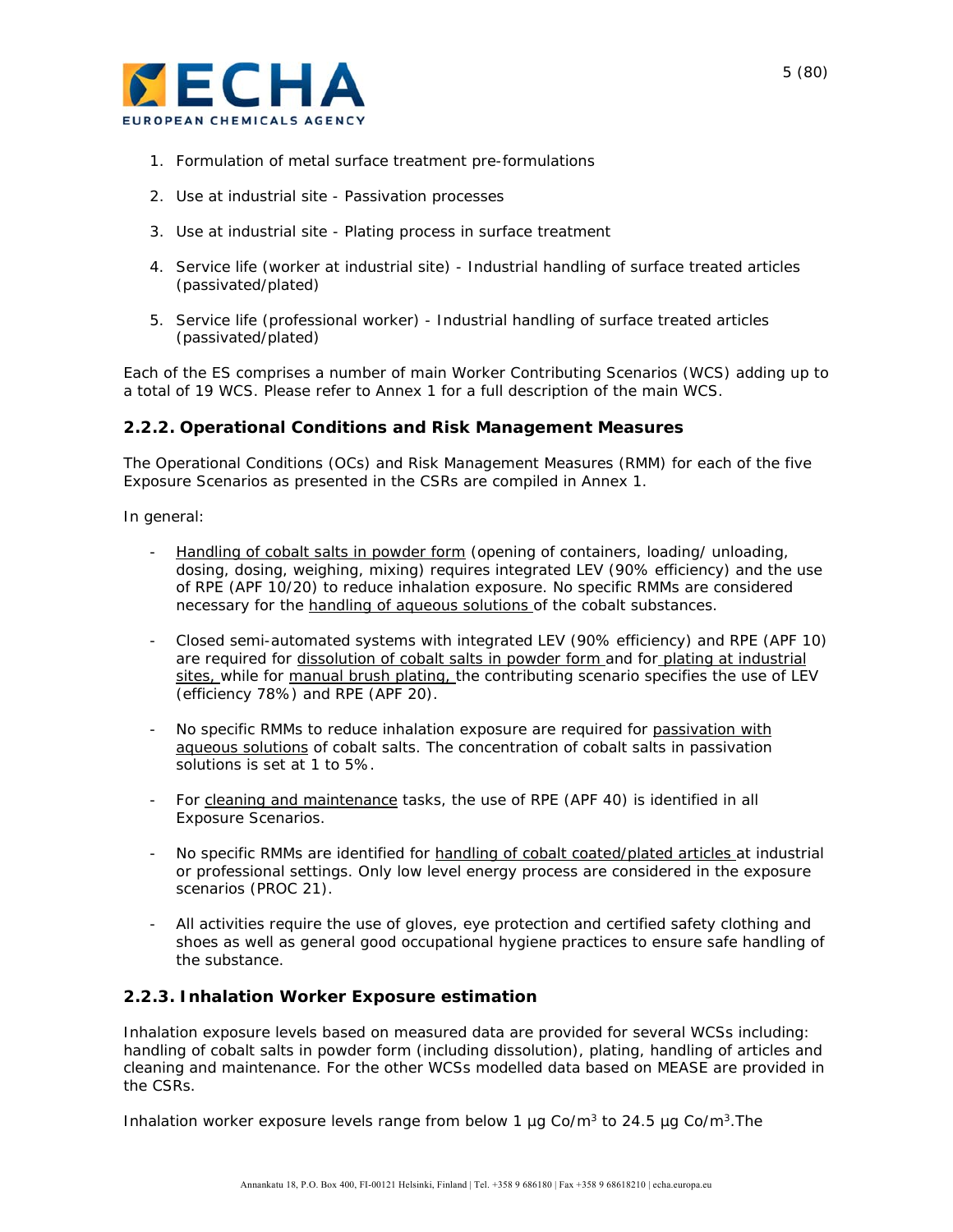

activities which give rise to higher exposure levels are those involving the use of cobalt salts in powder form - specifically raw material handling and cleaning and maintenance, which show exposure levels ranging from 20 to 24.5  $\mu$ g Co/m<sup>3</sup> respectively. It should be noted that these exposure levels are calculated based on measured data and considering that the required RMMs, including the use of RPE (APF10 to 40), are in place for the full duration of the activities (up to 8 hours).

Estimated exposure levels for plating activities are in the range of 4 to 5  $\mu$ g Co/m<sup>3</sup>. These exposure values are estimated based on measured data for a closed semi-automated process and taking into account the use of RPE (APF 10) for the full duration of the shift. Exposure levels for passivation are estimated at 0.6 to 1  $\mu$ g Co/m<sup>3</sup> based on modelled data.

On the other hand, handling of surface treated articles at industrial and professional settings give rise to exposure levels in the range of 2.5 to 5  $\mu$ g Co/m<sup>3</sup>. This exposure levels are based exclusively on low level energy activities (PROC 21) such as transfer and moving of articles. Exposure values for high energy operations with cobalt coated/plated articles such as grinding, polishing, etc. are not provided.

#### **2.2.4. Discussion**

The exposure scenarios for the use of the five cobalt salts in surface treatment appear to cover the major tasks to be performed, including cleaning and maintenance, which may give rise to inhalation exposure for workers.

Although the RMMs and OCs defined in the exposure scenarios may cover the conditions of use in most settings, some of them may not be realistic for some workshops. Specifically, plating in a closed semi-automated process with integrated LEV may not represent the standard conditions of use for this activity. Moreover, several exposure scenarios (including plating itself) rely heavily on the use of RPE to reduce exposure for a duration up to 8 hours, which seems to question the efficiency of the engineering measures in place to control exposure.

Exposure levels estimated based on modelling depend heavily on the exposure potential assigned to substance/activity. Regarding the use of aqueous solutions of cobalt salts, a number of activities may produce aerosols which may lead to a higher potential for exposure. This may apply to activities such as the filling of solutions in the formulation of metal treatment solutions and passivation. For these activities, only modelled data are provided. Since the substance is used as aqueous solution, a very low emission potential is considered for the estimation of exposure in the CSR. However, this may lead to an underestimation of the inhalation exposure levels if aerosols are generated during these activities.

On the other hand, the ES do not consider the conditions of use and the estimated inhalation exposure values for handling activities of cobalt surface treated articles such as grinding, drilling, etc., which may take place in some workshops. These tasks may give rise to the highest exposure levels especially in professional settings if the adequate RMMs are not in place.

## **2.3. Use as a pigment for PET plastics**

#### **2.3.1. Exposure Scenarios**

According to the registration dossiers, cobalt diacetate is the only cobalt salt which is used as a pigment for PET plastics. Three ES are identified in the CSR:

1. Use at industrial site – Production and industrial use of plastics and/or PET using cobalt diacetate as a colorant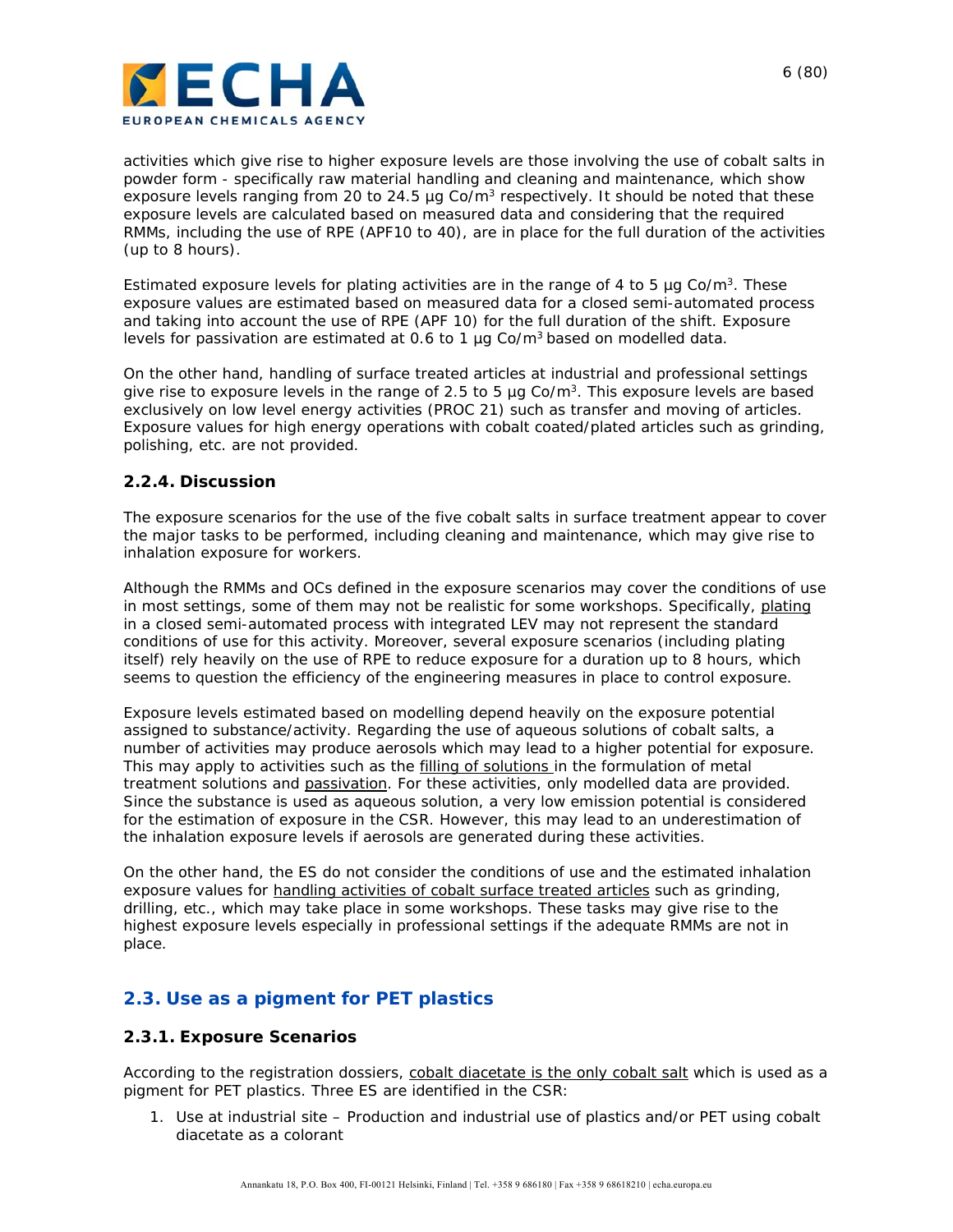

- 2. Service life at industrial site –handling of plastics and/or PET in industrial settings
- 3. Service life professional worker- handling of plastics and/or PET in professional settings

A total number of six main WCS are presented for this use - four for the use of cobalt diacetate at industrial sites and two additional ones for service life of cobalt-containing plastics/PET. The conditions of use recommended for each WCS are compiled in Annex 1.

#### **2.3.2. Operational Conditions and Risk Management Measures**

According to the CSR, the conditions of use of cobalt diacetate at industrial sites are similar to those identified for the use of cobalt salts in surface treatment. They include, among others:

- *Integrated LEV (90% efficiency) and RPE (APF 20)* in activities that involve handling of cobalt diacetate in powder form (including loading, unloading, weighing, mixing, and dissolution).
- *Close semi-automated processes with integrated LEV (90% efficiency) and RPE (APF 10)* for further processing (including mixing, blending and extrusion).
- The use *of RPE (APF 40)* for cleaning and maintenance tasks.
- The use of gloves, eye protection and certified safety clothing and shoes as well as general good occupational hygiene practices for all activities.

The "handling (abrasive processing) of cobalt-containing plastics/PET" is defined to take place with general ventilation (efficiency 17%) at industrial settings and, additionally, and only for professional workers, the use of RPE (APF 10) is required.

#### **2.3.3. Inhalation Worker Exposure estimation**

Measured data are provided for most of the worker exposure scenarios, with the highest measured values corresponding to the "handling (abrasive processing) of cobalt-containing plastics/PET at industrial sites" and to "cleaning and maintenance" activities, for which 8h TWA exposure values in the range of 22 to 24  $\mu$ g Co/m<sup>3</sup> are estimated. Exposure levels resulting from the "handling of cobalt diacetate in powder form" are estimated at 18.5  $\mu$ g Co/m<sup>3</sup>. It should be noted that exposure levels are calculated taking the use of RPE into account for "cleaning and maintenance" activities (APF 40) and for "handling of cobalt diacetate in powder form" (APF 20), but not for "handling (abrasive processing) of cobalt-containing plastics/PET at industrial sites".

Exposure levels for "handling (abrasive processing) of cobalt-containing plastics/PET by professional workers" are lower, in the range of 2.5  $\mu$ g Co/m<sup>3</sup>, since as stated above, the use of RPE (APF 10) is required for this activity.

#### **2.3.4. Discussion**

The ES provided define the conditions for the industrial use of cobalt diacetate as a pigment for PET as well as for handling cobalt-containing plastics/PET at industrial and professional settings.

The technical conditions defined, based on integrated LEV and semi-automated closed processes for mixing, blending and extrusion, seem characteristics of industrial sites where extrusion of plastics may take place. However, the heavy reliance on the use of RPE for a duration up to 8 h for several activities (including extrusion itself as well as handling of powder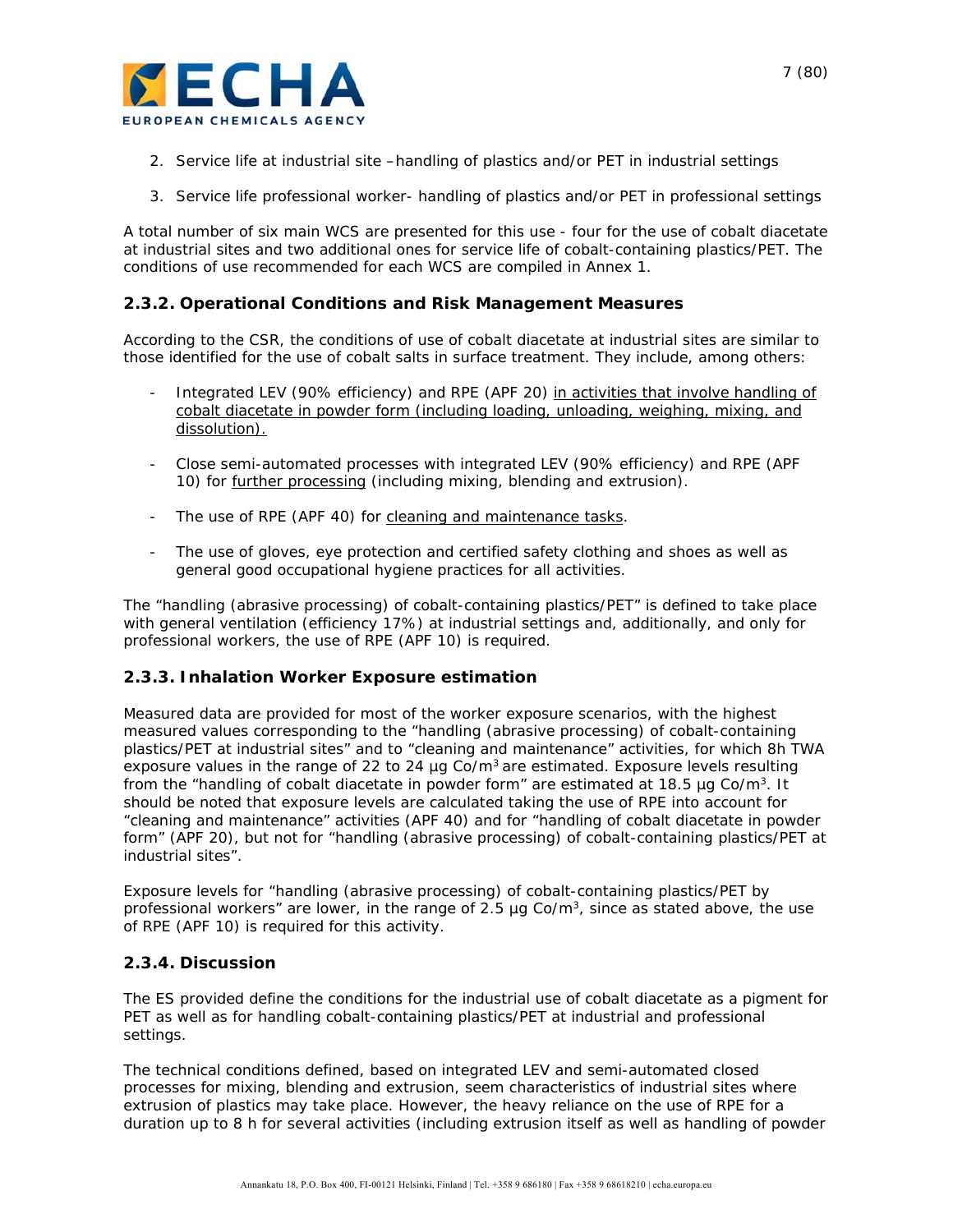

forms) introduces uncertainty regarding the efficiency of the engineering control measures in place to ensure adequate worker protection.

Similarly, reliance on the use of RPE by professional workers to reduce exposure to cobalt in handling of cobalt-containing plastic articles for a full shift may not be adequate to control exposure levels.

## **2.4. Use as a catalyst for the production of PTA/IPA/DMT and PET**

#### **2.4.1. Exposure Scenarios**

According to the registration dossiers, cobalt diacetate is the only cobalt salt in use as a catalyst in the manufacture of PTA, IPA, DMT and PET. The CSR for cobalt diacetate presents one ES for this use:

1. Use at industrial site – Use as a catalyst

Two WCS are identified for this use, including loading/unloading, reaction, removal of wet splashes and cleaning and maintenance activities (Annex 1).

#### **2.4.2. Operational Conditions and Risk Management Measures**

Cobalt diacetate is used as a homogeneous catalyst in acetic acid solution. Following the description in the CSR, the formulated catalyst mixture is delivered in aqueous acetic solution, stored in a stock tank and then used in a closed system reactor before cobalt is recovered from the reactor solution. No specific RMMs to avoid inhalation exposure to cobalt diacetate are defined for the activities taking place in the manufacturing process expect for "cleaning and maintenance" tasks for which *the use of RPE (APF 40)* is specified.

As a general condition, the use of gloves, eye protection and certified safety clothing and shoes as well as general good occupational hygiene practices are required to control worker exposure to cobalt diacetate in this use.

#### **2.4.3. . Inhalation Worker Exposure estimation**

Inhalation exposure values provided for this use are based on measured data. Similar to other uses of cobalt salts discussed previously, the highest inhalation exposure levels (in the range of 24  $\mu$ g Co/m<sup>3</sup>) are measured in the "cleaning and maintenance activities" where exposure to dust/powder is expected.

For the manufacturing process itself (including loading/unloading of the catalyst solution, reaction and the immediate removal of wet splashes), exposure values of 1  $\mu$ g Co/m<sup>3</sup> are reported. It is not clear, however, whether sampling activities (either in open or close systems) are taken into account in the measured exposure values for the manufacturing process.

#### **2.4.4. Discussion**

The exposure scenario defines the activities giving rise to potential exposure to cobalt diacetate in the manufacture of PTA, IPA, DMT and PET. These activities include the major exposure contributing tasks that may take place in a closed reaction process, including cleaning and maintenance activities.

However, it is noted that sampling operations, which may give rise to direct inhalation exposure to workers, are not defined in the ESs. This could be a major contribution of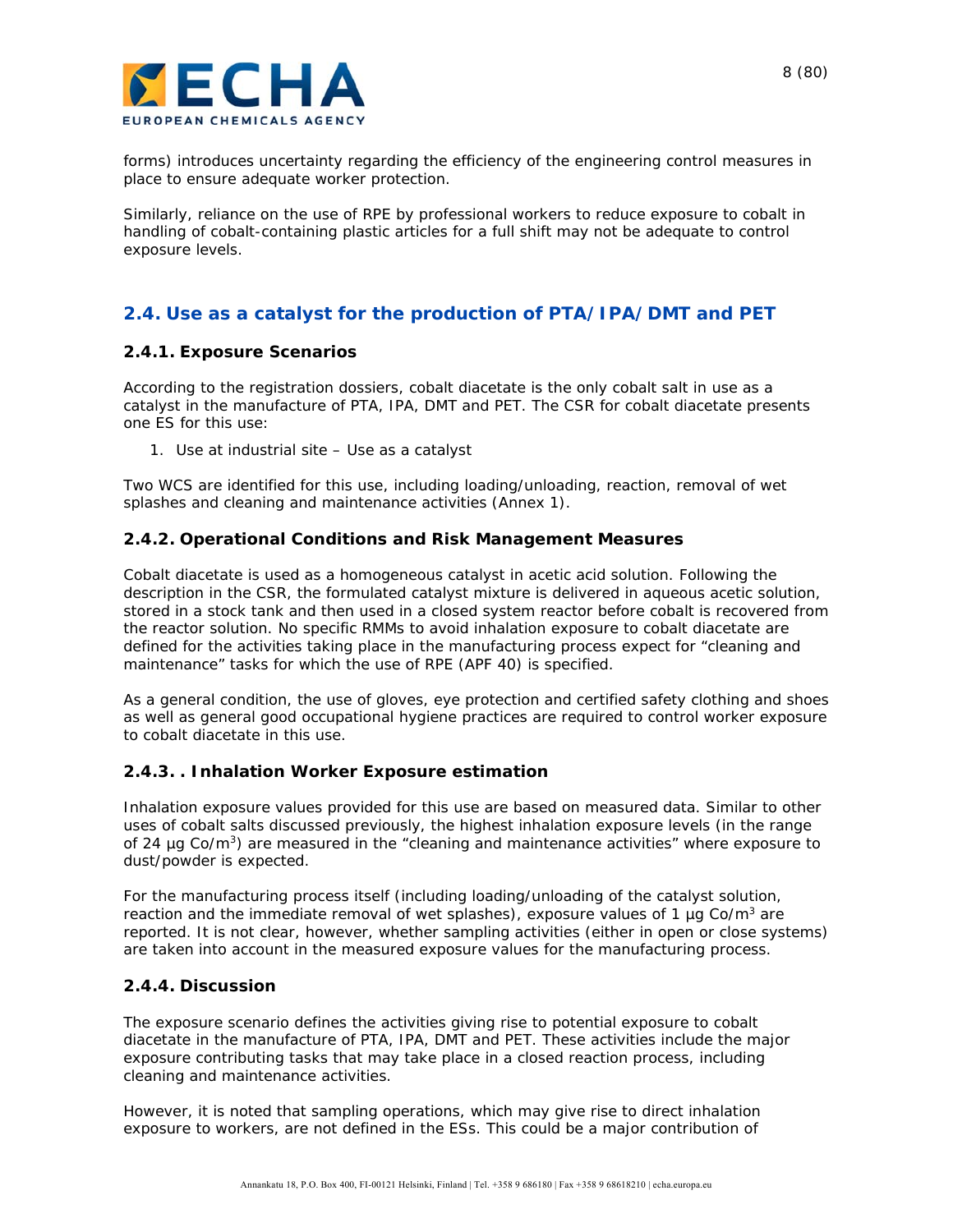

exposure if performed in an open system and may require specific RMMs/OC to control exposure. The specific conditions under which sampling may take place should be identified to provide the required guidance for the safe use of the substance.

Measured exposure levels, in the range of 1 to 24  $\mu$ g Co/m<sup>3</sup>, are in line with those estimated for other uses of cobalt salts already discussed, and seem realistic under the conditions of use defined in the ESs.

## **2.5. Use as a catalyst in oxygen scavenging processes**

#### **2.5.1. Exposure Scenarios**

The CSRs of cobalt sulphate, cobalt dichloride, cobalt dinitrate and cobalt carbonate present two ESs for this use:

1. Formulation – Formulation for water treatment chemicals, oxygen scavengers and corrosion inhibitors

2. Use at industrial site – Use of water treatment chemicals, oxygen scavengers and corrosion inhibitors

The ES cover four main WCSs corresponding to formulation, use, cleaning and maintenance tasks (Annex 1).

#### **2.5.2. Operational Conditions and Risk Management Measures**

According to the CSRs:

- Formulation of oxygen scavenger solutions involve handling of cobalt salts in powder form. For this task, including opening of containers, dosing, loading/unloading, weighing, mixing, re-packaging and sampling, i*ntegrated LEV (90% efficiency) and the use of RPE (APF 10)* are identified in the ESs.
- The use of formulated solutions at industrial sites, where exposure to aqueous solution with low exposure potential is expected, do *not require specific RMMs* to prevent inhalation exposure to workers.
- For cleaning and maintenance activities the *use of RPE (APF 40)* is identified.
- The use of gloves, eye protection and certified safety clothing and shoes as well as general good occupational hygiene practices are defined to ensure safe handling of the substance for all activities.

#### **2.5.3. Inhalation Worker Exposure estimation**

The exposure levels provided in the registration dossiers are based on measured data for the formulation stage and on modelled data for the use of the formulation at industrial sites. Similar to previous uses of the cobalt salts already discussed, the highest exposure levels are measured in activities involving the use of cobalt salts in powder form, which include the "formulation of the oxygen scavenger solutions" and the "cleaning and maintenance activities". Inhalation exposure levels reported for these activities are in the range of 20 to 24.5  $\mu$ g Co/m<sup>3</sup> respectively. These values are measured considering the use of RPE (APF10 to 40) for the full duration of the activity (up to 8 hours).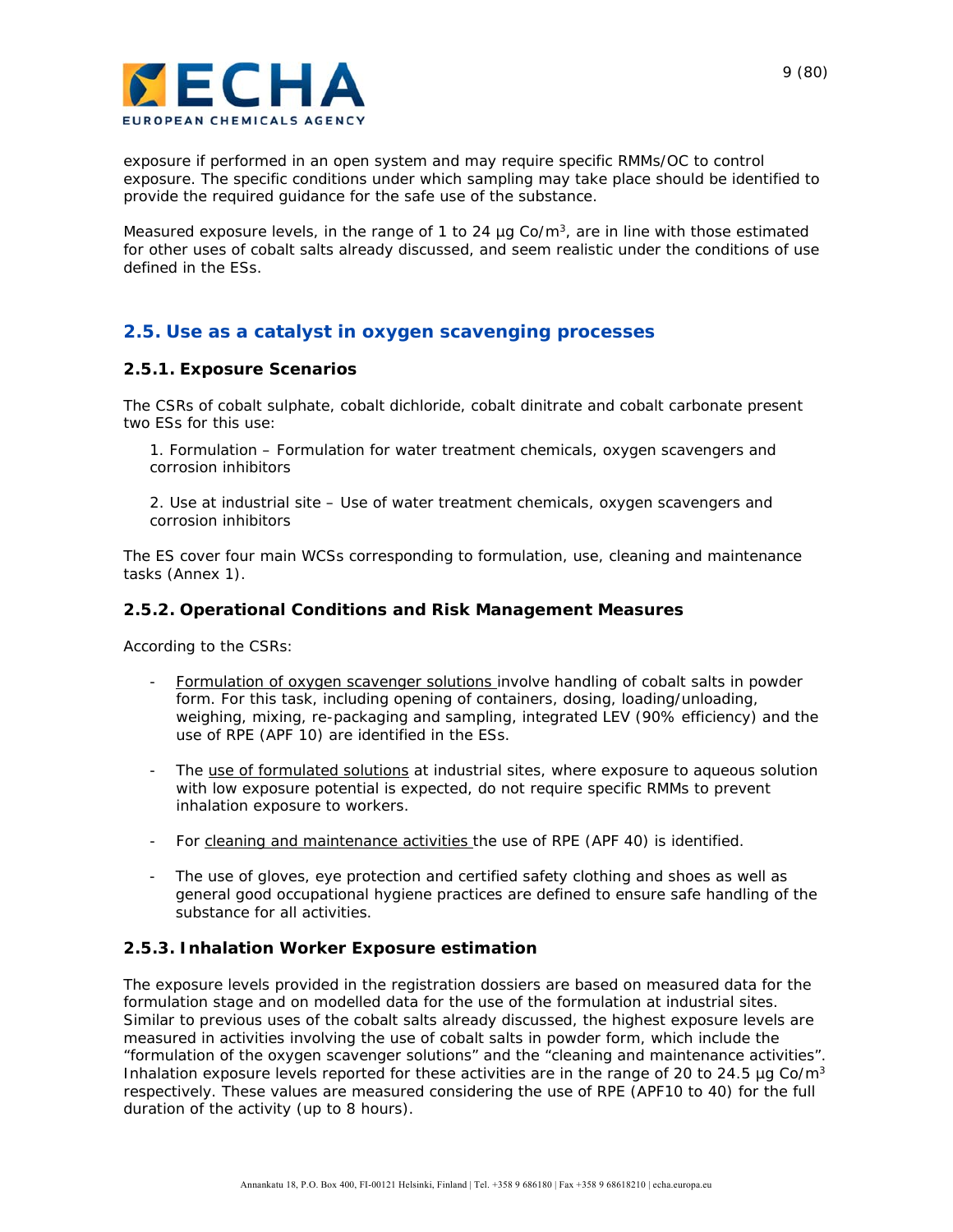

On the other hand, exposure levels arising from the "use of the oxygen scavenger solutions" are estimated to be in the range of 3 to 5  $\mu$ g Co/m<sup>3</sup> based on modelled data.

#### **2.5.4. Discussion**

The ES cover the main tasks that may give rise to exposure to cobalt salts from the formulation and use of water treatment chemicals (oxygen scavenger solutions) in industrial sites. It is noted that, according to the CSRs, the formulation of oxygen scavenger solutions require the use of integrated LEV to control worker exposure, which in practice implies the use of specific equipment which may not be available if formulation takes place in-situ, i.e. where the chemical products are used for water treatment.

Exposure levels reported vary significantly depending on the physical form of the cobalt salts, ranging from 3 to 5 µg Co/m<sup>3</sup> for aqueous solutions to 20 to 24 5 µg Co/m<sup>3</sup> for uses involving handling of cobalt salts in powder form. As previously discussed for other uses of cobalt salts control of exposure for cobalt salts in powder form require the use RPE for the full duration of activity, which may take place for up to 8 hours.

## **2.6. Use in fertilisers and/or feed grade materials**

#### **2.6.1. Exposure Scenarios**

The CSR of cobalt sulphate, cobalt dichloride, cobalt carbonate and cobalt diacetate present the conditions of use in fertilisers and feed grade materials. Two ES are identified for each cobalt compound:

- 1. Formulation Formulation of fertilisers and/or feed grade materials
- 2. Use by professional worker Professional use of fertilisers

The formulation stage covers five WCS corresponding to raw material handling, formulation, filling, packaging and cleaning and maintenance while for the professional use, four WCS are identified including filling/dosing and spreading of solid and liquid fertilisers (Annex 1).

The use in fertilisers and feed grade materials is not identified for cobalt dinitrate.

#### **2.6.2. Operational Conditions and Risk Management Measures**

For the formulation stage:

- Raw material handling including powder forms requires the use of *integrated LEV (90 efficiency and of RPE (APF 10/20)*.
- The use of generic LEV (78 % efficiency) is required for the formulation of mixtures (liquid or solid) including mixing, blending and milling activities.
- The concentration of the cobalt salts is restricted to 1 to 5% in the formulated mixtures, except for cobalt diacetate for which a concentration lower than 1% is specified. Solid mixtures are formulated as granulates to reduce their inhalation exposure potential in subsequent uses.
- The packaging of solid mixtures and filling of aqueous solutions *do not require specific RMM* to prevent inhalation exposure.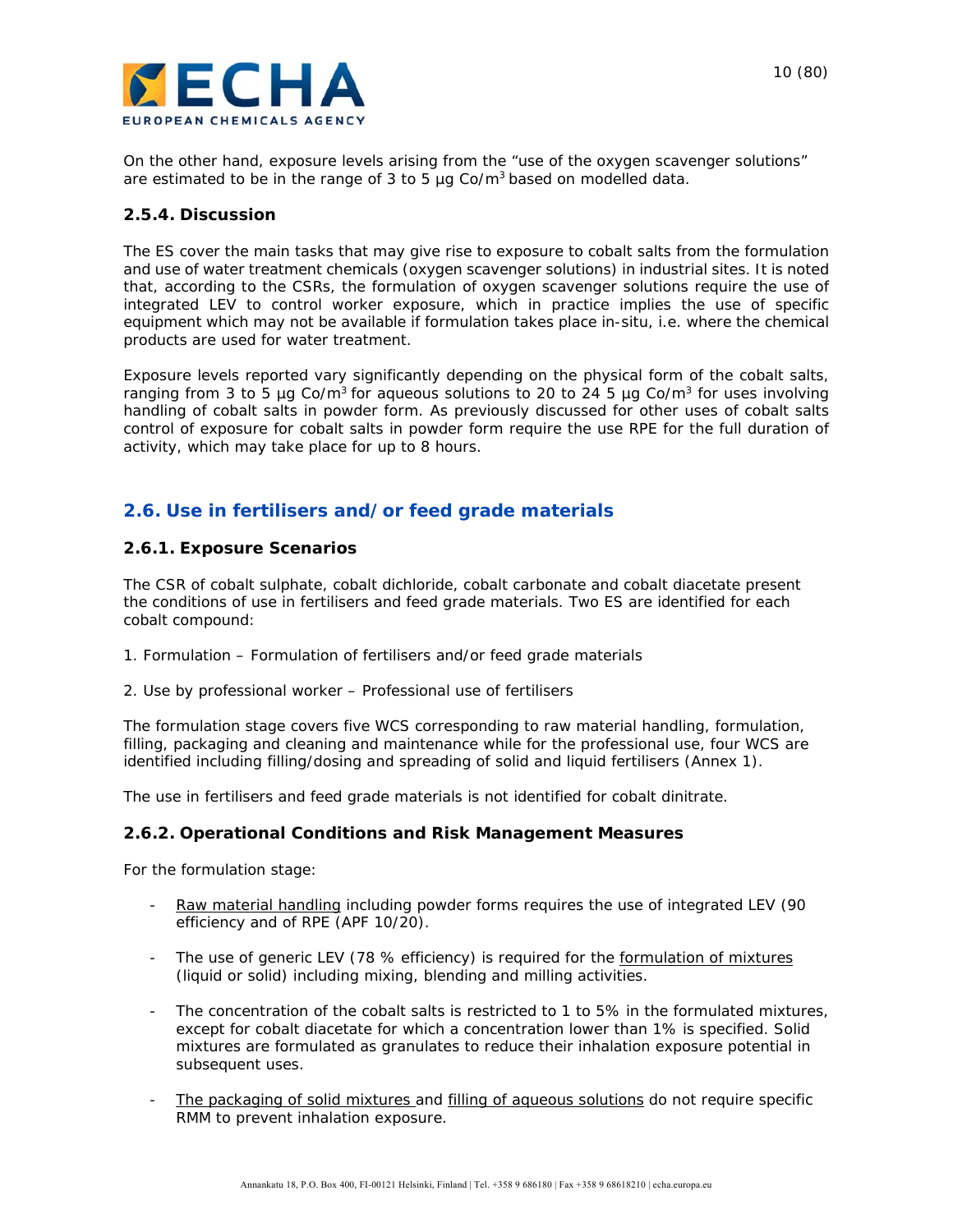

*RPE (APF 40)* is required for *cleaning and maintenance activities*.

For the activities covered by the professional use of fertilisers, no specific RMMs to control inhalation exposure are identified. These tasks take place either under general ventilation or outdoors, with the cobalt salts being used as solid granulates or as aqueous solutions.

The use of gloves, eye protection and certified safety clothing and shoes as well as general good occupational hygiene practices are required to control worker exposure both at the formulation and at the professional use stage.

#### **2.6.3. Inhalation Worker Exposure estimation**

Inhalation exposure values reported in the CSR for this use are based on modelled data except for raw material handling and cleaning and maintenance activities at the formulation stage, for which measured data are presented.

The highest inhalation exposure levels to cobalt are estimated for those activities where the cobalt salts are handled in solid forms, either as powder or as granulates. This include "raw material handling" at the formulation stage, the "formulation of mixtures" as such, and "cleaning and maintenance" tasks where exposure to cobalt dust may be expected. Exposure values in the range of 20 to 24.5 µg Co/ $m<sup>3</sup>$  are reported for these activities. It is noted that these exposure values are estimated taking the use of RPE (APF 10/20/40) into account for a duration up to 8 hours, except for the formulation of mixtures as such, for which the use of RPE is not required. The use of solid fertilisers by professional workers gives rise to similar levels of exposure, i.e. up to 25  $\mu$ g Co/m<sup>3</sup>. No RPE is considered for this use.

As can be expected, activities which involve the use of cobalt salts as aqueous solutions give rise to significantly lower exposure levels. Estimated values range from 0.3 to 1  $\mu$ g Co/m<sup>3</sup> for the formulation stage to 1.5 to 5  $\mu$ g Co/m<sup>3</sup> for the professional use of fertilisers.

#### **2.6.4. Discussion**

The ES appear to cover the major tasks which may lead to inhalation exposure of workers from the use of the cobalt salts as fertilisers. However, the use of feed grade material by professional workers is not included. This activity which may take place indoors could potentially give rise to levels of exposure similar or higher to those arising from the use of cobalt-containing fertilisers.

On the other hand, the handling of the cobalt salts at the formulation stage require the use of integrated LEV (90% efficiency) to control worker exposure. Installations with integrated LEV may be typical for this use at industrial sites but are not encountered in professional settings where (i.e. farms) where fertilisers/feed grade material may be at use. It is to be understood therefore that according to the CSR, handling of cobalt salts as such will take place exclusively at industrial sites, while cobalt-containing fertilisers (i.e. mixtures) with a restricted content of cobalt are in use by professional workers.

Exposure values reported for this use in the CSR are in line with those previously discussed for other uses of cobalt salts. The highest exposure levels correspond to the professional use of fertilisers in solid form for which values up to 25  $\mu$ g Co/m<sup>3</sup> (no RPE defined) are reported. Other activities give rise to inhalation exposure values in the range of 20 to 24.5  $\mu$ g Co/m<sup>3</sup> taking into account the use of RPE for up to 8 hours.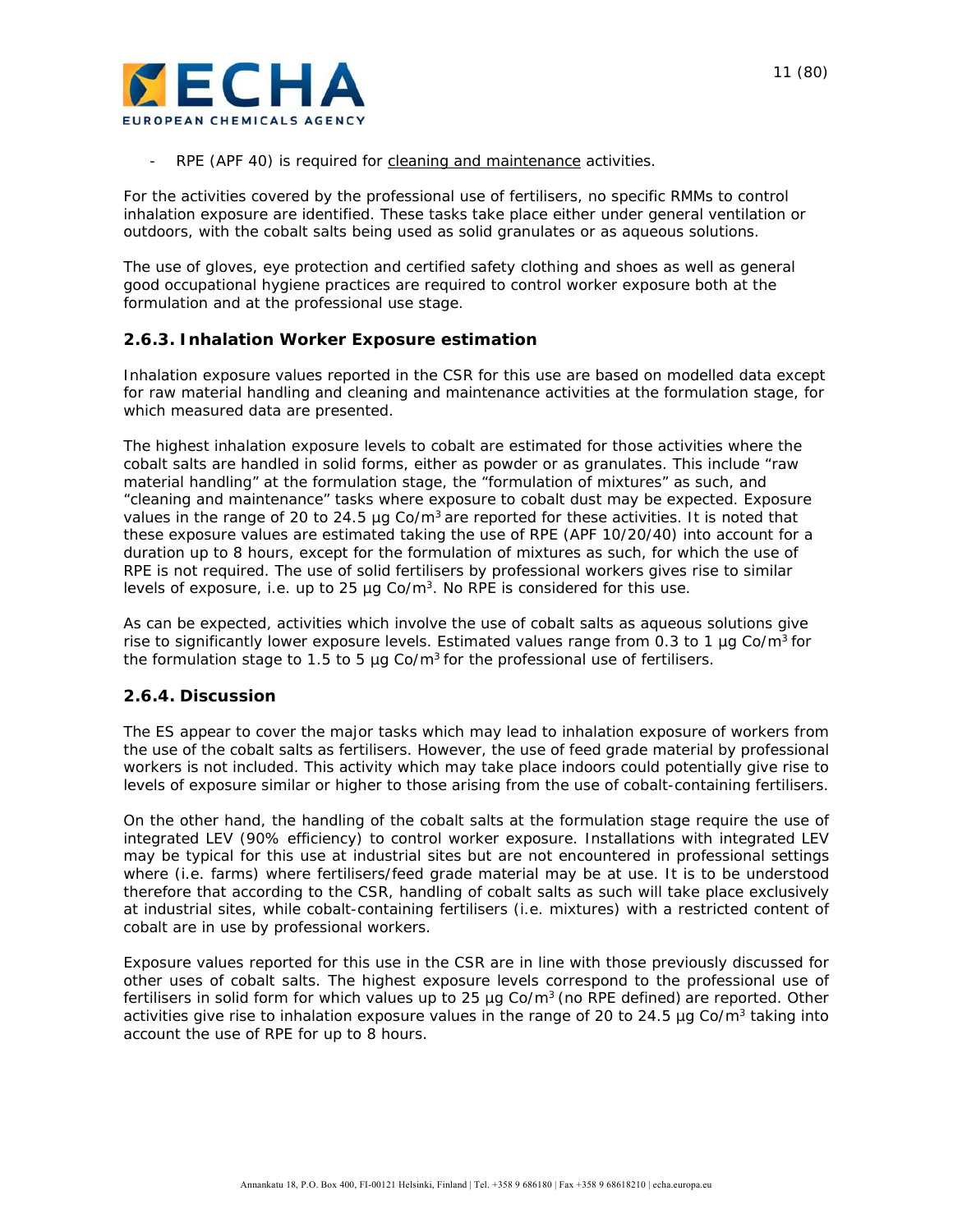

## **2.7. Use in fermentation processes, in the biotech sector and in biogas production**

### **2.7.1. Exposure Scenarios**

For this use, three ES are presented in the registration dossiers of the five cobalt salts:

- 1. Formulation Formulation of mixtures for use in biogas production
- 2. Use at industrial site use in fermentation processes, in scientific research, standard analysis and biogas production
- 3. Use by professional worker professional use of formulation in biogas production

The WCS vary depending on the cobalt salt in use. For example, production and packaging of solid formulations is identified in the ES of each cobalt salt except for cobalt diacetate, for which only formulation of aqueous solutions is identified. Similarly, the use by professional workers of cobalt salts in solid form is identified for all cobalt salts except for cobalt diacetate. A comprehensive description of the main WCS for this use is presented in Annex 1.

### **2.7.2. Operational Conditions and Risk Management Measures**

In general:

- Formulation of mixtures takes place exclusively for the biogas sector including handling of cobalt salts in powder form and the production of solid formulations (except for cobalt diacetate) and aqueous solutions. These activities require the use of *integrated LEV (90% Efficiency) and RPE (APF 10/20)* according to the CSR. Similarly, packaging of solid formulations require *integrated LEV (90 % efficiency*) in place to reduce exposure, but no RPE. For the handling of solutions once formulated, *no specific RMMs* to avoid inhalation exposure are identified.
- In industrial sites, the handling of cobalt salts in powder form require the use of *generic LEV (78% Efficiency) and RPE (APF 10/20)* to control inhalation exposure to workers while where aqueous solutions and/or sealed bags are in use, no specific RMM are identified.
- *Closed systems* are identified in operations involving the use of the cobalt salts in powder form in industrial settings as well as *generic LEV (78% efficiency) an the use of RPE (APF 10).*
- Professional workers using cobalt-containing formulations in biogas production require the *use of RPE (APF 10)* for dosing solid material into the reactors, while *no specific RMMs* are required when liquid material is in use. Cobalt content is below 1%.
- For cleaning and maintenance activities the *use of RPE (APF 40)* is identified.
- The use of gloves, eye protection and certified safety clothing and shoes as well as general good occupational hygiene practices are defined to ensure safe handling of the substance for all activities.

#### **2.7.3. Inhalation Worker Exposure estimation**

Exposure data are calculated based on measured and on modelled data. The highest exposure values correspond to the "handling of cobalt diacetate in powder form" at industrial sites where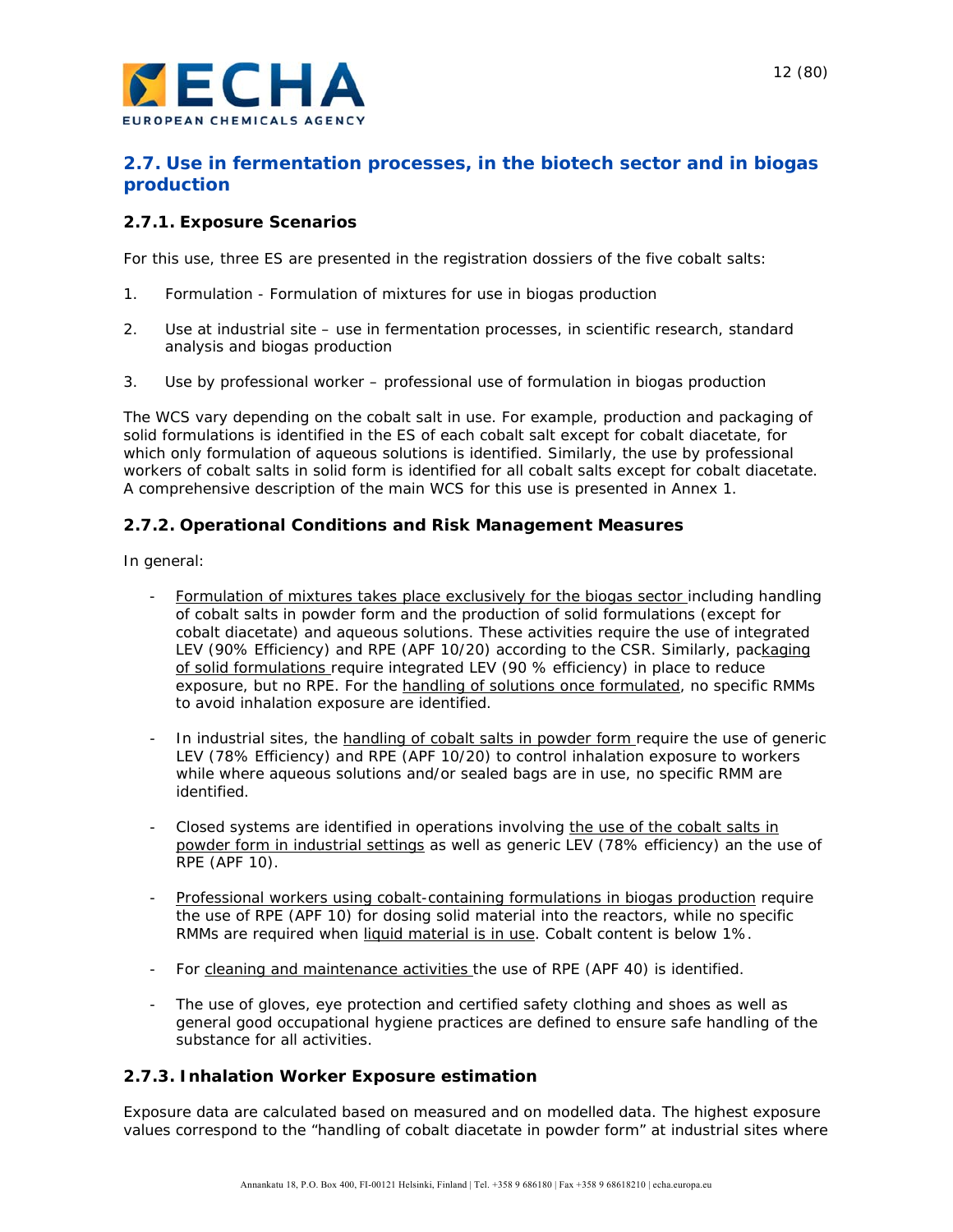

exposure levels in the range of 30  $\mu$ g Co/m<sup>3</sup> are reported. Other activities giving rise to higher exposure values include the "handling of cobalt salts in powder form at the formulation stage" and "cleaning and maintenance activities" where the higher inhalation exposure values estimated are in the range of 20.5 to 24.5 µg Co/m<sup>3</sup> respectively. These values are measured considering the use of RPE (APF10 to 40) for the full duration of the activity (up to 8 hours).

The use of cobalt-containing mixtures (except for cobalt diacetate) in powder form by professional workers give rise to exposure levels up to 25  $\mu$ g Co/m<sup>3</sup>. This values is estimated taking the use of RPE (APF 10) into account for up to 8 h.

On the other hand, "handling of liquid solutions both at industrial and professional settings" give rise to much lower inhalation exposure values, as can be expected. Exposure levels in the range of 0.3 to 4.5  $\mu$ g Co/m<sup>3</sup> are presented in the CSR.

#### **2.7.4. Discussion**

The ES describes the conditions of use define to control exposure to workers both for industrial and professional uses. The conditions of use described, including the RMMs identified to prevent inhalation exposure, appear to be standard conditions of use at the different settings. For example, the formulation of cobalt-containing mixtures require the use of integrated LEV (90 % Efficiency) which may be the case at industrial settings. Similarly, the use of the cobalt salts in closed systems is very likely to be encountered in fermentation processes and in the biotech sector where reactors are routinely used.

Exposure levels presented in the CSR vary significantly, from 1.5 to 30  $\mu$ g Co/m<sup>3</sup>, depending on the activity, cobalt salt, and form of the cobalt salt (solid/liquid solution) in use. Exposure levels at 30  $\mu$ g Co/m<sup>3</sup> are the highest reported for any use and correspond to the "handling of cobalt diacetate in powder form" at industrial sites. For this use, generic LEV (78% Efficiency) and RPE (APF 10/20) are considered to be in place for a full shift (up to 8 h). It is noted that according to the CSR, cobalt diacetate is not used for the production of cobalt-containing mixtures in powder form but only as aqueous solutions.

Professional uses of cobalt-containing mixtures in solid form (except for cobalt diacetate) gives rise to inhalation exposure levels up to 25  $\mu$ g Co/m<sup>3</sup>. This value is estimated taking the use of RPE (APF 10) into account for up to 8 h. As previously discussed, the use of RPE does not seem adequate as RMM to control exposure up to 8 h in professional settings.

The conditions of use and exposure levels for other activities involving the use of cobalt salts in powder form and as aqueous solutions are in line with those previously discussed for other uses of cobalt salts.

## **2.8. Use in humidity indicators**

#### **2.8.1. Exposure Scenarios**

Two ES are identified for the use of cobalt dichloride in humidity indicators. No other cobalt salt is in use according to the CSR. The ES are as follows:

1. Use at industrial site – Use in humidity indicator cards, plugs and/or bags with printed spots

2. Service life (professional worker) – Handling of humidity indicator cards or spotted bags

Five main WCS are identified for this use, including the handling of the cobalt salts as aqueous solutions and further processing, the handling of humidity indicators at industrial sites and by professional workers, and cleaning tasks. For a full description of the ES and WSC, refer to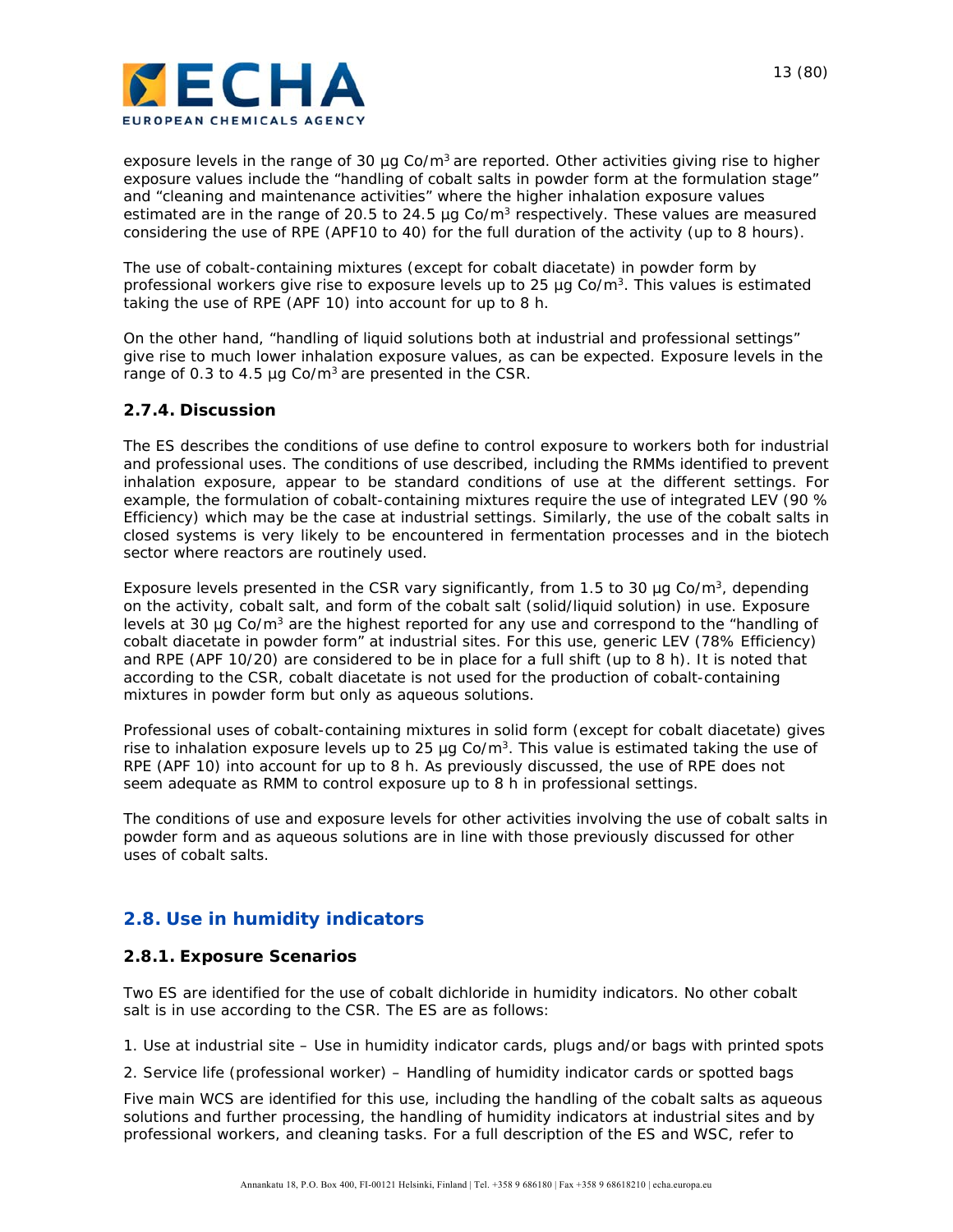

Annex 1.

## **2.8.2. Operational Conditions and Risk Management Measures**

Exposure to cobalt dichloride takes place exclusively as aqueous solution or already contained in humidity indicator cards or bags. The content of cobalt dichloride in the final product is between 1 to 5%. No additional RMMs are presented in the ES to prevent inhalation exposure of workers.

As a general requirement, the use of gloves, eye protection and certified safety clothing and shoes as well as general good occupational hygiene practices are defined to ensure safe handling of the substance for all activities.

### **2.8.3. Inhalation Worker Exposure estimation**

Inhalation exposure values are based on modelled data. The emission potential of the substance is considered as very low. Exposure values range from 23  $\mu$ g Co/m<sup>3</sup> for "handling of cobalt dichloride aqueous solutions" to 4.5  $\mu$ g Co/m<sup>3</sup> for handling of humidity indicators both by industrial and by professional workers.

#### **2.8.4. Discussion**

The ES describe the condition of use of cobalt dichloride for the manufacturing and subsequent handling of humidity indicators in the form of cards or bags. The use involves the handling and processing of cobalt dichloride solutions in open systems where exposure to cobalt may take place. Modelling data is based on low emission potential which seems appropriate for the activities described where aerosol formation is not expected.

Estimated exposure levels vary from  $4.5$  to 23  $\mu$ g Co/m3. These values can be considered as similar to those encountered for other uses where inhalation exposure to workers may arise from much higher emission potential forms such as powder and dust. Nevertheless, it is to be remarked that no specific RMMs to prevent inhalation exposure are required for this use and therefore exposure levels reported seem to reflect exposure values arising from the process where no specific control measures, such as containment, LEV or RPE, are in place.

#### **2.9. Conclusion on exposure assessment**

Inhalation worker exposure levels vary from 0.3  $\mu$ g Co/m<sup>3</sup> to 30  $\mu$ g Co/m<sup>3</sup>, according to the CSR. In general, except for a few exceptions, exposure levels arising from inhalation exposure to cobalt salts in solid form (powder/dust) are calculated based on measured data, while exposure to cobalt-containing aqueous solutions and to cobalt salt granulates is estimated from modelling data (MEASE).

The activities which give rise to higher exposure levels are those involving the handling of cobalt salts in powder form at industrial sites and cleaning and maintenance activities where exposure levels up to 30  $\mu$ g Co/m<sup>3</sup> are estimated. For these activities, LEV (minimum 78%) efficiency) and the use of RPE (APF 10-40) are common requirements in all ES and for all cobalt salts, and may be routinely encountered in industrial settings. In general, the use of cobalt diacetate in powder form require more stringent RMM due to the higher emission potential assigned to this compound. It is noted along the ES for the different uses and cobalt salts that control of exposure to cobalt-containing powder or dust relies heavily on the use of RPE for activities that may take place for up to 8 h. For example, for formulation activities involving the handling of cobalt salts in powder form, the ES define the use of RPE (APF 10/20)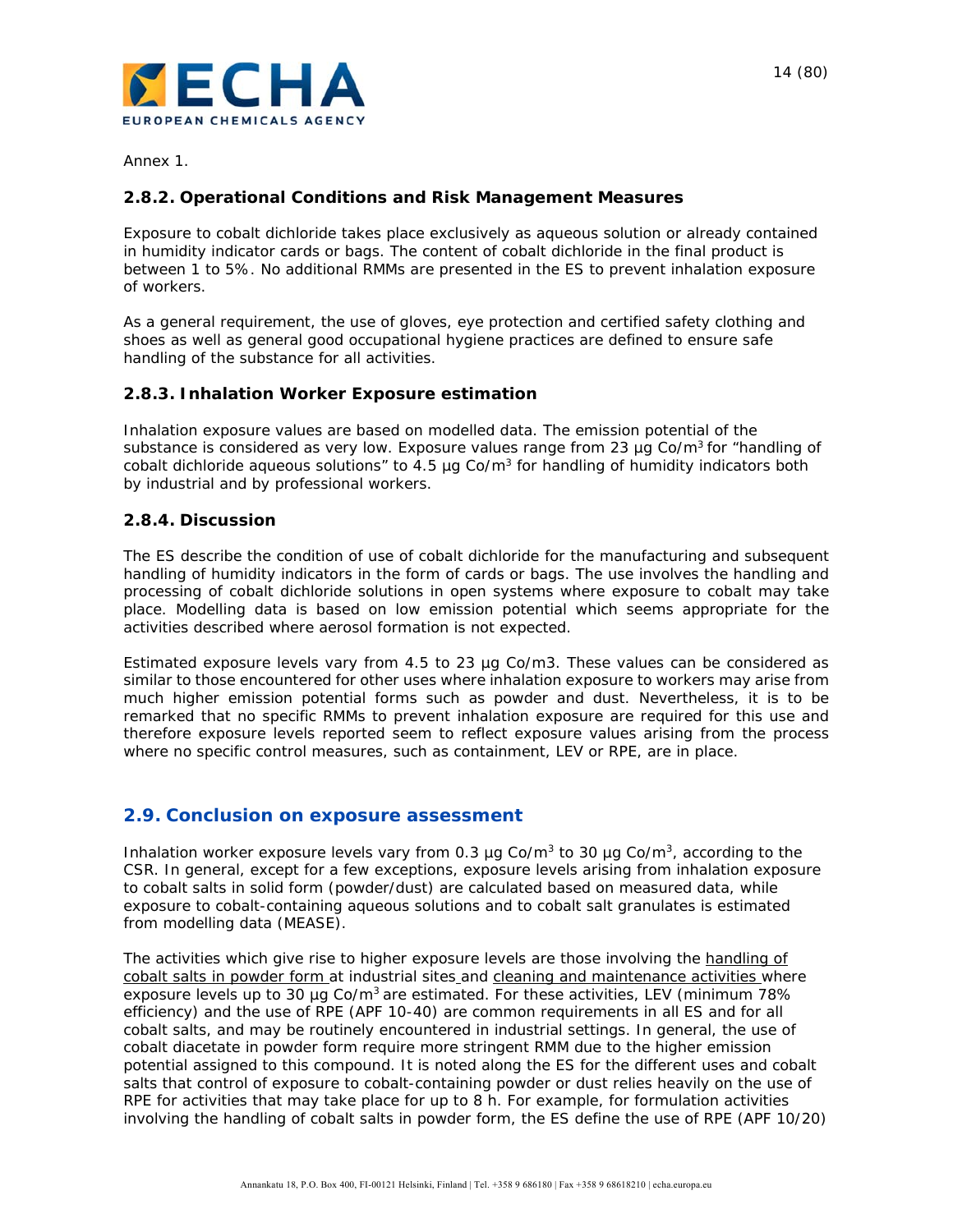

for the full duration of the task. Similarly, activities at industrial sites or by professional workers involving handling of cobalt-containing articles - which may give rise to exposure to dust - require the use of RPE (APF 10/20) to control exposure. Reliance of control of exposure on the use of RPE for 8 hours does not seem adequate, especially for professional workers, where the measures to ensure the proper functioning of the equipment (fit-test, training, supervision, maintenance, etc.) may not be regularly in place. This is also not in line with the hierarchy of occupational control which prioritises the implementation of engineering control systems (automation, enclosure, ventilation) to the use of personal protective equipment (PPE).

In sum, exposure levels arising from exposure to cobalt-containing powder or dust which give rise to the highest exposure levels reported in the CSR (up to 30  $\mu$ g Co/m<sup>3</sup>), seem realistic and representative of the activities described in the ES. Nevertheless, the level of protection assumed from the use of RPE for activities which take place for up to 8 h may not be realistic, especially in the case of professional workers, who may rely on the use RPE as the only control measure to prevent exposure.

Exposure levels resulting from the use of cobalt salts as aqueous solutions are significantly lower, typically in the range of 0.3 to 5  $\mu$ g Co/m<sup>3</sup>. Conditions vary significantly depending on the concentration of cobalt salts in the solution and the activity performed. For example, for formulation of aqueous solutions (mixing) with no restriction on the content of cobalt salts, closed systems with integrated LEV (90% Efficiency) and RPE (APF 10) are required according to the ES. However, passivation in surface treatment with aqueous solutions with 1 to 5% of cobalt salts do not require any specific RMM to prevent inhalation exposure. For both activities it is assumed that the emission potential of the substance is very low. However it is not clear whether formulation and more significantly passivation does not give rise to aerosols which may significantly increase the potential for inhalation exposure to workers. The lack of measured data gives rise to uncertainty regarding the exposure levels reported for these activities.

On the other hand, exposure levels arising from exposure to aqueous solutions of cobalt salts at plating are calculated based on measured data. Nevertheless, according to the ES, exposure levels are measured for the activity taking place in a closed system with integrated LEV (90% Efficiency) and RPE (APF 10). Although the use of LEV and RPE may be standard practice at industrial sites, closed systems are not widely implemented for plating activities and may not reflect the conditions of use encountered in most surface treatment operations.

*Overall, it is concluded that the exposure assessment as reported in the CSR is likely to be representative for most of the activities in the scope of this study demonstrating exposure to cobalt salts. However, the assessment presents a number of uncertainties that may lead to an underestimation of the inhalation exposure levels encountered in a significant number of workplaces. This is especially the case for passivation and plating activities where the conditions of use as defined in the ES do not seem to be applicable to small workshops where these operations may take place. Additionally, exposure levels may be significantly higher in those ES for which the use of RPE is required for up to 8 h, if the estimated effectiveness values cannot be achieved as discussed above.* 

*Finally, some activities which may give rise to significant exposure to cobalt salts are not reflected in the ES. These include sampling in closed systems, handling of surface-treated articles with high energy processes (grinding, drilling, etc.) both at professional and industrial settings and professional uses including the use of cobaltcontaining feed-grade materials.*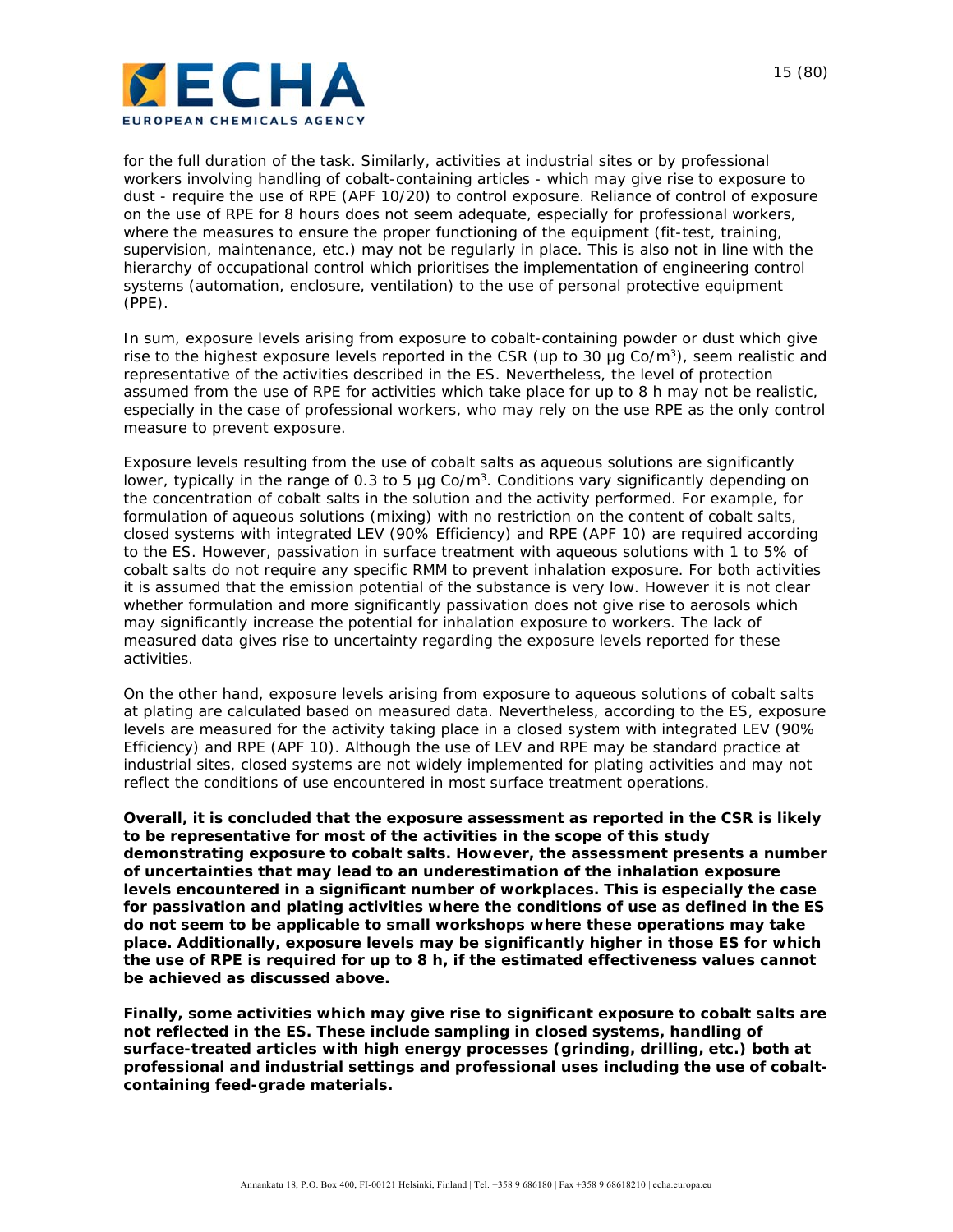

## **3. RISK CHARACTERISATION**

The five cobalt salts covered by this report should be considered carcinogens in relation to inhalational exposure only and as non-threshold substances as a genotoxic mode of action cannot be ruled out:

- carcinogenicity data are only available for local tumours in the respiratory tract in relation to inhalation exposure, thus dose response estimations can only be made for inhalation exposure.
- the current scientific findings and mode of action considerations may support the notion that water soluble cobalt substances may be threshold carcinogens although there are some uncertainties related to initiation by catalytic ROS generation and direct oxidative DNA damage. In addition, the genotoxicity data may indicate a non-threshold mechanism.
- thresholds have not been identified for the cobalt salts in relation to the carcinogenicity and genotoxicity in the respiratory tract.

These conclusions were supported by RAC<sup>6</sup> at RAC 37.It is to be noted that industry did not agree with this assessment and argue a threshold mechanism is most likely. Industries conclusion is due to their opinion that the catalytic ROS generation and direct oxidative DNA damage are the only mechanisms relevant to the cancer formation seen in animals. They dispute the evidence of genotoxic mechanisms that RAC accepted due to the route of exposure (ip), deficiencies in the studies showing genotoxicity and that the substance is an essential element. RAC disagreed with their view.

ECHA's contractor developed a dose response function for the carcinogenicity of the five cobalt salts. The dose response relationship was derived by linear extrapolation, which is to be considered as a very conservative approach, especially at very low exposure levels. In addition, the dose response derived is based only on the respirable fraction since no reliable data were available for inhalable particles. RAC agreed to this approach being used for the quantitative assessment of cancer risks.

Using the information extracted from the registration dossiers for the five cobalt salts, excess risk values have been calculated for the various uses of the salts. Since the content of respirable particles is not available, worker excess cancer risks have been estimated considering that 10% of cobalt inhalable particles are in the respirable range. Additionally, as sensitivity analysis, the excess cancer risk for workers have been derived assuming that 100 % of the cobalt exposure levels reported correspond to respirable particles. The results are shown in Annex 2.

For all uses, activities which give rise to exposure to cobalt salts in solid forms (powder/granulates/dust) result in excess cancer risk values in the range of 10<sup>-3</sup> to 10<sup>-2</sup>. Lower excess cancer risk values, in the range of  $10^{-5}$  to  $10^{-3}$ , result from, in general, activities involving exposure to aqueous solutions and handling of articles.

It has to be remarked that these risk levels are calculated considering an exposure of 8 hours per day, 220 days per year and for a working life of 40 years. Excess cancer risk values may be significantly lower if the actual duration and frequency of the activity is taken into account. This will be specially the case for activities which may take place for a short period of time (e.g. raw material handling in small workshops) or sporadically (e.g. cleaning and maintenance). On the other hand, since the activities are not restricted to a limited time or frequency in the registration dossiers, it is theoretically possible that real exposure values and

l <sup>6</sup> http://echa.europa.eu/documents/10162/13563/rac\_agreement\_cobalt\_salt\_en.pdf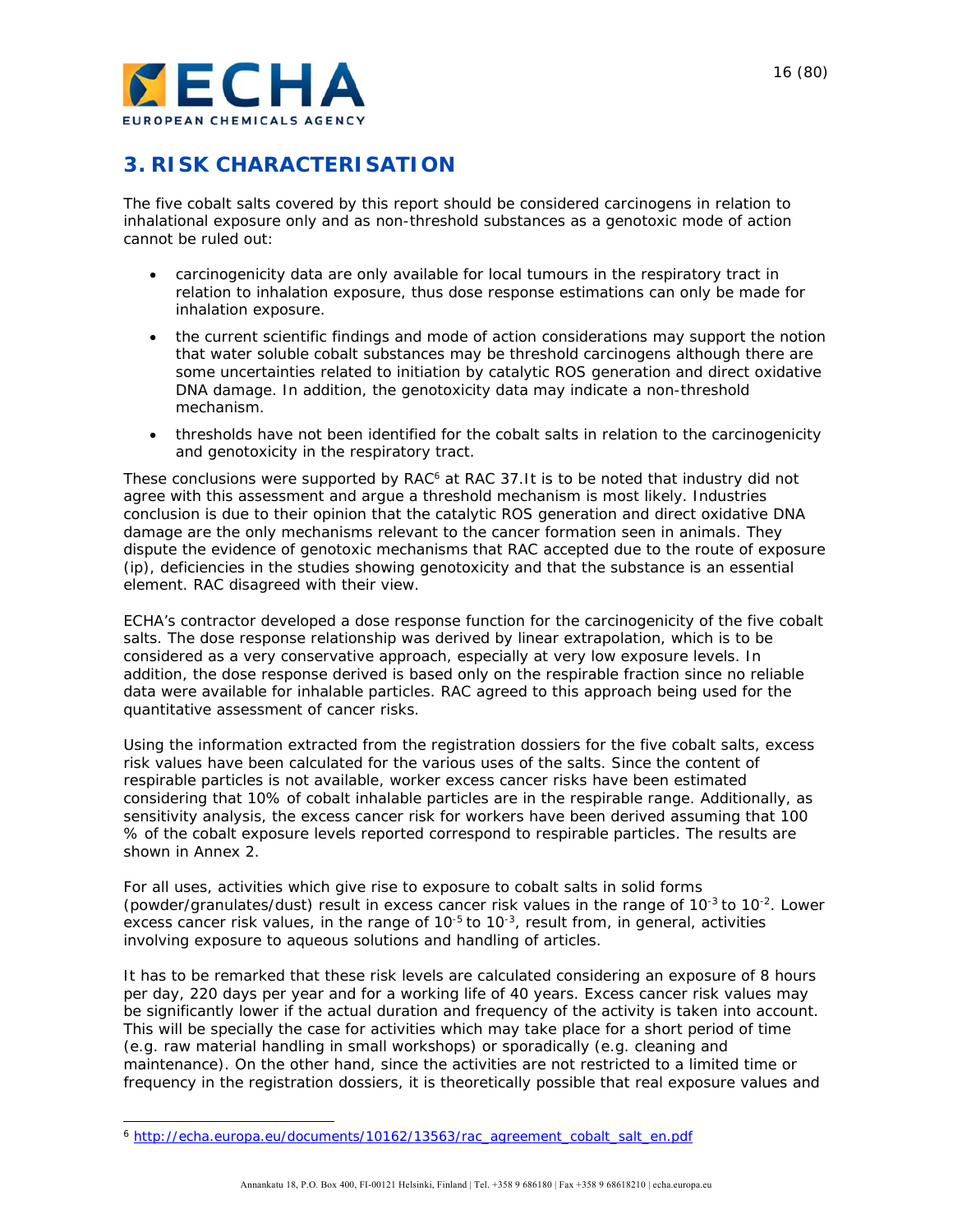

the corresponding excess cancer risks may be as presented in Annex 2.

*Whilst there is no agreed level of excess cancer risk that is deemed unacceptable, risk levels in the range of 10-3 to 10-2 have been seen as requiring some level of risk management action. Additionally, the uncertainties identified regarding the exposure levels resulting from the use of cobalt salts, especially for passivation and plating activities and for those tasks for which control of exposure relies heavily on the use of RPE, may result in higher exposure levels and therefore higher excess cancer risks than those reported in this study.* 

## **4. ANNEXES**

- ANNEX 1 Occupational Exposure Scenarios
- ANNEX 2 Worker Excess Cancer Risk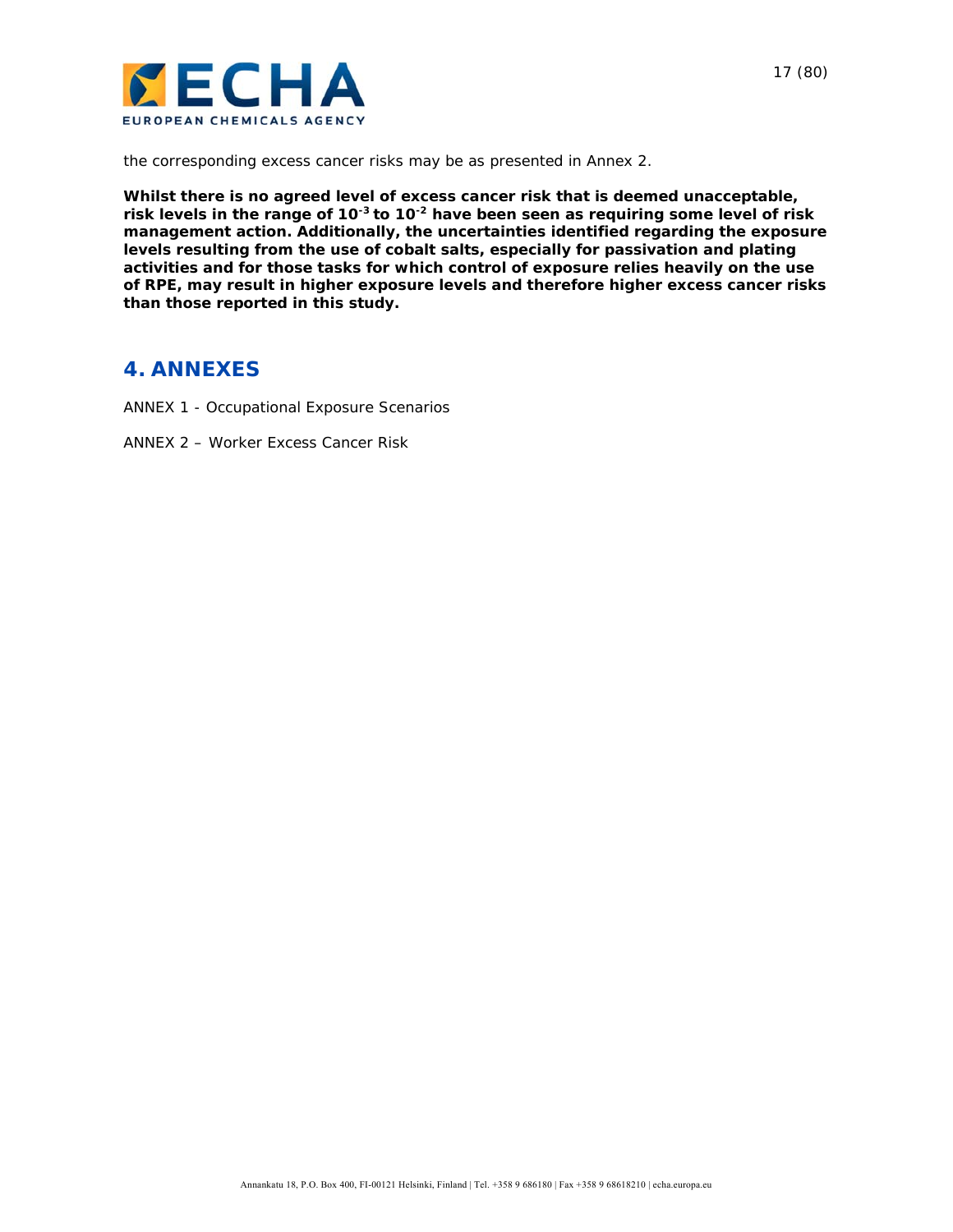

## **ANNEX 1-Occupational Exposure Scenarios**

|          | <b>Occupational Exposure Scenario/WCS</b>                                                                                                                                | <b>Exposure</b><br>level<br><b>TWA</b><br>$(\mu g/m^3)$ | <b>PROC</b> | $\%$     | <b>Physical Form/</b><br><b>Maximum</b><br><b>Exposure</b><br><b>Potential (EP)</b> | <b>Maximum</b><br><b>Exposure</b><br><b>Duration</b> | <b>Technical</b><br><b>Conditions</b>                                  |                                         | <b>RMM</b>                                                               |
|----------|--------------------------------------------------------------------------------------------------------------------------------------------------------------------------|---------------------------------------------------------|-------------|----------|-------------------------------------------------------------------------------------|------------------------------------------------------|------------------------------------------------------------------------|-----------------------------------------|--------------------------------------------------------------------------|
|          |                                                                                                                                                                          |                                                         |             |          |                                                                                     |                                                      |                                                                        | <b>LEV</b>                              | <b>RPE</b>                                                               |
| Use $#1$ | Use in surface treatment                                                                                                                                                 |                                                         |             |          |                                                                                     |                                                      |                                                                        |                                         |                                                                          |
|          | Substance: Cobalt sulphate (1), Cobalt dichloride (2), Cobalt dinitrate (3), Cobalt carbonate (4), Cobalt diacetate (5)                                                  |                                                         |             |          |                                                                                     |                                                      |                                                                        |                                         |                                                                          |
|          | 1- Formulation of metal surface treatment pre-<br>formulations (measured data & MEASE)                                                                                   |                                                         |             |          |                                                                                     |                                                      |                                                                        |                                         |                                                                          |
|          | 1.1- Raw material handling (measured data)<br>(Opening of containers/dosing)                                                                                             | 54(1)<br>45(2)<br>64(3)<br>41(4)<br>56(5)               | 26,8B       | nr       | Solid<br>(powder/dust),<br>Aqueous solution/<br>Medium EP,<br>High $EP(5)$          | n <sub>r</sub>                                       | Ambient<br>Temperature                                                 | Integrated<br>LEV<br>Efficiency:<br>90% | $APF = 10$<br>Efficiency:<br>90%;<br>$APF = 20$<br>Efficiency<br>95% (5) |
|          | 1.2- Formulation of solutions (measured data&<br>MEASE(5)<br>(Dissolution)                                                                                               | 11(1)<br>9(2)<br>13(3)<br>9(4)<br>1(5)                  | 3,2         | nr       | Aqueous solution/<br>Very Low EP                                                    | nr                                                   | Ambient<br>Temperature,<br>Closed process,<br>Semi-<br>automated       | Integrated<br>LEV<br>Efficiency:<br>90% | $APF = 10$<br>Efficiency:<br>90%;<br>Not required<br>(5)                 |
|          | 1.3- Filling of solutions (MEASE)                                                                                                                                        | 6(1)<br>6(2)<br>6(3)<br>6(4)<br>6(5)                    | 8B          | $5 - 25$ | Aqueous solution/<br>Very Low EP                                                    | nr                                                   | Ambient<br>Temperature                                                 | <b>Not</b><br>required                  | <b>Not</b><br>required                                                   |
|          | 1.4- Cleaning & Maintenance (measured data)<br>(Manual cleaning, repair and maintenance<br>operations, removal of residuals from e.g.<br>filters/overspill, or as waste) | 64(1)<br>54(2)<br>76 (3)<br>49(4)<br>73(5)              | 8A,26       |          | Solid<br>(powder/dust)/<br>High EP                                                  | nr                                                   | Ambient<br>Temperature<br>and Pressure<br>(System not in<br>operation) | Not<br>required                         | $APF = 40$<br>Efficiency:<br>97.5%                                       |
|          | 2- Use at industrial site - Passivation processes<br>(measured data & MEASE)                                                                                             |                                                         |             |          |                                                                                     |                                                      |                                                                        |                                         |                                                                          |
|          | 2.1- Raw material handling (solid input materials)<br>(measured data)<br>(Mixing, loading/unloading, weighing)                                                           | 54(1)<br>45(2)<br>64(3)                                 | 5,8B        | nr       | Solid<br>(powder/dust)/<br>Medium EP,                                               | nr                                                   | Ambient<br>Temperature                                                 | Integrated<br>LEV<br>Efficiency:        | $APF = 10$<br>Efficiency:<br>90%:                                        |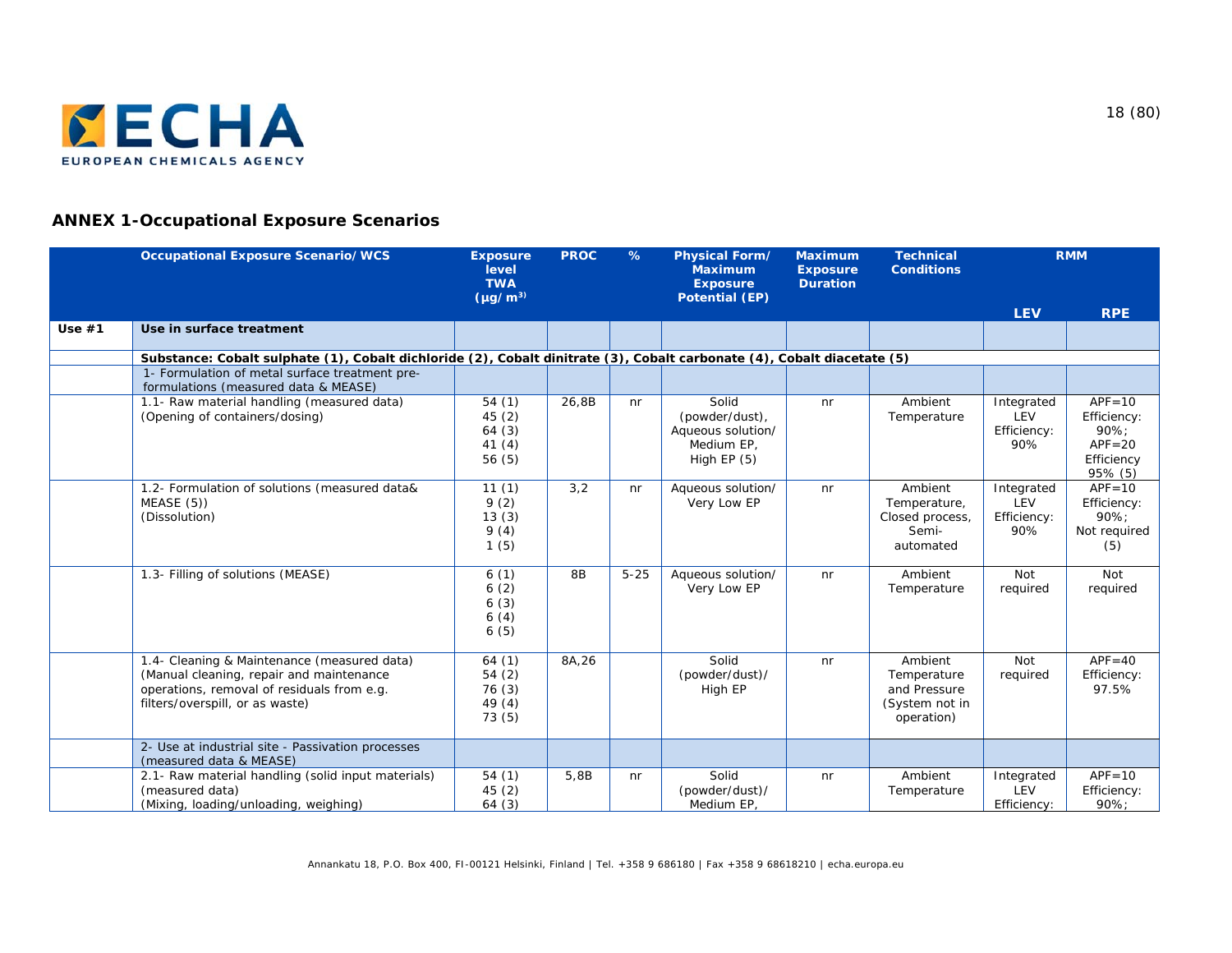

| <b>Occupational Exposure Scenario/WCS</b>                                                                                                                           | <b>Exposure</b><br>level<br><b>TWA</b><br>$(\mu g/m^3)$ | <b>PROC</b> | $\%$                 | Physical Form/<br><b>Maximum</b><br><b>Exposure</b><br><b>Potential (EP)</b> | <b>Maximum</b><br><b>Exposure</b><br><b>Duration</b> | <b>Technical</b><br><b>Conditions</b>                                  |                                         | <b>RMM</b>                                         |
|---------------------------------------------------------------------------------------------------------------------------------------------------------------------|---------------------------------------------------------|-------------|----------------------|------------------------------------------------------------------------------|------------------------------------------------------|------------------------------------------------------------------------|-----------------------------------------|----------------------------------------------------|
|                                                                                                                                                                     |                                                         |             |                      |                                                                              |                                                      |                                                                        | <b>LEV</b>                              | <b>RPE</b>                                         |
|                                                                                                                                                                     | 41(4)<br>56(5)                                          |             |                      | High $EP(5)$                                                                 |                                                      |                                                                        | 90%                                     | $APF = 20$<br>$Efficiency =$<br>95,5% (5)          |
| 2.2- Dissolution of solid raw materials (measured<br>data)                                                                                                          | 11(1)<br>9(2)<br>13(3)<br>9(4)<br>13(5)                 | 2,1         | n <sub>r</sub>       | Aqueous solution/<br>Very Low EP                                             | nr                                                   | Ambient<br>Temperature<br>Closed process,<br>Semi-<br>automated        | Integrated<br>LEV<br>Efficiency:<br>90% | $APF = 10$<br>Efficiency:<br>90%*                  |
| 2.3- Raw material handling (aqueous solutions as<br>input materials) (MEASE)<br>(Mixing, loading/unloading, weighing)                                               | 30(1)<br>30(2)<br>30(3)<br>30(4)<br>50(5)               | 4.9         | $5 - 25$<br>nr $(5)$ | Aqueous solution/<br>Very Low EP                                             | n <sub>r</sub>                                       |                                                                        | <b>Not</b><br>required                  | Not<br>required                                    |
| 2.4- Passivation (MEASE)                                                                                                                                            | 2(1)<br>2(2)<br>2(3)<br>2(4)<br>2(5)                    | 13          | $1 - 5$              | Aqueous solution/<br>Very Low EP                                             | nr                                                   |                                                                        | <b>Not</b><br>required                  | Not<br>required                                    |
| 2.5- Packaging and handling of passivated articles<br>(measured data)                                                                                               | 9(1)<br>9(2)<br>9(3)<br>9(4)<br>9(5)                    | 21          | nr                   | Massive object/<br>very low EP                                               | nr                                                   | Ambient<br>Temperature                                                 | <b>Not</b><br>required                  | Not<br>required                                    |
| 2.6- Cleaning & Maintenance (measured data)<br>(Manual cleaning, repair and maintenance<br>operations, removal of residuals from<br>filters/overspill, or as waste) | 64(1)<br>54(2)<br>76(3)<br>49 (4)<br>73 (5)             | 8A,26       | ÷                    | Solid<br>(powder/dust)/<br>High EP                                           | n <sub>r</sub>                                       | Ambient<br>Temperature<br>and Pressure<br>(System not in<br>operation) | <b>Not</b><br>required                  | $APF = 40$<br>Efficiency:<br>97.5%                 |
| 3- Use at industrial site-Plating processes in<br>surface treatment<br>(measured data & MEASE)                                                                      |                                                         |             |                      |                                                                              |                                                      |                                                                        |                                         |                                                    |
| 3.1- Raw material handling (solid input materials)<br>(measured data)<br>(Mixing, loading/unloading, weighing)                                                      | 54(1)<br>45(2)<br>64(3)<br>41(4)                        | 5,8B        | nr                   | Solid<br>(powder/dust)/<br>Medium EP,<br>High $EP(5)$                        | n <sub>r</sub>                                       | Ambient<br>Temperature                                                 | Integrated<br>LEV<br>Efficiency:<br>90% | $APF = 10$<br>Efficiency:<br>90%<br>$(5)$ APF = 20 |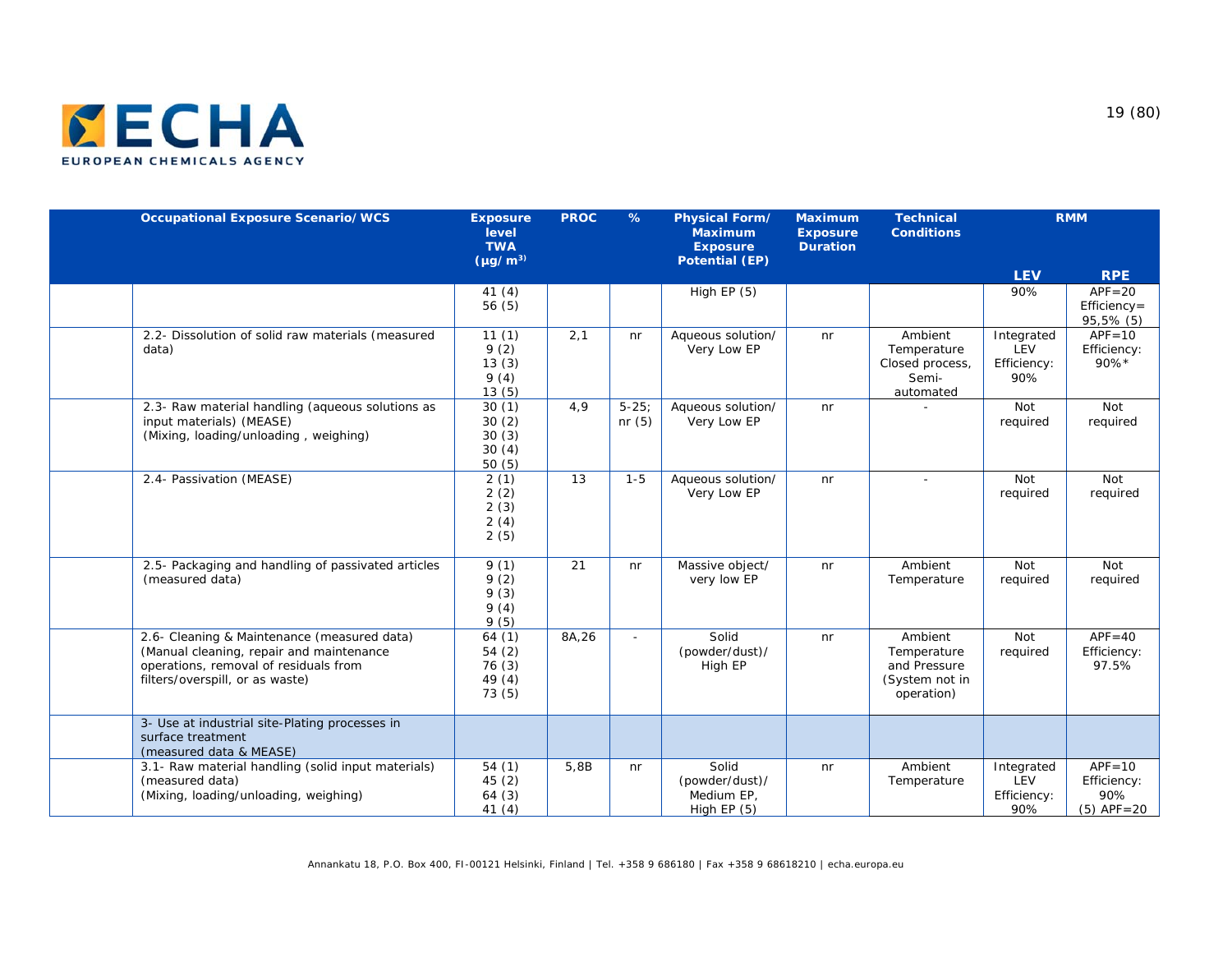

| <b>Occupational Exposure Scenario/WCS</b>                                                                                                                             | <b>Exposure</b><br>level<br><b>TWA</b><br>$(\mu g/m^3)$ | <b>PROC</b> | $\%$    | Physical Form/<br><b>Maximum</b><br><b>Exposure</b><br><b>Potential (EP)</b> | <b>Maximum</b><br><b>Exposure</b><br><b>Duration</b> | <b>Technical</b><br><b>Conditions</b>                                                       |                                         | <b>RMM</b>                         |
|-----------------------------------------------------------------------------------------------------------------------------------------------------------------------|---------------------------------------------------------|-------------|---------|------------------------------------------------------------------------------|------------------------------------------------------|---------------------------------------------------------------------------------------------|-----------------------------------------|------------------------------------|
|                                                                                                                                                                       |                                                         |             |         |                                                                              |                                                      |                                                                                             | <b>LEV</b>                              | <b>RPE</b>                         |
|                                                                                                                                                                       | 56(5)                                                   |             |         |                                                                              |                                                      |                                                                                             |                                         | Efficiency=<br>95,5%               |
| 3.2- Dissolution of solid raw materials (measured<br>data)                                                                                                            | 11(1)<br>9(2)<br>13(3)<br>9(4)<br>13(5)                 | 2,1         | nr      | Aqueous solution/<br>Very Low EP                                             | n <sub>r</sub>                                       | Ambient<br>Temperature<br>Closed process,<br>Semi-<br>automated                             | Integrated<br>LEV<br>Efficiency:<br>90% | $APF = 10$<br>Efficiency:<br>90%*  |
| 3.3- Raw material handling (aqueous solutions as<br>input materials) (MEASE)<br>(Mixing, loading/unloading, weighing)                                                 | 50(1)<br>50(2)<br>50(3)<br>50(4)<br>50(5)               | 4,9         | nr      | Aqueous solution/<br>Very Low EP                                             | nr                                                   |                                                                                             | Not<br>required                         | Not<br>required                    |
| 3.4- Plating (measured data)                                                                                                                                          | 11(1)<br>9(2)<br>13(3)<br>9(4)<br>13(5)                 | 13          | nr      | Aqueous solution/<br>Very Low EP                                             | nr                                                   | Closed process<br>(Closed pipe)<br>system, closed<br>reaction vessel)<br>Semi-<br>automated | Integrated<br>LEV<br>Efficiency:<br>90% | $APF = 10$<br>Efficiency:<br>90%*  |
| 3.5- Manual Brush plating (MEASE)                                                                                                                                     | 22(1)<br>22(2)<br>22(3)<br>22(4)<br>22(5)               | 10          | $1 - 5$ | Liquid/<br>Low EP                                                            | nr                                                   | $\sim$                                                                                      | Generic<br>LEV<br>Efficiency:<br>78%    | $APF = 20$<br>Efficiency:<br>95%   |
| 3.6-Handling of coated/plated articles (measured<br>data)                                                                                                             | 9(1)<br>9(2)<br>9(3)<br>9(4)<br>9(5)                    | 21          | nr      | Massive object                                                               | nr                                                   | Ambient<br>Temperature                                                                      | Not<br>required                         | Not required                       |
| 3.7- Cleaning and maintenance (measured data)<br>(Manual cleaning, repair and maintenance<br>operations, removal of residuals from<br>filters/overspill, or as waste) | 64(1)<br>54(2)<br>76(3)<br>49 (4)<br>73(5)              | 8A,26       |         | Solid<br>(powder/dust)/<br>High EP                                           | nr                                                   | Ambient<br>Temperature<br>and Pressure<br>(System not in<br>operation)                      | Not<br>required                         | $APF = 40$<br>Efficiency:<br>97.5% |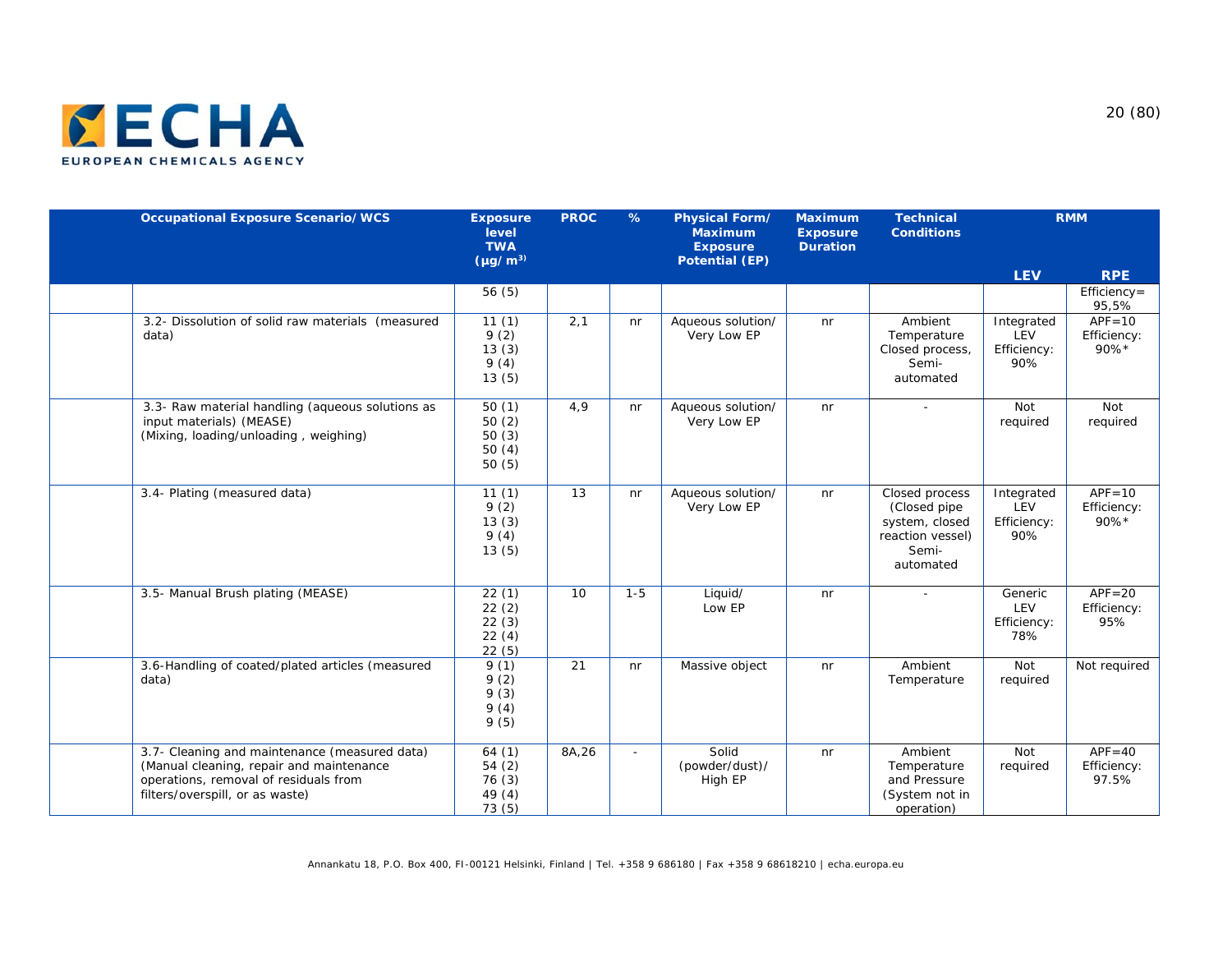

|          | <b>Occupational Exposure Scenario/WCS</b>                                                                                                       | <b>Exposure</b><br>level<br><b>TWA</b><br>$(\mu g/m^3)$ | <b>PROC</b>          | $\%$           | Physical Form/<br><b>Maximum</b><br><b>Exposure</b><br><b>Potential (EP)</b> | <b>Maximum</b><br><b>Exposure</b><br><b>Duration</b> | <b>Technical</b><br><b>Conditions</b>                                            |                                         | <b>RMM</b>                       |
|----------|-------------------------------------------------------------------------------------------------------------------------------------------------|---------------------------------------------------------|----------------------|----------------|------------------------------------------------------------------------------|------------------------------------------------------|----------------------------------------------------------------------------------|-----------------------------------------|----------------------------------|
|          |                                                                                                                                                 |                                                         |                      |                |                                                                              |                                                      |                                                                                  | <b>LEV</b>                              | <b>RPE</b>                       |
|          | 4- Service life (worker at industrial site)-Industrial<br>handling of surfaced treated articles<br>(passivated/pleated) (measured data & MEASE) |                                                         |                      |                |                                                                              |                                                      |                                                                                  |                                         |                                  |
|          | 4.1-Handling of articles (measured data)                                                                                                        | 9(1)<br>9(2)<br>9(3)<br>9(4)<br>9(5)                    | 21                   | n <sub>r</sub> | Massive object                                                               | nr                                                   | Ambient<br>Temperature                                                           | Not<br>required                         | Not required                     |
|          | 5- Service life (professional worker)-Professional<br>handling of surfaced treated articles<br>(passivated/pleated) (measured data & MEASE)     |                                                         |                      |                |                                                                              |                                                      |                                                                                  |                                         |                                  |
|          | 5.1-Handling of articles (measured data)                                                                                                        | 9(1)<br>9(2)<br>9(3)<br>9(4)<br>9(5)                    | 21                   | n <sub>r</sub> | Massive object                                                               | nr                                                   | Ambient<br>Temperature                                                           | Not<br>required                         | Not required                     |
| Use $#2$ | Use as a pigment for PET plastics                                                                                                               |                                                         |                      |                |                                                                              |                                                      |                                                                                  |                                         |                                  |
|          | Substance: Cobalt diacetate (5)                                                                                                                 |                                                         |                      |                |                                                                              |                                                      |                                                                                  |                                         |                                  |
|          | 1- Use at industrial site - production and industrial<br>use of plastics and/or PET using cobalt diacetate as<br>a colorant                     |                                                         |                      |                |                                                                              |                                                      |                                                                                  |                                         |                                  |
|          | 1.1- Raw material handling (measured data)<br>(Loading/unloading, weighing, mixing dissolution,<br>sampling)                                    | 56(5)                                                   | 26,8B,<br>15<br>9,15 | n <sub>r</sub> | Solid.<br>Aqueous solution/<br>High EP                                       | n <sub>r</sub>                                       | Ambient<br>Temperature                                                           | Integrated<br>LEV<br>Efficiency:<br>90% | $APF = 20$<br>Efficiency:<br>95% |
|          | 1.2- Handling of liquids (MEASE)<br>(Filling of liquids)                                                                                        | 10(5)                                                   | 9,8B                 | nr             | Aqueous solution/<br>Very low EP                                             | n <sub>r</sub>                                       | Ambient<br>Temperature                                                           | Not<br>required                         | Not<br>required                  |
|          | 1.3- Further processing (measured data)<br>(Mixing, blending, extrusion)                                                                        | 13(5)                                                   | 14, 2, 4,<br>5,8B    | nr             | Aqueous solution/<br>Very low EP                                             | nr                                                   | Max. Process<br>Temperature:<br>180 °C,<br>Closed process,<br>Semi-<br>automated | Integrated<br>LEV<br>Efficiency:<br>90% | $APF = 10$<br>Efficiency:<br>90% |
|          | 1.4- Final handling of massive objects (measured                                                                                                | 66(5)                                                   | 24.21                | $<$ 1          | Bound in article/                                                            | nr                                                   | Ambient                                                                          | General                                 | Not                              |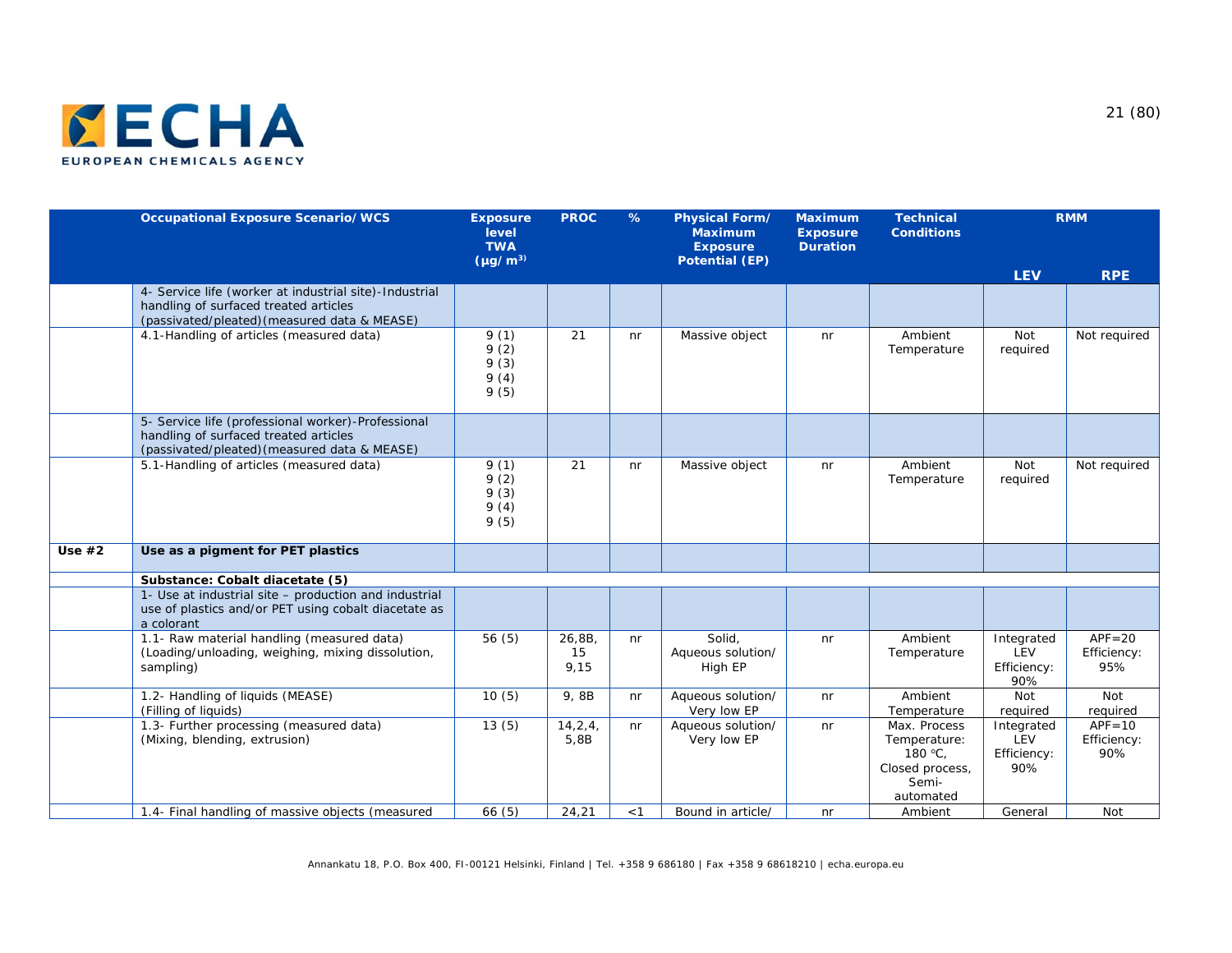

|          | <b>Occupational Exposure Scenario/WCS</b>                                                                                                                             | <b>Exposure</b><br>level<br><b>TWA</b><br>$(yg/m^3)$ | <b>PROC</b> | $\%$  | <b>Physical Form/</b><br><b>Maximum</b><br><b>Exposure</b><br><b>Potential (EP)</b> | <b>Maximum</b><br><b>Exposure</b><br><b>Duration</b> | <b>Technical</b><br><b>Conditions</b>                                                                                       |                                              | <b>RMM</b>                         |
|----------|-----------------------------------------------------------------------------------------------------------------------------------------------------------------------|------------------------------------------------------|-------------|-------|-------------------------------------------------------------------------------------|------------------------------------------------------|-----------------------------------------------------------------------------------------------------------------------------|----------------------------------------------|------------------------------------|
|          |                                                                                                                                                                       |                                                      |             |       |                                                                                     |                                                      |                                                                                                                             | <b>LEV</b>                                   | <b>RPE</b>                         |
|          | data)<br>(Abrasive processing)                                                                                                                                        |                                                      |             |       | Medium EP                                                                           |                                                      | Temperature                                                                                                                 | Ventilation<br>Efficiency:<br>17%            | required                           |
|          | 1.5- Cleaning and maintenance (measured data)<br>(Manual cleaning, repair and maintenance<br>operations, removal of residuals from<br>filters/overspill, or as waste) | 73(5)                                                | 8A,26       |       | Solid<br>(powder/dust)/<br>High EP                                                  | nr                                                   | Ambient<br>Temperature<br>and Pressure                                                                                      | Not<br>required                              | $APF = 40$<br>Efficiency:<br>97.5% |
|          | 2- Service life (worker at industrial site)- Handling<br>of plastics and/or PET in industrial setting                                                                 |                                                      |             |       |                                                                                     |                                                      |                                                                                                                             |                                              |                                    |
|          | 2.1-Handling of massive objects (measured data)<br>(Abrassive processing)                                                                                             | 66(5)                                                | 24,21       | $<$ 1 | Bound in article/<br>Medium EP                                                      | n <sub>r</sub>                                       | Ambient<br>Temperature                                                                                                      | General<br>Ventilation<br>Efficiency:<br>17% | Not<br>required                    |
|          | 3- Service life (professional worker)- Handling of<br>plastics and/or PET in professional setting                                                                     |                                                      |             |       |                                                                                     |                                                      |                                                                                                                             |                                              |                                    |
|          | 3.1-Handling of massive objects (measured data)<br>(Abrassive processing)                                                                                             | 7(5)                                                 | 24,21       | < 1   | Bound in article/<br>Medium EP                                                      | n <sub>r</sub>                                       | Ambient<br>Temperature                                                                                                      | General<br>Ventilation<br>Efficiency:<br>17% | $APF = 10$<br>Efficiency:<br>90%   |
| Use $#3$ | Use as a catalyst for the production of<br>PTA/IPA/DMT and PET                                                                                                        |                                                      |             |       |                                                                                     |                                                      |                                                                                                                             |                                              |                                    |
|          | Substance: Cobalt diacetate (5)                                                                                                                                       |                                                      |             |       |                                                                                     |                                                      |                                                                                                                             |                                              |                                    |
|          | 1- Use at industrial site - use as a catalyst                                                                                                                         |                                                      |             |       |                                                                                     |                                                      |                                                                                                                             |                                              |                                    |
|          | 1.1- Use as a catalyst (measured data)<br>(Loading/unloading, reaction)                                                                                               | 3(5)                                                 | 1, 2, 8A    | nr    | Aqueous solution/<br>Very low EP                                                    | n <sub>r</sub>                                       | Max. Process<br>Temperature:<br>160 °C (semi-<br>closed process),<br>600 °C (closed<br>process),<br>Indoors and<br>outdoors | Not<br>required                              | Not<br>required                    |
|          | 1.2- Cleaning and maintenance (measured data)<br>(Manual cleaning, repair and maintenance<br>operations, removal of residuals from<br>filters/overspill, or as waste) | 73(5)                                                | 8A,26       |       | Solid<br>(powder/dust)/<br>High EP                                                  | nr                                                   | Ambient<br>Temperature<br>and Pressure<br>(System not in                                                                    | Not<br>required                              | $APF = 40$<br>Efficiency:<br>97.5% |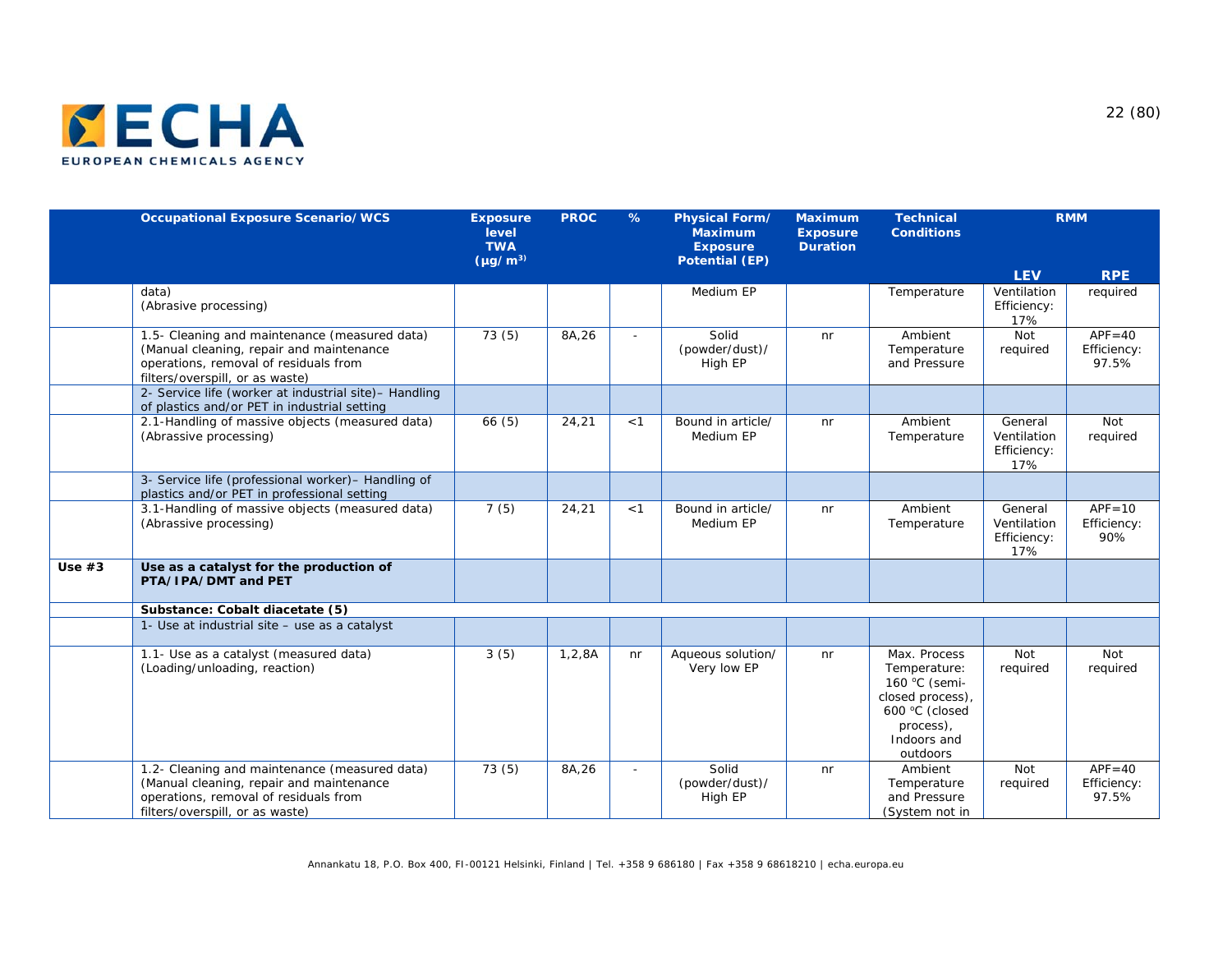

|                      | <b>Occupational Exposure Scenario/WCS</b>                                                                                                        | <b>Exposure</b><br>level<br><b>TWA</b><br>$(yg/m^3)$ | <b>PROC</b>                | $\%$ | <b>Physical Form/</b><br><b>Maximum</b><br><b>Exposure</b><br><b>Potential (EP)</b> | <b>Maximum</b><br><b>Exposure</b><br><b>Duration</b> | <b>Technical</b><br><b>Conditions</b>                                  |                                         | <b>RMM</b>                         |
|----------------------|--------------------------------------------------------------------------------------------------------------------------------------------------|------------------------------------------------------|----------------------------|------|-------------------------------------------------------------------------------------|------------------------------------------------------|------------------------------------------------------------------------|-----------------------------------------|------------------------------------|
|                      |                                                                                                                                                  |                                                      |                            |      |                                                                                     |                                                      |                                                                        | <b>LEV</b>                              | <b>RPE</b>                         |
|                      |                                                                                                                                                  |                                                      |                            |      |                                                                                     |                                                      | operation)                                                             |                                         |                                    |
| Use $#4$             | Use as a catalyst in oxygen scavenging<br>processes                                                                                              |                                                      |                            |      |                                                                                     |                                                      |                                                                        |                                         |                                    |
|                      | Substance: Cobalt sulphate (1), Cobalt dichloride (2), Cobalt dinitrate (3), Cobalt carbonate (4)                                                |                                                      |                            |      |                                                                                     |                                                      |                                                                        |                                         |                                    |
|                      | 1- Formulation for water treatment chemicals,<br>oxygen scavengers, corrosion inhibitors (measured<br>data)                                      |                                                      |                            |      |                                                                                     |                                                      |                                                                        |                                         |                                    |
|                      | 1.1- Formulation<br>(Opening of containers/dosing, loading/unloading,<br>weighing, mixing, re-packaging, sampling)                               | 54(1)<br>45(2)<br>64(3)<br>41(4)                     | 26,8B,<br>2, 4, 5,<br>9,15 | nr   | Solid<br>(powder<br>/dust, crystal),<br>Aqueous solution/<br>Medium EP              | nr                                                   | Ambient<br>Temperature                                                 | Integrated<br>LEV<br>Efficiency:<br>90% | $APF = 10$<br>Efficiency:<br>90%   |
|                      | 1.2- Cleaning & Maintenance (Manual cleaning,<br>repair and maintenance operations, removal of<br>residuals from filters/overspill, or as waste) | 64(1)<br>54(2)<br>76(3)<br>49 (4)                    | 8A,26                      |      | Solid<br>(powder/dust)/<br>High EP                                                  | n <sub>r</sub>                                       | Ambient<br>Temperature<br>and Pressure<br>(system not in<br>operation) | Not<br>required                         | $APF = 40$<br>Efficiency:<br>97.5% |
|                      | 2- Use at industrial site-use of water treatment<br>chemicals, oxygen scavengers, corrosion inhibitors<br>(MEASE)                                |                                                      |                            |      |                                                                                     |                                                      |                                                                        |                                         |                                    |
|                      | 2.1- Use of formulation                                                                                                                          | 10(1)<br>10(2)<br>10(3)<br>10(4)                     | 8B, 2                      | nr   | Aqueous solution/<br>Very low EP                                                    | n <sub>r</sub>                                       | Ambient<br>Temperature                                                 | Not<br>required                         | Not<br>required                    |
|                      | 2.2- Cleaning<br>(Immediate removal of wet splashes)                                                                                             | 50(1)<br>50(2)<br>50(3)<br>50(4)                     | <b>8A</b>                  |      | Aqueous solution/<br>Very low EP                                                    | n <sub>r</sub>                                       | Ambient<br>Temperature<br>and Pressure<br>(system not in<br>operation) | Not<br>required                         | Not<br>required                    |
| Use $#5$<br>Use $#6$ | Use in fertilisers and/or feed grade materials                                                                                                   |                                                      |                            |      |                                                                                     |                                                      |                                                                        |                                         |                                    |
|                      | Substance: Cobalt sulphate (1), Cobalt dichloride (2), Cobalt carbonate (4), Cobalt diacetate (5)                                                |                                                      |                            |      |                                                                                     |                                                      |                                                                        |                                         |                                    |
|                      | 1- Formulation of fertilisers and/or feed grade<br>materials (measured data & MEASE)                                                             |                                                      |                            |      |                                                                                     |                                                      |                                                                        |                                         |                                    |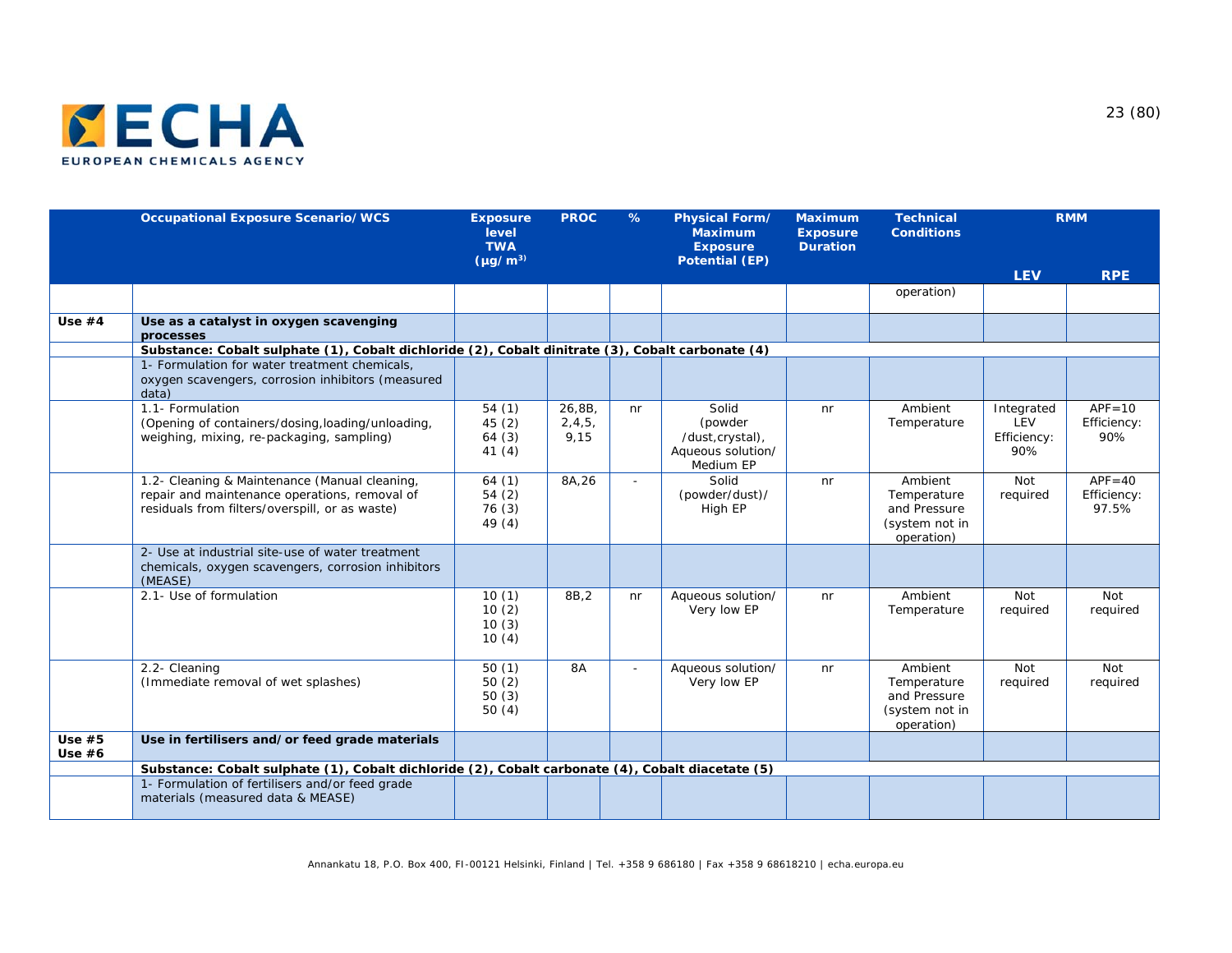

| <b>Occupational Exposure Scenario/WCS</b>                                                                                                                           | <b>Exposure</b><br>level<br><b>TWA</b><br>$(\mu g/m^3)$ | <b>PROC</b>              | $\%$              | <b>Physical Form/</b><br><b>Maximum</b><br><b>Exposure</b><br><b>Potential (EP)</b> | <b>Maximum</b><br><b>Exposure</b><br><b>Duration</b> | <b>Technical</b><br><b>Conditions</b>                                  |                                             | <b>RMM</b>                                                                   |
|---------------------------------------------------------------------------------------------------------------------------------------------------------------------|---------------------------------------------------------|--------------------------|-------------------|-------------------------------------------------------------------------------------|------------------------------------------------------|------------------------------------------------------------------------|---------------------------------------------|------------------------------------------------------------------------------|
|                                                                                                                                                                     |                                                         |                          |                   |                                                                                     |                                                      |                                                                        | <b>LEV</b>                                  | <b>RPE</b>                                                                   |
| 1.1 Raw material handling (measured data)<br>(Interim storage in un-opened container,<br>loading/unloading)                                                         | 54(1)<br>45(2)<br>41 $(4)$<br>56(5)                     | 26 <sub>1</sub><br>8B, 9 |                   | Solid,<br>Aqueous solution/<br>Medium EP,<br>High $EP(5)$                           | nr                                                   | Ambient<br>Temperature                                                 | Integrated<br>LEV<br>Efficiency:<br>90%     | $APF = 10$<br>Efficiency:<br>90%;<br>$(5)$ APF=20<br>$Efficiency =$<br>95,5% |
| 1.2 Formulation (MEASE)<br>(Mixing, blending, milling)                                                                                                              | 44 (1)<br>44 (2)<br>44(4)<br>22(5)                      | 3, 1, 2                  | $1 - 5$<br><1(5)  | Solid.<br>Aqueous solution/<br>Medium EP,<br>High $EP(5)$                           | n <sub>r</sub>                                       | Ambient<br>Temperature;<br>Closed process                              | Generic<br>LEV<br>Efficiency:<br>78%        | Not<br>required                                                              |
| 1.3 Filling (MEASE)<br>(Filling of liquids)                                                                                                                         | 2(1)<br>2(2)<br>2(4)<br>1(5)                            | 9,8B                     | $1 - 5$<br>< 1(5) | Aqueous solution/<br>Very low EP                                                    | nr                                                   | Ambient<br>Temperature                                                 | Not<br>required                             | Not<br>required                                                              |
| 1.4 Packaging (MEASE)                                                                                                                                               | 10(1)<br>10(2)<br>10(4)<br>10(5)                        | 8 <sub>B</sub>           | < 1               | Solid (granulate)/<br>Low EP                                                        | n <sub>r</sub>                                       | Ambient<br>Temperature                                                 | Not<br>required                             | Not<br>required                                                              |
| 1.5- Cleaning & Maintenance (measured data)<br>(Manual cleaning, repair and maintenance<br>operations, removal of residuals from<br>filters/overspill, or as waste) | 64(1)<br>54(2)<br>49 (4)<br>73(5)                       | 8A,<br>26                | ×.                | Solid<br>(powder/dust)/<br>High EP                                                  | nr                                                   | Ambient<br>Temperature<br>and Pressure<br>(System not in<br>operation) | Not<br>required                             | $APF = 40$<br>Efficiency:<br>97.5%                                           |
| 2- Professional use of fertilisers (MEASE)                                                                                                                          |                                                         |                          |                   |                                                                                     |                                                      |                                                                        |                                             |                                                                              |
| 2.1 Filling/dosing of solid material (MEASE)<br>(Filling of fertiliser spreader with solid material)                                                                | 50(1)<br>50(2)<br>50(4)<br>50(5)                        | 8A, 9                    | < 1               | Solid (granulate)/<br>Low EP                                                        | nr                                                   | Ambient<br>Temperature                                                 | General<br>ventilation<br>Efficiency:<br>0% | Not required                                                                 |
| 2.2 Filling/dosing of liquid material (MEASE)<br>(Filling of fertiliser spreader with liquid material)                                                              | 10(1)<br>10(2)<br>10(4)<br>5(5)                         | 8A, 9                    | $1 - 5$<br><1(5)  | Aqueous solution/<br>Very low EP                                                    | nr                                                   | Ambient<br>Temperature                                                 | General<br>ventilation<br>Efficiency:<br>0% | Not required                                                                 |
| 2.3 Spreading of solid fertilisers (MEASE)                                                                                                                          | 50(1)<br>50(2)                                          | 8A                       | < 1               | Solid (granulate)/<br>Low EP                                                        | nr                                                   | Ambient<br>Temperature;                                                | Not<br>required                             | Not required                                                                 |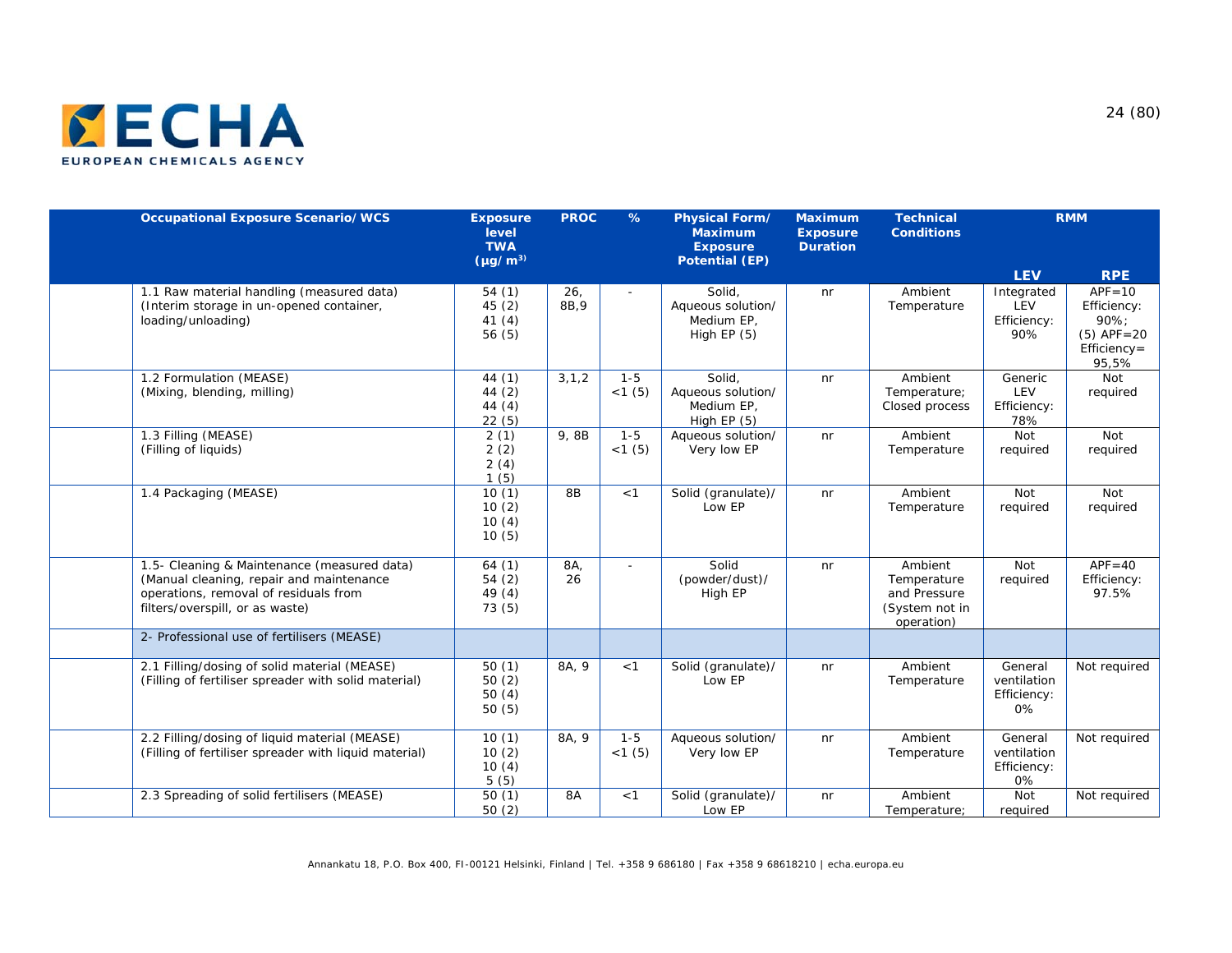

|                      | <b>Occupational Exposure Scenario/WCS</b>                                                                               | <b>Exposure</b><br>level<br><b>TWA</b><br>$(\mu g/m^3)$ | <b>PROC</b> | $\%$             | <b>Physical Form/</b><br><b>Maximum</b><br><b>Exposure</b><br><b>Potential (EP)</b> | <b>Maximum</b><br><b>Exposure</b><br><b>Duration</b> | <b>Technical</b><br><b>Conditions</b>                           |                                         | <b>RMM</b>                                                                 |
|----------------------|-------------------------------------------------------------------------------------------------------------------------|---------------------------------------------------------|-------------|------------------|-------------------------------------------------------------------------------------|------------------------------------------------------|-----------------------------------------------------------------|-----------------------------------------|----------------------------------------------------------------------------|
|                      |                                                                                                                         |                                                         |             |                  |                                                                                     |                                                      |                                                                 | <b>LEV</b>                              | <b>RPE</b>                                                                 |
|                      |                                                                                                                         | 50(4)<br>50(5)                                          |             |                  |                                                                                     |                                                      | Outdoors                                                        |                                         |                                                                            |
|                      | 2.4 Spreading liquid fertilisers (MEASE)                                                                                | 10(1)<br>10(2)<br>10(4)<br>5(5)                         | 8A          | $1 - 5$<br><1(5) | Aqueous solution/<br>Very low EP                                                    | nr                                                   | Ambient<br>Temperature;<br>Outdoors                             | Not<br>required                         | Not required                                                               |
| Use $#7$<br>Use $#8$ | Use in fermentation processes, in the biotech<br>sector and in biogas production                                        |                                                         |             |                  |                                                                                     |                                                      |                                                                 |                                         |                                                                            |
|                      | Substance: Cobalt sulphate (1), Cobalt dichloride (2), Cobalt dinitrate (3), Cobalt carbonate (4), Cobalt diacetate (5) |                                                         |             |                  |                                                                                     |                                                      |                                                                 |                                         |                                                                            |
|                      | 1- Formulation of mixtures for use in biogas<br>production (measured data & MEASE)                                      |                                                         |             |                  |                                                                                     |                                                      |                                                                 |                                         |                                                                            |
|                      | 1.1-Raw material handling (measured data)<br>(Opening of containers/dosing)                                             | 54(1)<br>45(2)<br>64(3)<br>41(4)<br>56(5)               | 26          | nr               | Solid<br>(powder/dust)<br>Aqueous solution/<br>Medium EP,<br>High $EP(5)$           | nr                                                   | Ambient<br>Temperature                                          | Integrated<br>LEV<br>Efficiency:<br>90% | $APF = 10$<br>Efficiency:<br>90%<br>$(5)$ APF = 20<br>Efficiency=<br>95,5% |
|                      | 1.2- Formulation of solutions (measured data &<br>MEASE(5)<br>(Dissolution)                                             | 11(1)<br>9(2)<br>13(3)<br>9(4)<br>1(5)                  | 3           | nr               | Aqueous<br>solutions/<br>Very low EP                                                | n <sub>r</sub>                                       | Ambient<br>Temperature<br>Closed process,<br>Semi-<br>automated | Integrated<br>LEV<br>Efficiency:<br>90% | $APF = 10$<br>Efficiency:<br>90%<br>$(5)$ Not<br>required                  |
| Except:<br>(5)       | 1.3- Production of solid formulations (measured<br>data) (Mixing, milling, sieving, blending)                           | 54(1)<br>45(2)<br>64(3)<br>41(4)                        | 3           | nr               | Solid/<br>Medium EP                                                                 | nr                                                   | Ambient<br>Temperature<br>Closed process                        | Integrated<br>LEV<br>Efficiency:<br>90% | $APF = 10$<br>Efficiency:<br>90%                                           |
|                      | 1.4- Filling of solutions (MEASE)                                                                                       | 5(1)<br>5(2)<br>5(3)<br>5(4)<br>5(5)                    | 8A          | < 1              | Aqueous solution/<br>Very low EP                                                    | nr                                                   | Ambient<br>Temperature                                          | Not<br>required                         | Not<br>required                                                            |

Annankatu 18, P.O. Box 400, FI-00121 Helsinki, Finland | Tel. +358 9 686180 | Fax +358 9 68618210 | echa.europa.eu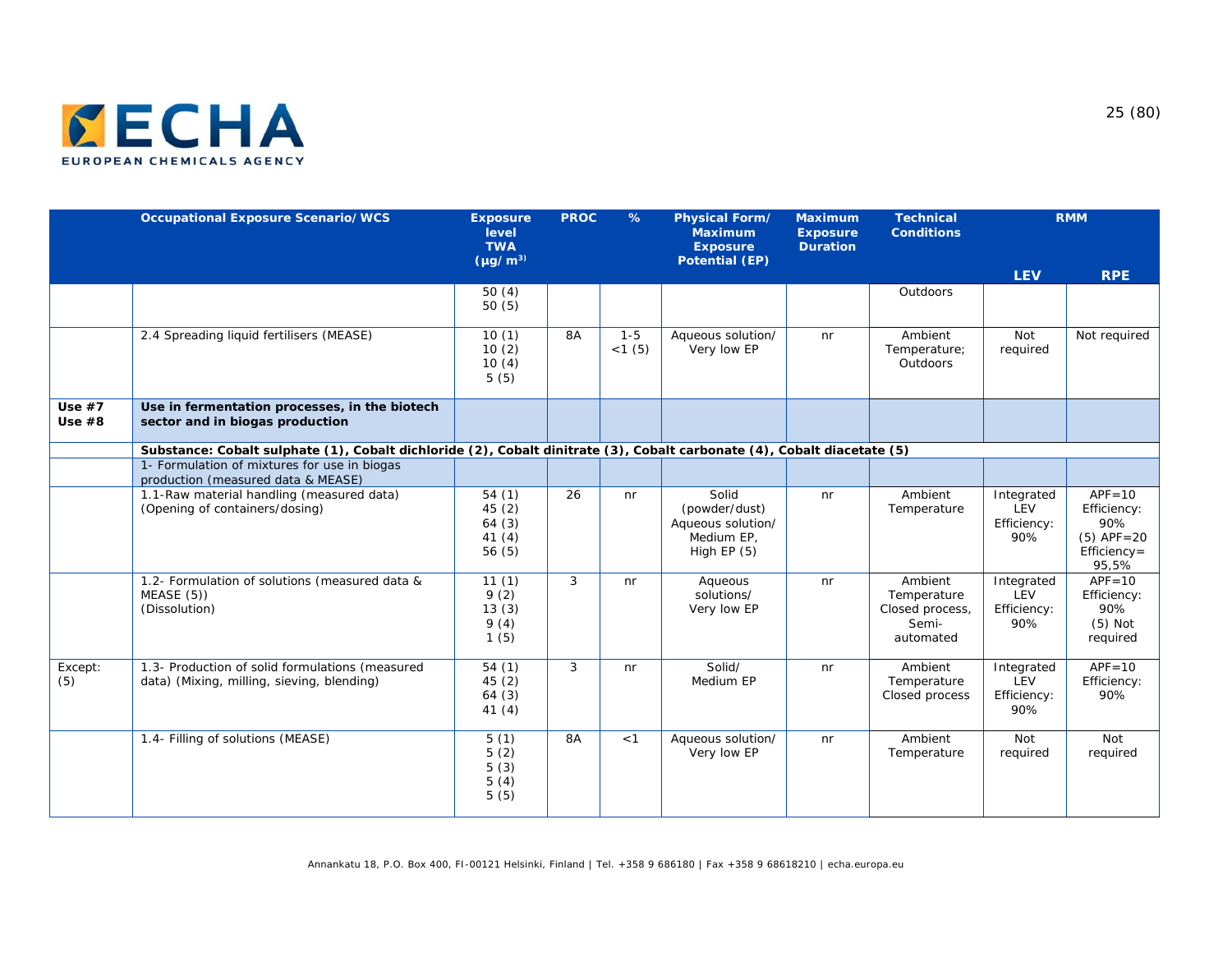

|                                   | <b>Occupational Exposure Scenario/WCS</b>                                                                                                                             | <b>Exposure</b><br>level<br><b>TWA</b><br>$(\mu q/m^3)$ | <b>PROC</b>  | $\%$    | <b>Physical Form/</b><br><b>Maximum</b><br><b>Exposure</b><br><b>Potential (EP)</b> | <b>Maximum</b><br><b>Exposure</b><br><b>Duration</b> | <b>Technical</b><br><b>Conditions</b>                                      |                                                                                     | <b>RMM</b>                                                                    |
|-----------------------------------|-----------------------------------------------------------------------------------------------------------------------------------------------------------------------|---------------------------------------------------------|--------------|---------|-------------------------------------------------------------------------------------|------------------------------------------------------|----------------------------------------------------------------------------|-------------------------------------------------------------------------------------|-------------------------------------------------------------------------------|
|                                   |                                                                                                                                                                       |                                                         |              |         |                                                                                     |                                                      |                                                                            | <b>LEV</b>                                                                          | <b>RPE</b>                                                                    |
| Except:<br>(5)                    | 1.5-Packaging of solid formulations (measured<br>data)<br>(Packaging of powders, granules or other solid<br>formulations)                                             | 54(1)<br>45(2)<br>64(3)<br>41(4)                        | 8A           | $< 1\%$ | Solid<br>(powder/dust)<br>Medium EP                                                 | n <sub>r</sub>                                       | Ambient<br>Temperature                                                     | Integrated<br>LEV<br>Efficiency:<br>90%                                             | Not<br>required                                                               |
|                                   | 1.6- Cleaning and maintenance (measured data)<br>(Manual cleaning, repair and maintenance<br>operations, removal of residuals from<br>filters/overspill, or as waste) | 64(1)<br>54(2)<br>76(3)<br>49(4)<br>73(5)               | 8A,26        | ÷       | Solid<br>(powder/dust)/<br>High EP                                                  | n <sub>r</sub>                                       | Ambient<br>Temperature<br>and Pressure<br>(System not in<br>operation)     | Not<br>required                                                                     | $APF = 40$<br>Efficiency:<br>97.5%                                            |
|                                   | 2- Use at industrial site: use in fermentation<br>processes, in scientific research, standard analysis,<br>in the biotech sector and in biogas production             |                                                         |              |         |                                                                                     |                                                      |                                                                            |                                                                                     |                                                                               |
|                                   | 2.1- Raw material handling (MEASE)<br>(Loading/unloading, weighing)                                                                                                   | 22(1)<br>22(2)<br>22(3)<br>22(4)<br>90 (5)              | 9, 8B,<br>26 | nr      | Solid<br>(powder/dust)/<br>Medium EP,<br>$(5)$ High EP                              | 15-60 min;<br>$(5)$ nr                               | Ambient<br>Temperature;<br>Strict separation<br>from areas<br>contaminated | Generic<br>LEV<br>Efficiency:<br>78%:<br>$(5)$ Ind.use<br>LEV<br>Efficiency:<br>82% | $APF = 10$<br>Efficiency:<br>90%<br>$(5)$ APF = 20<br>$Efficiency =$<br>95,5% |
| Except:<br>$(1)$ & $(5)$          | 2.2- Operations / mixing in closed systems (MEASE)                                                                                                                    | 22(2)<br>22(3)<br>22(4)                                 | 3, 2, 1      | nr      | Solid<br>(powder/dust)/<br>Medium EP                                                | nr                                                   | Ambient<br>Temperature<br>Closed<br>process**                              | Generic<br>LEV<br>Efficiency:<br>78%                                                | $APF = 10$<br>Efficiency:<br>90%                                              |
| Except:<br>$(1)$ , $(4)$ &<br>(5) | 2.3- Handling at laboratory scale (MEASE)                                                                                                                             | 11(2)<br>11(3)                                          | 15           | nr      | Solid<br>(powder/dust)/<br>Medium EP                                                | n <sub>r</sub>                                       | Ambient<br>Temperature                                                     | Generic<br>LEV<br>Efficiency:<br>78%                                                | $APF = 10$<br>Efficiency:<br>90%                                              |
|                                   | 2.4- Handling of sealed bags (MEASE)<br>(Loading of reactors, placing sealed biodegradable<br>bags directly into the substrate dosing unit)                           | 10(1)<br>10(2)<br>10(3)<br>10(4)<br>10(5)               | 8B           | nr      | Massive object/<br>Very low EP                                                      | nr                                                   | Ambient<br>Temperature                                                     | Not<br>required                                                                     | Not<br>required                                                               |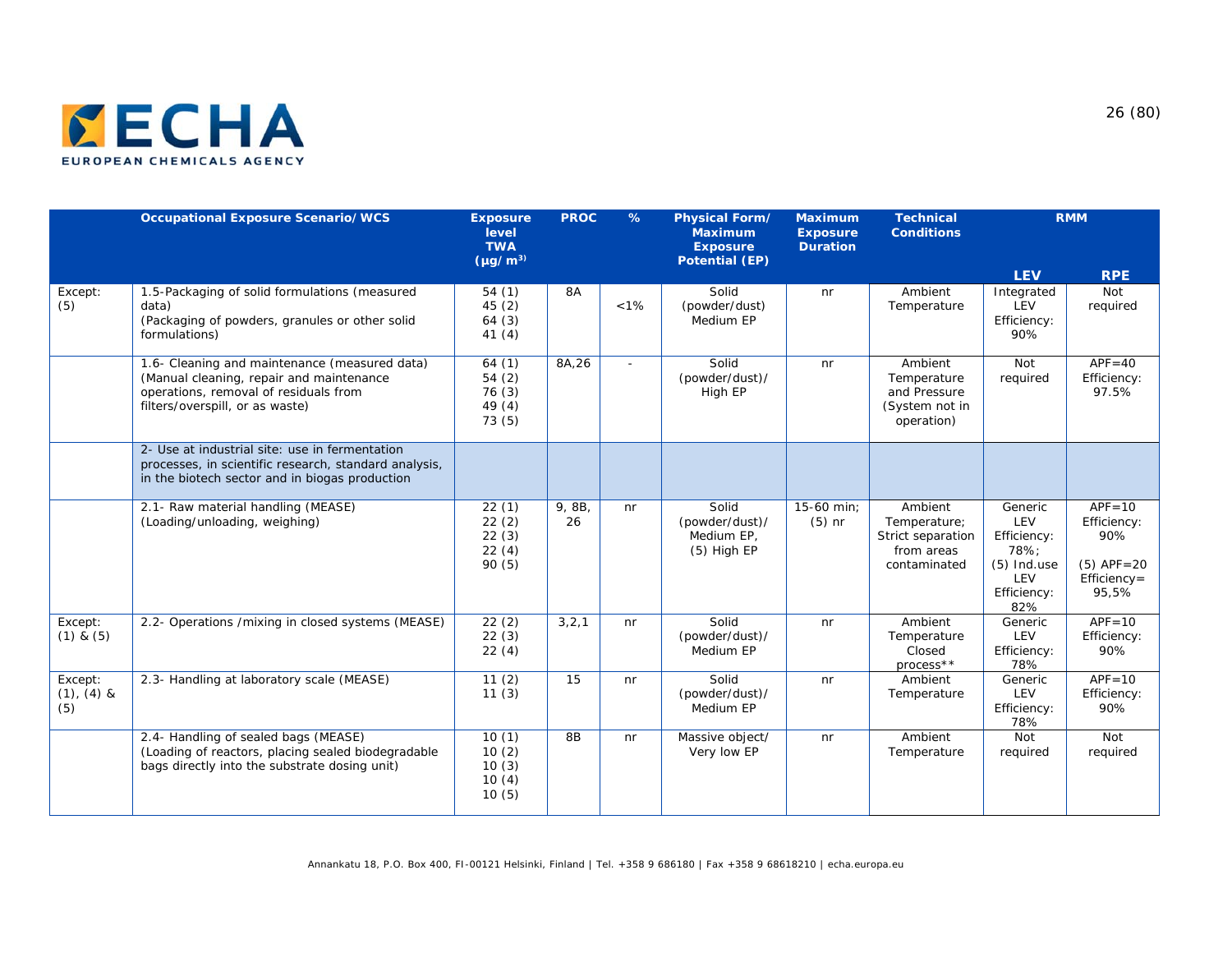

|                | <b>Occupational Exposure Scenario/WCS</b>                                                                                                                                  | <b>Exposure</b><br>level<br><b>TWA</b><br>$(\mu g/m^3)$ | <b>PROC</b>     | $\%$     | Physical Form/<br><b>Maximum</b><br><b>Exposure</b><br><b>Potential (EP)</b> | <b>Maximum</b><br><b>Exposure</b><br><b>Duration</b> | <b>Technical</b><br><b>Conditions</b>                                  |                 | <b>RMM</b>                         |
|----------------|----------------------------------------------------------------------------------------------------------------------------------------------------------------------------|---------------------------------------------------------|-----------------|----------|------------------------------------------------------------------------------|------------------------------------------------------|------------------------------------------------------------------------|-----------------|------------------------------------|
|                |                                                                                                                                                                            |                                                         |                 |          |                                                                              |                                                      |                                                                        | <b>LEV</b>      | <b>RPE</b>                         |
|                | 2.5- Handling of liquid stock solution (MEASE)<br>(Dissolution in water, mixing, further handling,<br>sampling)                                                            | 10(1)<br>10(2)<br>10(3)<br>10(4)<br>10(5)               | 5, 3,<br>8B, 9  | $1 - 5$  | Aqueous solution/<br>Very low EP                                             | nr                                                   | Ambient<br>Temperature                                                 | Not<br>required | Not<br>required                    |
|                | 2.6- Cleaning and maintenance (measured data)<br>(Manual cleaning, repair and maintenance<br>operations, removal of residuals from e.g.<br>filters/overspill, or as waste) | 64(1)<br>54(2)<br>76(3)<br>49(4)<br>73(5)               | 8A, 26          | $\sim$   | Solid<br>(powder/dust)/<br>High EP                                           | n <sub>r</sub>                                       | Ambient<br>Temperature<br>and Pressure<br>(System not in<br>operation) | Not<br>required | $APF = 40$<br>Efficiency:<br>97.5% |
|                | 3- Use by professional worker: professional use of<br>formulations in biogas production                                                                                    |                                                         |                 |          |                                                                              |                                                      |                                                                        |                 |                                    |
| Except:<br>(5) | 3.1- Dosing of solid material (MEASE)<br>(Dosing of solid mixture into the reactor)                                                                                        | 50(1)<br>50(2)<br>50(3)<br>50(4)                        | 8A, 9           | < 1      | Solid/<br>Medium EP                                                          | nr                                                   | Ambient<br>Temperature;<br>Outdoors                                    | Not<br>required | $APF = 10$<br>Efficiency:<br>90%   |
|                | 3.2- Dosing of liquid material (MEASE)<br>(Dosing of solutions into the reactor)                                                                                           | 5(1)<br>5(2)<br>5(3)<br>5(4)<br>5(5)                    | 8A, 9           | < 1      | Aqueous solution/<br>Very low EP                                             | nr                                                   | Ambient<br>Temperature<br>Outdoors                                     | Not<br>required | Not<br>required                    |
| Use $#9$       | Use in humidity indicators                                                                                                                                                 |                                                         |                 |          |                                                                              |                                                      |                                                                        |                 |                                    |
|                | Substance: Cobalt dichloride (2)                                                                                                                                           |                                                         |                 |          |                                                                              |                                                      |                                                                        |                 |                                    |
|                | 1- Use at industrial site-Use in humidity indicator<br>cards, plugs, and/or bags with printed spots                                                                        |                                                         |                 |          |                                                                              |                                                      |                                                                        |                 |                                    |
|                | 1.1- Handling of liquid raw material (MEASE)<br>(Mixing, loading/unloading, weighing)                                                                                      | 50(2)                                                   | 5, 8B,<br>9     | $>25$    | Aqueous solution/<br>Very low EP                                             | nr                                                   | Ambient<br>Temperature                                                 | Not<br>required | Not<br>required                    |
|                | 1.2- Further processing (MEASE)<br>(Heating, printing of bags, dispensing of solutions<br>on paper, drying)                                                                | 30(2)                                                   | 4, 8B,<br>9, 13 | $5 - 25$ | Aqueous solution/<br>Very low EP                                             | nr                                                   | Ambient<br>Temperature,<br>120 °C during<br>heating                    | Not<br>required | Not<br>required                    |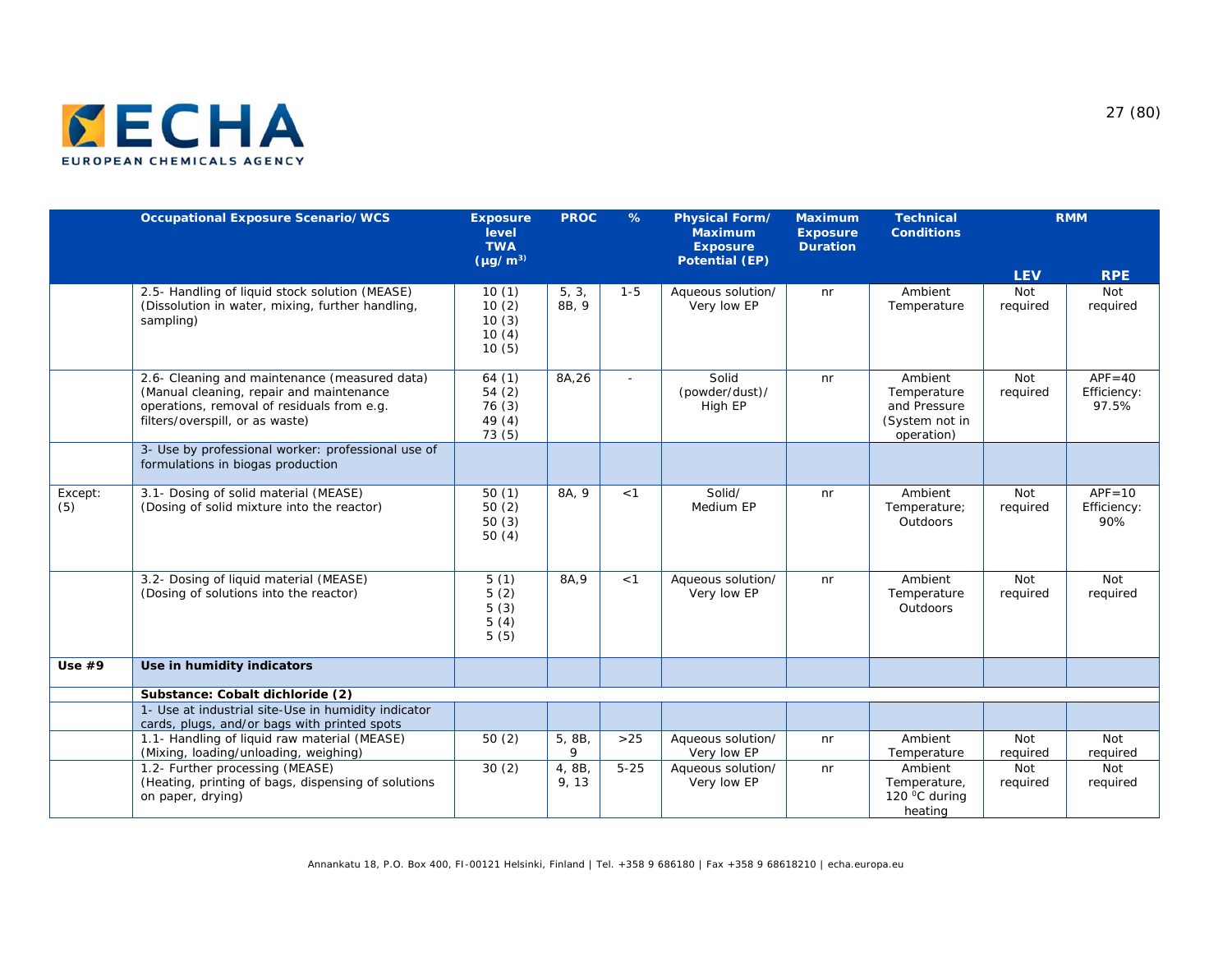

| <b>Occupational Exposure Scenario/WCS</b>                                                                                        | <b>Exposure</b><br>level<br><b>TWA</b><br>$(\mu q/m^3)$ | <b>PROC</b> | $\frac{9}{6}$ | <b>Physical Form/</b><br><b>Maximum</b><br><b>Exposure</b><br><b>Potential (EP)</b> | <b>Maximum</b><br><b>Exposure</b><br><b>Duration</b> | Technical<br><b>Conditions</b> |                        | <b>RMM</b>             |
|----------------------------------------------------------------------------------------------------------------------------------|---------------------------------------------------------|-------------|---------------|-------------------------------------------------------------------------------------|------------------------------------------------------|--------------------------------|------------------------|------------------------|
|                                                                                                                                  |                                                         |             |               |                                                                                     |                                                      |                                | <b>LEV</b>             | <b>RPE</b>             |
| 1.3- Handling of humidity indicator cards or<br>spotted bags (MEASE) (Handling of bags, assembly<br>of humidity indicator plugs) | 10(2)                                                   | 21          | $-5$          | Massive object/<br>Very low EP                                                      | nr                                                   | Ambient<br>Temperature         | <b>Not</b><br>required | <b>Not</b><br>required |
| 1.4- Cleaning (MEASE)<br>(Immediate removal of wet splashes)                                                                     | 50(2)                                                   | 8A          | nr            | Aqueous solution/<br>Very low EP                                                    | nr                                                   |                                | <b>Not</b><br>required | Not<br>required        |
| 2- Service life (professional worker)-Handling of<br>humidity indicator cards or spotted bags                                    |                                                         |             |               |                                                                                     |                                                      |                                |                        |                        |
| 2.1- Handling of humidity indicator cards or<br>spotted bags (MEASE)                                                             | 10(2)                                                   | 21          | 1-5           | Massive object/<br>Very low EP                                                      | nr                                                   |                                | <b>Not</b><br>required | Not<br>required        |
| *only required during occasional opening of closed system; ** except handling at laboratory scale                                |                                                         |             |               |                                                                                     |                                                      |                                |                        |                        |

RCR: Risk Characterisation Ration, EP: Exposure Potential, nr: not restricted, RMM; Risk Management Measures, LEV: Local Exhaust Ventilation, RPE: Respiratory Protective Equipment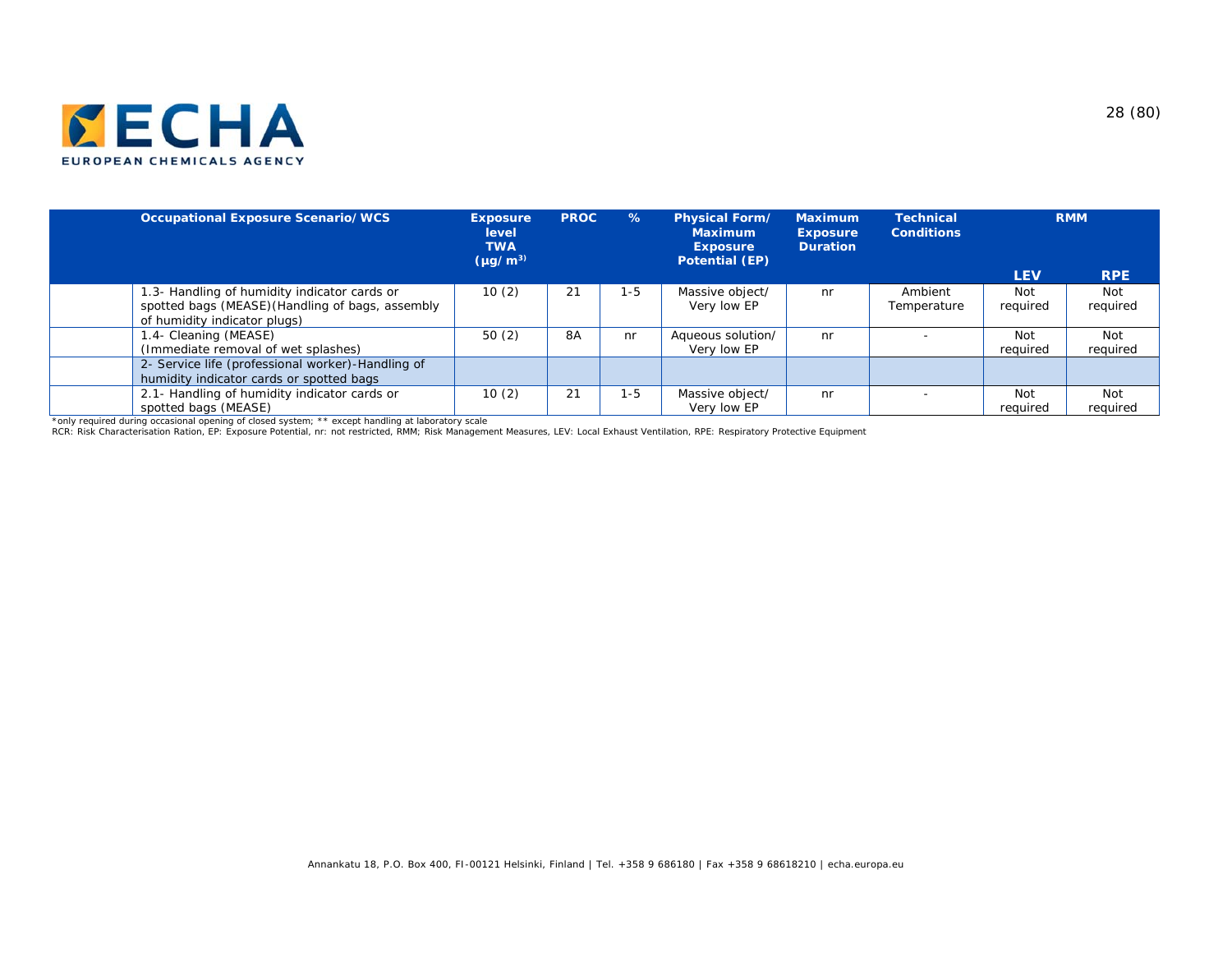

#### **ANNEX 2**

|       | <b>Cobalt sulphate</b>                                                                                                                          | CSR Data                              | CSR Data                                         | Based on RAC dose -<br>response              |                                               |  |
|-------|-------------------------------------------------------------------------------------------------------------------------------------------------|---------------------------------------|--------------------------------------------------|----------------------------------------------|-----------------------------------------------|--|
|       | <b>Occupational Exposure Scenario/WCS</b>                                                                                                       | Exposure<br>level TWA<br>$(\mu q/m3)$ | Exposure<br>level TWA<br>$(\mu g \text{ Co/m3})$ | Excess risk<br>respirable<br>fraction<br>10% | Excess risk<br>respirable<br>fraction<br>100% |  |
| Use1  | Use in surface treatment                                                                                                                        |                                       |                                                  |                                              |                                               |  |
|       | 1- Formulation of metal surface treatment pre-<br>formulations (measured data & MEASE)                                                          |                                       |                                                  |                                              |                                               |  |
|       | 1.1- Raw material handling (measured data) (Opening<br>of containers/dosing)                                                                    | 54                                    | 20.50                                            | 2.15E-03                                     | 2.15E-02                                      |  |
|       | 1.2- Formulation of solutions (measured data & MEASE<br>(5)) (Dissolution)                                                                      | 11                                    | 3.54                                             | 3.71E-04                                     | 3.71E-03                                      |  |
|       | 1.3- Filling of solutions (MEASE)                                                                                                               | 6                                     | 2.28                                             | 2.39E-04                                     | 2.39E-03                                      |  |
|       | 1.4- Cleaning & Maintenance (measured data)                                                                                                     | 64                                    | 24.29                                            | 2.55E-03                                     | 2.55E-02                                      |  |
|       | 2- Use at industrial site - Passivation processes<br>(measured data & MEASE)                                                                    |                                       |                                                  |                                              |                                               |  |
|       | 2.1- Raw material handling (solid input materials)<br>(measured data) (Mixing, loading/unloading, weighing)                                     | 54                                    | 20.50                                            | 2.15E-03                                     | 2.15E-02                                      |  |
|       | 2.2- Dissolution of solid raw materials (measured<br>data)                                                                                      | 11                                    | 4.18                                             | 4.38E-04                                     | 4.38E-03                                      |  |
|       | 2.3- Raw material handling (aqueous solutions as<br>input materials) (MEASE)                                                                    | 30                                    | 11.39                                            | 1.20E-03                                     | 1.20E-02                                      |  |
|       | 2.4- Passivation (MEASE)                                                                                                                        | 2                                     | 0.76                                             | 7.97E-05                                     | 7.97E-04                                      |  |
|       | 2.5- Packaging and handling of passivated articles<br>(measured data)                                                                           | 9                                     | 3.42                                             | 3.59E-04                                     | 3.59E-03                                      |  |
|       | 2.6- Cleaning & Maintenance (measured data)                                                                                                     | 64                                    | 24.29                                            | 2.55E-03                                     | 2.55E-02                                      |  |
|       | 3- Use at industrial site-Plating processes in surface<br>treatment (measured data & MEASE)                                                     |                                       |                                                  |                                              |                                               |  |
|       | 3.1- Raw material handling (solid input materials)<br>(measured data) (Mixing, loading/unloading, weighing)                                     | 54                                    | 20.50                                            | 2.15E-03                                     | 2.15E-02                                      |  |
|       | 3.2- Dissolution of solid raw materials (measured<br>data)                                                                                      | 11                                    | 4.18                                             | 4.38E-04                                     | 4.38E-03                                      |  |
|       | 3.3- Raw material handling (aqueous solutions as<br>input materials) (MEASE)                                                                    | 50                                    | 18.98                                            | 1.99E-03                                     | 1.99E-02                                      |  |
|       | 3.4- Plating (measured data)                                                                                                                    | 11                                    | 4.18                                             | 4.38E-04                                     | 4.38E-03                                      |  |
|       | 3.5- Manual Brush Plating (MEASE)                                                                                                               | 22                                    | 8.35                                             | 8.77E-04                                     | 8.77E-03                                      |  |
|       | 3.6-Handling of coated/plated articles (measured data)                                                                                          | 9                                     | 3.42                                             | 3.59E-04                                     | 3.59E-03                                      |  |
|       | 3.7- Cleaning and maintenance (measured data)                                                                                                   | 64                                    | 24.29                                            | 2.55E-03                                     | 2.55E-02                                      |  |
|       | 4- Service life (worker at industrial site)-Industrial<br>handling of surfaced treated articles<br>(passivated/pleated) (measured data & MEASE) |                                       |                                                  |                                              |                                               |  |
|       | 4.1-Handling of articles (measured data)                                                                                                        | 9                                     | 3.42                                             | 3.59E-04                                     | 3.59E-03                                      |  |
|       | 5- Service life (professional worker)-Professional<br>handling of surfaced treated articles<br>(passivated/pleated) (measured data & MEASE)     |                                       |                                                  |                                              |                                               |  |
|       | 5.1-Handling of articles (measured data)                                                                                                        | 9                                     | 3.42                                             | 3.59E-04                                     | 3.59E-03                                      |  |
| Use 4 | Use as a catalyst in oxygen scavenging processes                                                                                                |                                       |                                                  |                                              |                                               |  |
|       | 1- Formulation for water treatment chemicals, oxygen<br>scavengers, corrosion inhibitors (measured data)                                        |                                       |                                                  |                                              |                                               |  |
|       | 1.1- Formulation                                                                                                                                | 54                                    | 20.50                                            | 2.15E-03                                     | 2.15E-02                                      |  |
|       | 1.2- Cleaning & Maintenance (measured data)                                                                                                     | 64                                    | 24.29                                            | 2.55E-03                                     | 2.55E-02                                      |  |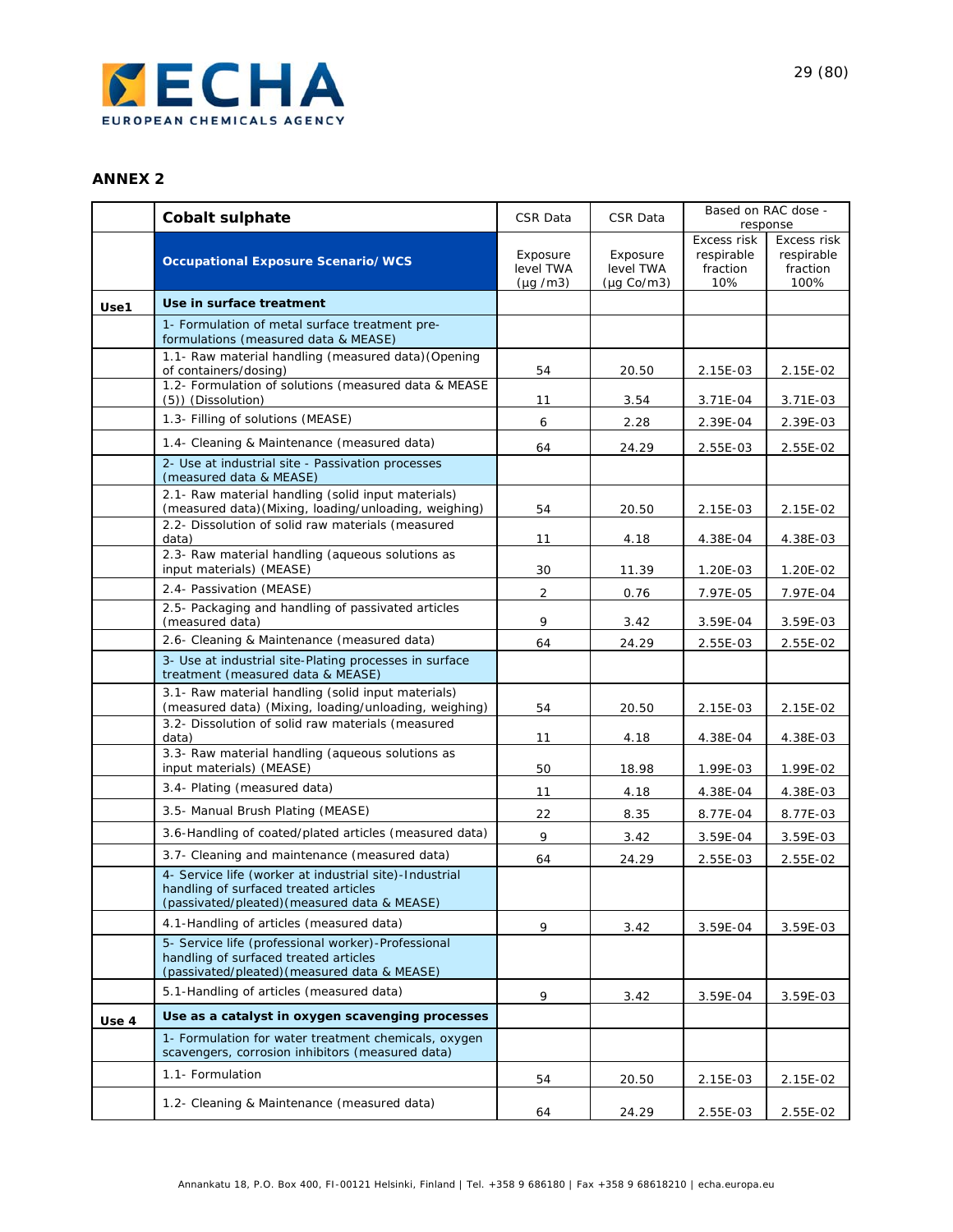

|                         | <b>Cobalt sulphate</b>                                                                                                              | CSR Data                              | CSR Data                                         |                                              | Based on RAC dose -<br>response               |
|-------------------------|-------------------------------------------------------------------------------------------------------------------------------------|---------------------------------------|--------------------------------------------------|----------------------------------------------|-----------------------------------------------|
|                         | <b>Occupational Exposure Scenario/WCS</b>                                                                                           | Exposure<br>level TWA<br>$(\mu q/m3)$ | Exposure<br>level TWA<br>$(\mu q \text{ Co/m3})$ | Excess risk<br>respirable<br>fraction<br>10% | Excess risk<br>respirable<br>fraction<br>100% |
|                         | 2- Use at industrial site-use of water treatment<br>chemicals, oxygen scavengers, corrosion inhibitors<br>(MEASE)                   |                                       |                                                  |                                              |                                               |
|                         | 2.1- Use of formulation                                                                                                             | 10                                    | 3.80                                             | 3.99E-04                                     | 3.99E-03                                      |
|                         | 2.2- Cleaning (Immediate removal of wet splashes)                                                                                   | 50                                    | 18.98                                            | 1.99E-03                                     | 1.99E-02                                      |
| Use <sub>5</sub><br>& 6 | Use in fertilisers and/or feed grade materials                                                                                      |                                       |                                                  |                                              |                                               |
|                         | 1- Formulation of fertilisers and/or feed grade<br>materials (measured data & MEASE)                                                |                                       |                                                  |                                              |                                               |
|                         | 1.1 Raw material handling (measured data) (Interim<br>storage in un-opened container, loading/unloading)                            | 54                                    | 20.50                                            | 2.15E-03                                     | 2.15E-02                                      |
|                         | 1.2 Formulation (MEASE)(Mixing, blending, milling)                                                                                  | 44                                    | 16.70                                            | 1.75E-03                                     | 1.75E-02                                      |
|                         | 1.3 Filling (MEASE) (Filling of liquids)                                                                                            | 2                                     | 0.76                                             | 7.97E-05                                     | 7.97E-04                                      |
|                         | 1.4 Packaging (MEASE)                                                                                                               | 10                                    | 3.80                                             | 3.99E-04                                     | 3.99E-03                                      |
|                         | 1.5- Cleaning & Maintenance (measured data)                                                                                         | 64                                    | 24.29                                            | 2.55E-03                                     | 2.55E-02                                      |
|                         | 2- Professional use of fertilisers (MEASE)                                                                                          |                                       |                                                  |                                              |                                               |
|                         | 2.1 Filling/dosing of solid material (MEASE) (Filling of<br>fertiliser spreader with solid material)                                | 50                                    | 18.98                                            | 1.99E-03                                     | 1.99E-02                                      |
|                         | 2.2 Filling/dosing of liquid material (MEASE) (Filling of<br>fertiliser spreader with liquid material)                              |                                       |                                                  |                                              |                                               |
|                         | 2.3 Spreading of solid fertilisers (MEASE)                                                                                          | 10                                    | 3.80                                             | 3.99E-04                                     | 3.99E-03                                      |
|                         | 2.4 Spreading liquid fertilisers (MEASE)                                                                                            | 50                                    | 18.98                                            | 1.99E-03                                     | 1.99E-02                                      |
| Use <sub>7</sub>        | Use in fermentation processes, in the biotech                                                                                       | 10                                    | 3.80                                             | 3.99E-04                                     | 3.99E-03                                      |
| & 8                     | sector and in biogas production                                                                                                     |                                       |                                                  |                                              |                                               |
|                         | 1- Formulation of mixtures for use in biogas<br>production (measured data & MEASE)                                                  |                                       |                                                  |                                              |                                               |
|                         | 1.1-Raw material handling (measured data) (Opening<br>of containers/dosing)<br>1.2- Formulation of solutions (measured data & MEASE | 54                                    | 20.50                                            | 2.15E-03                                     | 2.15E-02                                      |
|                         | (5)) (Dissolution)                                                                                                                  | 11                                    | 4.18                                             | 4.38E-04                                     | 4.38E-03                                      |
|                         | 1.3- Production of solid formulations (measured data)<br>(Mixing, milling, sieving, blending)                                       | 54                                    | 20.50                                            | 2.15E-03                                     | 2.15E-02                                      |
|                         | 1.4- Filling of solutions (MEASE)                                                                                                   | 5                                     | 1.90                                             | 1.99E-04                                     | 1.99E-03                                      |
|                         | 1.5-Packaging of solid formulations (measured data))                                                                                | 54                                    | 20.50                                            | 2.15E-03                                     | 2.15E-02                                      |
|                         | 1.6- Cleaning and maintenance (measured data)                                                                                       | 64                                    | 24.29                                            | 2.55E-03                                     | 2.55E-02                                      |
|                         | 2- Use at industrial site: use in fermentation<br>processes, in scientific research, standard analysis,<br>and in biogas production |                                       |                                                  |                                              |                                               |
|                         | 2.1- Raw material handling<br>(MEASE) (Loading/unloading, weighing)                                                                 | 22                                    | 8.35                                             | 8.77E-04                                     | 8.77E-03                                      |
|                         | 2.4- Handling of sealed bags (MEASE)                                                                                                | 10                                    | 3.80                                             | 3.99E-04                                     | 3.99E-03                                      |
|                         | 2.5- Handling of liquid stock solution (MEASE)                                                                                      | 10                                    | 3.80                                             | 3.99E-04                                     | 3.99E-03                                      |
|                         | 2.6- Cleaning and maintenance (measured data)                                                                                       | 64                                    | 24.29                                            | 2.55E-03                                     | 2.55E-02                                      |
|                         | 3- Use by professional worker: professional use of<br>formulations in biogas production                                             |                                       |                                                  |                                              |                                               |
|                         | 3.1- Dosing of solid material (MEASE) (Dosing of solid<br>mixture into the reactor)                                                 | 50                                    | 18.98                                            | 1.99E-03                                     | 1.99E-02                                      |
|                         | 3.2- Dosing of liquid material (MEASE) (Dosing of<br>solutions into the reactor)                                                    | 5                                     | 1.90                                             | 1.99E-04                                     | 1.99E-03                                      |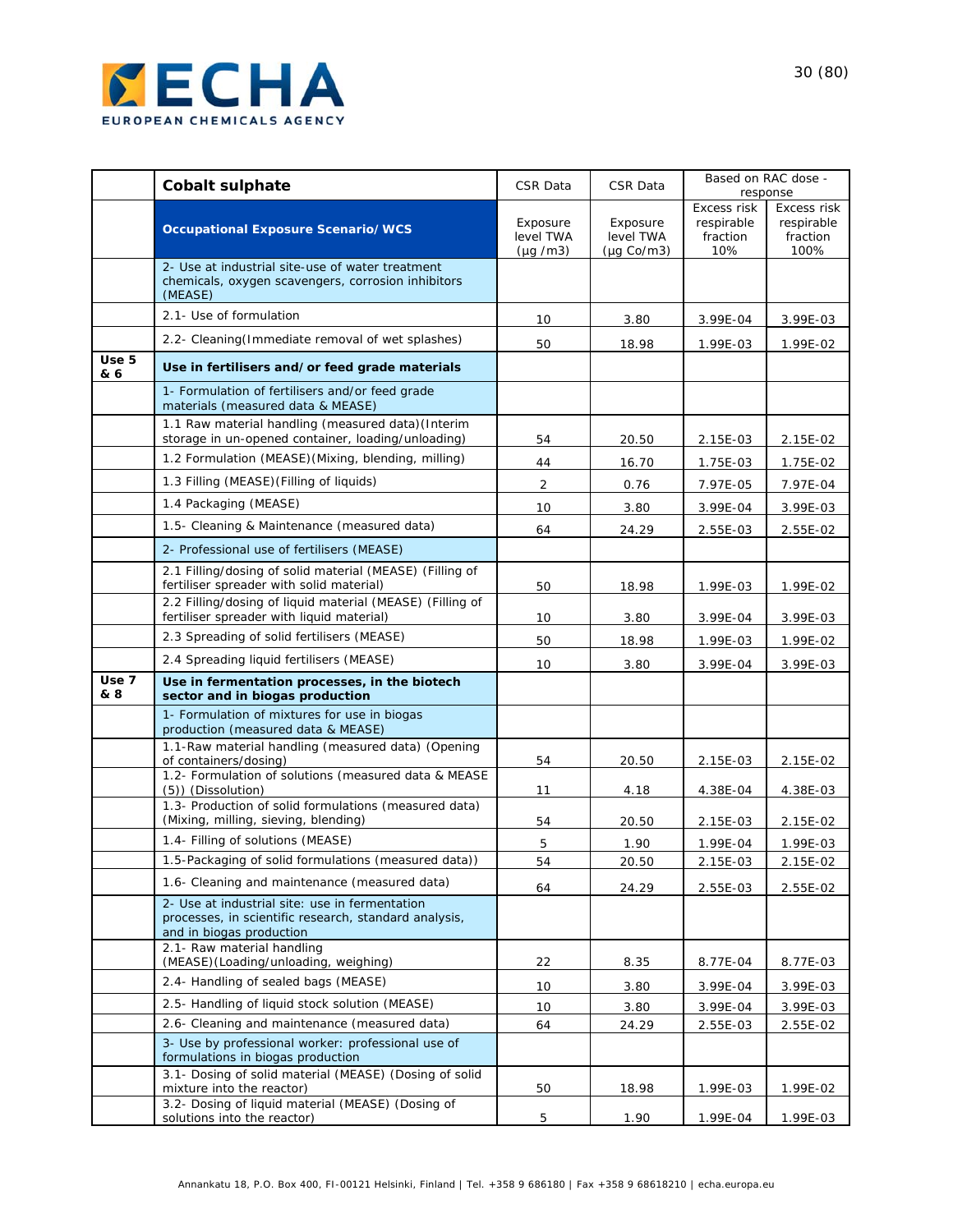

|       | <b>Cobalt dichloride</b>                                                                                                                        | CSR Data                                | CSR Data                                         | Based on RAC dose -<br>response              |                                               |
|-------|-------------------------------------------------------------------------------------------------------------------------------------------------|-----------------------------------------|--------------------------------------------------|----------------------------------------------|-----------------------------------------------|
|       | <b>Occupational Exposure Scenario/WCS</b>                                                                                                       | Exposure<br>value TWA<br>$(\mu q/m3)^*$ | Exposure<br>value TWA<br>$(\mu q \text{ Co/m3})$ | Excess risk<br>respirable<br>fraction<br>10% | Excess risk<br>respirable<br>fraction<br>100% |
| Use1  | Use in surface treatment                                                                                                                        |                                         |                                                  |                                              |                                               |
|       | 1- Formulation of metal surface treatment pre-<br>formulations (measured data & MEASE)                                                          |                                         |                                                  |                                              |                                               |
|       | 1.1- Raw material handling (measured data) (Opening<br>of containers/dosing)                                                                    | 45                                      | 20.39                                            | 2.14E-03                                     | 2.14E-02                                      |
|       | 1.2- Formulation of solutions (measured data & MEASE<br>(5)) (Dissolution)                                                                      | 9                                       | 4.08                                             | 4.28E-04                                     | 4.28E-03                                      |
|       | 1.3- Filling of solutions (MEASE)                                                                                                               | 6                                       | 2.72                                             | 2.85E-04                                     | 2.85E-03                                      |
|       | 1.4- Cleaning & Maintenance (measured data)                                                                                                     | 54                                      | 24.47                                            | 2.57E-03                                     | 2.57E-02                                      |
|       | 2- Use at industrial site - Passivation processes<br>(measured data & MEASE)                                                                    |                                         |                                                  |                                              |                                               |
|       | 2.1- Raw material handling (solid input materials)<br>(measured data) (Mixing, loading/unloading, weighing)                                     | 45                                      | 17.08                                            | 1.79E-03                                     | 1.79E-02                                      |
|       | 2.2- Dissolution of solid raw materials (measured<br>data)                                                                                      | 9                                       | 4.08                                             | 4.28E-04                                     | 4.28E-03                                      |
|       | 2.3- Raw material handling (aqueous solutions as<br>input materials) (MEASE)                                                                    | 30                                      | 13.59                                            | 1.43E-03                                     | 1.43E-02                                      |
|       | 2.4- Passivation (MEASE)                                                                                                                        | $\overline{2}$                          | 0.91                                             | 9.52E-05                                     | 9.52E-04                                      |
|       | 2.5- Packaging and handling of passivated articles<br>(measured data)                                                                           | 9                                       | 4.08                                             | 4.28E-04                                     | 4.28E-03                                      |
|       | 2.6- Cleaning & Maintenance (measured data)                                                                                                     | 54                                      | 24.47                                            | 2.57E-03                                     | 2.57E-02                                      |
|       | 3- Use at industrial site-Plating processes in surface<br>treatment (measured data & MEASE)                                                     |                                         |                                                  |                                              |                                               |
|       | 3.1- Raw material handling (solid input materials)<br>(measured data) (Mixing, loading/unloading, weighing)                                     | 45                                      | 20.39                                            | 2.14E-03                                     | 2.14E-02                                      |
|       | 3.2- Dissolution of solid raw materials (measured<br>data)                                                                                      | 9                                       | 4.08                                             | 4.28E-04                                     | 4.28E-03                                      |
|       | 3.3- Raw material handling (aqueous solutions as<br>input materials) (MEASE)                                                                    | 50                                      | 22.66                                            | 2.38E-03                                     | 2.38E-02                                      |
|       | 3.4- Plating (measured data)                                                                                                                    | 9                                       | 4.08                                             | 4.28E-04                                     | 4.28E-03                                      |
|       | 3.5- Manual Brush Plating (MEASE)                                                                                                               | 22                                      | 9.97                                             | 1.05E-03                                     | 1.05E-02                                      |
|       | 3.6-Handling of coated/plated articles (measured data)                                                                                          | 9                                       | 4.08                                             | 4.28E-04                                     | 4.28E-03                                      |
|       | 3.7- Cleaning and maintenance (measured data)                                                                                                   | 54                                      | 24.47                                            | 2.57E-03                                     | 2.57E-02                                      |
|       | 4- Service life (worker at industrial site)-Industrial<br>handling of surfaced treated articles<br>(passivated/pleated) (measured data & MEASE) |                                         |                                                  |                                              |                                               |
|       | 4.1-Handling of articles (measured data)                                                                                                        | 9                                       | 4.08                                             | 4.28E-04                                     | 4.28E-03                                      |
|       | 5- Service life (professional worker)-Professional<br>handling of surfaced treated articles<br>(passivated/pleated) (measured data & MEASE)     |                                         |                                                  |                                              |                                               |
|       | 5.1-Handling of articles (measured data)                                                                                                        | 9                                       | 4.08                                             | 4.28E-04                                     | 4.28E-03                                      |
| Use 4 | Use as a catalyst in oxygen scavenging processes                                                                                                |                                         |                                                  |                                              |                                               |
|       | 1- Formulation for water treatment chemicals, oxygen<br>scavengers, corrosion inhibitors (measured data)                                        |                                         |                                                  |                                              |                                               |
|       | 1.1- Formulation (Opening of<br>containers/dosing, loading/unloading, weighing,<br>mixing, re-packaging, sampling)                              | 45                                      | 20.39                                            | 2.14E-03                                     | 2.14E-02                                      |
|       | 1.2- Cleaning & Maintenance (measured data)                                                                                                     | 54                                      | 24.47                                            | 2.57E-03                                     | 2.57E-02                                      |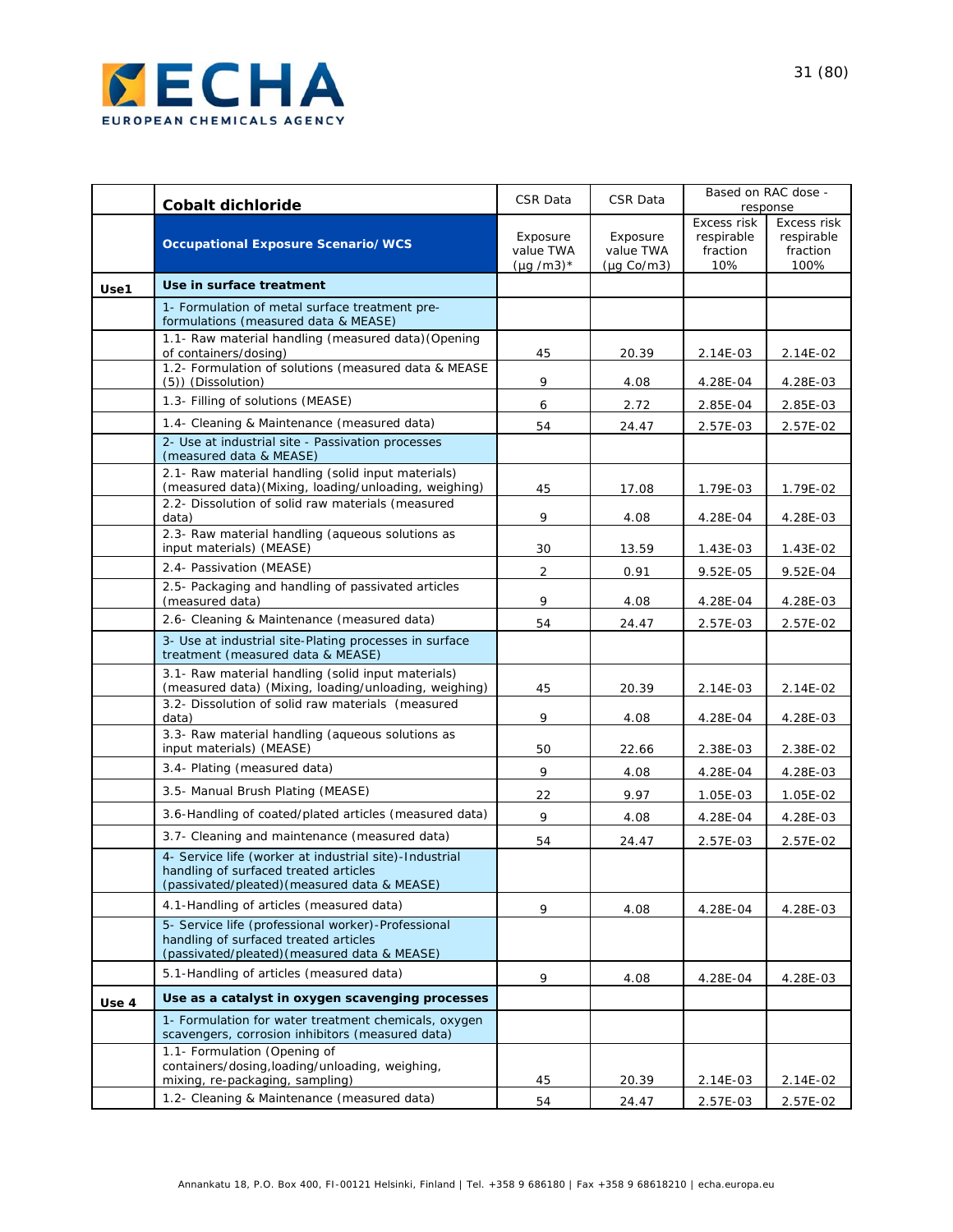

|              | <b>Cobalt dichloride</b>                                                                                                                 | CSR Data                                | CSR Data                                         |                                              | Based on RAC dose -<br>response               |
|--------------|------------------------------------------------------------------------------------------------------------------------------------------|-----------------------------------------|--------------------------------------------------|----------------------------------------------|-----------------------------------------------|
|              | <b>Occupational Exposure Scenario/WCS</b>                                                                                                | Exposure<br>value TWA<br>$(\mu q/m3)^*$ | Exposure<br>value TWA<br>$(\mu q \text{ Co/m3})$ | Excess risk<br>respirable<br>fraction<br>10% | Excess risk<br>respirable<br>fraction<br>100% |
|              | 2- Use at industrial site-use of water treatment<br>chemicals, oxygen scavengers, corrosion inhibitors<br>(MEASE)                        |                                         |                                                  |                                              |                                               |
|              | 2.1- Use of formulation                                                                                                                  | 10                                      | 4.53                                             | 4.76E-04                                     | 4.76E-03                                      |
|              | 2.2- Cleaning (Immediate removal of wet splashes)                                                                                        | 50                                      | 22.66                                            | 2.38E-03                                     | 2.38E-02                                      |
| Use 5<br>& 6 | Use in fertilisers and/or feed grade materials                                                                                           |                                         |                                                  |                                              |                                               |
|              | 1- Formulation of fertilisers and/or feed grade<br>materials (measured data & MEASE)                                                     |                                         |                                                  |                                              |                                               |
|              | 1.1 Raw material handling (measured data) (Interim<br>storage in un-opened container, loading/unloading)                                 | 45                                      | 20.39                                            | 2.14E-03                                     | 2.14E-02                                      |
|              | 1.2 Formulation (MEASE)(Mixing, blending, milling)                                                                                       | 44                                      | 19.94                                            | 2.09E-03                                     | 2.09E-02                                      |
|              | 1.3 Filling (MEASE) (Filling of liquids)                                                                                                 | $\overline{2}$                          | 0.91                                             | 9.52E-05                                     | 9.52E-04                                      |
|              | 1.4 Packaging (MEASE)                                                                                                                    | 10                                      | 4.53                                             | 4.76E-04                                     | 4.76E-03                                      |
|              | 1.5- Cleaning & Maintenance (measured data)                                                                                              | 54                                      | 24.47                                            | 2.57E-03                                     | 2.57E-02                                      |
|              | 2- Professional use of fertilisers (MEASE)                                                                                               |                                         |                                                  |                                              |                                               |
|              | 2.1 Filling/dosing of solid material (MEASE) (Filling of<br>fertiliser spreader with solid material)                                     | 50                                      | 22.66                                            | 2.38E-03                                     | 2.38E-02                                      |
|              | 2.2 Filling/dosing of liquid material (MEASE) (Filling of<br>fertiliser spreader with liquid material)                                   | 10                                      | 4.53                                             | 4.76E-04                                     | 4.76E-03                                      |
|              | 2.3 Spreading of solid fertilisers (MEASE)                                                                                               | 50                                      | 22.66                                            | 2.38E-03                                     | 2.38E-02                                      |
|              | 2.4 Spreading liquid fertilisers (MEASE)                                                                                                 | 10                                      | 4.53                                             | 4.76E-04                                     | 4.76E-03                                      |
| Use 7<br>& 8 | Use in fermentation processes, in the biotech<br>sector and in biogas production                                                         |                                         |                                                  |                                              |                                               |
|              | 1- Formulation of mixtures for use in biogas<br>production (measured data & MEASE)<br>1.1-Raw material handling (measured data) (Opening |                                         |                                                  |                                              |                                               |
|              | of containers/dosing)<br>1.2- Formulation of solutions (measured data & MEASE                                                            | 45                                      | 20.39                                            | 2.14E-03                                     | 2.14E-02                                      |
|              | (5)) (Dissolution)                                                                                                                       | 9                                       | 4.08                                             | 4.28E-04                                     | 4.28E-03                                      |
|              | 1.3- Production of solid formulations (measured data)<br>(Mixing, milling, sieving, blending)                                            | 45                                      | 20.39                                            | 2.14E-03                                     | 2.14E-02                                      |
|              | 1.4- Filling of solutions (MEASE)                                                                                                        | 5                                       | 2.27                                             | 2.38E-04                                     | 2.38E-03                                      |
|              | 1.5-Packaging of solid formulations (measured data)                                                                                      | 45                                      | 20.39                                            | 2.14E-03                                     | 2.14E-02                                      |
|              | 1.6- Cleaning and maintenance (measured data)                                                                                            | 54                                      | 24.47                                            | 2.57E-03                                     | 2.57E-02                                      |
|              | 2- Use at industrial site: use in fermentation<br>processes, in scientific research, standard analysis,<br>and in biogas production      |                                         |                                                  |                                              |                                               |
|              | 2.1- Raw material handling<br>(MEASE)(Loading/unloading, weighing)                                                                       | 22                                      | 9.97                                             | 1.05E-03                                     | 1.05E-02                                      |
|              | 2.2- Operation in closed systems (MEASE)                                                                                                 | 22                                      | 9.97                                             | $1.05E - 03$                                 | 1.05E-02                                      |
|              | 2.3- Handling at laboratory scale (MEASE)                                                                                                | 11                                      | 4.98                                             | 5.23E-04                                     | 5.23E-03                                      |
|              | 2.4- Handling of sealed bags (MEASE)                                                                                                     | 10                                      | 4.53                                             | 4.76E-04                                     | 4.76E-03                                      |
|              | 2.5- Handling of liquid stock solution (MEASE)                                                                                           | 10                                      | 4.53                                             | 4.76E-04                                     | 4.76E-03                                      |
|              | 2.6- Cleaning and maintenance (measured data))                                                                                           | 54                                      | 24.47                                            | 2.57E-03                                     | 2.57E-02                                      |
|              | 3- Use by professional worker: professional use of<br>formulations in biogas production                                                  |                                         |                                                  |                                              |                                               |
|              | 3.1- Dosing of solid material (MEASE) (Dosing of solid<br>mixture into the reactor)                                                      | 50                                      | 22.66                                            | 2.38E-03                                     | 2.38E-02                                      |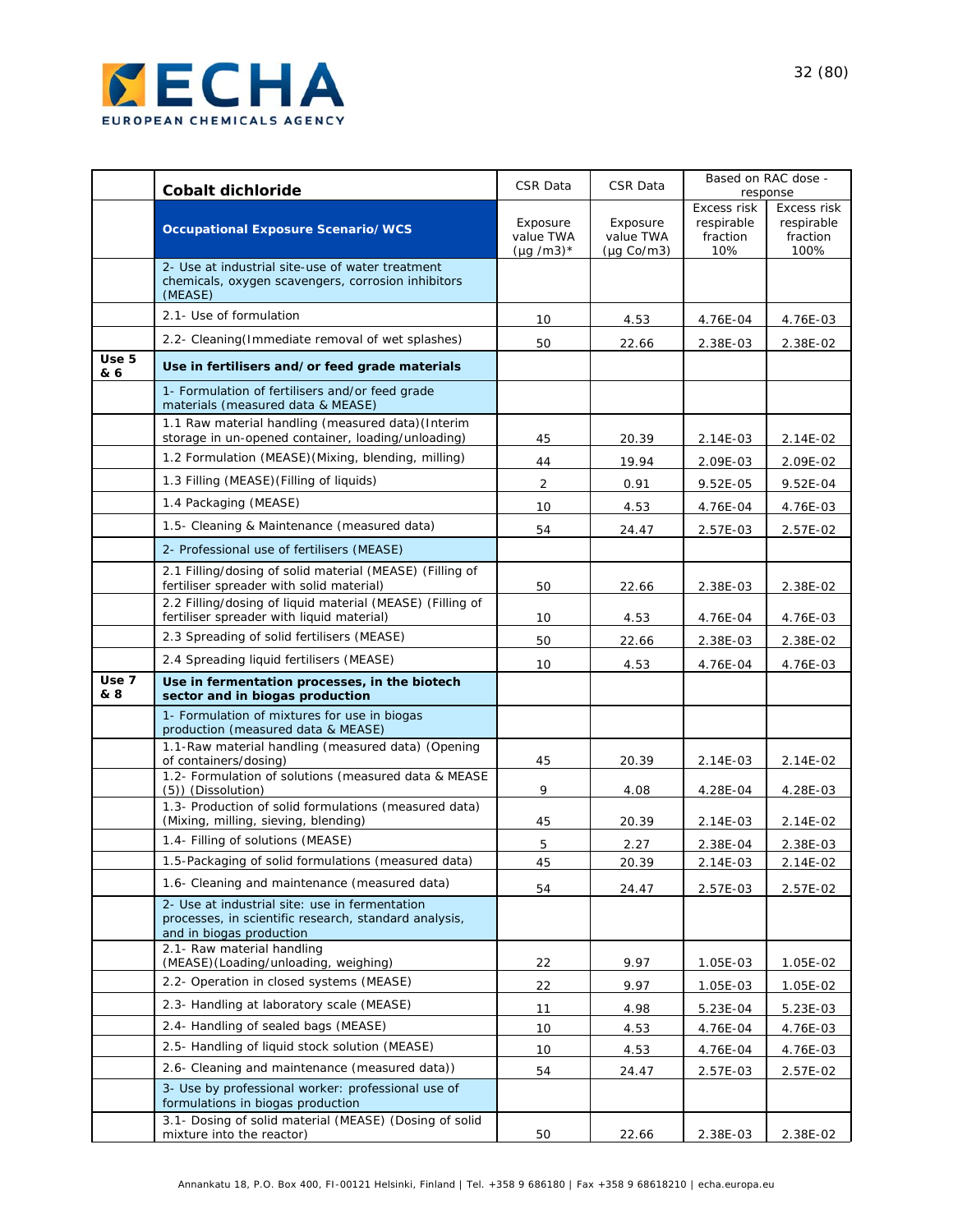

|       | Cobalt dichloride                                                                                        | CSR Data                                | CSR Data                                         |                                              | Based on RAC dose -<br>response               |
|-------|----------------------------------------------------------------------------------------------------------|-----------------------------------------|--------------------------------------------------|----------------------------------------------|-----------------------------------------------|
|       | <b>Occupational Exposure Scenario/WCS</b>                                                                | Exposure<br>value TWA<br>$(\mu q/m3)^*$ | Exposure<br>value TWA<br>$(\mu q \text{ Co/m3})$ | Excess risk<br>respirable<br>fraction<br>10% | Excess risk<br>respirable<br>fraction<br>100% |
|       | 3.2- Dosing of liquid material (MEASE) (Dosing of<br>solutions into the reactor)                         | 5                                       | 2.27                                             | 2.38E-04                                     | 2.38E-03                                      |
| Use 9 | Use in humidity indicators                                                                               |                                         |                                                  |                                              |                                               |
|       | 1- Use at industrial site-Use in humidity indicator<br>cards, plugs, and/or bags with printed spots      |                                         |                                                  |                                              |                                               |
|       | 1.1- Handling of liquid raw material (MEASE) (Mixing,<br>loading/unloading, weighing)                    | 50                                      | 22.66                                            | 2.38E-03                                     | 2.38E-02                                      |
|       | 1.2- Further processing (MEASE) (Heating, printing of<br>bags, dispensing of solutions on paper, drying) | 30                                      | 13.59                                            | $1.43E-03$                                   | 1.43E-02                                      |
|       | 1.3- Handling of humidity indicator cards or spotted<br>bags (MEASE)                                     | 10                                      | 4.53                                             | 4.76E-04                                     | 4.76E-03                                      |
|       | 1.4- Cleaning (MEASE) (Immediate removal of wet<br>splashes)                                             | 50                                      | 22.66                                            | 2.38E-03                                     | 2.38E-02                                      |
|       | 2- Service life (professional worker)-Handling of<br>humidity indicator cards or spotted bags            |                                         |                                                  |                                              |                                               |
|       | 2.1- Handling of humidity indicator cards or spotted<br>bags (MEASE)                                     | 10                                      | 4.53                                             | 4.76E-04                                     | 4.76E-03                                      |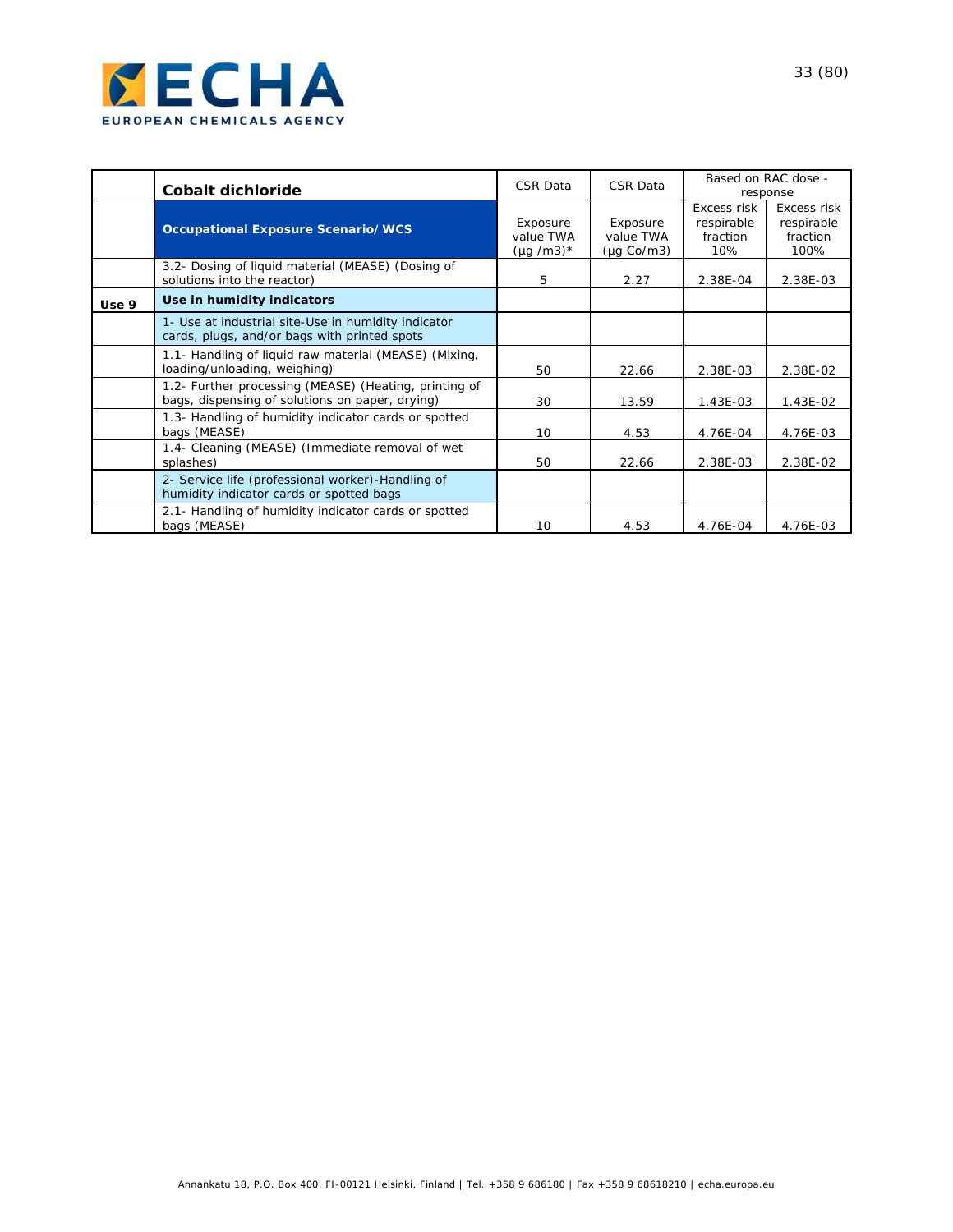

|       | <b>Cobalt dinitrate</b>                                                                                                                                           | CSR Data                                | CSR Data                            |                                              | Based on RAC dose -<br>response               |
|-------|-------------------------------------------------------------------------------------------------------------------------------------------------------------------|-----------------------------------------|-------------------------------------|----------------------------------------------|-----------------------------------------------|
|       | <b>Occupational Exposure Scenario/WCS</b>                                                                                                                         | Exposure<br>value TWA<br>$(\mu q/m3)^*$ | Exposure<br>value TWA<br>(µg Co/m3) | Excess risk<br>respirable<br>fraction<br>10% | Excess risk<br>respirable<br>fraction<br>100% |
| Use1  | Use in surface treatment                                                                                                                                          |                                         |                                     |                                              |                                               |
|       | 1- Formulation of metal surface treatment pre-<br>formulations (measured data & MEASE)                                                                            |                                         |                                     |                                              |                                               |
|       | 1.1- Raw material handling (measured data) (Opening<br>of containers/dosing)                                                                                      | 64                                      | 20.58                               |                                              | 2.16E-02                                      |
|       | 1.2- Formulation of solutions (measured data & MEASE<br>(5)) (Dissolution)                                                                                        | 13                                      | 4.18                                | 2.16E-03<br>4.39E-04                         | 4.39E-03                                      |
|       | 1.3- Filling of solutions (MEASE)                                                                                                                                 | 6                                       | 1.93                                | 2.03E-04                                     | 2.03E-03                                      |
|       | 1.4- Cleaning & Maintenance (measured data)                                                                                                                       | 76                                      | 24.44                               | 2.57E-03                                     | 2.57E-02                                      |
|       | 2- Use at industrial site - Passivation processes<br>(measured data & MEASE)                                                                                      |                                         |                                     |                                              |                                               |
|       | 2.1- Raw material handling (solid input materials)<br>(measured data) (Mixing, loading/unloading, weighing)                                                       | 64                                      | 20.58                               | 2.16E-03                                     | 2.16E-02                                      |
|       | 2.2- Dissolution of solid raw materials (measured<br>data)                                                                                                        | 13                                      | 4.18                                | 4.39E-04                                     | 4.39E-03                                      |
|       | 2.3- Raw material handling (aqueous solutions as<br>input materials) (MEASE)                                                                                      | 30                                      | 9.65                                | 1.01E-03                                     | 1.01E-02                                      |
|       | 2.4- Passivation (MEASE)                                                                                                                                          | $\overline{2}$                          | 0.64                                | 6.75E-05                                     | 6.75E-04                                      |
|       | 2.5- Packaging and handling of passivated articles<br>(measured data)                                                                                             | 9                                       | 2.89                                | 3.04E-04                                     | $3.04E-03$                                    |
|       | 2.6- Cleaning & Maintenance (measured data)                                                                                                                       | 76                                      | 24.44                               | 2.57E-03                                     | 2.57E-02                                      |
|       | 3- Use at industrial site-Plating processes in surface<br>treatment (measured data & MEASE)                                                                       |                                         |                                     |                                              |                                               |
|       | 3.1- Raw material handling (solid input materials)<br>(measured data) (Mixing, loading/unloading, weighing)                                                       | 64                                      | 20.58                               | 2.16E-03                                     | 2.16E-02                                      |
|       | 3.2- Dissolution of solid raw materials (measured<br>data)                                                                                                        | 13                                      | 4.18                                | 4.39E-04                                     | 4.39E-03                                      |
|       | 3.3- Raw material handling (aqueous solutions as<br>input materials) (MEASE)                                                                                      | 50                                      | 16.08                               | 1.69E-03                                     | 1.69E-02                                      |
|       | 3.4- Plating (measured data)                                                                                                                                      | 13                                      | 4.18                                | 4.39E-04                                     | 4.39E-03                                      |
|       | 3.5- Manual Brush Plating (MEASE)                                                                                                                                 | 22                                      | 7.08                                | 7.43E-04                                     | 7.43E-03                                      |
|       | 3.6-Handling of coated/plated articles (measured data)                                                                                                            | 9                                       | 2.89                                | 3.04E-04                                     | 3.04E-03                                      |
|       | 3.7- Cleaning and maintenance (measured data)                                                                                                                     | 76                                      | 24.44                               | 2.57E-03                                     | 2.57E-02                                      |
|       | 4- Service life (worker at industrial site)-Industrial<br>handling of surfaced treated articles<br>(passivated/pleated) (measured data & MEASE)                   |                                         |                                     |                                              |                                               |
|       | 4.1-Handling of articles (measured data)                                                                                                                          | 9                                       | 2.89                                | 3.04E-04                                     | 3.04E-03                                      |
|       | 5- Service life (professional worker)-Professional<br>handling of surfaced treated articles<br>(passivated/pleated) (measured data & MEASE)                       |                                         |                                     |                                              |                                               |
|       | 5.1-Handling of articles (measured data)                                                                                                                          | 9                                       | 2.89                                | 3.04E-04                                     | 3.04E-03                                      |
| Use 4 | Use as a catalyst in oxygen scavenging processes                                                                                                                  |                                         |                                     |                                              |                                               |
|       | 1- Formulation for water treatment chemicals, oxygen<br>scavengers, corrosion inhibitors (measured data)                                                          |                                         |                                     |                                              |                                               |
|       | 1.1- Formulation (Opening of<br>containers/dosing, loading/unloading, weighing,<br>mixing, re-packaging, sampling)<br>1.2- Cleaning & Maintenance (measured data) | 64                                      | 20.58                               | 2.16E-03                                     | 2.16E-02                                      |
|       | 2- Use at industrial site-use of water treatment<br>chemicals, oxygen scavengers, corrosion inhibitors<br>(MEASE)                                                 | 76                                      | 24.44                               | 2.57E-03                                     | 2.57E-02                                      |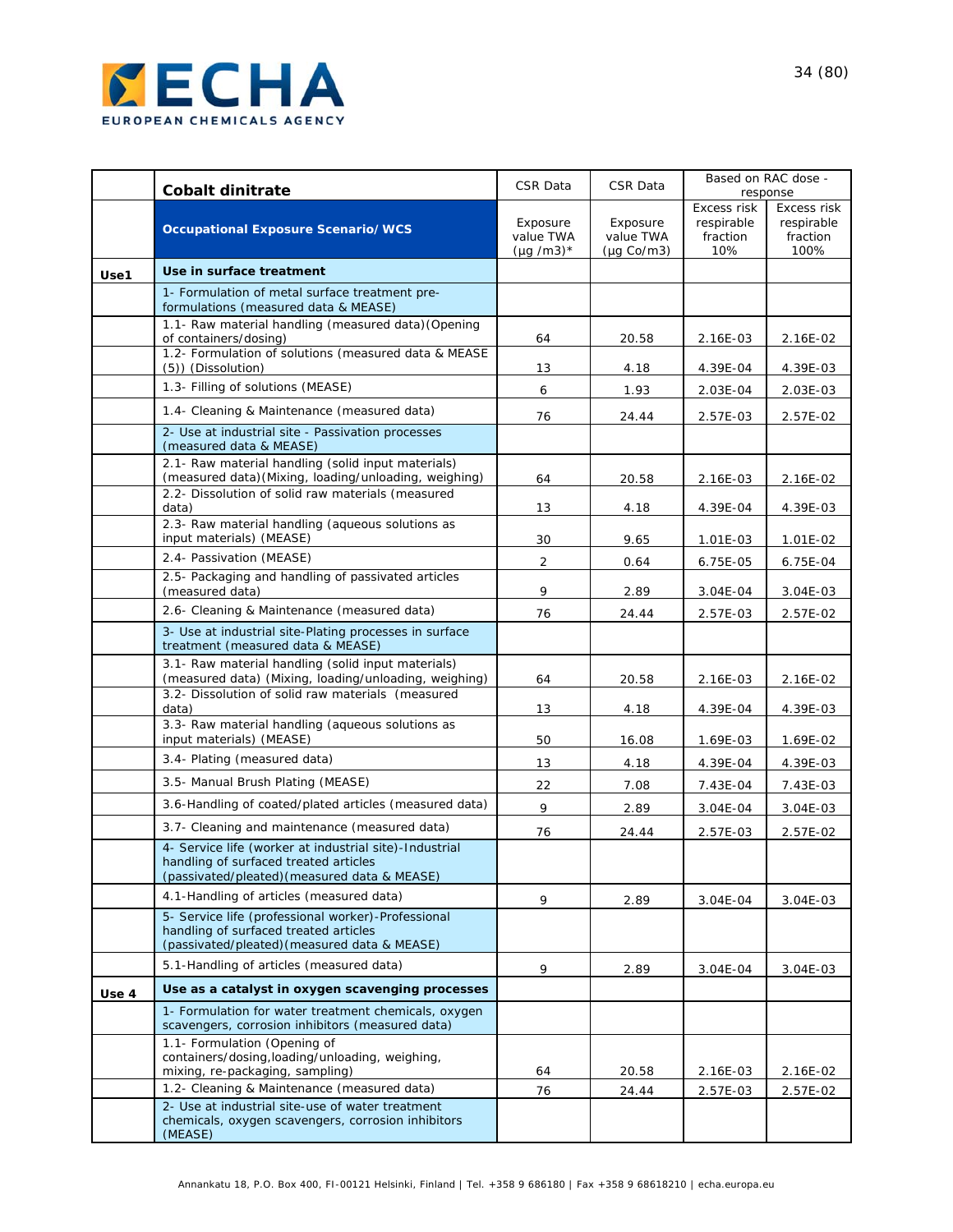

|              | <b>Cobalt dinitrate</b>                                                                                                             | CSR Data                                | CSR Data                                         | Based on RAC dose -<br>response              |                                               |
|--------------|-------------------------------------------------------------------------------------------------------------------------------------|-----------------------------------------|--------------------------------------------------|----------------------------------------------|-----------------------------------------------|
|              | <b>Occupational Exposure Scenario/WCS</b>                                                                                           | Exposure<br>value TWA<br>$(\mu q/m3)^*$ | Exposure<br>value TWA<br>$(\mu q \text{ Co/m3})$ | Excess risk<br>respirable<br>fraction<br>10% | Excess risk<br>respirable<br>fraction<br>100% |
|              | 2.1- Use of formulation                                                                                                             | 10                                      | 3.22                                             | 3.38E-04                                     | 3.38E-03                                      |
|              | 2.2- Cleaning (Immediate removal of wet splashes)                                                                                   | 50                                      | 16.08                                            | 1.69E-03                                     | 1.69E-02                                      |
| Use 7<br>& 8 | Use in fermentation processes, in the biotech<br>sector and in biogas production                                                    |                                         |                                                  |                                              |                                               |
|              | 1- Formulation of mixtures for use in biogas<br>production (measured data & MEASE)                                                  |                                         |                                                  |                                              |                                               |
|              | 1.1-Raw material handling (measured data) (Opening<br>of containers/dosing)                                                         | 64                                      | 20.58                                            | 2.16E-03                                     | 2.16E-02                                      |
|              | 1.2- Formulation of solutions (measured data & MEASE<br>(5)) (Dissolution)                                                          | 13                                      | 4.18                                             | 4.39E-04                                     | 4.39E-03                                      |
|              | 1.3- Production of solid formulations (measured data)<br>(Mixing, milling, sieving, blending)                                       | 64                                      | 20.58                                            | 2.16E-03                                     | 2.16E-02                                      |
|              | 1.4- Filling of solutions (MEASE)                                                                                                   | 5                                       | 1.61                                             | 1.69E-04                                     | 1.69E-03                                      |
|              | 1.5-Packaging of solid formulations (measured data)                                                                                 | 64                                      | 20.58                                            | 2.16E-03                                     | 2.16E-02                                      |
|              | 1.6- Cleaning and maintenance (measured data)                                                                                       | 76                                      | 24.44                                            | 2.57E-03                                     | 2.57E-02                                      |
|              | 2- Use at industrial site: use in fermentation<br>processes, in scientific research, standard analysis,<br>and in biogas production |                                         |                                                  |                                              |                                               |
|              | 2.1- Raw material handling<br>(MEASE)(Loading/unloading, weighing)                                                                  | 22                                      | 7.08                                             | 7.43E-04                                     | 7.43E-03                                      |
|              | 2.2- Operation in closed systems (MEASE)                                                                                            | 22                                      | 7.08                                             | 7.43E-04                                     | 7.43E-03                                      |
|              | 2.3- Handling at laboratory scale (MEASE)                                                                                           | 11                                      | 3.54                                             | 3.71E-04                                     | 3.71E-03                                      |
|              | 2.4- Handling of sealed bags (MEASE)                                                                                                | 10                                      | 3.22                                             | 3.38E-04                                     | 3.38E-03                                      |
|              | 2.5- Handling of liquid stock solution (MEASE)                                                                                      | 10                                      | 3.22                                             | 3.38E-04                                     | 3.38E-03                                      |
|              | 2.6- Cleaning and maintenance (measured data)                                                                                       | 76                                      | 24.44                                            | 2.57E-03                                     | 2.57E-02                                      |
|              | 3- Use by professional worker: professional use of<br>formulations in biogas production                                             |                                         |                                                  |                                              |                                               |
|              | 3.1- Dosing of solid material (MEASE) (Dosing of solid<br>mixture into the reactor)                                                 | 50                                      | 16.08                                            | 1.69E-03                                     | 1.69E-02                                      |
|              | 3.2- Dosing of liquid material (MEASE) (Dosing of<br>solutions into the reactor)                                                    | 5                                       | 1.61                                             | 1.69E-04                                     | 1.69E-03                                      |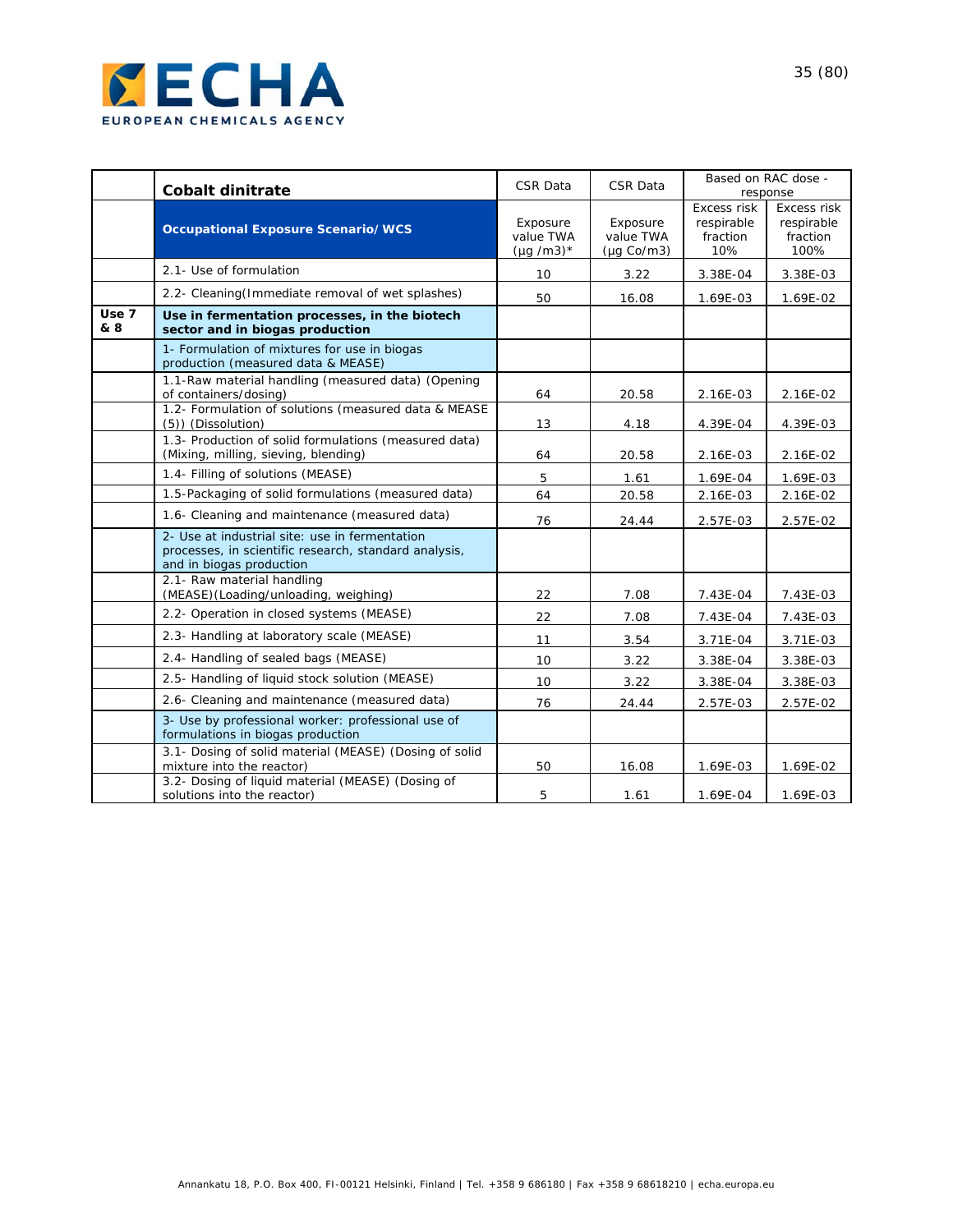

|       | <b>Cobalt carbonate</b>                                                                                                                         | CSR Data                                | CSR Data                                         | Based on RAC dose -<br>response                     |                                               |
|-------|-------------------------------------------------------------------------------------------------------------------------------------------------|-----------------------------------------|--------------------------------------------------|-----------------------------------------------------|-----------------------------------------------|
|       | <b>Occupational Exposure Scenario/WCS</b>                                                                                                       | Exposure<br>value TWA<br>$(\mu q/m3)^*$ | Exposure<br>value TWA<br>$(\mu q \text{ Co/m3})$ | <b>Excess risk</b><br>respirable<br>fraction<br>10% | Excess risk<br>respirable<br>fraction<br>100% |
| Use1  | Use in surface treatment                                                                                                                        |                                         |                                                  |                                                     |                                               |
|       | 1- Formulation of metal surface treatment pre-<br>formulations (measured data & MEASE)                                                          |                                         |                                                  |                                                     |                                               |
|       | 1.1- Raw material handling (measured data) (Opening                                                                                             |                                         |                                                  |                                                     |                                               |
|       | of containers/dosing)<br>1.2- Formulation of solutions (measured data & MEASE<br>(5)) (Dissolution)                                             | 41<br>9                                 | 20.28<br>4.45                                    | 2.13E-03<br>4.67E-04                                | 2.13E-02<br>4.67E-03                          |
|       | 1.3- Filling of solutions (MEASE)                                                                                                               | 6                                       | 2.97                                             | 3.12E-04                                            | $3.12E-03$                                    |
|       | 1.4- Cleaning & Maintenance (measured data)                                                                                                     | 49                                      | 24.24                                            | 2.54E-03                                            | 2.54E-02                                      |
|       | 2- Use at industrial site - Passivation processes<br>(measured data & MEASE)                                                                    |                                         |                                                  |                                                     |                                               |
|       | 2.1- Raw material handling (solid input materials)<br>(measured data) (Mixing, loading/unloading, weighing)                                     | 41                                      | 20.28                                            | 2.13E-03                                            | 2.13E-02                                      |
|       | 2.2- Dissolution of solid raw materials (measured<br>data)                                                                                      | 9                                       | 4.45                                             | 4.67E-04                                            | 4.67E-03                                      |
|       | 2.3- Raw material handling (aqueous solutions as<br>input materials) (MEASE)                                                                    | 30                                      | 14.84                                            | 1.56E-03                                            | 1.56E-02                                      |
|       | 2.4- Passivation (MEASE)                                                                                                                        | 2                                       | 0.99                                             | 1.04E-04                                            | 1.04E-03                                      |
|       | 2.5- Packaging and handling of passivated articles<br>(measured data)                                                                           | 9                                       | 4.45                                             | 4.67E-04                                            | 4.67E-03                                      |
|       | 2.6- Cleaning & Maintenance (measured data)                                                                                                     | 49                                      | 24.24                                            | 2.54E-03                                            | 2.54E-02                                      |
|       | 3- Use at industrial site-Plating processes in surface<br>treatment (measured data & MEASE)                                                     |                                         |                                                  |                                                     |                                               |
|       | 3.1- Raw material handling (solid input materials)<br>(measured data) (Mixing, loading/unloading, weighing)                                     | 41                                      | 20.28                                            | 2.13E-03                                            | 2.13E-02                                      |
|       | 3.2- Dissolution of solid raw materials (measured<br>data)                                                                                      | 9                                       | 4.45                                             | 4.67E-04                                            | 4.67E-03                                      |
|       | 3.3- Raw material handling (aqueous solutions as<br>input materials) (MEASE) (Mixing, loading/unloading,<br>weighing)                           | 50                                      | 24.73                                            | 2.60E-03                                            | 2.60E-02                                      |
|       | 3.4- Plating (measured data)                                                                                                                    | 9                                       | 4.45                                             | 4.67E-04                                            | 4.67E-03                                      |
|       | 3.5- Manual Brush Plating (MEASE)                                                                                                               | 22                                      | 10.88                                            | 1.14E-03                                            | $1.14E-02$                                    |
|       | 3.6-Handling of coated/plated articles (measured data)                                                                                          | 9                                       | 4.45                                             | 4.67E-04                                            | 4.67E-03                                      |
|       | 3.7- Cleaning and maintenance (measured data)                                                                                                   | 49                                      | 24.24                                            | 2.54E-03                                            | 2.54E-02                                      |
|       | 4- Service life (worker at industrial site)-Industrial<br>handling of surfaced treated articles<br>(passivated/pleated) (measured data & MEASE) |                                         |                                                  |                                                     |                                               |
|       | 4.1-Handling of articles (measured data)                                                                                                        | 9                                       | 4.45                                             | 4.67E-04                                            | 4.67E-03                                      |
|       | 5- Service life (professional worker)-Professional<br>handling of surfaced treated articles<br>(passivated/pleated) (measured data & MEASE)     |                                         |                                                  |                                                     |                                               |
|       | 5.1-Handling of articles (measured data)                                                                                                        | 9                                       | 4.45                                             | 4.67E-04                                            | 4.67E-03                                      |
| Use 4 | Use as a catalyst in oxygen scavenging processes                                                                                                |                                         |                                                  |                                                     |                                               |
|       | 1- Formulation for water treatment chemicals, oxygen<br>scavengers, corrosion inhibitors (measured data)                                        |                                         |                                                  |                                                     |                                               |
|       | 1.1- Formulation (measured data)                                                                                                                | 41                                      | 20.28                                            | 2.13E-03                                            | 2.13E-02                                      |
|       | 1.2- Cleaning & Maintenance (measured data)                                                                                                     | 49                                      | 24.24                                            | 2.54E-03                                            | 2.54E-02                                      |
|       | 2- Use at industrial site-use of water treatment<br>chemicals, oxygen scavengers, corrosion inhibitors<br>(MEASE)                               |                                         |                                                  |                                                     |                                               |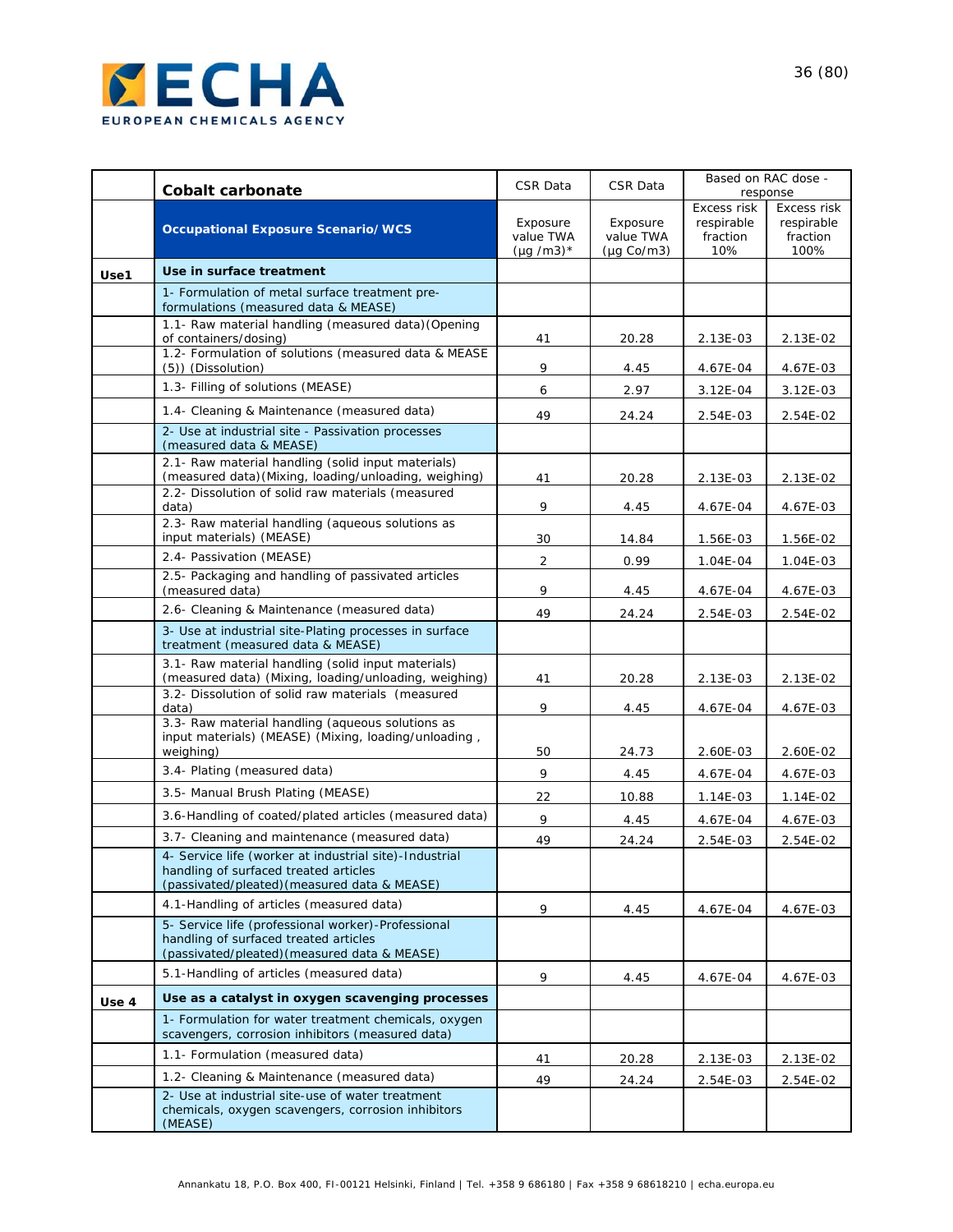

|              | <b>Cobalt carbonate</b>                                                                                                             | CSR Data                                | CSR Data                                         |                                              | Based on RAC dose -<br>response               |
|--------------|-------------------------------------------------------------------------------------------------------------------------------------|-----------------------------------------|--------------------------------------------------|----------------------------------------------|-----------------------------------------------|
|              | <b>Occupational Exposure Scenario/WCS</b>                                                                                           | Exposure<br>value TWA<br>$(\mu q/m3)^*$ | Exposure<br>value TWA<br>$(\mu q \text{ Co/m3})$ | Excess risk<br>respirable<br>fraction<br>10% | Excess risk<br>respirable<br>fraction<br>100% |
|              | 2.1- Use of formulation                                                                                                             | 10                                      | 4.95                                             | $5.19E - 04$                                 | 5.19E-03                                      |
|              | 2.2- Cleaning (Immediate removal of wet splashes)                                                                                   | 50                                      | 24.73                                            | 2.60E-03                                     | 2.60E-02                                      |
| Use 5<br>& 6 | Use in fertilisers and/or feed grade materials                                                                                      |                                         |                                                  |                                              |                                               |
|              | 1- Formulation of fertilisers and/or feed grade<br>materials (measured data & MEASE)                                                |                                         |                                                  |                                              |                                               |
|              | 1.1 Raw material handling (measured data) (Interim<br>storage in un-opened container, loading/unloading)                            | 41                                      | 20.28                                            | 2.13E-03                                     | 2.13E-02                                      |
|              | 1.2 Formulation (MEASE) (Mixing, blending, milling)                                                                                 | 44                                      | 21.76                                            | 2.29E-03                                     | 2.29E-02                                      |
|              | 1.3 Filling (MEASE) (Filling of liquids)                                                                                            | $\overline{2}$                          | 0.99                                             | 1.04E-04                                     | 1.04E-03                                      |
|              | 1.4 Packaging (MEASE)                                                                                                               | 10                                      | 4.95                                             | 5.19E-04                                     | 5.19E-03                                      |
|              | 1.5- Cleaning & Maintenance (measured data)                                                                                         | 49                                      | 24.24                                            | 2.54E-03                                     | 2.54E-02                                      |
|              | 2- Professional use of fertilisers (MEASE)                                                                                          |                                         |                                                  |                                              |                                               |
|              | 2.1 Filling/dosing of solid material (MEASE) (Filling of<br>fertiliser spreader with solid material)                                | 50                                      | 24.73                                            | 2.60E-03                                     | 2.60E-02                                      |
|              | 2.2 Filling/dosing of liquid material (MEASE) (Filling of<br>fertiliser spreader with liquid material)                              | 10                                      | 4.95                                             | 5.19E-04                                     | 5.19E-03                                      |
|              | 2.3 Spreading of solid fertilisers (MEASE)                                                                                          | 50                                      | 24.73                                            | 2.60E-03                                     | 2.60E-02                                      |
|              | 2.4 Spreading liquid fertilisers (MEASE)                                                                                            | 10                                      | 4.95                                             | 5.19E-04                                     | 5.19E-03                                      |
| Use 7<br>& 8 | Use in fermentation processes, in the biotech<br>sector and in biogas production                                                    |                                         |                                                  |                                              |                                               |
|              | 1- Formulation of mixtures for use in biogas<br>production (measured data & MEASE)                                                  |                                         |                                                  |                                              |                                               |
|              | 1.1-Raw material handling (measured data) (Opening<br>of containers/dosing)                                                         | 41                                      | 20.28                                            | 2.13E-03                                     | 2.13E-02                                      |
|              | 1.2- Formulation of solutions (measured data & MEASE<br>(5)) (Dissolution)                                                          | 9                                       | 4.45                                             | 4.67E-04                                     | 4.67E-03                                      |
|              | 1.3- Production of solid formulations (measured data)<br>(Mixing, milling, sieving, blending)                                       | 41                                      | 20.28                                            | 2.13E-03                                     | 2.13E-02                                      |
|              | 1.4- Filling of solutions (MEASE)                                                                                                   | 5                                       | 2.47                                             | 2.60E-04                                     | 2.60E-03                                      |
|              | 1.5-Packaging of solid formulations (measured data)                                                                                 | 41                                      | 20.28                                            | 2.13E-03                                     | 2.13E-02                                      |
|              | 1.6- Cleaning and maintenance (measured data)                                                                                       | 49                                      | 24.24                                            | 2.54E-03                                     | 2.54E-02                                      |
|              | 2- Use at industrial site: use in fermentation<br>processes, in scientific research, standard analysis,<br>and in biogas production |                                         |                                                  |                                              |                                               |
|              | 2.1- Raw material handling<br>(MEASE)(Loading/unloading, weighing)                                                                  | 22                                      | 10.88                                            | 1.14E-03                                     | 1.14E-02                                      |
|              | 2.2- Operation in closed systems (MEASE)                                                                                            | 22                                      | 10.88                                            | 1.14E-03                                     | 1.14E-02                                      |
|              | 2.4- Handling of sealed bags (MEASE)                                                                                                | 10                                      | 4.95                                             | 5.19E-04                                     | 5.19E-03                                      |
|              | 2.5- Handling of liquid stock solution (MEASE)                                                                                      | 10                                      | 4.95                                             | 5.19E-04                                     | 5.19E-03                                      |
|              | 2.6- Cleaning and maintenance (measured data)                                                                                       | 49                                      | 24.24                                            | 2.54E-03                                     | 2.54E-02                                      |
|              | 3- Use by professional worker: professional use of<br>formulations in biogas production                                             |                                         |                                                  |                                              |                                               |
|              | 3.1- Dosing of solid material (MEASE) (Dosing of solid<br>mixture into the reactor)                                                 | 50                                      | 24.73                                            | 2.60E-03                                     | 2.60E-02                                      |
|              | 3.2- Dosing of liquid material (MEASE) (Dosing of<br>solutions into the reactor)                                                    | 5                                       | 2.47                                             | 2.60E-04                                     | 2.60E-03                                      |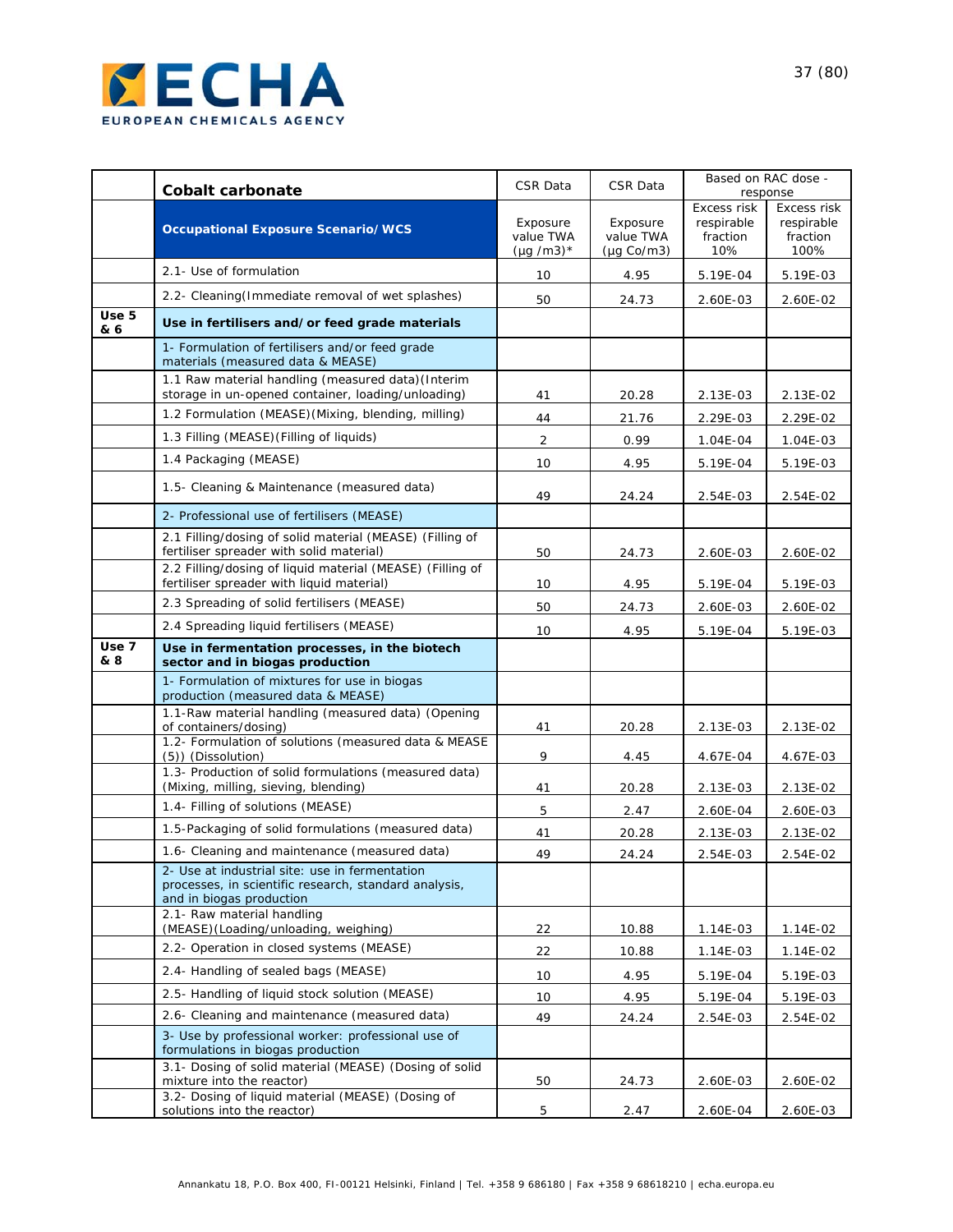

|       |                                                                                                                                                 | CSR Data                                | CSR Data                                         | Based on RAC dose -           |                                |  |
|-------|-------------------------------------------------------------------------------------------------------------------------------------------------|-----------------------------------------|--------------------------------------------------|-------------------------------|--------------------------------|--|
|       | <b>Cobalt diacetate</b>                                                                                                                         |                                         |                                                  | Excess risk                   | response<br>Excess risk        |  |
|       | <b>Occupational Exposure Scenario/WCS</b>                                                                                                       | Exposure<br>value TWA<br>$(\mu q/m3)^*$ | Exposure<br>value TWA<br>$(\mu q \text{ Co/m3})$ | respirable<br>fraction<br>10% | respirable<br>fraction<br>100% |  |
| Use1  | Use in surface treatment                                                                                                                        |                                         |                                                  |                               |                                |  |
|       | 1- Formulation of metal surface treatment pre-<br>formulations (measured data & MEASE)                                                          |                                         |                                                  |                               |                                |  |
|       | 1.1- Raw material handling (measured data) (Opening<br>of containers/dosing)                                                                    | 56                                      |                                                  |                               |                                |  |
|       | 1.2- Formulation of solutions (measured data & MEASE<br>(5)) (Dissolution)                                                                      | 1                                       | 18.61<br>0.33                                    | 1.95E-03<br>3.49E-05          | 1.95E-02<br>3.49E-04           |  |
|       | 1.3- Filling of solutions (MEASE)                                                                                                               | 6                                       | 1.99                                             | 2.09E-04                      | 2.09E-03                       |  |
|       | 1.4- Cleaning & Maintenance (measured data)                                                                                                     | 73                                      | 24.26                                            | 2.55E-03                      | 2.55E-02                       |  |
|       | 2- Use at industrial site - Passivation processes<br>(measured data & MEASE)                                                                    |                                         |                                                  |                               |                                |  |
|       | 2.1- Raw material handling (solid input materials)<br>(measured data) (Mixing, loading/unloading, weighing)                                     | 56                                      | 18.61                                            | 1.95E-03                      | 1.95E-02                       |  |
|       | 2.2- Dissolution of solid raw materials (measured<br>data)                                                                                      | 13                                      | 4.32                                             | 4.54E-04                      | 4.54E-03                       |  |
|       | 2.3- Raw material handling (aqueous solutions as<br>input materials) (MEASE)                                                                    | 50                                      | 16.62                                            | 1.74E-03                      | 1.74E-02                       |  |
|       | 2.4- Passivation (MEASE)                                                                                                                        | $\overline{2}$                          | 0.66                                             | 6.98E-05                      | 6.98E-04                       |  |
|       | 2.5- Packaging and handling of passivated articles<br>(measured data)                                                                           | 9                                       | 2.99                                             | 3.14E-04                      | 3.14E-03                       |  |
|       | 2.6- Cleaning & Maintenance (measured data)                                                                                                     | 73                                      | 24.26                                            | 2.55E-03                      | 2.55E-02                       |  |
|       | 3- Use at industrial site-Plating processes in surface<br>treatment (measured data & MEASE)                                                     |                                         |                                                  |                               |                                |  |
|       | 3.1- Raw material handling (solid input materials)<br>(measured data) (Mixing, loading/unloading, weighing)                                     | 56                                      | 18.61                                            | 1.95E-03                      | 1.95E-02                       |  |
|       | 3.2- Dissolution of solid raw materials (measured<br>data)                                                                                      | 13                                      | 4.32                                             | 4.54E-04                      | 4.54E-03                       |  |
|       | 3.3- Raw material handling (aqueous solutions as<br>input materials) (MEASE)                                                                    | 50                                      | 16.62                                            | 1.74E-03                      | 1.74E-02                       |  |
|       | 3.4- Plating (measured data)                                                                                                                    | 13                                      | 4.32                                             | 4.54E-04                      | 4.54E-03                       |  |
|       | 3.5- Manual Brush Plating (MEASE)                                                                                                               | 22                                      | 7.31                                             | 7.68E-04                      | 7.68E-03                       |  |
|       | 3.6-Handling of coated/plated articles (measured data)                                                                                          | 9                                       | 2.99                                             | 3.14E-04                      | $3.14E-03$                     |  |
|       | 3.7- Cleaning and maintenance (measured data)                                                                                                   | 73                                      | 24.26                                            | 2.55E-03                      | 2.55E-02                       |  |
|       | 4- Service life (worker at industrial site)-Industrial<br>handling of surfaced treated articles<br>(passivated/pleated) (measured data & MEASE) |                                         |                                                  |                               |                                |  |
|       | 4.1-Handling of articles (measured data)                                                                                                        | 9                                       | 2.99                                             | 3.14E-04                      | 3.14E-03                       |  |
|       | 5- Service life (professional worker)-Professional<br>handling of surfaced treated articles<br>(passivated/pleated) (measured data & MEASE)     |                                         |                                                  |                               |                                |  |
|       | 5.1-Handling of articles (measured data)                                                                                                        | 9                                       | 2.99                                             | 3.14E-04                      | 3.14E-03                       |  |
| Use 2 | Use as a pigment for PET plastics                                                                                                               |                                         |                                                  |                               |                                |  |
|       | 1- Use at industrial site – production and industrial use<br>of plastics and/or PET using cobalt diacetate as a<br>colorant                     |                                         |                                                  |                               |                                |  |
|       | 1.1- Raw material handling (measured data)                                                                                                      | 56                                      | 18.61                                            | 1.95E-03                      | 1.95E-02                       |  |
|       | 1.2- Handling of liquids (MEASE) (Filling of liquids)                                                                                           | 10                                      | 3.32                                             | 3.49E-04                      | $3.49E - 03$                   |  |
|       | 1.3- Further processing (measured data) (Mixing,<br>blending, extrusion)                                                                        | 13                                      | 4.32                                             | 4.54E-04                      | 4.54E-03                       |  |
|       | 1.4- Final handling of massive objects (measured<br>data) (Abrasive processing)                                                                 | 66                                      | 21.94                                            | 2.30E-03                      | 2.30E-02                       |  |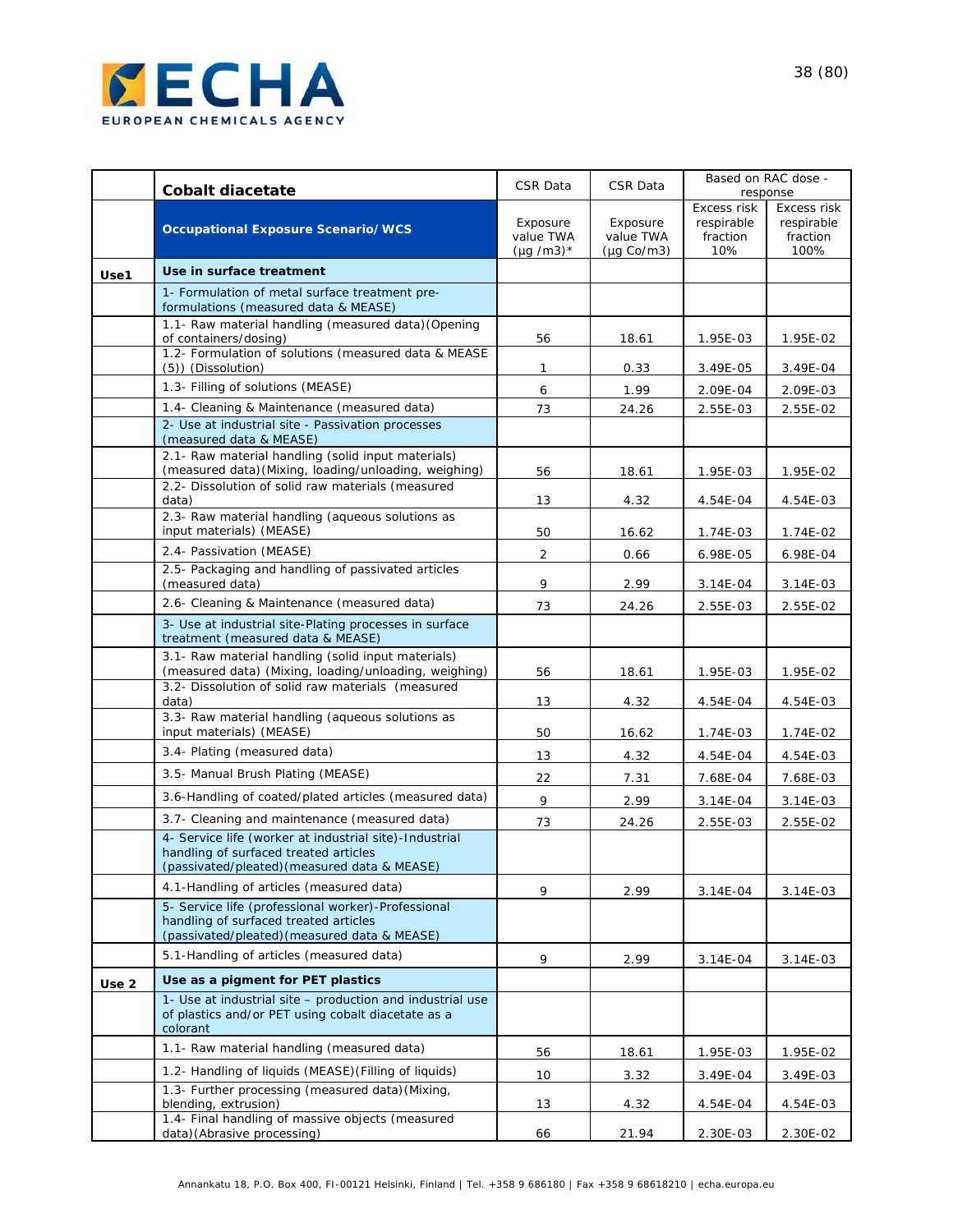

|              | <b>Cobalt diacetate</b>                                                                                                             | CSR Data                                | <b>CSR Data</b>                                  | Based on RAC dose -<br>response              |                                               |
|--------------|-------------------------------------------------------------------------------------------------------------------------------------|-----------------------------------------|--------------------------------------------------|----------------------------------------------|-----------------------------------------------|
|              | <b>Occupational Exposure Scenario/WCS</b>                                                                                           | Exposure<br>value TWA<br>$(\mu q/m3)^*$ | Exposure<br>value TWA<br>$(\mu g \text{ Co/m3})$ | Excess risk<br>respirable<br>fraction<br>10% | Excess risk<br>respirable<br>fraction<br>100% |
|              | 1.5- Cleaning and maintenance (measured data)                                                                                       | 73                                      | 24.26                                            | 2.55E-03                                     | 2.55E-02                                      |
|              | 2- Service life (worker at industrial site) – handling of<br>plastics and/or PET in industrial setting                              |                                         |                                                  |                                              |                                               |
|              | 2.1-Handling of massive objects (Abrassive<br>processing)                                                                           | 66                                      | 21.94                                            | 2.30E-03                                     | 2.30E-02                                      |
|              | 3- Service life (professional worker)- Handling of<br>plastics and/or PET in professional setting                                   |                                         |                                                  |                                              |                                               |
|              | 3.1-Handling of massive objects (measured<br>data)(Abrassive processing)                                                            | $\overline{7}$                          | 2.33                                             | 2.44E-04                                     | 2.44E-03                                      |
| Use 3        | Use as a catalyst for the production of<br>PTA/IPA/DMT and PET                                                                      |                                         |                                                  |                                              |                                               |
|              | 1- Use at industrial site - use as a catalyst                                                                                       |                                         |                                                  |                                              |                                               |
|              | 1.1- Use as a catalyst (measured data)<br>(Loading/unloading, reaction)                                                             | 3                                       | 1.00                                             | 1.05E-04                                     | 1.05E-03                                      |
|              | 1.2- Cleaning and maintenance (measured data)                                                                                       | 73                                      | 24.26                                            | 2.55E-03                                     | 2.55E-02                                      |
| Use 5<br>& 6 | Use in fertilisers and/or feed grade materials                                                                                      |                                         |                                                  |                                              |                                               |
|              | 1- Formulation of fertilisers and/or feed grade<br>materials (measured data & MEASE)                                                |                                         |                                                  |                                              |                                               |
|              | 1.1 Raw material handling (measured data) (Interim<br>storage in un-opened container, loading/unloading)                            | 56                                      | 18.61                                            | 1.95E-03                                     | 1.95E-02                                      |
|              | 1.2 Formulation (MEASE)(Mixing, blending, milling)                                                                                  | 22                                      | 7.31                                             | 7.68E-04                                     | 7.68E-03                                      |
|              | 1.3 Filling (MEASE) (Filling of liquids)                                                                                            | 1                                       | 0.33                                             | 3.49E-05                                     | 3.49E-04                                      |
|              | 1.4 Packaging (MEASE)                                                                                                               | 10                                      | 3.32                                             | 3.49E-04                                     | 3.49E-03                                      |
|              | 1.5- Cleaning & Maintenance (measured data)                                                                                         | 73                                      | 24.26                                            | 2.55E-03                                     | 2.55E-02                                      |
|              | 2- Professional use of fertilisers (MEASE)                                                                                          |                                         |                                                  |                                              |                                               |
|              | 2.1 Filling/dosing of solid material (MEASE) (Filling of<br>fertiliser spreader with solid material)                                | 50                                      | 16.62                                            | 1.74E-03                                     | 1.74E-02                                      |
|              | 2.2 Filling/dosing of liquid material (MEASE) (Filling of<br>fertiliser spreader with liquid material)                              | 5                                       | 1.66                                             | 1.74E-04                                     | 1.74E-03                                      |
|              | 2.3 Spreading of solid fertilisers (MEASE)                                                                                          | 50                                      | 16.62                                            | 1.74E-03                                     | 1.74E-02                                      |
|              | 2.4 Spreading liquid fertilisers (MEASE)                                                                                            | 5                                       | 1.66                                             | 1.74E-04                                     | 1.74E-03                                      |
| Use 7<br>& 8 | Use in fermentation processes, in the biotech<br>sector and in biogas production                                                    |                                         |                                                  |                                              |                                               |
|              | 1- Formulation of mixtures for use in biogas<br>production (measured data & MEASE)                                                  |                                         |                                                  |                                              |                                               |
|              | 1.1-Raw material handling (measured data) (Opening<br>of containers/dosing)                                                         | 56                                      | 18.61                                            | 1.95E-03                                     | 1.95E-02                                      |
|              | 1.2- Formulation of solutions (measured data & MEASE<br>(5)) (Dissolution)                                                          | 1                                       | 0.33                                             | 3.49E-05                                     | 3.49E-04                                      |
|              | 1.4- Filling of solutions (MEASE)                                                                                                   | 5                                       | 1.66                                             | 1.74E-04                                     | 1.74E-03                                      |
|              | 1.6- Cleaning and maintenance (measured data)                                                                                       | 73                                      | 24.26                                            | 2.55E-03                                     | 2.55E-02                                      |
|              | 2- Use at industrial site: use in fermentation<br>processes, in scientific research, standard analysis,<br>and in biogas production |                                         |                                                  |                                              |                                               |
|              | 2.1- Raw material handling<br>(MEASE)(Loading/unloading, weighing)                                                                  | 90                                      | 29.91                                            | 3.14E-03                                     | 3.14E-02                                      |
|              | 2.4- Handling of sealed bags (MEASE)                                                                                                | 10                                      | 3.32                                             | 3.49E-04                                     | 3.49E-03                                      |
|              | 2.5- Handling of liquid stock solution (MEASE)                                                                                      | 10                                      | 3.32                                             | 3.49E-04                                     | 3.49E-03                                      |
|              | 2.6- Cleaning and maintenance (measured data)                                                                                       | 73                                      | 24.26                                            | 2.55E-03                                     | 2.55E-02                                      |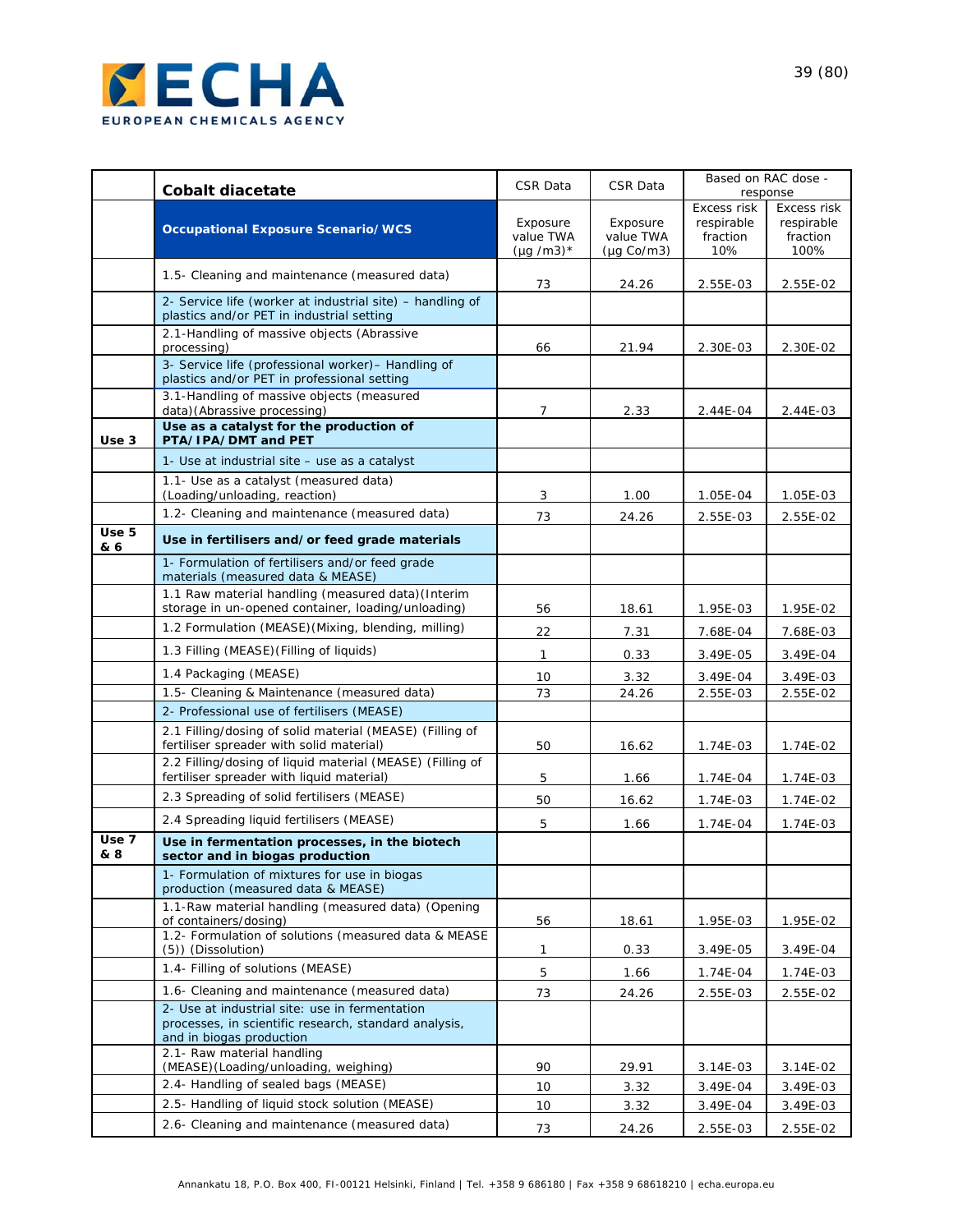

| Cobalt diacetate                                                                        | CSR Data                                | CSR Data                            | Based on RAC dose -                          | response                                      |
|-----------------------------------------------------------------------------------------|-----------------------------------------|-------------------------------------|----------------------------------------------|-----------------------------------------------|
| <b>Occupational Exposure Scenario/WCS</b>                                               | Exposure<br>value TWA<br>$(\mu q/m3)^*$ | Exposure<br>value TWA<br>(µg Co/m3) | Excess risk<br>respirable<br>fraction<br>10% | Excess risk<br>respirable<br>fraction<br>100% |
| 3- Use by professional worker: professional use of<br>formulations in biogas production |                                         |                                     |                                              |                                               |
| 3.2- Dosing of liquid material (MEASE) (Dosing of<br>solutions into the reactor)        | 5                                       | 1.66                                | 1.74E-04                                     | 1.74E-03                                      |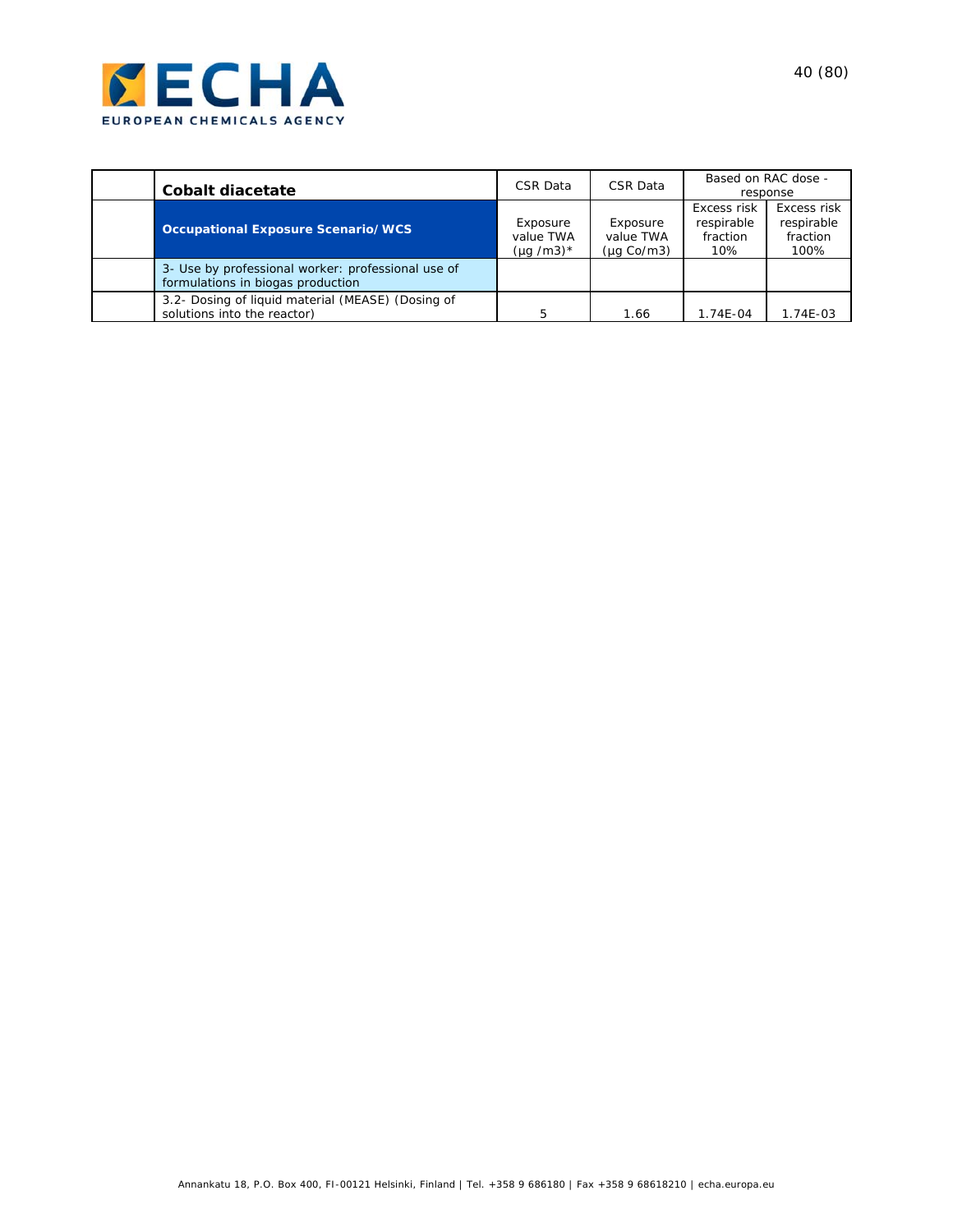

**APPENDIX**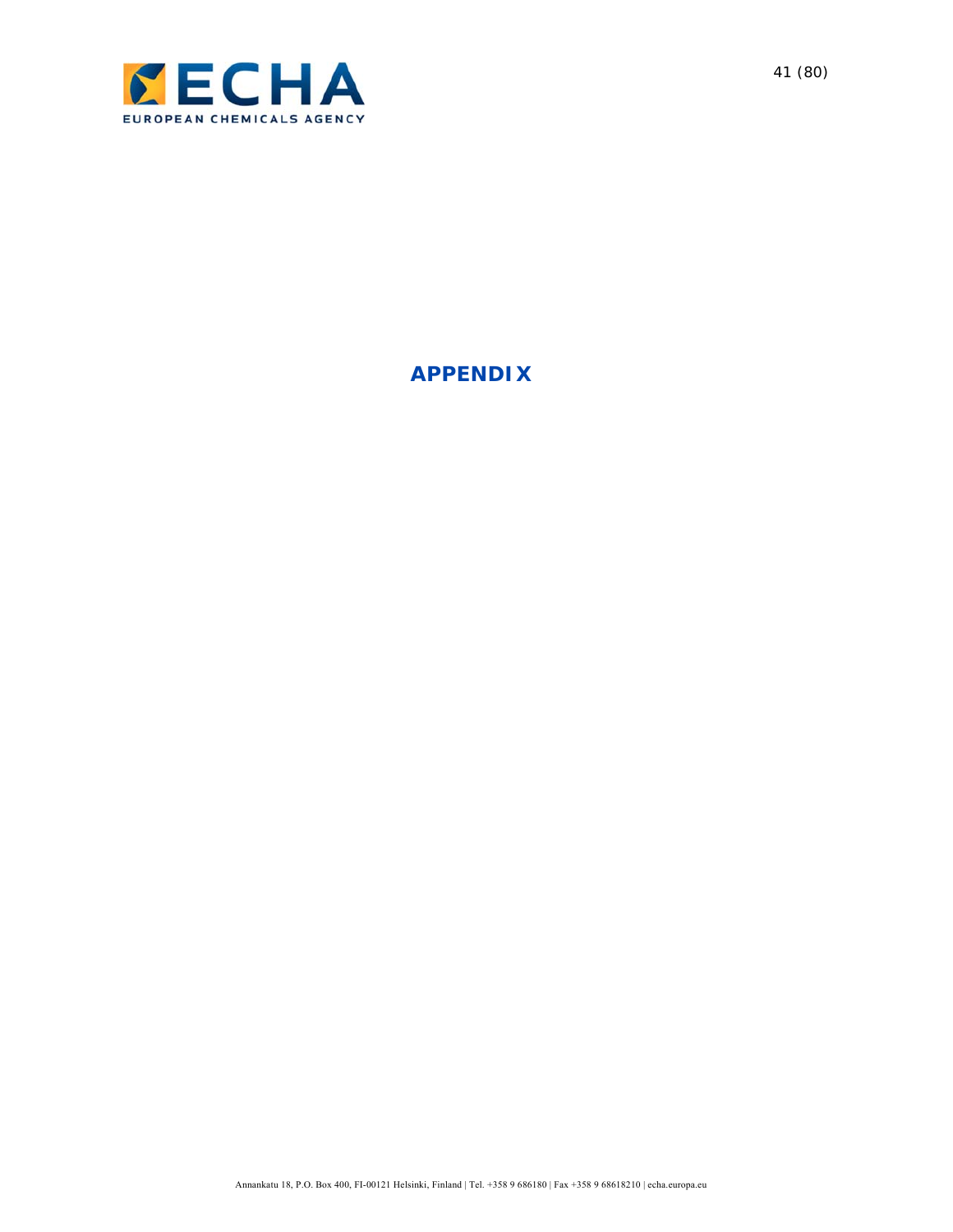

# **A PRELIMINARY INVESTIGATION INTO THE CONDITIONS OF USE OF FIVE COBALT SALTS**

**Final report** 

**July 2013**

**PUBLIC VERSION**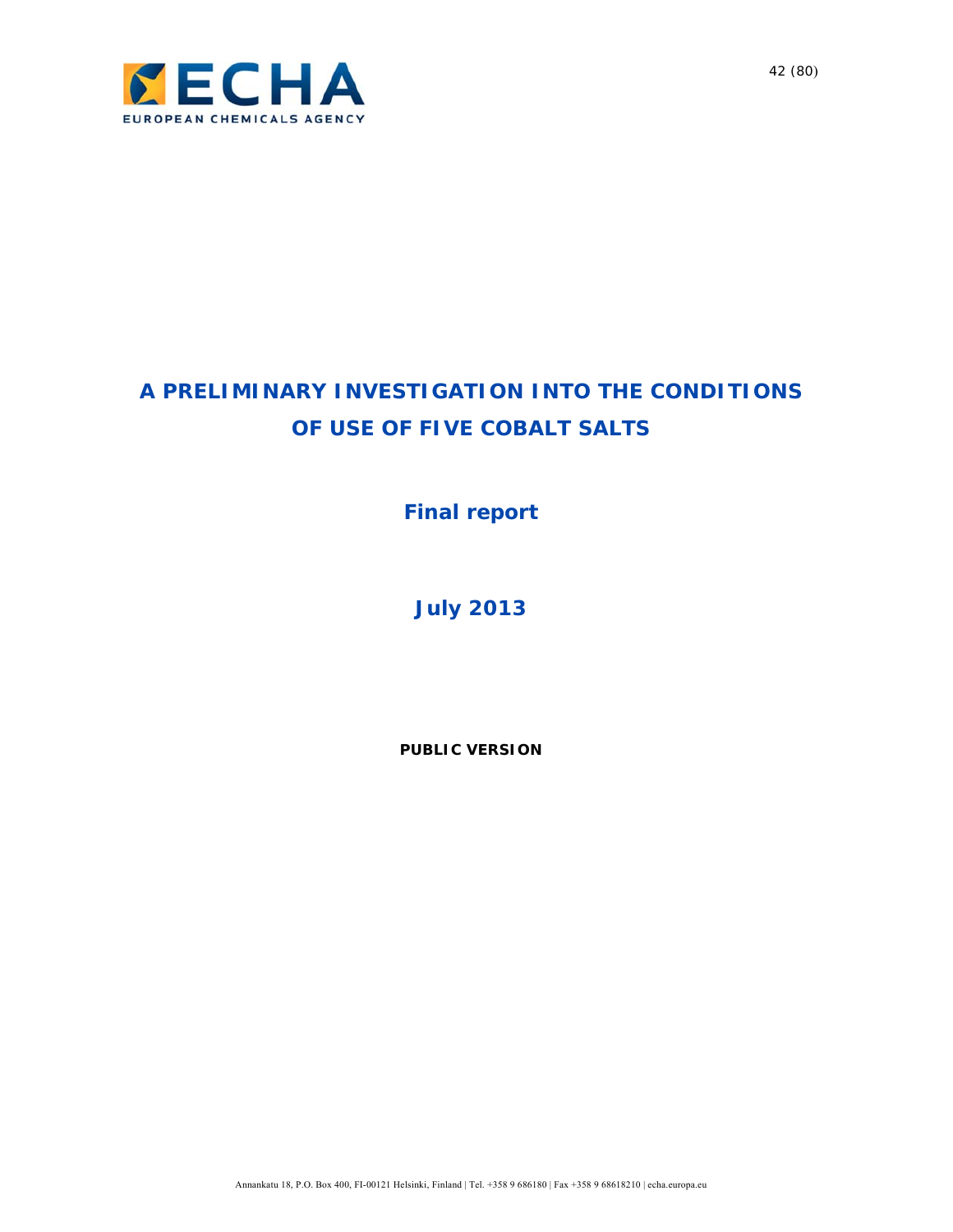

## **1. INTRODUCTION**

### **1.1. Background**

Cobalt sulphate, cobalt dichloride, cobalt dinitrate, cobalt carbonate and cobalt diacetate ('the cobalt salts') were prioritised for inclusion in Annex XIV to the REACH Regulation by the ECHA recommendation of 20 December 2011. These substances meet the criteria for classification as carcinogenic (category 1 B) and toxic for reproduction (category 1 B) in accordance with Regulation (EC) No 1272/2008, had been previously identified as substances of very high concern and were included in the candidate list in accordance with Article 59 of Regulation (EC) No 1907/2006 (REACH).

The Commission, taking into account the ECHA recommendation, considered that at least one of the uses of these cobalt salts, surface treatment, poses a risk to workers' health which is not adequately controlled. It therefore decided to postpone the decision on the inclusion of these salts in Annex XIV until the conclusion of a restriction process following the procedures laid down in Articles 69 to 73 of the REACH Regulation. Consequently, the Commission considered that it should request ECHA to prepare a restriction dossier in accordance with the requirements of Annex XV to that Regulation. Moreover, the Commission identified additional uses of the five cobalt salts which might pose a risk to human health which is not adequately controlled and should be investigated before a decision is taken as to whether to include them within the scope of the Annex XV restriction dossier.

Therefore, on 21 December 2012, the Commission requested ECHA to conduct a preliminary investigation on the uses of the five cobalt salts with a view to refining the scope of the Annex XV restriction dossier. This investigation should consist of a targeted consultation with the main sectors of industry manufacturing or using cobalt salts for a number of specific uses, and a review of the relevant information available from the existing registration dossiers for these substances. While collecting this information, ECHA should also assess if the scope of the Annex XV restriction dossier should be extended to consider other cobalt salts.

The Commission indicated that ECHA should submit a report of the preliminary investigation on the uses of the five cobalt salts by mid-2013 whereupon, depending on the findings, the Commission would request ECHA to prepare an Annex XV restriction dossier in accordance with Article 69(1) of REACH.

### **1.2. Scope**

The current report presents the information collected in the course of the investigation conducted by ECHA on the uses of cobalt sulphate, cobalt dichloride, cobalt dinitrate, cobalt carbonate and cobalt diacetate in accordance with the Commission's request of 21 December 2012.

The following uses, as identified by the Commission, are covered in the study:

- 10.Use in surface treatment
- 11.Use as a pigment for PET plastic
- 12.Use as a catalyst for the production of PTA/IPA/DMT and PET
- 13.Use as a catalyst in oxygen scavenging processes
- 14.Use in animal feed
- 15.Use in fertiliser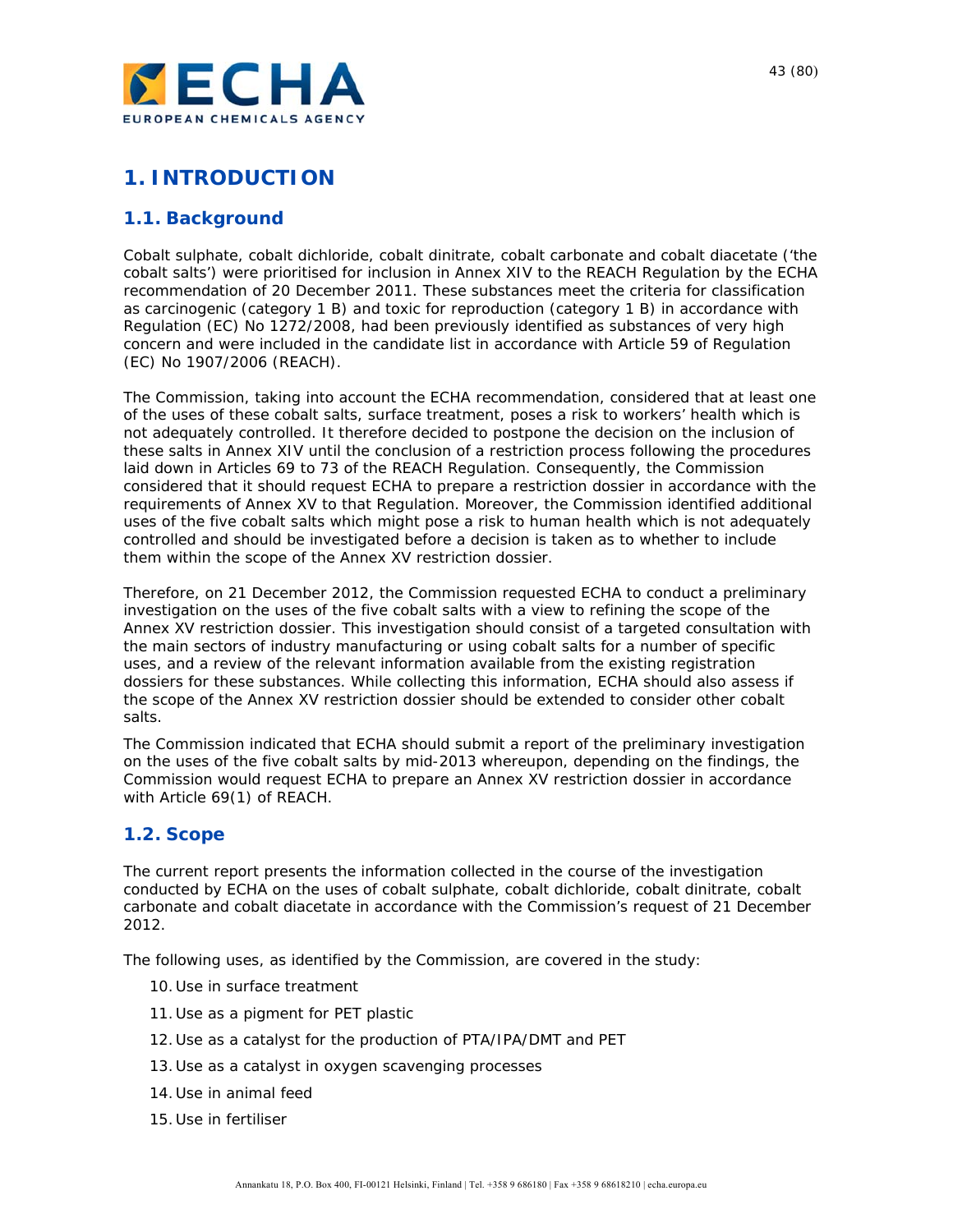

- 16.Use in biogas production
- 17.Use in biotechnology, pharmaceuticals and *in vitro* diagnostics
- 18.Use in humidity indicators

The report focuses on the conditions of use of the cobalt salts in each sector of application, with a view to assessing the potential for workers' exposure to dust, fumes and aerosols containing the substances. Although the investigation is mainly centred on the potential for workers' exposure via inhalation, the potential for dermal exposure has also been explored based on the available information.

### **1.3. Methodology**

For the purpose of this investigation ECHA has carried out i) a review of the registration dossiers for cobalt sulphate, cobalt dinitrate, cobalt dichloride, cobalt carbonate and cobalt diacetate, and ii) a targeted consultation with the representative organisations and/or companies for those uses within the scope of this study. These activities are described in more detail below.

#### *Review of registration dossiers*

ECHA performed a screening of the registration dossiers in March 2013 in order to identify the registrants and uses for each of the five cobalt salts. The results of the screening exercise are presented in Annex 1 of this report. For each cobalt salt, the Chemical Safety Reports (CSR) and the Occupational Exposure Scenarios (ESs) submitted by the lead registrants were evaluated.

#### *Targeted consultation*

A targeted consultation involving the lead representative organisations for each sector of activity was launched in March 2013. For those sectors not represented by any organisation, the leading companies in the EU market were contacted individually by ECHA. Contact details were provided by the Cobalt Development Institute (CDI).

ECHA invited the identified organisations and companies to provide information on the conditions of use of the cobalt salts in their sector of activity via a written questionnaire (see Annex 2). Additionally, a webinar was held on 20 March 2013 where individual companies were encouraged to provide information via their sector organisations. However, a number of companies preferred on confidentiality grounds to submit the information directly to ECHA. In addition to the written consultation, ECHA held sector-specific meetings in Brussels on 6-8 May 2013 with the aim of giving industry the opportunity to clarify the data and provide further input where appropriate. In total, sixteen organisations and six companies were approached by ECHA and all but three provided information in the written consultation. Additionally, seventeen individual companies, mainly from the surface treatment and biotechnology and pharmaceutical sectors, submitted information on their own initiative to ECHA. Twelve organisations and six companies attended the sector specific meetings. The organisations and companies which provided information and/or attended the sector specific meetings are listed by sector of activity in Annex 3.

The information on the conditions of use of the five cobalt salts collected in the targeted consultation (from downstream user representative organisations and some downstream users themselves) was analysed and compared with the information provided in the ESs of the registration dossiers (submitted by manufacturers and/or importers). In particular, the following factors were taken into consideration where possible:

1. scale of operation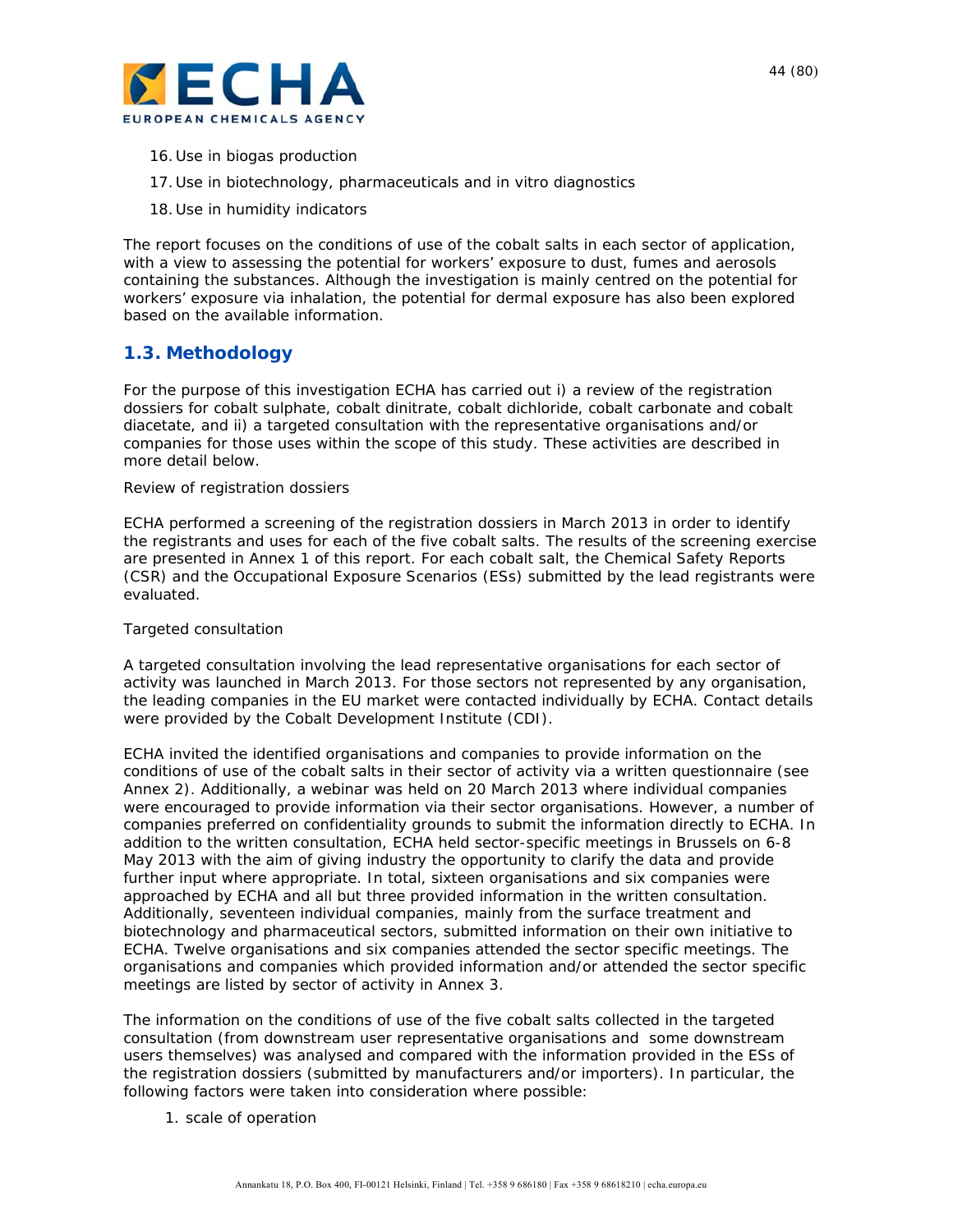

- 2. process characteristics
- 3. physical form in which the cobalt salt is used
- 4. amount and concentration of the substance
- 5. risk management measures
- 6. applicable regulatory frameworks
- 7. management systems and relevant standards

Special attention was paid to determining whether the ESs provided by the registrants covered the specific uses of the cobalt salts as identified by downstream users. In all cases discussed below, the ESs cover the uses examined in the study (albeit often described in quite generic terms), except where specifically stated.

Based on the findings, a qualitative assessment of the potential for workers' exposure to the cobalt salts, both via inhalation and dermal route, was made for each of the identified uses. This assessment was based on a verbal argumentation approach with no scoring assigned for any of the exposure determinants, and no formal or informal modelling of exposures, which was outside of the scope of work possible under this request. The assessment attempted to describe to what extent it can be said that there is a 'significant potential' for workers' exposure in each activity and use examined. However, this term has no formal interpretation or relationship with any technical or other approach to risk assessment. It is intended only to convey a sense of the implicit qualitative weighting applied to the factors outlined above when arriving at the assessment. Thus, it should not be inferred that the conclusions are necessarily related to the results which would be obtained from a full and proper risk assessment based on real data.

For the use of cobalt salts as a catalyst for the production of PTA/IPA/DMT and PET, the potential for environmental releases was also assessed, following a specific Commission request. It is to be noted that, due to the wide variety of different conditions in which they can take place in the different sectors of activities, maintenance activities are not considered in this report for any of the processes.

### **1.4. Structure of the report**

The report consists of three chapters and corresponding annexes. Chapter 1 presents the general framework for the study including the methodology used. Chapter 2 provides an overview of the information obtained as well as the findings. Chapter 3 provides conclusions on the potential risks to workers' health as a result of the use of the cobalt salts, and discusses some issues for any future restriction exercise.

Each use is described in a specific section within Chapter 2. For each use (except for surface treatment), the information is presented according to the following structure:

- 1. *Use of cobalt salts*: identification of the volumes, technical function and interchangeability of the cobalt salts as well as future trends, where known;
- 2. *Supply chain*: description of the life cycle of the substance (excluding the waste stage), physical form(s) in which the substance is supplied, and concentrations, if applicable;
- 3. *Process description*: general overview of the processes in which the substance is used;
- 4. *Occupational exposure*: description of the operating conditions and risk management measures (RMMs), and brief comparison of the information provided in the ESs and in the consultation.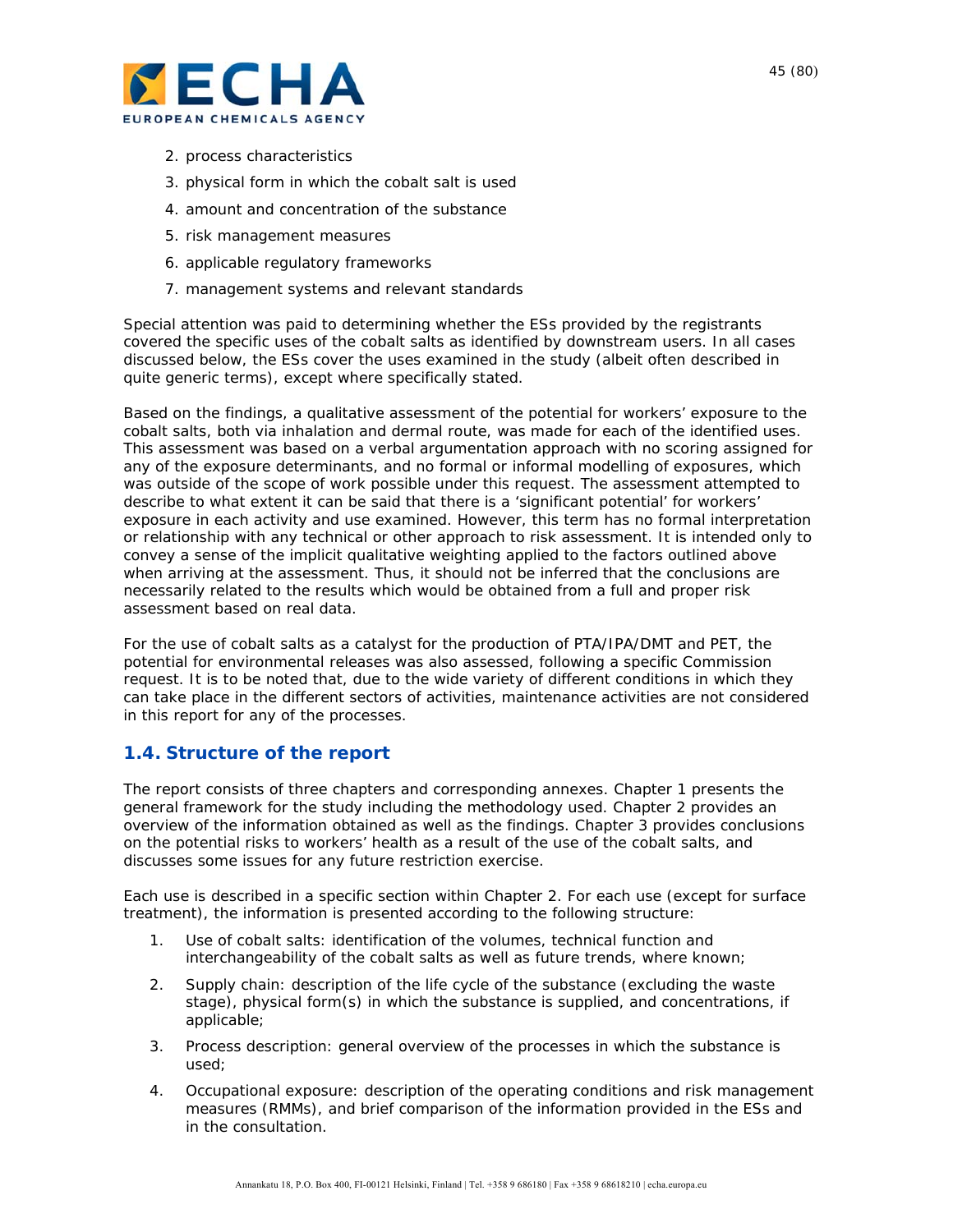



The information on the use of the cobalt salts for surface treatment is presented following the set of questions identified by the Commission in its request to ECHA of 21 December 2012. A general introduction on the use of cobalt salts in the sector is included as a general framework for the discussion.

*The present report is a public version of the original report submitted by ECHA to the Commission in July 2013. Where applicable, the name of the companies and organisations contributing information has been anonymised. Similarly, numerical data, where declared as confidential, are presented as a range of values to avoid disclosure of the exact figures. Finally, information from the registration dossiers not publicly available is not included in the public version of the report.* 

## **2. USE CONDITIONS AND POTENTIAL FOR EXPOSURE**

### **2.1. Use in surface treatment**

### **2.1.1. Use of cobalt salts**

Cobalt sulphate, cobalt dichloride, cobalt dinitrate, cobalt carbonate and cobalt diacetate have been identified as being used in surface treatment. The most comprehensive information regarding the volumes used in this sector has been provided by the Central Association of Surface Treatment Professionals Germany (ZVO). The volumes reported relate only to the German market and represent around 40 per cent of the total European market (ZVO). Based on these figures, the total volumes of cobalt salts used in the European surface treatment sector have been estimated and compared with the information made available by the Commission in its request to ECHA. The figures are shown in Table 1. It can be seen that the total volumes for the EU based on figures reported by industry in the consultation (over 1000 tonnes/year) are much larger than those initially estimated (approximately 300 tonnes/year).

| <b>Cobalt salt</b>                                                                           | Reported by industry* | <b>Estimate for EU</b> | Initial estimate ** |  |  |  |  |
|----------------------------------------------------------------------------------------------|-----------------------|------------------------|---------------------|--|--|--|--|
| Cobalt sulphate                                                                              | 100                   | 250                    | 115                 |  |  |  |  |
| Cobalt dichloride                                                                            | 80                    | 200                    | 40                  |  |  |  |  |
| Cobalt dinitrate                                                                             | 245                   | 613                    | 100                 |  |  |  |  |
| Cobalt carbonate                                                                             | < 0.1                 | < 0.25                 | 3                   |  |  |  |  |
| Cobalt diacetate                                                                             | 25                    | 63                     | 30                  |  |  |  |  |
| Other                                                                                        |                       |                        |                     |  |  |  |  |
| Total                                                                                        | 450                   | 1126                   | 288                 |  |  |  |  |
| * Information corresponding to the German market (approximately 40% of the European market). |                       |                        |                     |  |  |  |  |

Table 1: Reported and estimated volumes of cobalt salts used in surface treatment in 2012 (tonnes/year)

\*\* Information provided by the Commission in its request to ECHA

The main application of cobalt salts in surface treatment is the generation of conversion layers (also called passivation) on zinc- or zinc alloy-coated metallic products for corrosion protection (around 95 per cent of total use according to ZVO). Other applications reported include metal or metal alloy plating (mainly gold-cobalt and tin-cobalt plating) for increased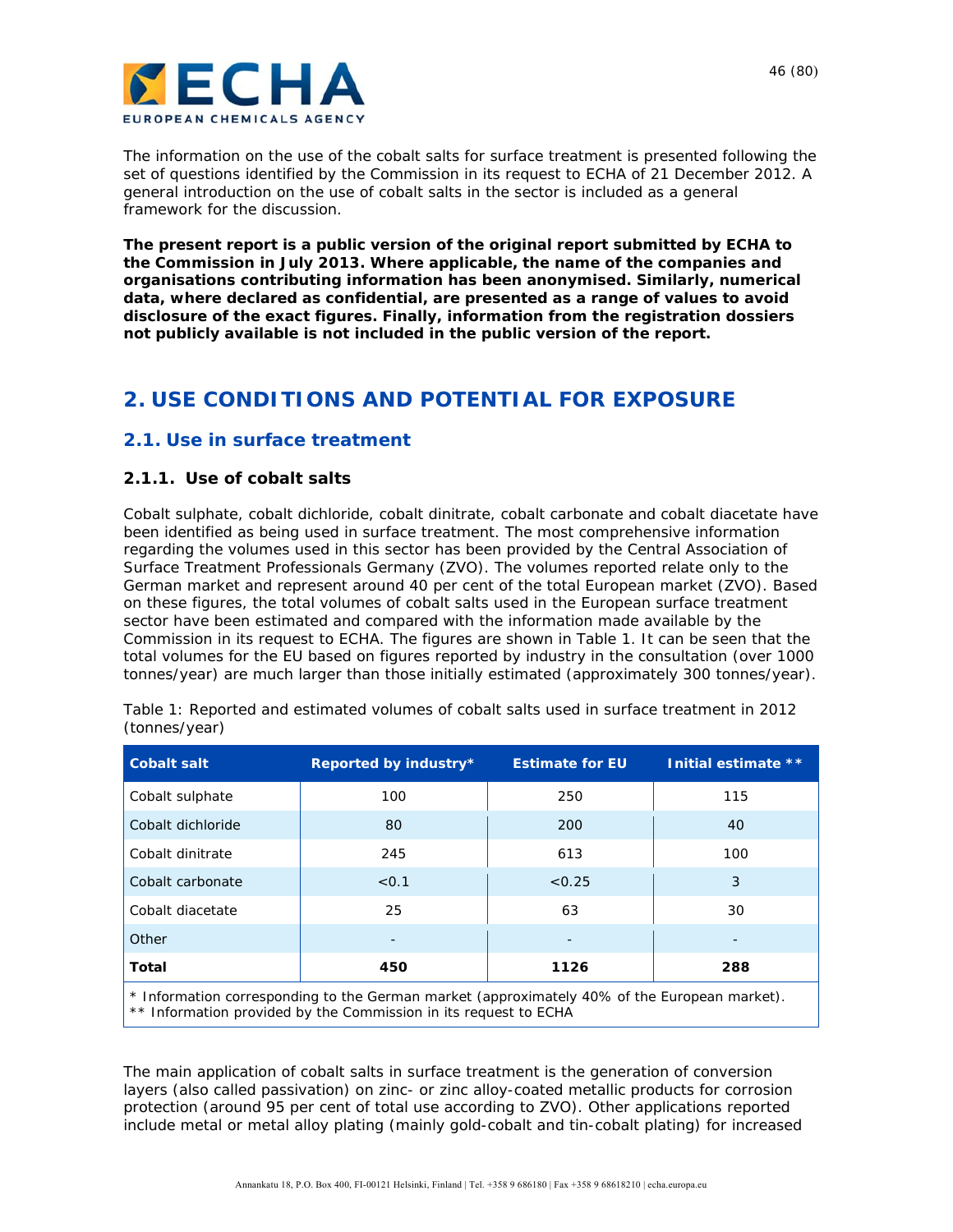hardness and wear resistance and/or for metal colouring. Additionally, the use of cobalt salts in sealing solutions for anodised aluminium coatings has been reported by one individual company. The specific cobalt salts used for each application are discussed in the section below.

Cobalt salts in surface treatment applications are used in a great variety of industrial settings ranging from large scale manufacturing units specialised in surface treatment processes to metal workshops producing a wide array of metal pieces. The main sector of use of cobalt salts for surface treatment appears to be the automotive industry, although other applications in the construction, machinery, electronics, military, aerospace and satellite sectors have also been identified. There is also use by so-called 'after-sales services' which provide *in situ* maintenance and repair services to other companies.

It is to be noted that the use of cobalt salts in surface treatment is identified as an intermediate use in the registration dossiers. This however contradicts ECHA's assessment in the context of the prioritisation for inclusion of the cobalt salts in Annex XIV, whereby the identification of the use in surface treatment as intermediate is not considered justified.<sup>7</sup>

### **2.1.2. Specific information on conditions of use and alternatives**

The information below is presented following the Commission's specific questions regarding the conditions of use of the cobalt salts in the surface treatment sector. It is important to highlight that the conditions of use might vary significantly across the sector, because of the wide diversity of industries and company types involved in the use of cobalt salts in surface treatment. Use of cobalt salts in surface treatment has been reported by metal workshops ranging from big operations to small scale units, by companies specialised in surface treatment services and by maintenance services providers. The total number of companies involved in surface treatment operations across Europe is not known. Although a number of organisations and individual companies have submitted information (see Annex 3) for this study, it is not clear how representative this sample is of the total sector and to what extent the conditions of use of cobalt salts in all types of settings are covered in the descriptions below.

#### *Use of cobalt carbonate*

 $\overline{a}$ 

The initial estimate provided by the Commission of the use of cobalt carbonate in the EU was three tonnes, but ZVO reported that less than 0.1 tonnes is used in the German market. If the German market represents 40 per cent of the total EU market, this implies a total EU volume of less than 0.25 tonnes. The exact figure is subject to uncertainty but it is probably safe to conclude that use of cobalt carbonate in surface treatment is low.

Cobalt carbonate is reported to be used as a pH regulator for passivation processes. However, this use of cobalt carbonate is not accepted practice. According to one company, the carbonate anion is not recommended in passivation systems, since it may lead to a defective surface appearance. Other compounds, such as caustic soda (sodium hydroxide) or acidic substances, are reported to be preferable for pH adjustment.

The use of cobalt carbonate in gold-cobalt alloy electroplating has also been reported by a number of companies. Nonetheless, the use of cobalt carbonate for gold-plating appears to be rare compared with that of cobalt sulphate. As an example, one company reports the production of cobalt sulphate-based electroplating solutions on 130 days per year and cobalt carbonate-based solutions on just four days per year. The reason behind the infrequent use of cobalt carbonate in electrolytic gold alloy plating has not been reported. No solubility

<sup>&</sup>lt;sup>7</sup> See "Responses to Comments Document on ECHA's Draft  $3<sup>rd</sup>$  Recommendation for the Group of recommended Cobalt (II) Substances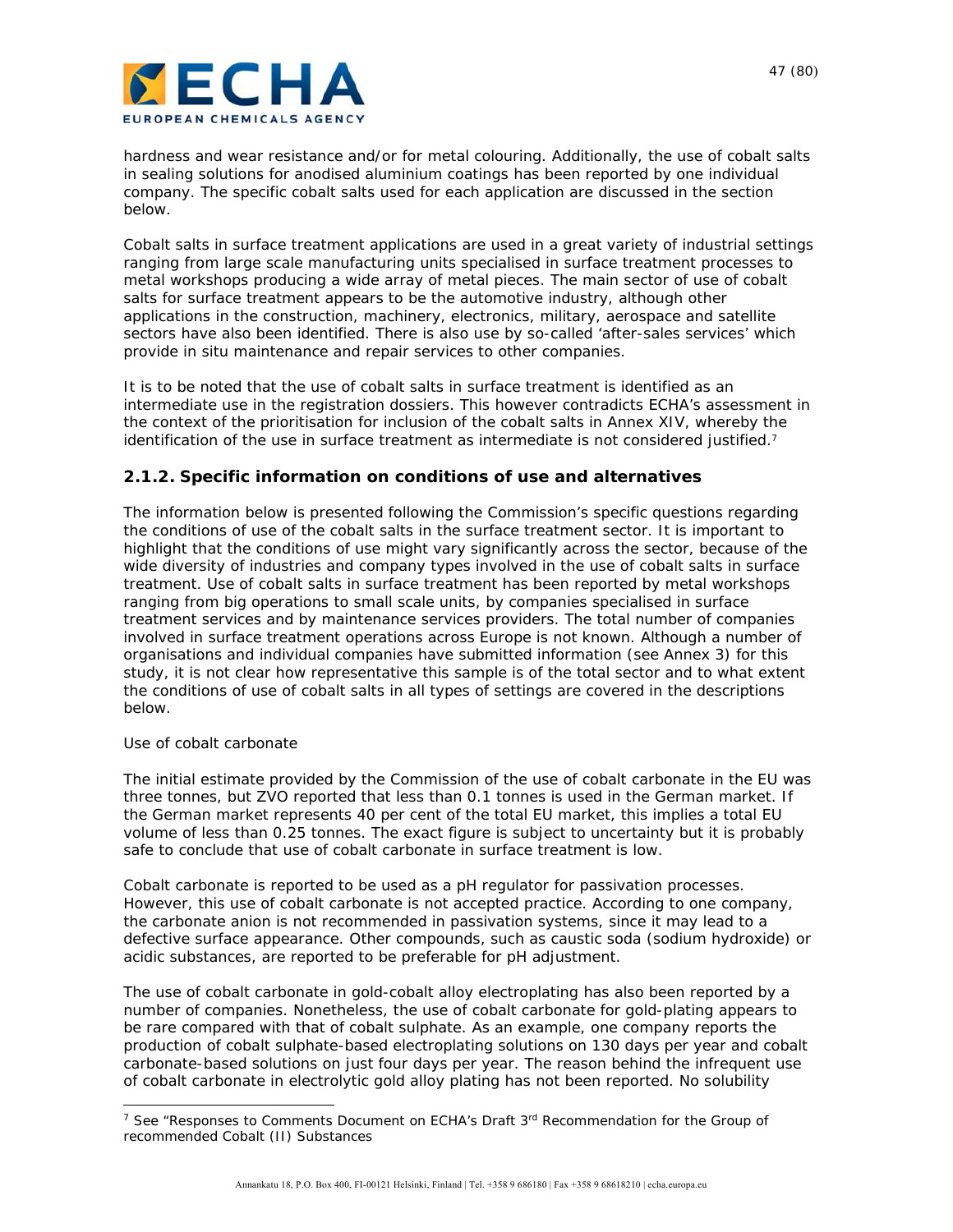

issues have been identified in the preparation of cobalt carbonate-based solutions.

#### *Use of cobalt salts related to specific surface treatment processes and potential interchangeability*

Cobalt dinitrate, cobalt dichloride, cobalt sulphate and cobalt diacetate are used in the generation of conversion layers in passivation processes. Cobalt dinitrate appears to be the most commonly used cobalt salt for this application, accounting for more than half of the total use of cobalt salts in passivation. According to the information supplied in the consultation, each cobalt salt provides specific characteristics to the protective coating (colour, optical appearance, thermal and corrosion resistance, etc.) and can influence the speed of the passivation process. However, due to the limited information available, it is not possible to draw a firm conclusion as to whether the cobalt salts will be readily interchangeable from a technical or economic perspective in passivation applications.

Cobalt sulphate and cobalt dichloride (in addition to cobalt carbonate already discussed above) are also used in metal alloy plating processes. The main process reported is goldcobalt alloy electroplating, although other processes, such as zinc-cobalt, nickel-cobalt, nickel-cobalt-copper, tin-cobalt, etc., have also been identified. Cobalt sulphate appears to be the preferred cobalt salt for gold-cobalt electroplating, together with cobalt carbonate in very small amounts. Cobalt sulphate is also reportedly used in a large number of other cobalt alloy electroplating applications, while cobalt dichloride appears to be used for tin-cobalt and zinccobalt coatings specifically. Although no information has been provided regarding the interchangeability of the cobalt salts in electroplating applications, it might be inferred that, similar to the passivation processes, the choice of cobalt salt can affect the characteristics of the final coating. Specific surface characteristics such as ductility, grain size, etc. are referred to in the information supplied, which appear to be cobalt salt-specific.

Finally, cobalt diacetate is reported as being used in sealing solutions for freshly anodised aluminium coatings. This is the only cobalt salt identified as being used in anodising processes, which is the only use where a single cobalt salt is reported to be used (although only one company responded from this sub-sector).

#### *Use of additional cobalt salts for surface treatment processes*

No use of additional cobalt salts in surface treatment has been reported by industry.

#### *Form in which the cobalt salts are supplied to passivation and electroplating applications*

Formulators of passivation and electrolytic solutions use the cobalt salts in powder form (flakes have also been reported) or as highly concentrated solutions to produce passivation and electrolytic formulas. These formulas are supplied as concentrated solutions (typically with a concentration between one and five per cent of cobalt salt) to the surface treatment operations, where they are further diluted to prepare the working solutions used in the baths. Large scale surface treatment operations might prepare their own specific formulas, starting from the cobalt salts in powder or in highly concentrated solutions, for their own use and sometimes for further supply to other downstream users. No information was received on the number or proportion of companies using powder forms of the salts rather than solutions.

#### *Formulation of cobalt salt solutions*

The formulation of cobalt salt solutions can take place either at specialised formulators or at large scale surface treatment units, as described above. Cobalt salt manufacturing units might also supply surface treatment formulas as concentrated solutions to downstream users. No formulation at small scale operations has been identified in the information submitted by industry for this study.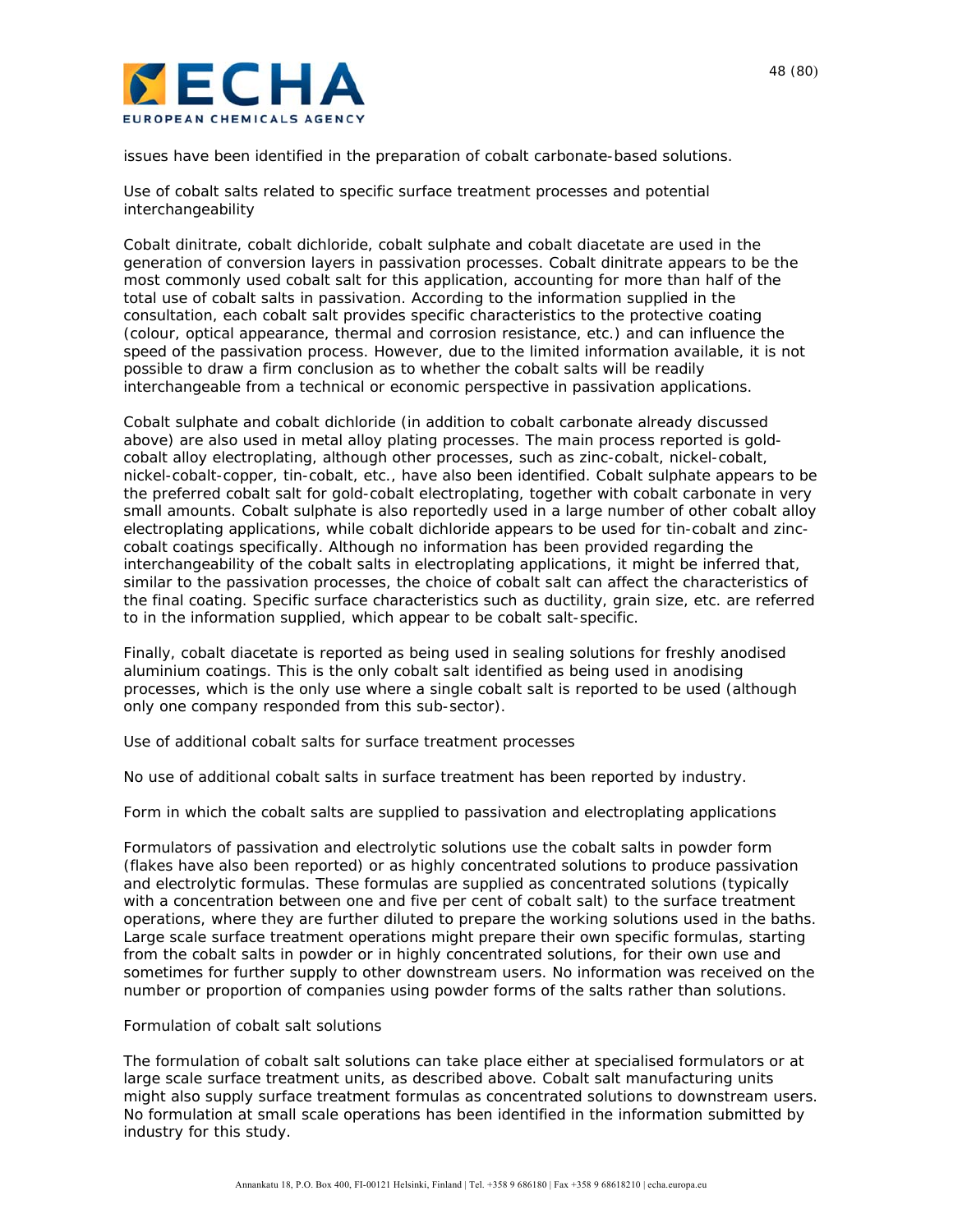

#### *Degree of automation of operations*

From the information provided by industry, it is not clear to what extent operations are automated or require manual handling by operators. Formulation of cobalt salt solutions appears to be highly automated, although manual handling of the cobalt salts in powder form might be expected at some operations (of unspecified size). On the other hand, the degree of automation of surface treatment processes has not been specified by industry. Some operations, as for example *in situ* repair and treatment of pieces, are clearly manual. Large scale surface treatment processes are, however, expected to be automated to a large extent. Nevertheless, the preparation of surface treatment baths, the periodic adjustment of chemicals and routine bath-sampling and analysis have been identified as activities with direct intervention by workers.

#### *Status of the search for alternatives*

According to industry no valid alternatives to the cobalt salts have been identified so far. In fact it is remarked that the use of cobalt salts was developed by the automotive industry as an alternative to the use of chromium VI in passivation processes. No feasible alternatives are expected to be found in the near future. One company did suggest that the replacement of cobalt salts with nickel compounds could be a viable option in the longer term, but no further information was provided on this.

#### *Potential workers' exposure to the cobalt salts and RMMs in place*

Workers might be exposed to dust at the formulation stage if salts in powder form are weighed and added manually to the mixture vessel for batch production. Workers might also be expected to be exposed to fumes/aerosols during the packaging/bottling of salt solutions, depending on the level of automation of the operation.

Additionally, workers might be exposed to fumes/aerosols during the surface treatment process. Articles are immersed in tanks containing a working solution of cobalt salts (with a typical concentration between 0.1 and one per cent of cobalt salt) at temperatures ranging from 20 to 60 Celsius depending on the process. Concentrations of working solutions up to 20 per cent of cobalt sulphate have been identified in some electroplating activities. The use of cobalt salt solutions (up to 32 per cent of cobalt salts) by brush electroplating has also been identified for the *in situ* treatment of pieces that cannot be moved because of their size or characteristics.

Local exhaust ventilation (LEV) (no efficiency specified) and personal protective equipment (PPE) (including respiratory masks (FFP3, A2B2P3 cartridge), goggles, gloves (nitrile, PVC) and standard working clothes) are reported by all companies/organisations for the reduction of workers' exposure during formulation processes. LEV is also reported by all respondents as a standard control measure in electroplating operations, together with the use of goggles, gloves and working clothes. Some organisations also report the use of respiratory masks (PP3) as standard practice for electroplating processes, including brush plating in customer settings. It is important to highlight that some electroplating processes could result in the emission of cyanides, which require exhaust ventilation (vapour extraction units in tanks) to prevent workers' exposure. The use of LEV in passivation appears more variable. For instance, use of LEV is reported in Germany (ZVO) but not in Sweden (SYF) for those processes mentioned. The use of masks is not reported in either country. The use of goggles, gloves (nitrile, neoprene, PVC) and workings clothes appears to be standard practice.

In Germany, workplace air measurement as well as annual bio-monitoring of workers are reported as mandatory. (Information was not received on the situation in other countries.) The implementation of RMMs is reported to be related to the results of workplace air measurement exercises, although no specific measurements have been made available for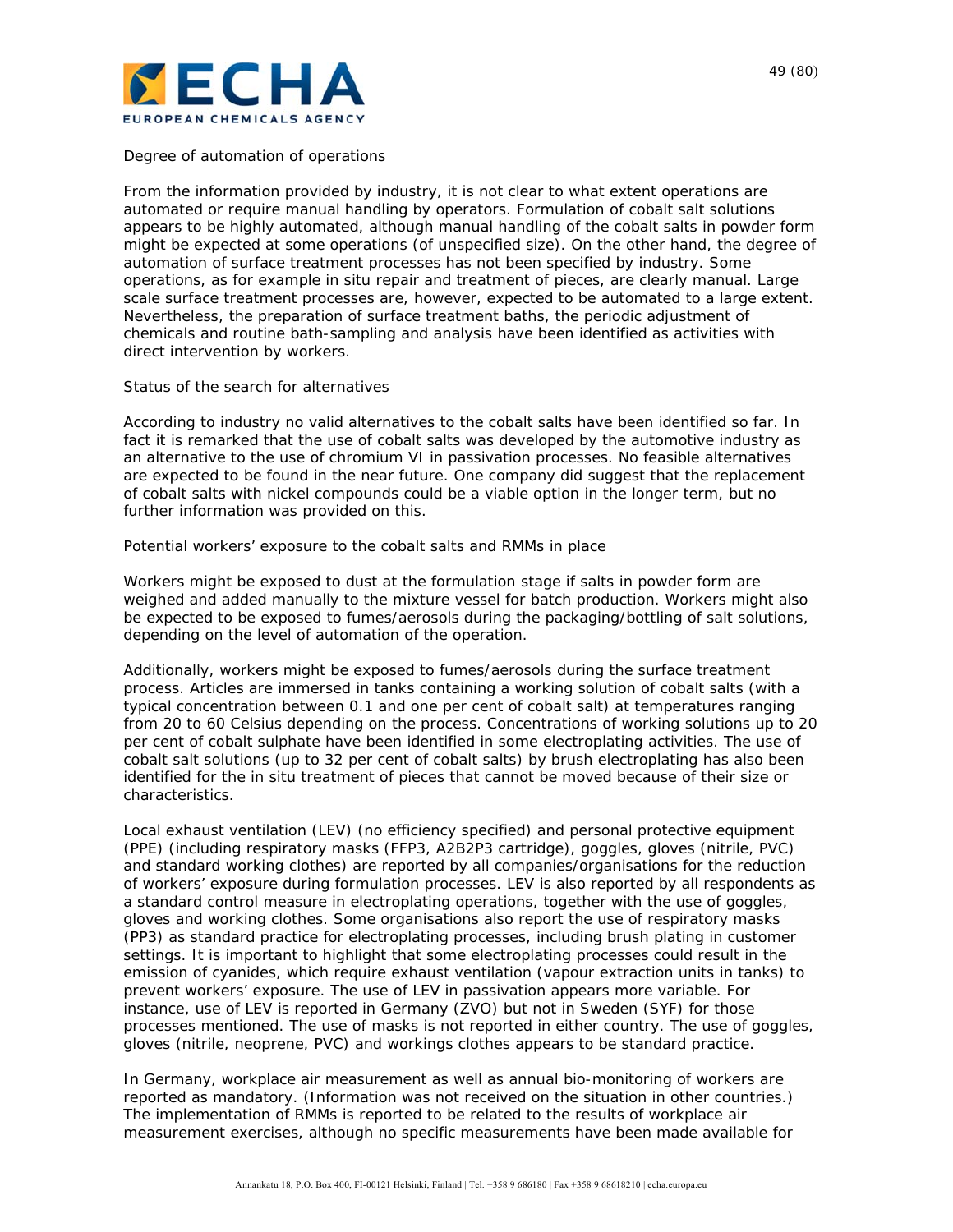

the purpose of this study. One company does report occupational exposure measurements of cobalt in air below 0.001 mg/ $m<sup>3</sup>$  in electroplating processes with cobalt salts including cobalt dichloride, cobalt sulphate and cobalt carbonate.

Control measures reported by industry in the consultation are in line with, or even stricter than, those recommended by the registrants under similar conditions of use. For example, according to the ESs provided, no LEV is proposed at the formulation stage for the handling of cobalt salts, although the use of respiratory masks (FFP2) is defined. The standard practice reported by formulators includes LEV and the use of respiratory masks (P3) for this activity. Although LEV efficiency has not been reported, the RMMs implemented by formulators at the formulation stage are (according to the tier 1 exposure model tool MEASE) expected to reduce exposure by a greater amount than those proposed by the registrants.

### **2.2. Use as a pigment in PET**

According to the PET manufacturers' representatives (CPME), none of the five cobalt salts covered by this study is currently used as a pigment in PET. Therefore, this use is not further considered in this report.

In more general terms, no use of the five cobalt salts as pigments in plastics has been identified (CPME).

### **2.3. Use as a catalyst in the production of PTA/IPA/DMT and PET**

#### **2.3.1. Use of cobalt salts**

Cobalt diacetate is used as a catalyst in the manufacture of PTA, IPA and DMT, which are monomers commonly used in the production of polyester resins, including PET. PET is a polymer widely employed for the manufacture of plastic bottles and synthetic fibres. Cobalt diacetate is also reported as being used as a co-catalyst in the manufacturing process of PET itself (CPME).

Table 2: Reported volumes of cobalt salts used as a catalyst in the production of PTA/IPA/DMT and PET (tonnes/year)

| <b>Cobalt salt</b>                                                                                                      | Reported by industry* | Initial estimate ** |  |  |  |  |
|-------------------------------------------------------------------------------------------------------------------------|-----------------------|---------------------|--|--|--|--|
| Cobalt sulphate                                                                                                         |                       |                     |  |  |  |  |
| Cobalt dichloride                                                                                                       |                       |                     |  |  |  |  |
| Cobalt dinitrate                                                                                                        |                       |                     |  |  |  |  |
| Cobalt carbonate                                                                                                        |                       |                     |  |  |  |  |
| Cobalt diacetate                                                                                                        | $100 - 1000$          | 600                 |  |  |  |  |
| Other                                                                                                                   |                       |                     |  |  |  |  |
| <b>Total</b>                                                                                                            | 100 - 1000            | 600                 |  |  |  |  |
| * Information submitted by industry for this studys<br>** Information provided by the Commission in its request to ECHA |                       |                     |  |  |  |  |

No other cobalt salts have been identified for any of these uses (CPME). Thus, it could be inferred that there is no interchangeability of cobalt diacetate with other cobalt salts for this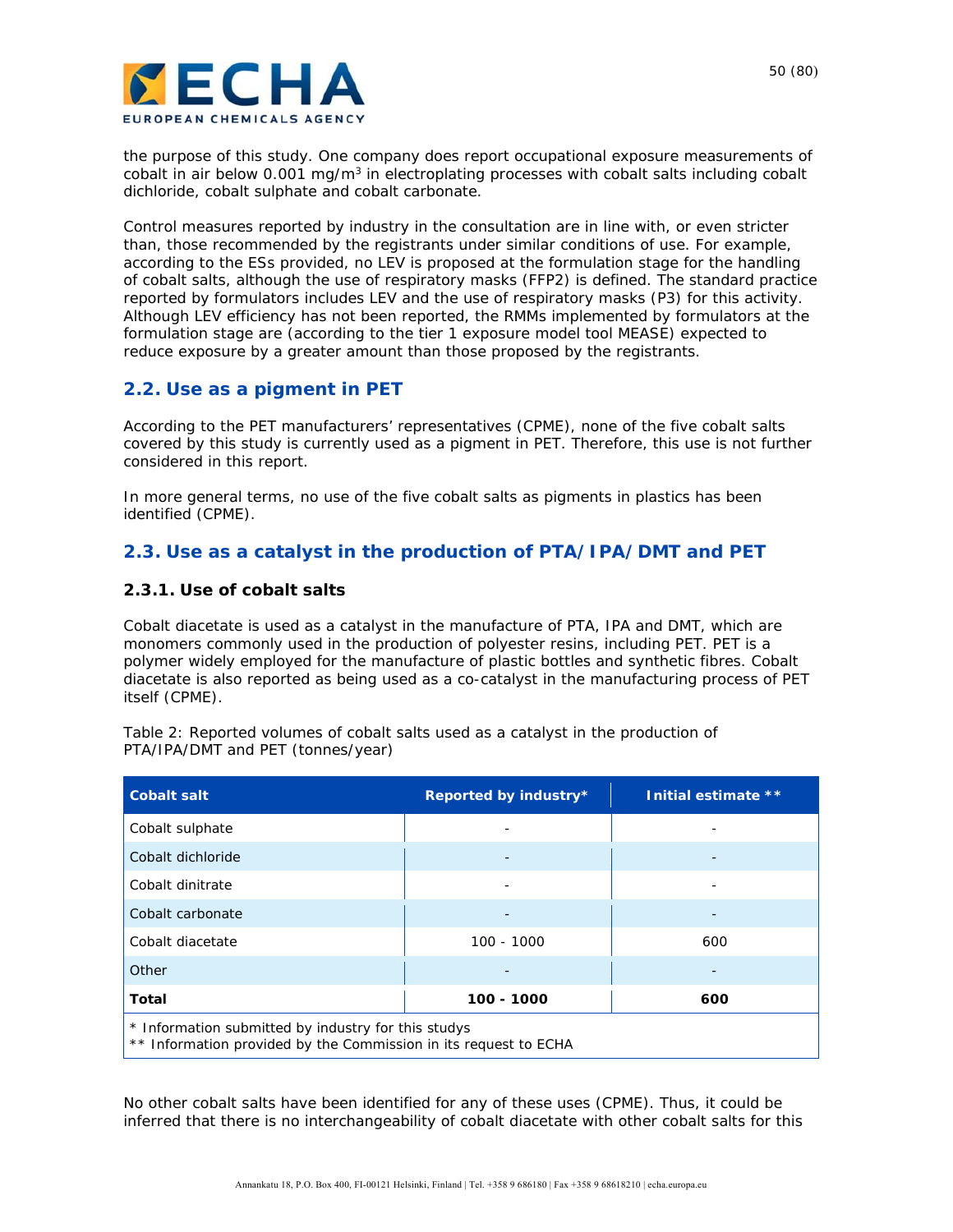

use. However, use in this application could be limited to cobalt diacetate on non-technical grounds (e.g. price). No further information on this was provided.

The volumes of cobalt salts used in this sector are shown in Table 2.

### **2.3.2. Supply chain**

Cobalt diacetate is supplied either in powder form or as a catalyst solution. Catalyst solutions are mixtures of cobalt diacetate (in the range 1-50 per cent cobalt) and other co-catalysts in acetic acid solution. The form (powder or solution) and composition of the catalyst is technology-related.

According to the sector representatives, only one manufacturing site uses cobalt diacetate in powder form. This site has reportedly started the process of changing over to catalyst solutions although no information has been provided as to when this switch will actually occur.

The main suppliers of cobalt diacetate, both in powder and as catalyst solution, have been identified as manufacturers/importers of cobalt salts and/or fine chemicals.

### **2.3.3. Process description**

The manufacture of PTA, IPA, DMT and PET takes place in industrial settings in large outdoor chemical installations which operate above atmospheric pressure and at elevated temperatures. Cobalt diacetate is input into the process as a catalyst solution of concentration below 50per cent and is further diluted in the process.

The process of preparing a catalyst solution when starting from cobalt diacetate in powder form has not been fully described by industry. As has been noted, according to the information provided by the sector representatives, the manufacturing site using cobalt diacetate in powder form has already started to switch towards the use of catalyst solutions for efficiency reasons. The timing for this switch has not been reported although engineering and construction work are apparently required to enable it.

According to industry, manufacturing plants are designed to ensure a rigorous containment of the products in the system and preventative maintenance and inspection programmes as well as LDAR (leak detection and repair) programmes are implemented to ensure process containment. Process vapours are collected and treated e.g. through catalytic oxidation. No on-site recovery processes for spent catalyst have been reported in the consultation; according to the registration dossiers' ESs, cobalt is recovered from the solution by precipitation in catalyst recovery units.

Manufacturing sites are ISO 9001 certified when fully operational. ISO 14001 and similar environmental management systems are reported to be implemented in all manufacturing units. OHSAS 18001 is also mentioned as a standard applied across the sector but the implementation level of this standard has not been reported.

### **2.3.4. Occupational exposure**

#### *Occupational exposure scenarios*

Table 3 presents a number of important determinants of occupational exposure for the industrial use of cobalt diacetate as a catalyst, as defined in the ESs submitted by the registrants.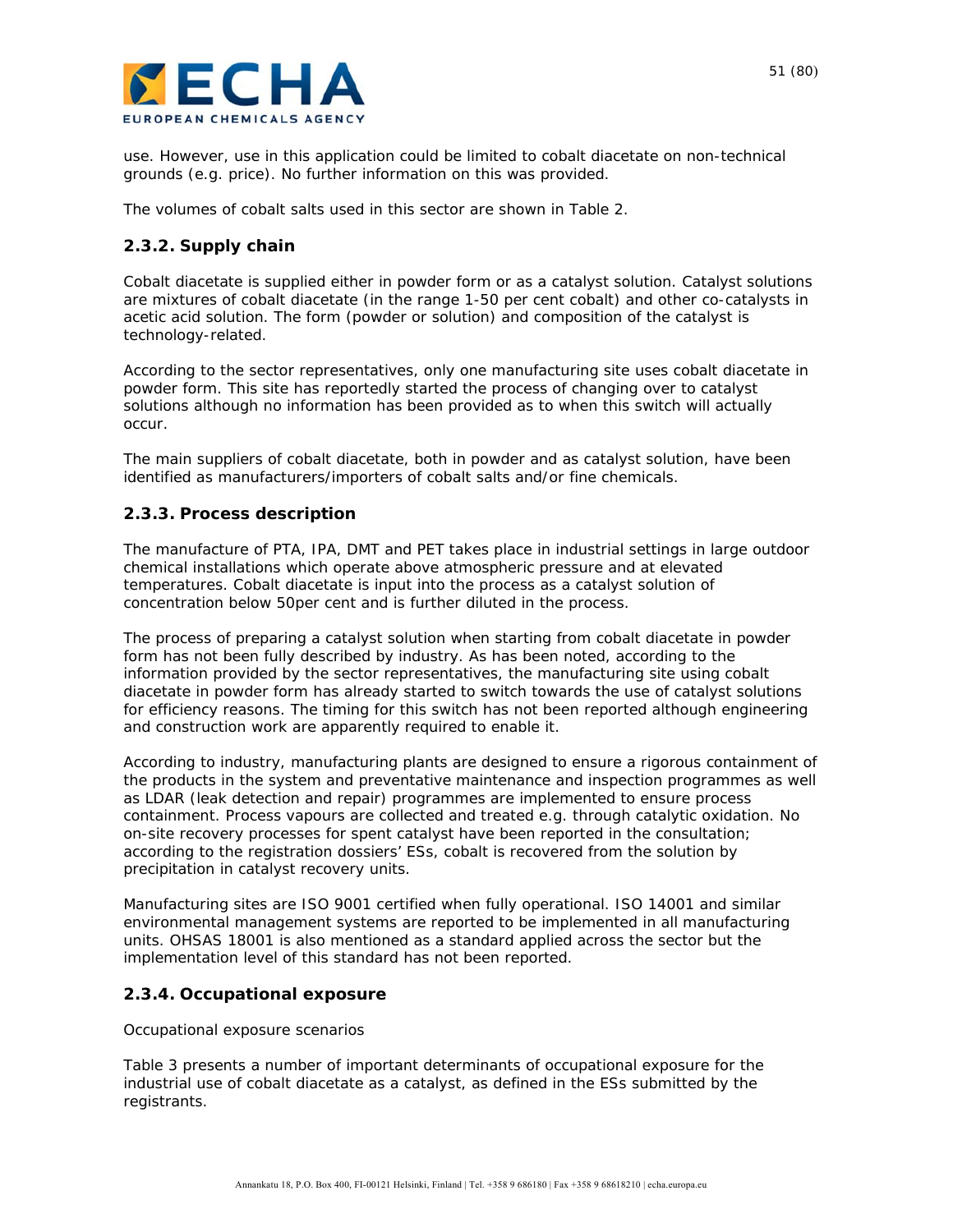

| Table 3: Occupational exposure scenario for use as a catalyst for the production of |  |  |  |  |  |
|-------------------------------------------------------------------------------------|--|--|--|--|--|
| PTA/IPA/DMT and PET                                                                 |  |  |  |  |  |

| <b>Description</b>                                                                                                                                                                                                                                                                       | <b>PROC</b> | <b>Physical</b><br><b>Form</b> | $\%$ | Indoors/<br><b>outdoors</b> | <b>Exposure</b><br><b>Duration</b> | RMM <sup>*</sup> |                 |  |
|------------------------------------------------------------------------------------------------------------------------------------------------------------------------------------------------------------------------------------------------------------------------------------------|-------------|--------------------------------|------|-----------------------------|------------------------------------|------------------|-----------------|--|
|                                                                                                                                                                                                                                                                                          |             |                                |      |                             |                                    | <b>LEV</b>       | <b>RPE</b>      |  |
| Industrial use                                                                                                                                                                                                                                                                           | 1,2,8b      | Solution                       | nr   | Indoors &<br>outdoors       | nr                                 | Not<br>reauired  | Not<br>required |  |
| * gloves (EN 374) &, goggles reguired where direct contact to cobalt substances is possible; standard<br>working clothes (long-sleeve overall) and safety shoes required for all activities<br>LEV: local exhaust ventilation; RPE: respiratory protective equipment; nr= not restricted |             |                                |      |                             |                                    |                  |                 |  |

#### *Operational conditions and risk management measures reported in the targeted consultation*

According to the information supplied by the sector representative during the consultation, the PET manufacturing sector employs about 1 000 to 10 000 workers in the EU, of which less than 10 to 100 are potentially exposed to cobalt salts. The following routine activities could lead to workers' exposure during the manufacturing process:

- Unloading of catalyst solutions
- Sampling of process streams containing cobalt
- Analysis of samples

Catalyst solutions are delivered to the plants in containers, where they are unloaded via a dedicated system. Operators wear face and eye protection and gloves where possible exposure to the substance could occur. Use of respiratory protection is not reported for routine operations. Samples are taken at various locations in the process (outdoors), using a dedicated system. Procedures are in place to avoid dermal contact. Additionally, gloves, face and eye protection are reported to be worn to prevent skin and eye contact. The samples are analysed indoors in on-site laboratories located close to the production plant. Safety glasses and gloves are said to be used in the laboratory at all times as precaution against accidental spills. All activities involving the use of the solutions are reportedly performed by trained operators. According to the information provided, personal monitoring of operators' exposure via air has shown no measurable exposure to cobalt. In addition to specific PPEs, helmets, overalls (and/or PVC suit), safety footwear and hearing protection are required to be worn at the manufacturing site.

Additionally, the handling of cobalt diacetate in powder form in the manufacturing plant preparing their own solutions has been described as an outdoor activity with the use of respiratory protection (full mask, efficiency not reported) gloves and protective overall as standard practice for this activity.

#### *Potential for workers' exposure to the cobalt salts*

The potential for workers' exposure to cobalt diacetate in solution does not appear to be significant under the conditions of use described by industry in the consultation. Although the total amount of cobalt diacetate used by the sector is large, the high level of containment of the manufacturing process together with the quality, environmental and to some extent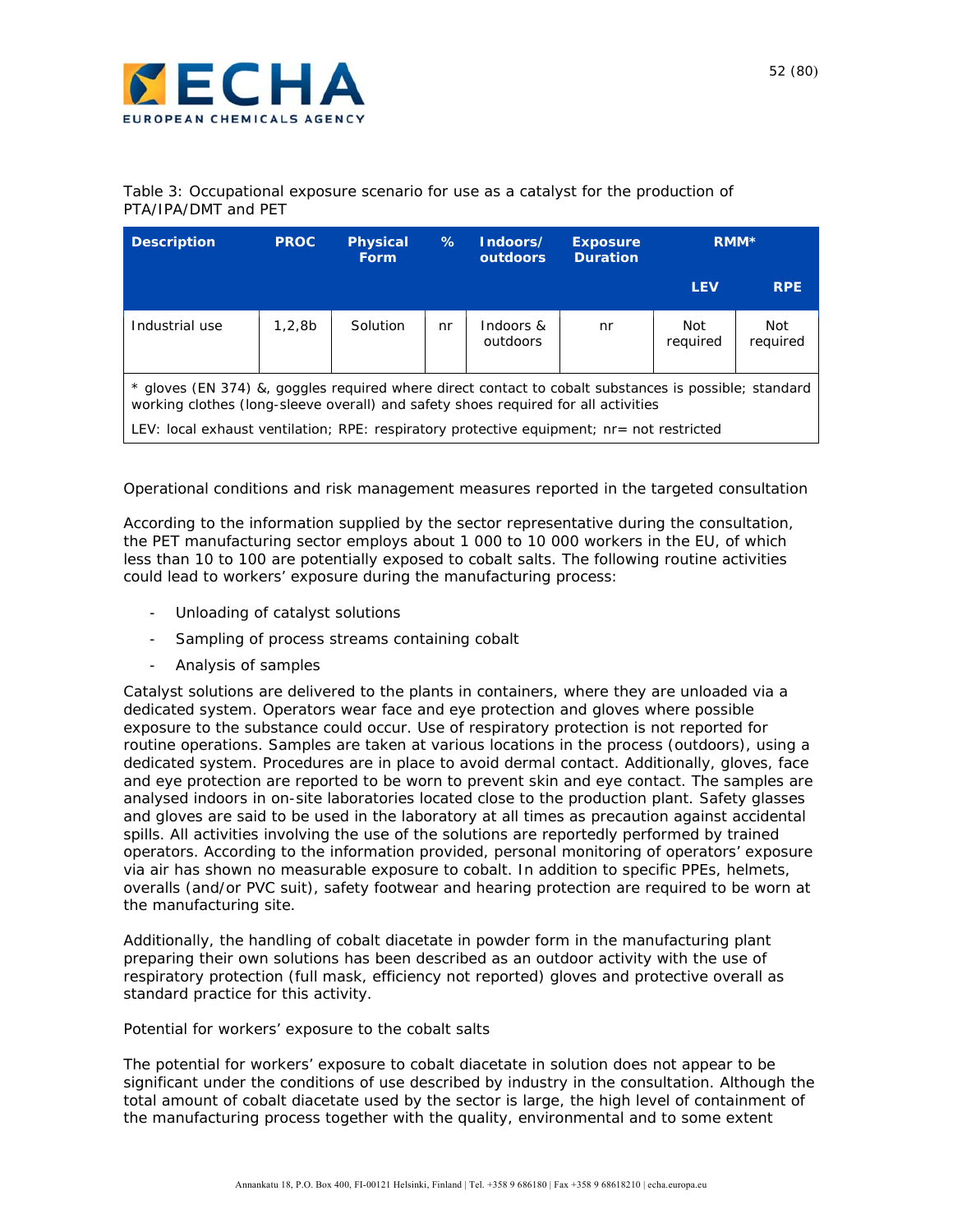

occupational management systems in place across the sector (ISO 9001, ISO 14001, OSHA 18001) could ensure that workers' exposure to cobalt diacetate is controlled. The exposure data, according to industry, show lack of measurable workers' exposure via inhalation from the activities described.

The amount of cobalt diacetate in powder used in the only manufacturing plant preparing their own catalytic solutions is reported to be 10 to 100 tonnes per year. The volumes of cobalt salts handled are estimated at 1 to 5 tonnes per batch preparation. From the information provided it seems that cobalt salts are loaded manually into the reactor by operators wearing full mask respiratory protection, goggles and overalls to prevent exposure to the cobalt salts. Respiratory masks (FFP2) and high efficiency local exhaust ventilation (90% efficiency) are recommended in the registration dossiers' ESs to ensure control of exposure via inhalation for similar activities in other uses of cobalt diacetate in powder form (e.g. use of cobalt salts in animal feed). However, the ESs for cobalt diacetate do not consider the handling of cobalt salts in powder form for the use of the substance as a catalyst. Under these circumstances it is not possible to assess to what extent the risk management measures, as reported by industry for the handling of cobalt diacetate in powder, ensure that workers' exposure via inhalation is controlled.

In sum, the use of cobalt diacetate in solution as a catalyst for the production of PTA/IPA/DMT and PET under the conditions described by industry, both in the registration dossiers and in the consultation, appears not to present a significant potential for workers exposure to the cobalt salt. Nonetheless, the use of *cobalt diacetate in powder* might lead to a significant workers exposure if the implemented risk management measures are not adequate to control exposure. Since the ES available in the registration dossiers does not cover the specific use of cobalt diacetate in powder as a catalyst for the production of PTA/IPA/DMT and PET, it has not been possible to assess to what extent workers' exposure may be controlled under the conditions reported at the consultation. It is to be noted that, according to industry, the use of cobalt diacetate in powder for this application takes place only in one manufacturing plant in Europe and it is to be discontinued.

### **2.3.5. Environmental releases**

Cobalt diacetate solutions are handled in closed systems at all sites. According to the sector representative, plant design is such that no emissions of cobalt or cobalt diacetate to air are expected. Although personal monitoring measurements are reported as regular practice, no information regarding monitoring of site emissions to air was provided as part of the consultation.

Monitoring of cobalt emissions to water is reportedly done on a regular basis. From the information submitted by industry, it appears that monitoring results are within the emission limits defined by local legislation and/or site environmental permits, although no specific evidence of compliance has been provided. Spillages are reportedly contained and treated before disposal in line with the advice provided in the SDSs. According to the registrants' ES, cobalt is recovered from the reaction solution by precipitation in a catalyst recovery unit. The recovery process has not been defined in the information submitted by the sector representatives, although it is stated that cobalt as such is not disposed of as waste. No mass balance information was provided to assess the effectiveness of recovery processes.

As a whole, the information collected in the consultation is not detailed enough to permit any conclusion regarding the potential emissions to the environment from this use.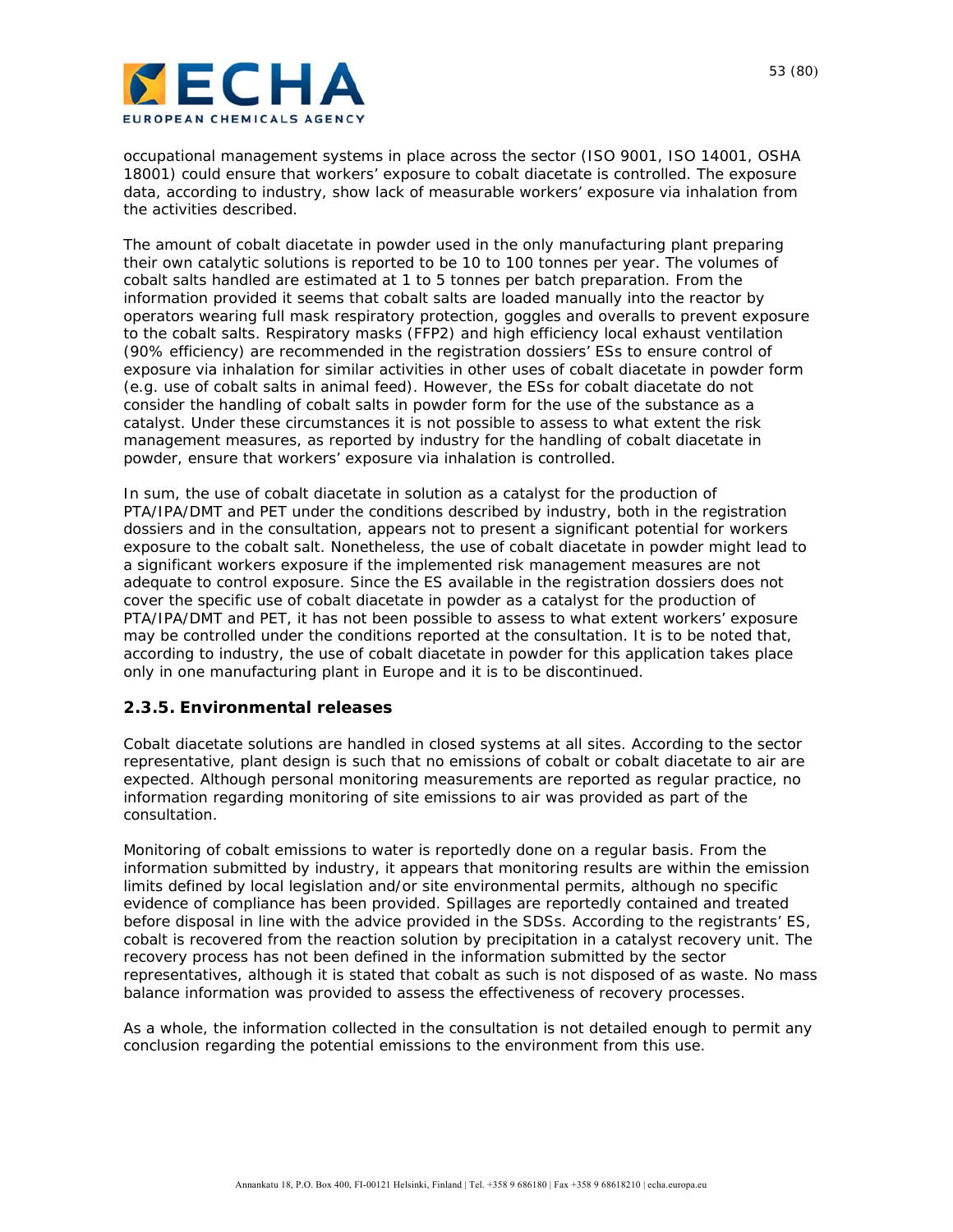

### **2.4. Use as a catalyst in oxygen scavenging processes**

### **2.4.1. Use of Cobalt salts**

Trace amounts of cobalt sulphate and cobalt dichloride are used in oxygen scavenger mixtures to increase the rate of oxygen removal in boiler feed water applications. Oxygen scavenger mixtures are based on sodium sulphite which is capable of reacting with and removing dissolved oxygen from boiler feed water and thus helping to prevent corrosion which might lead to failures of boiler systems.

Cobalt sulphate and cobalt dichloride are used interchangeably in this use, depending on the manufacturer, and the use of other cobalt salts has not been reported. Although, according to industry, other alternative catalysts, both organic and inorganic, have been evaluated, none has been found to be as effective as cobalt. Note that this does not necessarily mean that the use of other cobalt salts or other catalysts is not technically feasible; it does, however, imply that the two cobalt salts which are used are more economically feasible than the alternatives. In other words, it might be possible for operators to switch to alternative cobalt salts but only at some positive cost.

The reported volumes of cobalt salts used in this sector are shown in Table 4.

| <b>Cobalt salt</b>                                                                                    | Reported by industry * | Initial estimate ** |  |  |  |  |
|-------------------------------------------------------------------------------------------------------|------------------------|---------------------|--|--|--|--|
| Cobalt sulphate                                                                                       | In use                 | 3                   |  |  |  |  |
| Cobalt dichloride                                                                                     | In use                 | 5                   |  |  |  |  |
| Cobalt dinitrate                                                                                      |                        |                     |  |  |  |  |
| Cobalt carbonate                                                                                      |                        |                     |  |  |  |  |
| Cobalt diacetate                                                                                      |                        |                     |  |  |  |  |
| Other                                                                                                 |                        |                     |  |  |  |  |
| Total                                                                                                 | $1 - 10$               | 9                   |  |  |  |  |
| * Tonnage as reported by industry<br>** Information provided by the Commission in its request to ECHA |                        |                     |  |  |  |  |

Table 4: Reported volumes of cobalt salts used as catalyst in oxygen scavenging processes (tonnes/year)

### **2.4.2. Supply chain**

Oxygen scavenger mixtures are produced at an unspecified number of sites. The major manufacturers represent around 60 per cent of the total EU market while an unknown number of smaller companies supply local markets.

According to industry, the two cobalt salts are supplied to oxygen scavenger mixture manufacturing sites in powder form. The suppliers of the two cobalt salts have been identified as fine chemicals manufacturers or distributors. The degree of purity of these two cobalt salts is reportedly a key factor in the performance of the oxygen scavenger mixtures.

Oxygen scavenger mixtures containing the cobalt salts are sold exclusively to industrial users. The total number of sites using oxygen scavenger preparations in Europe has been estimated at between 100 and 1000. Based on the volume reported in Table 4, this implies a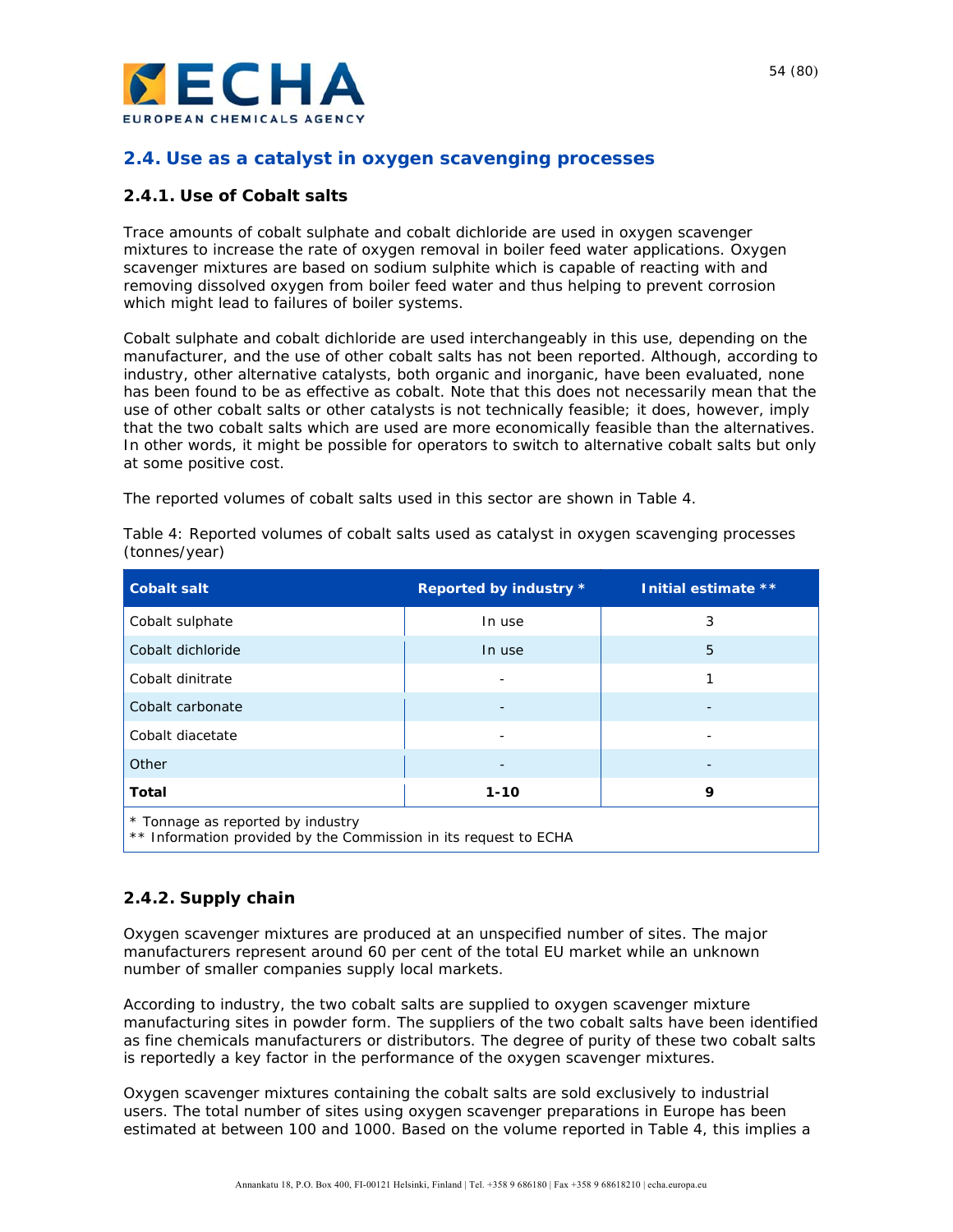

quantity of use of around 1-100 kg per site per year. These two cobalt salts are restricted for consumer uses in concentrations above the classification limit, but below this, they could be used for domestic applications such as in household boilers. However, industry was not aware of any consumer, or indeed professional, use of these products. Mixtures may be supplied in powder form or as a solution, depending on the manufacturer.

#### **2.4.3. Process description**

According to industry the process takes place in batches. Cobalt salt powder is manually weighed and loaded into the blending vessel while bulk liquids are transferred from the storage tanks by pumps. Process temperatures are reported to be up to 80 Celsius in the blending vessel, which remains closed during the actual mixing. Finished products are filled into drums by gravity. Oxygen scavenger mixtures are also manufactured in powder form although no specific information regarding this process has been obtained, either from the consultation or from the registration dossiers.

According to the information provided in the consultation, oxygen scavenger solutions are supplied in drums, containers or tanker trucks to the customers' industrial sites where they are dosed automatically into the boiler systems. Where oxygen scavenger is supplied as a powder formulation, a pre-mix step is required. The product has to be dissolved into a 1 to 25 per cent solution before it is fed into the system. According to the manufacturers' instructions, the solution has to be prepared daily If the estimate above of volume used of 1- 100 kg per site per year is correct, this implies that the quantity of cobalt salt powder used for the formulation of solutions will be around 5-500 g per day.

#### **2.4.4. Occupational exposure**

#### *Occupational exposure scenarios*

ESs for the formulation and industrial use of cobalt sulphate and cobalt dichloride as catalysts in oxygen scavenger processes are available in the associated registration dossiers. The main parameters for occupational exposure, as defined in the ESs, are shown in Table 5. Note that the ESs for the cobalt salts do not cover the industrial use of oxygen scavenger mixtures containing cobalt salts in powder form.

| <b>Description</b>                                                                                                                                                                                                                                                                                                          | <b>PROC</b>      | <b>Physical</b><br><b>Form</b> | ℅  | Indoors/<br>outdoors  | <b>Exposure</b><br><b>Duration</b> | RMM <sup>*</sup>       |                        |  |
|-----------------------------------------------------------------------------------------------------------------------------------------------------------------------------------------------------------------------------------------------------------------------------------------------------------------------------|------------------|--------------------------------|----|-----------------------|------------------------------------|------------------------|------------------------|--|
|                                                                                                                                                                                                                                                                                                                             |                  |                                |    |                       |                                    | <b>LEV</b>             | <b>RPE</b>             |  |
| Formulation                                                                                                                                                                                                                                                                                                                 | 2,4,5,8b         | Solid,                         | nr | <b>Indoors</b>        | nr                                 | LEV                    | FFP <sub>2</sub>       |  |
|                                                                                                                                                                                                                                                                                                                             | .9.15            | crystal,<br>solution           |    |                       |                                    | Efficiency:<br>90%     | APF:10                 |  |
| Industrial use                                                                                                                                                                                                                                                                                                              | 2.8 <sub>b</sub> | Solution                       | nr | Indoors &<br>outdoors | nr                                 | <b>Not</b><br>required | <b>Not</b><br>required |  |
| * gloves (EN 374) &, goggles required where direct contact to cobalt substances is possible; standard<br>working clothes (long-sleeve overall) and safety shoes required for all activities<br>LEV: local exhaust ventilation; RPE: respiratory protective equipment; nr: not restricted;<br>APF=assigned protection factor |                  |                                |    |                       |                                    |                        |                        |  |

Table 5: Occupational exposure scenario for use as a catalyst in oxygen scavenging processes

55 (80)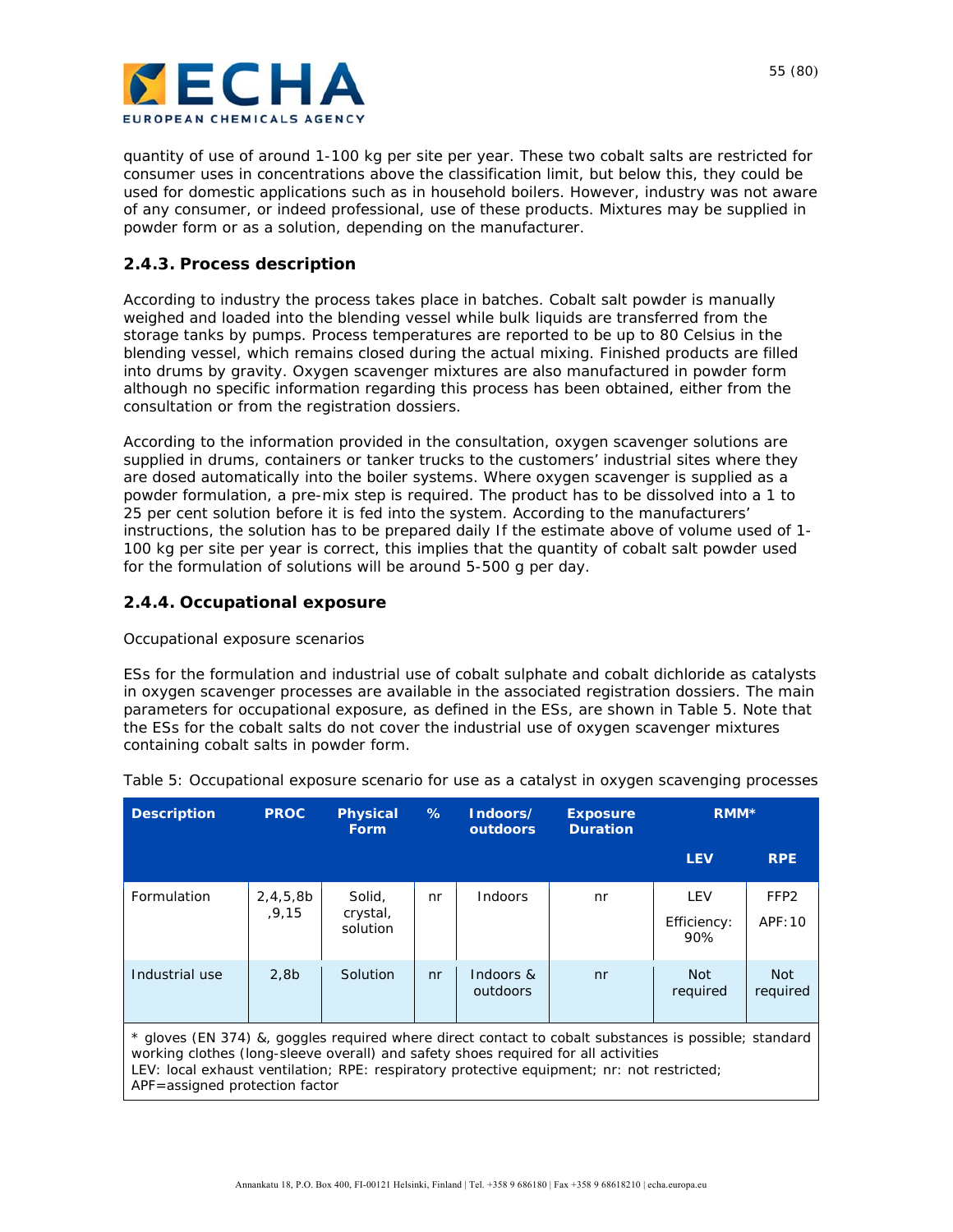

#### *Operational conditions and risk management measures reported in the targeted consultation*

According to the information supplied in the consultation, manufacturing of oxygen scavenger formulations involves the manual handling of the two cobalt salts in powder form (no particle size identified). The salts are weighed manually and loaded into the blending vessel. The ESs submitted by the registrants propose LEV (90 per cent efficiency) and FFP2 (APF=10) dust masks to ensure the safe use of the cobalt salts for this activity (duration not restricted).

According to one manufacturer, oxygen scavenger formulations are also prepared in powder form. The conditions have not been reported. It is to be noted that, according to this manufacturer, oxygen scavenging mixtures, both in powder and solution, are marketed with a cobalt salt content of 0.01 to 0.1 %, which is above the classification limit (0.01%).

#### *Potential for workers' exposure to the cobalt salts*

The potential for workers' exposure to cobalt salts at the *formulation stage* does not appear to be significant, considering the amounts of cobalt salts used per batch, the duration and frequency of the operations and the level of control reported in the consultation. It is acknowledged, however, that these reported conditions might not be representative of the whole sector, especially considering the number of small scale local manufacturers that may be involved in handling cobalt salts. In addition, filling of oxygen scavenger mixtures in powder or solution could also present a potential for workers' exposure to dusts or fumes where the concentration is above the classification limit (0.01%) and no adequate control measures are in place. Dermal exposure could also occur if the appropriate training and maintenance practices are not followed. Nevertheless, on the basis of the information provided in the registration dossiers and through the targeted consultation, the potential for workers' exposure to the cobalt salts used in formulation in this sector is not considered significant.

*The use of oxygen scavenger formulations in powder by industrial end-users involves a pre*mix step which has been classed as PROC 5; according to the guidance on use descriptors, such a use 'provides opportunity for significant contact at any stage'. This could suggest a significant potential for exposure, although estimated volumes of use appear to be relatively low, at around 5-500g per site per day. The formulations manufacturer recommends the use of LEV (no efficiency defined) and PPE (respiratory mask, gloves, goggles and appropriate work clothes) as control measures in the use of powder, which is in line with the measures recommended in the ESs for *formulation.* It is to be noted that the ESs for the cobalt salts do not as such cover the industrial use of oxygen scavenger mixtures in powder. Thus, it is not possible to conclude whether the recommended risk management measures identified by the manufacturer of oxygen scavenger formulations are actually in place at end users sites to ensure control of workers exposure to the cobalt salts. *Oxygen scavenger solutions* are reportedly used in closed systems with no operator intervention required except for the changing of empty recipients. This activity has an estimated low emission potential and should not present any significant inhalation exposure of workers to the cobalt salts. However, dermal exposure might be expected through contact of the solution with the skin. Gloves and appropriate working clothes, as recommended by the manufacturer and the ESs, can be considered as standard at industrial sites. Considering that this is a one-off, occasional operation, the potential for dermal exposure might be considered as not significant.

It can be concluded that the *formulation of oxygen scavenger mixtures* under the conditions described in the registration dossiers and in the targeted consultation does not appear to present a significant potential for workers exposure to the cobalt salts. Additionally, the *enduse of oxygen scavenger mixtures* does not appear to present a significant potential for workers exposure if the risk management measures recommended by the formulations manufacturer are in place across the sector. However, it has not been possible to ascertain for this study to what extent these recommended risk management measures are actually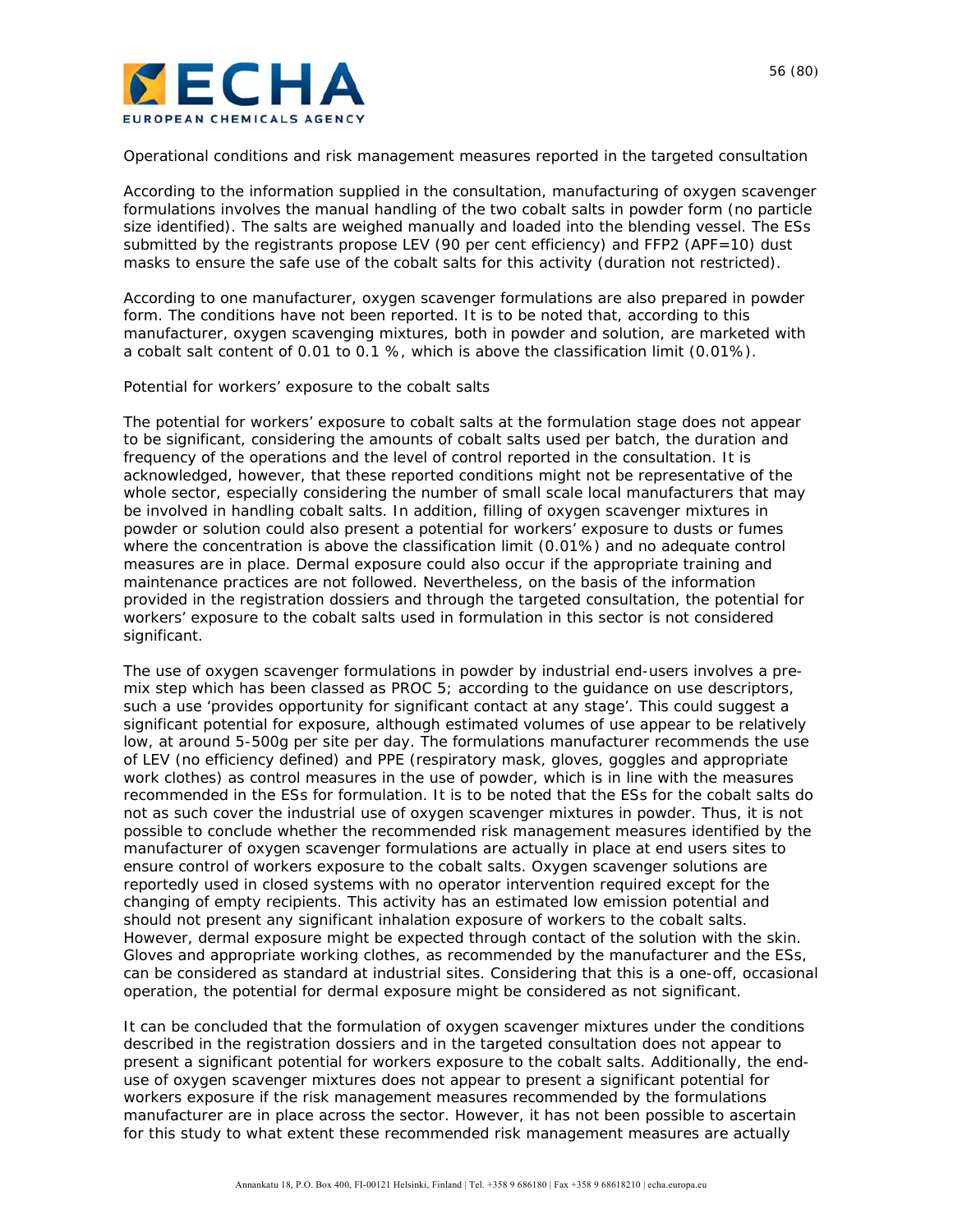

implemented at end-users sites.

### **2.5. Use in animal feed**

### **2.5.1. Use of cobalt salts**

Cobalt is a component of Vitamin B12 and therefore essential for ruminants and some animal species with hindgut fermentation (e.g. horses) which can synthesise this vitamin. Cobalt is permitted for supplementation of animal diet in the form of salts, which are subject to authorisation as feed additives in the functional group classified as a 'compound of trace elements'.

Following the entry into force of Regulation (EC) 1831/2003 on additives for use in animal nutrition, an application was submitted by the feed industry for the re-authorisation (for an unreported period of time) of cobalt sulphate, cobalt carbonate and cobalt diacetate as feed additives for all animal species. According to the information received in the consultation, the use of cobalt dichloride and cobalt dinitrate, already anecdotal, will be phased out by the end of 2013. These uses will be prohibited after a transition period for existing stocks, most probably by 2015-2016.

|                    |                | Reported by industry*    | Initial estimate ** |
|--------------------|----------------|--------------------------|---------------------|
| <b>Cobalt salt</b> | <b>Current</b> | <b>Future</b>            |                     |
| Cobalt sulphate    | In use         | 50                       | 25                  |
| Cobalt dichloride  | In use         | $\mathbf{O}$             | 1                   |
| Cobalt dinitrate   |                | $\overline{\phantom{a}}$ |                     |
| Cobalt carbonate   | In use         | 166                      | 120                 |
| Cobalt diacetate   | In use         | 13                       | 7                   |
| Other              |                | $\qquad \qquad -$        |                     |
| Total              | 100 - 1000     | 100-500                  | 153                 |

Table 6: Reported volumes of cobalt salts used in animal feed (tonnes/year)

\* Information submitted by industry for this study. The figure in the 'Future' column represents industry's estimate of future volumes based on the introduction of regulatory measures recently adopted

\*\* Information provided by the Commission in its request to ECHA

All salts of cobalt have the same use/function in feed, that is, as a precursor of vitamin B12 synthesis in the gut flora of certain animal species. According to industry, they can all substitute each other, but cannot be substituted by any other substance. The only exception is that cobalt carbonate is not used in liquid feed because of its poor water solubility.

Cobalt salts are usually incorporated into animal feed in powder form via a premixture (EMFEMA-FEFAC-FEFANA). This common (industrial) practice has been legally binding since the implementing regulation concerning the re-authorisation of cobalt salts entered into force in 2013.8 Premixtures are defined as mixtures of feed additives or mixtures of one or more feed additives with feed materials or water used as carriers, not intended for direct feeding to animals under Regulation (EC) 1831/2003. Although the use of feed additives via drinking

l

<sup>8</sup> SANCO/10036/2013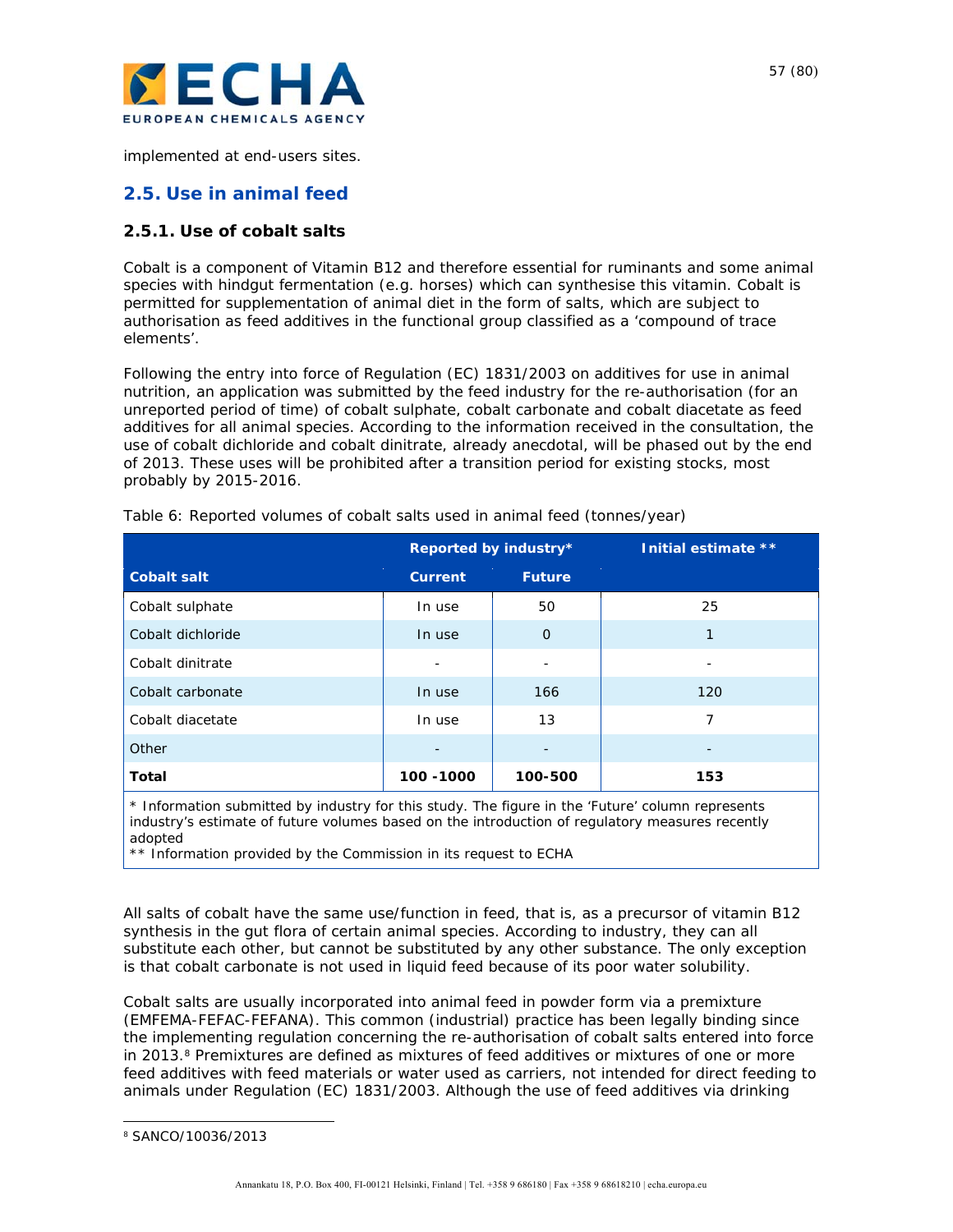

water is possible, it is considered less reliable, since it is more difficult to regulate animals' water intake compared with their feed intake. Industry has not requested authorisation for this use and it will no longer be permitted.

The reported volumes of cobalt salts used in animal feed are shown in Table 6.

### **2.5.2. Supply chain**

The cobalt salts used in animal feed are supplied in the form of pure salts (cobalt content ranging from 10-60 per cent) or feed additive preparations (cobalt concentration range from 1 to 10 per cent) to specialised plants where premixtures are manufactured. Typical concentration of cobalt in premixtures varies depending on the purpose, from 0.001-1 per cent, but is most often below 0.05 per cent. Not all premixtures contain cobalt as the inclusion depends on the customer's intended use and animal requirements.

The number of premixture manufacturing plants is estimated at 100 to 500 in Europe (EMFEMA, FEFAC & FEFANA). Of these units, according to industry, only a limited number of specialised ones actually handle pure cobalt salts. Most premixture manufacturers instead use diluted forms of cobalt salts (premixtures/preparations) supplied by these more specialised units.

Premixtures are supplied to compound feed manufacturers. Compound feed is defined as a mixture of at least two feed materials, whether or not containing feed additives, for oral animal feeding in the form of complete or complementary feed. It is produced by specialised companies or in some cases by farmers themselves. The number of specialised compound feed units handling premixtures containing cobalt salts is estimated at 1000 to 10 000 in Europe. The number of on-farm producers of compound feed containing cobalt salts is estimated to be limited to 10 to 100.

Feed manufacturing units have to comply with the rules on feed hygiene defined under Regulation (EC) No 183/2005. Operators have to be registered for mixing activities unless these activities are for the production of feed for use only on their own farm.

Cobalt content in compound feed is limited by legislation. The previous limit of 0.0002 per cent of cobalt in complete feed was lowered to 0.0001 per cent with the entry into force of the implementing regulation concerning the authorisation of the three cobalt salts. Cobalt content in complementary feed is limited to 10 times the maximum level in total feed, i.e. 0.001 per cent now (previously 0.002 per cent). Two specific types of complementary feed, 'mineral feed' and 'dietetic feed', can have higher cobalt content, however. For mineral feed, the cobalt content limit is fixed at 0.01 per cent (was 0.02 per cent), while the cobalt content in dietetic feed is not limited. Dietetic feed containing cobalt salts is supplied only in the form of drench (liquid) or bolus (rumen slow-release feed) and is currently under evaluation for authorisation.

### **2.5.3. Process description**

Feed manufacturing takes place in small to very large units with different degrees of automation. Cobalt salts are handled manually and dispensed into a blender where the different ingredients are mixed. Weighing can take place manually in specific dispensaries offline or automatically in large scale operations. Final products can take a variety of forms, including powder, semolina, pellets, paste and blocks (including bolus). Packaging is performed in semi-automated or fully automated lines depending on the manufacturing unit.

Farms can also produce their own compound feed by mixing feed materials they produce (such as cereals) with complementary feed they purchase. They might also handle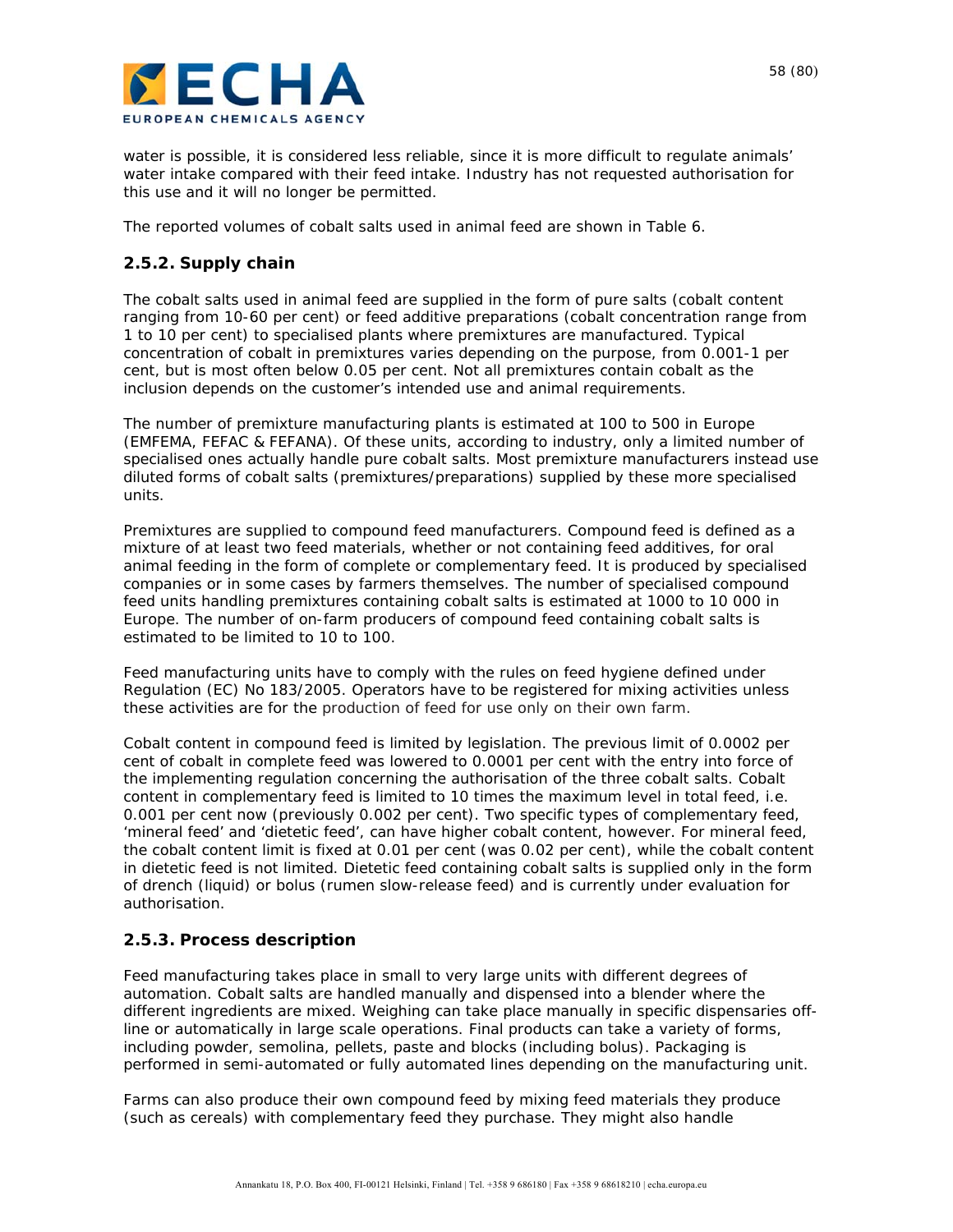

premixtures for the manufacturing of their own compound feed.

#### **2.5.4. Occupational exposure**

*Occupational exposure scenarios* 

ESs for the industrial use of cobalt salts in feed grade materials are provided by the registrants in the CSRs of cobalt sulphate, cobalt dichloride, cobalt carbonate and cobalt diacetate. The main parameters for exposure, as defined in the ESs, are shown in Table 7.

| <b>Description</b>                                                                                                                                                                          | <b>PROC</b> | <b>Physical</b><br><b>Form</b> | %   | Indoors/<br>outdoors | <b>Exposure</b><br><b>Duration</b> | RMM <sup>*</sup>                 |                             |  |
|---------------------------------------------------------------------------------------------------------------------------------------------------------------------------------------------|-------------|--------------------------------|-----|----------------------|------------------------------------|----------------------------------|-----------------------------|--|
|                                                                                                                                                                                             |             |                                |     |                      |                                    | <b>LEV</b>                       | <b>RPE</b>                  |  |
| Industrial use                                                                                                                                                                              | 8b, 9, 26   | Various                        | nr  | Indoors              | nr                                 | <b>LEV</b><br>Efficiency:<br>90% | FFP <sub>2</sub><br>APF: 10 |  |
|                                                                                                                                                                                             | 1, 2, 3     | Solution,<br>solid             | < 5 | <b>Indoors</b>       | n <sub>r</sub>                     | <b>LEV</b><br>Efficiency:<br>78% | <b>Not</b><br>required      |  |
|                                                                                                                                                                                             | 8b          | Granule                        | < 1 | Indoors              | nr                                 | Not<br>required                  | Not<br>required             |  |
| * gloves (EN 374) &, goggles required where direct contact to cobalt substances is possible; standard<br>working clothes (long-sleeve overall) and safety shoes required for all activities |             |                                |     |                      |                                    |                                  |                             |  |
| LEV: local exhaust ventilation; RPE: respiratory protective equipment; nr: not restricted; APF=assigned<br>protection factor                                                                |             |                                |     |                      |                                    |                                  |                             |  |

Table 7: Occupational exposure scenario for use in animal feed

#### *Operational conditions and risk management measures reported in the targeted consultation*

According to industry, cobalt salts are handled manually in specialised feed manufacturing units. The manual handling involves opening of the bags, dispensing and weighing (for small volumes of cobalt salts). Cobalt salts are supplied mainly in powder form, giving a potential for workers' exposure to dust. In addition to the manual handling of the cobalt salts, premixture packaging may take place in semi-automated lines where the presence of the operator is required. Although the cobalt content at the packaging stage is already diluted, the percentage of cobalt (typically 0.05 per cent) is above the classification limit for mixtures (0.01 per cent).

Similarly, the handling of premixtures at the compound feed manufacturing unit is done manually. Bags are opened at the reception and premixtures loaded into silos by operators. Packaging of final compound feed may take place in fully automated lines, although, due to the different scale of operations reported by industry, it is possible that the conditions differ in small units or at farm level. It is to be noted that the new authorisation for the use of cobalt salts determines that premixtures containing cobalt salts in powder must be supplied in pelleted form.

The risk management measures reported by industry differ slightly from (but are not inconsistent with) those reported in the registration dossiers' ES: Respiratory protective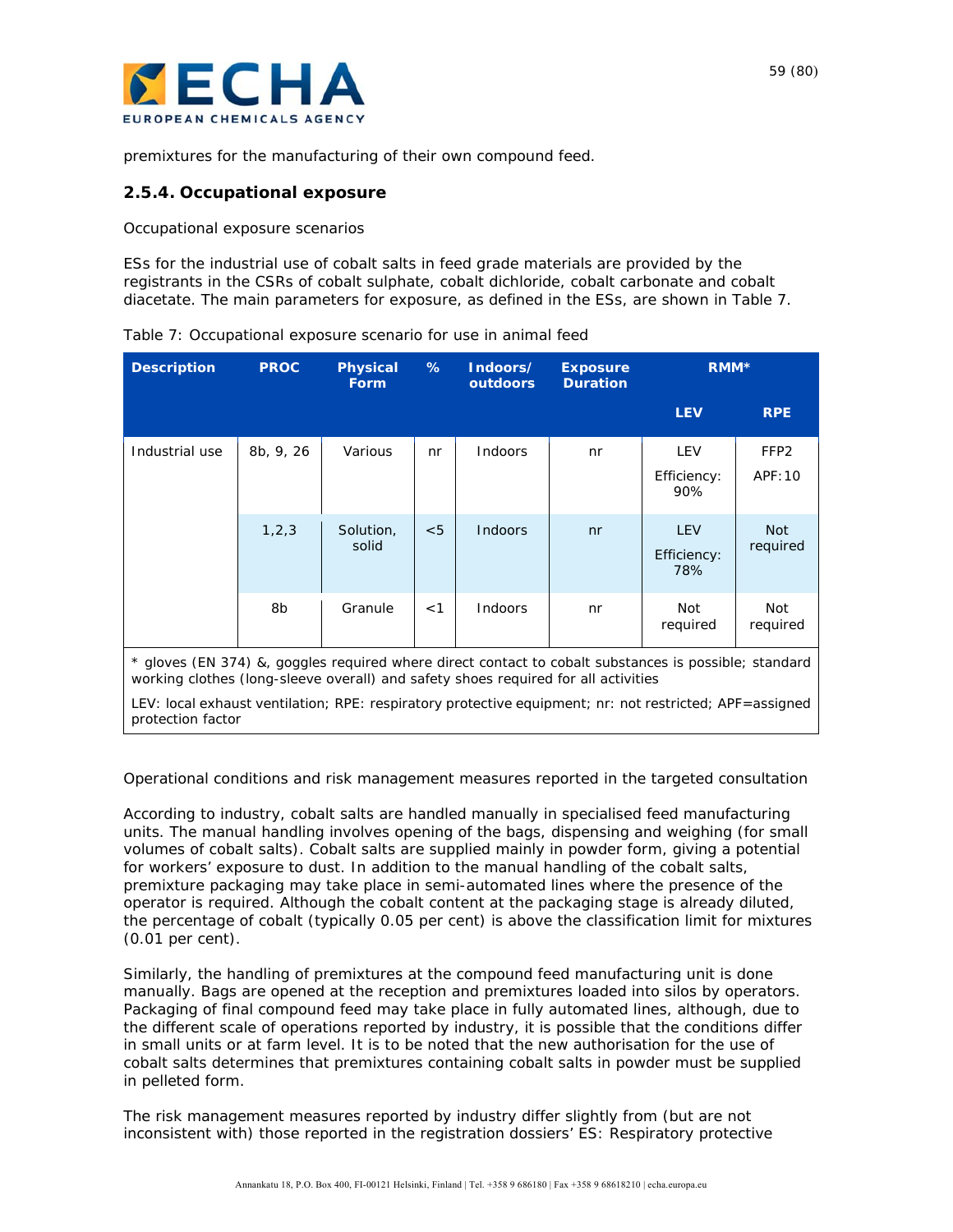

equipment (FFP2 mask) and LEV (78-90 per cent efficiency) are proposed by registrants to ensure safe handling of the substance at the formulation stage. It is to be noted that feed manufacturing units are required under the feed hygiene legislation (Regulation (EC) 183/2005) to have a HACCP (Hazards Analysis and Critical Control Plan) in place, demonstrating control of risks.

According to industry representatives (EMFEM, FEFAC & FEFANA), farmers usually mix feed materials that they produce with complementary feed containing cobalt salts below the classification limit (0.01 per cent). However, farmers can also use premixtures (cobalt content below 1 per cent) to produce their own compound feed. The registration dossiers do not cover professional uses of cobalt salts for animal feed and therefore no specific risk management measures are proposed to ensure safe handling of the formulations by farmers. No specific information regarding the conditions of use or the risk management measures at farm level has been made available in the targeted consultation.

#### *Potential for workers' exposure to the cobalt salts*

The implementing regulation on the authorisation of cobalt salts defines a number of provisions to minimise occupational exposure, specifically via inhalation. In particular the following measures have been introduced:

- Cobalt salts shall only be incorporated into feed in the form of premixtures;
- Premixtures containing cobalt salts in powder shall only be placed on the market in pelleted form;
- Cobalt maximum levels in complete feed shall be halved (from previous 0.0002 per cent to 0.0001 per cent);
- It is recommended to limit supplementation with cobalt to 0.0003 per cent in complete feed;
- Cobalt salts as feed additives shall be restricted to some animal species, i.e. ruminants, horse, rabbits and other hindgut fermenters and no longer permitted for other animal species (including pigs and poultry);
- Specific references are made to the need to take protective measures according to health and safety legislation;
- The use of appropriate protective gloves, respiratory and eye protection according to Directive 89/686/EEC are defined as mandatory for the handling of cobalt salts.

According to industry estimations, the implementation of these measures will result in a reduction in the use of cobalt salts to one third of present levels. The requirement to incorporate cobalt salts into feed via premixtures will ensure that cobalt salts in powder are only handled at specialised units where workers' exposure is considered to be controlled. Premixtures containing cobalt salts in powder form will have to be supplied in pellets with low emission potential.

In sum, under the conditions defined in the re-authorisation of cobalt salts for animal feed, the potential for workers' exposure to the cobalt compounds, even in the case of farmers using premixtures with a content above the classification limit, can be considered as not significant.

### **2.6. Use as fertiliser**

According to the fertiliser industry association contacted for this study, no cobalt salts are used by their members for the manufacture of fertilisers. The only cobalt compound reported as being used is cobalt hydroxide, which is outside the scope of the present study. However,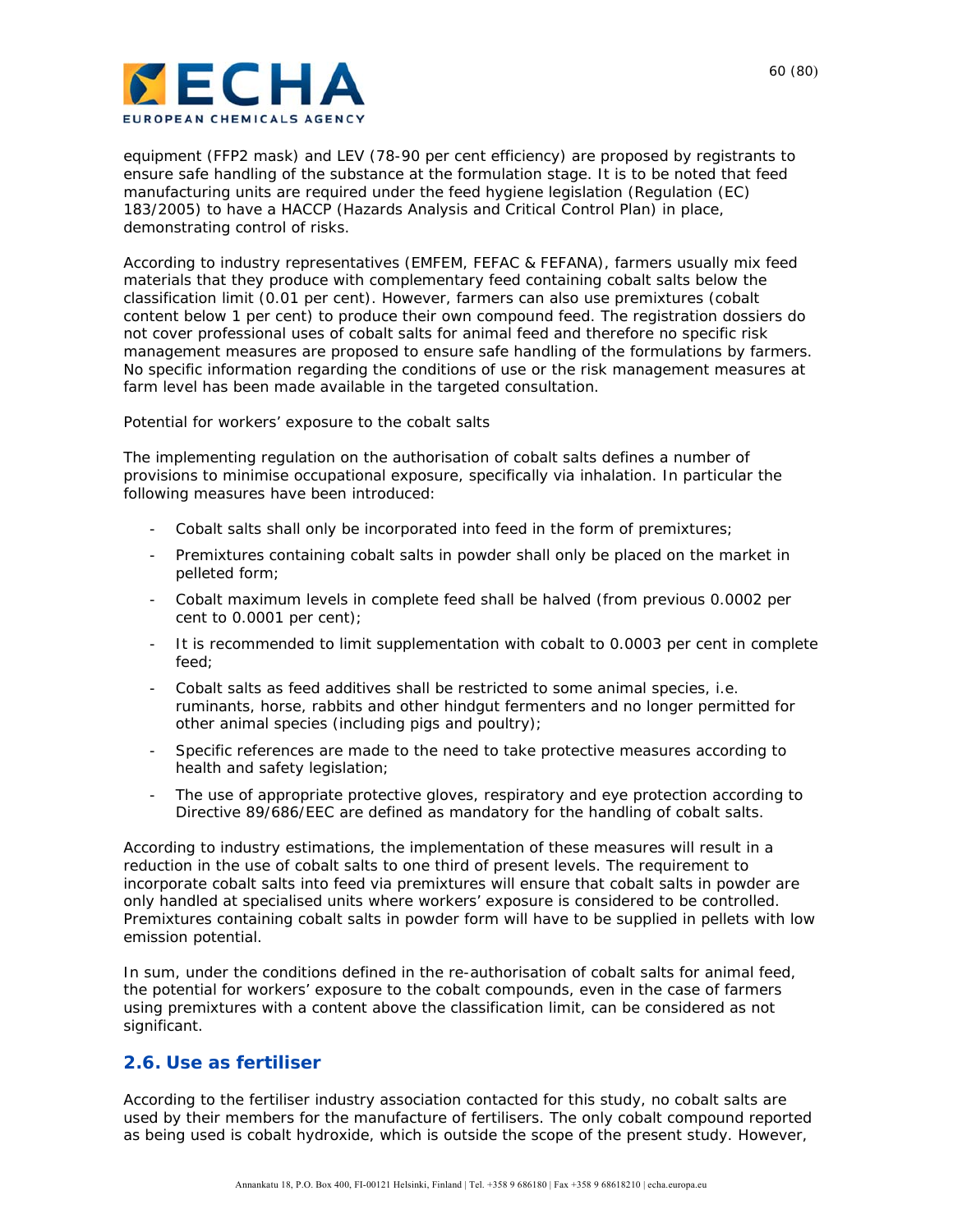

this association does not represent producers of organo-mineral fertilisers, and the Poland Ministry of the Economy reported to the European Commission on 14 June 2013 that Polish producers are using cobalt sulphates (in unspecified forms) to produce organo-mineral fertilisers. In addition, the Spain Ministry of Agriculture and Environment reported to the Commission on 14 June 2013 that there are a number of cobalt salts utilised in fertilisers which are sold on the Spanish market in liquid form (no information on solid form). ECHA contacted industry representatives and the Spain Ministry of Agriculture and Environment for further clarification, but no additional information has been received.

### **2.7. Use in biogas production**

### **2.7.1. Use of cobalt salts**

Biogas production is a technology based on the degradation of complex organic materials (such as energy crops, waste, sewage sludge and manure) to produce energy-rich, methanebased gas, called biogas. Biogas is used for electricity and heat production and as a replacement for natural gas.

Cobalt salts are used as a nutrient additive necessary for bacterial cell growth and reproduction in biogas production from energy crops. Other trace elements such as iron, copper, zinc, manganese, molybdenum, nickel, selenium, vanadium and tungsten might need to be added to the process for efficient biogas production. Cobalt sulphate, cobalt dichloride, cobalt dinitrate, cobalt carbonate and cobalt diacetate are all used interchangeably by the biogas industry as a source of cobalt.

The content of trace elements in the substrate determines the need for the addition of micronutrients to the process. Feed stocks with a high level of trace elements such as organic municipal waste do not require the addition of trace elements for effective methane production.

The reported volumes of cobalt salts used in biogas production are shown in Table 8.

| <b>Cobalt salt</b>                                                                                                     | <b>Reported by</b><br>industry * | <b>Initial</b><br>estimate ** |  |  |  |
|------------------------------------------------------------------------------------------------------------------------|----------------------------------|-------------------------------|--|--|--|
| Cobalt sulphate                                                                                                        | In use                           |                               |  |  |  |
| Cobalt dichloride                                                                                                      | In use                           | 5                             |  |  |  |
| Cobalt dinitrate                                                                                                       | In use                           |                               |  |  |  |
| Cobalt carbonate                                                                                                       | In use                           |                               |  |  |  |
| Cobalt diacetate                                                                                                       | In use                           |                               |  |  |  |
| Other                                                                                                                  |                                  |                               |  |  |  |
| Total                                                                                                                  | $100$                            | 5                             |  |  |  |
| * Information submitted by industry for this study<br>** Information provided by the Commission in its request to ECHA |                                  |                               |  |  |  |

Table 8: Reported volumes of cobalt salts used in biogas production (tonnes/year)

**2.7.2. Supply chain** 

Cobalt salts are mixed with other trace elements and supplied as mixtures to biogas production units. According to one industry representative (European Biogas Association), the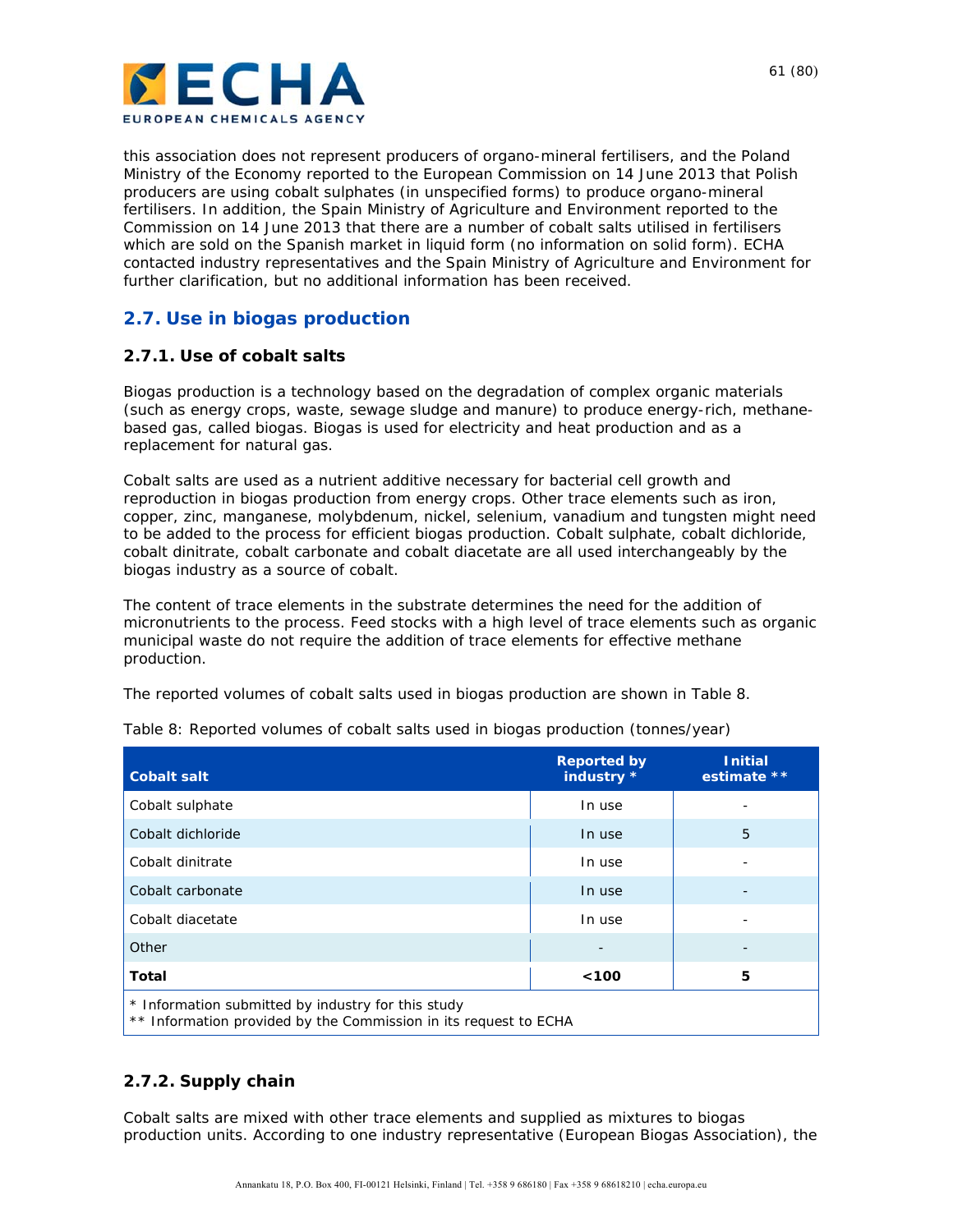

formulation takes place in the same specialised units which manufacture premixtures for the animal feed sector.

Mixtures are usually supplied in powder form to biogas production units, with a cobalt salt concentration of around 0.25 per cent. They are packed in sealed biodegradable bags which can be dosed unopened into the digester, where the fermentation process takes place. Other forms of packaging are also commercially available but are not as widely used. Mixtures containing cobalt salts are also supplied in 'customer-made' solutions for continuous feeding into the digester. The use of solutions appears, however, anecdotal, due to their higher price.

### **2.7.3. Process description**

No information has been provided during the consultation on the formulation stage of the use of cobalt salts for biogas production. In the absence of further information, it is assumed that the formulation process is similar to that already described for the manufacture of premixtures in the animal feed sector.

Biogas production may be done via batch or continuous processes. Mixtures are dosed in sealed biodegradable bags (and, rarely, as loose powder) into the feeding system of the digester. Mixtures may also be administered in solution directly into the digester. The amount of cobalt salts used is reported to be in the range of 5-100g per day (5-25 g per day being most common), depending on the substrate and the size of the reactor.

The fermentation residue (digestate) is used as an agricultural fertiliser. Trace elements contained in the digestate are thereby supplied to the agricultural soil. Cobalt salts content in the digestate may vary from 0.0001-0.001 per cent according to the registration dossiers and are therefore below the classification limit (0.01 per cent). Compliance with the Fertilisers Directive is required for this activity.

#### **2.7.4. Occupational exposure**

#### *Occupational exposure scenarios*

The main parameters for exposure, as defined in the ESs, are shown in Table 9.

| <b>Description</b>                                                                                                                                                                                                                                                                                                          | <b>PROC</b> | <b>Physical</b><br>form          | %  | Indoors/o<br>utdoors | <b>Exposure</b><br>duration | RMM <sup>*</sup> |                 |
|-----------------------------------------------------------------------------------------------------------------------------------------------------------------------------------------------------------------------------------------------------------------------------------------------------------------------------|-------------|----------------------------------|----|----------------------|-----------------------------|------------------|-----------------|
|                                                                                                                                                                                                                                                                                                                             |             |                                  |    |                      |                             | <b>LEV</b>       | <b>RPE</b>      |
| Industrial use                                                                                                                                                                                                                                                                                                              | 8b          | Sealed<br>biodegrada<br>ble bags | nr | Indoors              | nr                          | Not<br>reguired  | Not<br>required |
| * gloves (EN 374) &, goggles required where direct contact to cobalt substances is possible; standard<br>working clothes (long-sleeve overall) and safety shoes required for all activities<br>LEV: local exhaust ventilation; RPE: respiratory protective equipment; nr: not restricted;<br>APF=assigned protection factor |             |                                  |    |                      |                             |                  |                 |
|                                                                                                                                                                                                                                                                                                                             |             |                                  |    |                      |                             |                  |                 |

Table 9: Occupational exposure scenario for use in biogas production

*Operational conditions and risk management measures reported in the targeted consultation* 

The only activity in biogas manufacturing units described by industry as showing a potential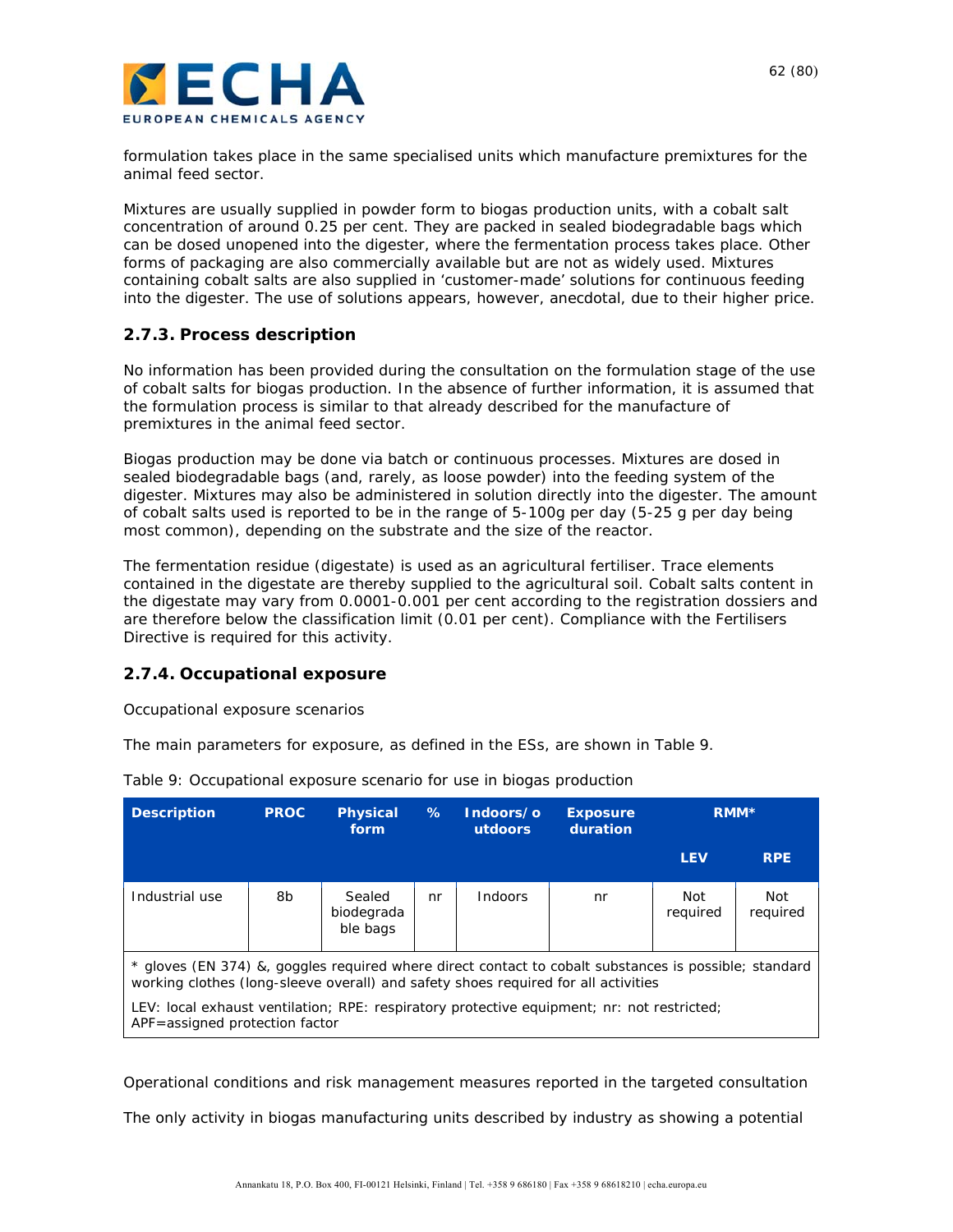

for exposure of workers to cobalt salts is the dosing of the mixtures into the digester. The registration dossiers consider this activity to take place indoors, and only with cobalt salts delivered in sealed biodegradable bags. Neither local exhaust ventilation nor respiratory masks are required for this activity in the ESs, although the use of goggles, gloves and long-sleeve overalls is recommended for safe handling of the cobalt salts. According to industry, the most common form in which cobalt salts are fed into the reactor is in biodegradable bags, fully sealed and containing the metal salts required for the biogas process. Biodegradable bags are fermentable and therefore degraded during the process, thereby avoiding the need to open the bags for the administration of the trace metals.

Cobalt salts may also be dosed as loose powder into the digester. The dosing of the cobalt salts, either in sealed biodegradable bags or as loose powder, takes place outdoors, where the substrate feeding system of the digester is located. This activity is performed daily by one operator for approximately half an hour. Respiratory masks (type not specified), goggles and gloves are reportedly required for the handling of cobalt salts as loose powder, while no specific risk management measures are identified for the use of sealed biodegradable bags.

Additionally cobalt salts may be administered as solutions into the digester. The solutions are provided 'as is' by the suppliers with no formulation of the solutions reportedly taking place at the biogas production units. According to industry, solutions can be fed into the digester continuously or daily depending on the degree of automation of the dosing process. Workers are required to use respiratory protection (type not specified), goggles and gloves for the handling of the cobalt salt solution.

Biogas production units vary widely in size from farms to big industrial-scale facilities. According to the biogas industry, there are around 13 000 production units in Europe with around 100 technology suppliers. Technologies and processes could differ significantly, possibly resulting in varying conditions of use of the cobalt salts within the sector. It is possible that the dosing operation takes place indoors or outdoors depending on the type and location of the biogas production unit.

#### *Potential for workers' exposure to the cobalt salts*

Under the use conditions specified in the associated ESs, and the typical conditions of operation described by the biogas industry - both of which are based on the use of sealed biodegradable bags - the emission potential of cobalt salts is very low, whether the activities are performed outdoors, as described by industry in the consultation, or indoors, as reported in the ES. The packaging also prevents contact with the cobalt salts under normal conditions of use.

The use of mixtures in powder and solution form, although not very extensive according to industry, could present a higher potential for workers exposure than the use of sealed biodegradable bags. It is acknowledged that, under the conditions described by industry (use of respiratory masks, goggles and gloves), the potential exposure of workers, via both the inhalation and dermal routes, might be controlled, especially taking into account the low amounts of cobalt salts used by this sector (typical range of 5-25g per day). However, the ESs available in the registration dossiers do not, as would normally be expected, cover the specific conditions of use of the cobalt salts in these forms for the biogas sector. Other activities described in the ESs (e.g. fermentation) do not allow for a direct comparison with the conditions of use described by the biogas sector. Under these circumstances it is not possible to determine to what extent the conditions of use of the cobalt salts in powder and in solution, as reported by industry, ensure that workers' exposure is controlled.

It can be concluded that the use of cobalt salts in the biogas sector under the typical conditions of use described by industry in the registration dossiers and in the targeted consultation, i.e. in sealed biodegradable bags, does not appear to present a significant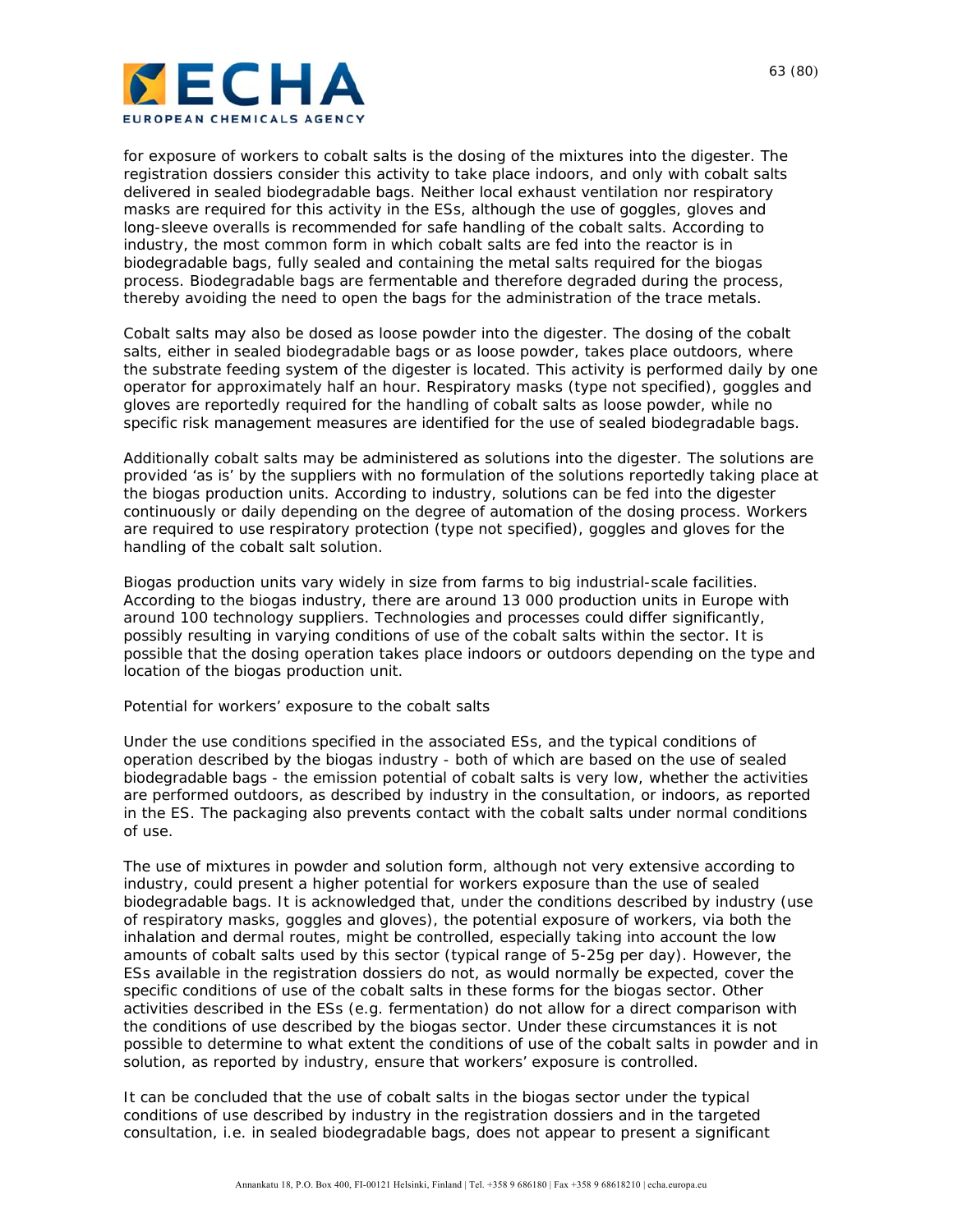

potential for workers exposure to the cobalt salts. The conditions of use of the cobalt salts in other reportedly less used formats, i.e. powder form and solutions, might lead to a potentially higher exposure of workers and require the implementation of adequate risk management measures. Since these conditions of use are not addressed in the ESs of the registration dossiers, it has not been possible to assess whether the risk management measures as described by industry in the consultation do ensure that workers exposure to the cobalt salts is properly controlled.

### **2.8. Use in biotechnology, pharmaceuticals and** *in vitro* **diagnostics**

### **2.8.1. Use of cobalt salts**

Cobalt is an essential trace element for many living organisms. Cobalt compounds such as vitamin B12 and its derivatives are coenzymes in a number of metabolic processes. Cobalt can also be bound directly as a co-factor with cobalt-dependent enzymes for the activation of biochemical reactions.

According to the biotechnology industry, cobalt salts are commonly used in the sector as a source of cobalt to support cell growth in culture media and to activate the fermentation and enzymatic processes involved in the production of biological substances (including therapeutic peptides, vitamins, enzymes, antibiotics, single-cell proteins, organic substances and antibodies). The type of cobalt salt used appears to be process specific, with cobalt sulphate, cobalt dichloride and cobalt dinitrate being reported for different applications. No information has been provided regarding specific uses of cobalt carbonate or cobalt diacetate, although the use of these cobalt salts has been reported by the industry (EuropaBio). Cobalt dinitritate chloride is also reported to be used in small quantities in the manufacture of culture media in the biotechnology sector (EuropaBio).

Similarly, the cobalt ion is used in the pharmaceutical and *in vitro* diagnostics sectors as an essential nutrient in culture media to produce organic bio-molecules for pharmaceutical applications and diagnostic tests. The cobalt ion is derived from cobalt dichloride and, to a lesser extent, cobalt sulphate and cobalt dinitrate, depending on the cell culture in question (EFPIA-EBE, EDMA). Cobalt dichloride is additionally reported (EDMA) to be used as a cofactor in biochemical processes activated by terminal transferase in the *in vitro* diagnostics sector.

Cobalt dichloride has also been identified as a colorimetric comparison reagent in product analysis by the pharmaceutical and biotechnology industries (EuropaBio, EFPIA-EBE).

Table 10: Reported volumes of cobalt salts used in biotechnology, pharmaceuticals and in vitro diagnostics (tonnes/year)

| <b>Cobalt salt</b>               | <b>Reported by</b><br>industry* | <b>Initial</b><br>estimate** |
|----------------------------------|---------------------------------|------------------------------|
| Cobalt sulphate                  | In use                          | -                            |
| Cobalt dichloride                | In use                          | 15                           |
| Cobalt dinitrate                 | In use                          | -                            |
| Cobalt carbonate                 | In use                          | -                            |
| Cobalt diacetate                 | In use                          | -                            |
| Other: Cobalt dinitrate chloride | In use                          | -                            |
| *No total estimations available  |                                 |                              |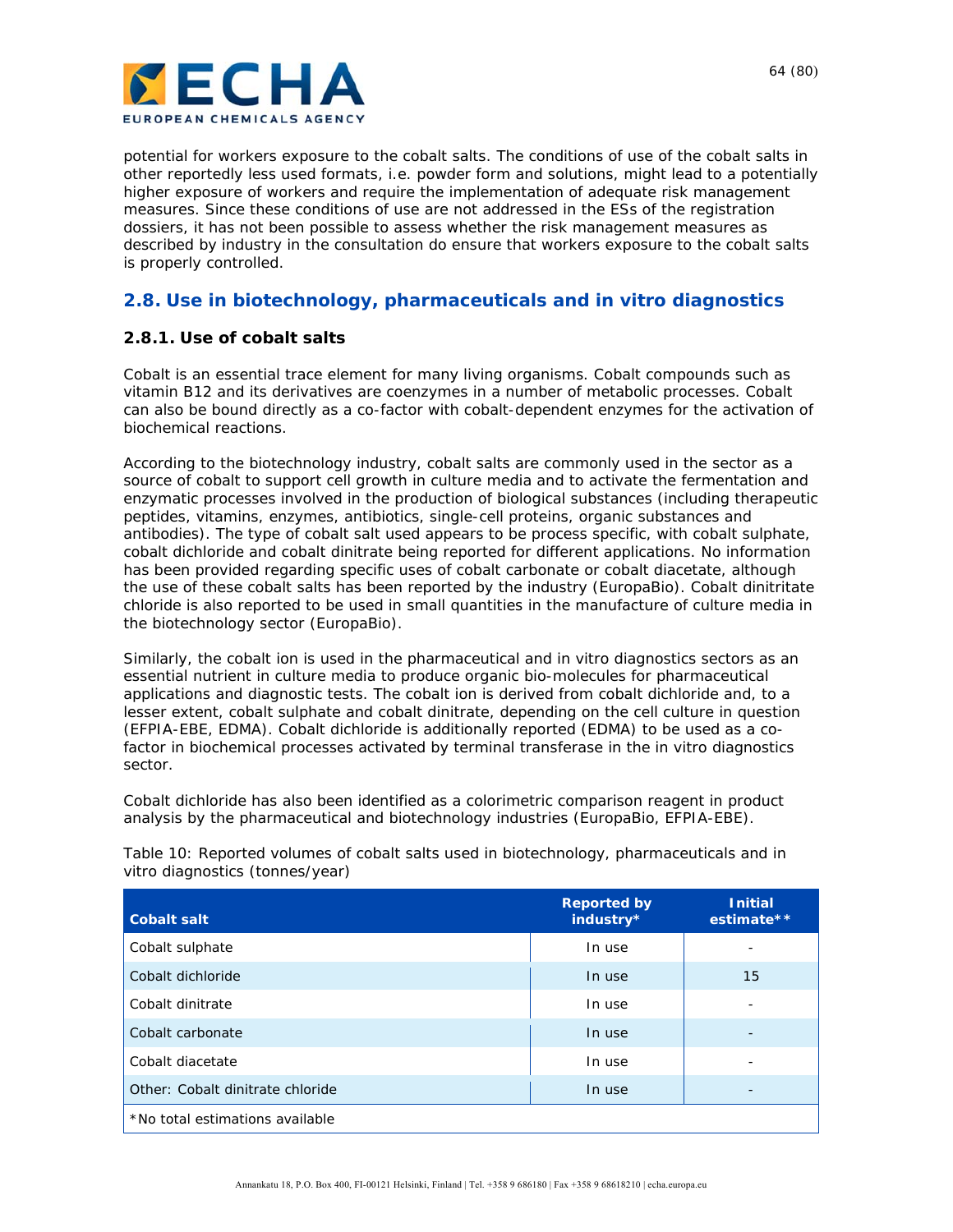

\*\*Information provided by the Commission in its request to ECHA

No information regarding the total amount of cobalt salts used by these sectors has been submitted in the consultation. Annual amounts in the range of 1-200kg per site are reported by the sector organisations. There is no information on the total number of sites, although several thousand might be expected (see below). The highest consumption reported is around 300kg per year by one individual manufacturing site for the formulation of culture media. The information available concerning the volumes of cobalt salts in use is shown in Table 10.

### **2.8.2. Supply chain**

The supply chain has not been described in detail by the different sectors concerned. The following description might not reflect all actors in the supply chain due to the wide variety of industries and processes involved in the bio-manufacturing of products.

Cobalt salts are supplied in powder form to laboratories and manufacturing units. The salts are usually supplied to laboratories in 5-100g bottles, although large scale operations may use larger bottles or bags. Use of solid pre-mix with a concentration below one per cent of cobalt dichloride has also been reported by one company. According to the different sector representatives, the degree of purity of the cobalt salts is a key factor in the process. Suppliers of the cobalt salts appear to be the manufacturers/distributors of fine chemicals for laboratory applications. Some companies may be suppliers of both cobalt salts and biotechnology applications (cell media, analysis kits, etc.).

Fermentation tools (culture media) containing cobalt salts are supplied by the biotechnology sector to the pharmaceutical and biopharmaceutical industries for the production of diagnostics and medicines. They are also used in the biotechnology industry for the manufacture of a variety of products (vitamins, food additives, enzymes, etc.). The cobalt content in the fermentation tools is, according to industry, typically below the classification limit of 0.01 per cent. Pharmaceutical companies also use cobalt salts directly for the preparation of culture media. Final products from fermentation processes do not contain cobalt salts.

*In vitro* diagnostics companies also supply analytical testing kits containing solutions of cobalt dichloride. Downstream users of this application have been identified as R&D laboratories. No consumer uses have been identified.

The number of manufacturing units and laboratories using cobalt salts across the biotechnology, pharmaceutical and *in vitro* diagnostics sectors is not known, nor is the number of laboratories using testing kits containing cobalt dichloride solutions further down the supply chain. The total number can be estimated in the thousands, however, considering that the pharmaceutical sector alone reports more than 660 000 employees in Europe, including 116 000 in research and development units.

Note that, although the uses and processes described for this sector generally take place in laboratory settings, they tend to relate to production uses of the cobalt salts, not research and development.

### **2.8.3. Process description**

Industry has reported a number of different processes involving the use of cobalt salts. These processes have been grouped in the following categories, independent of the sector in which they take place: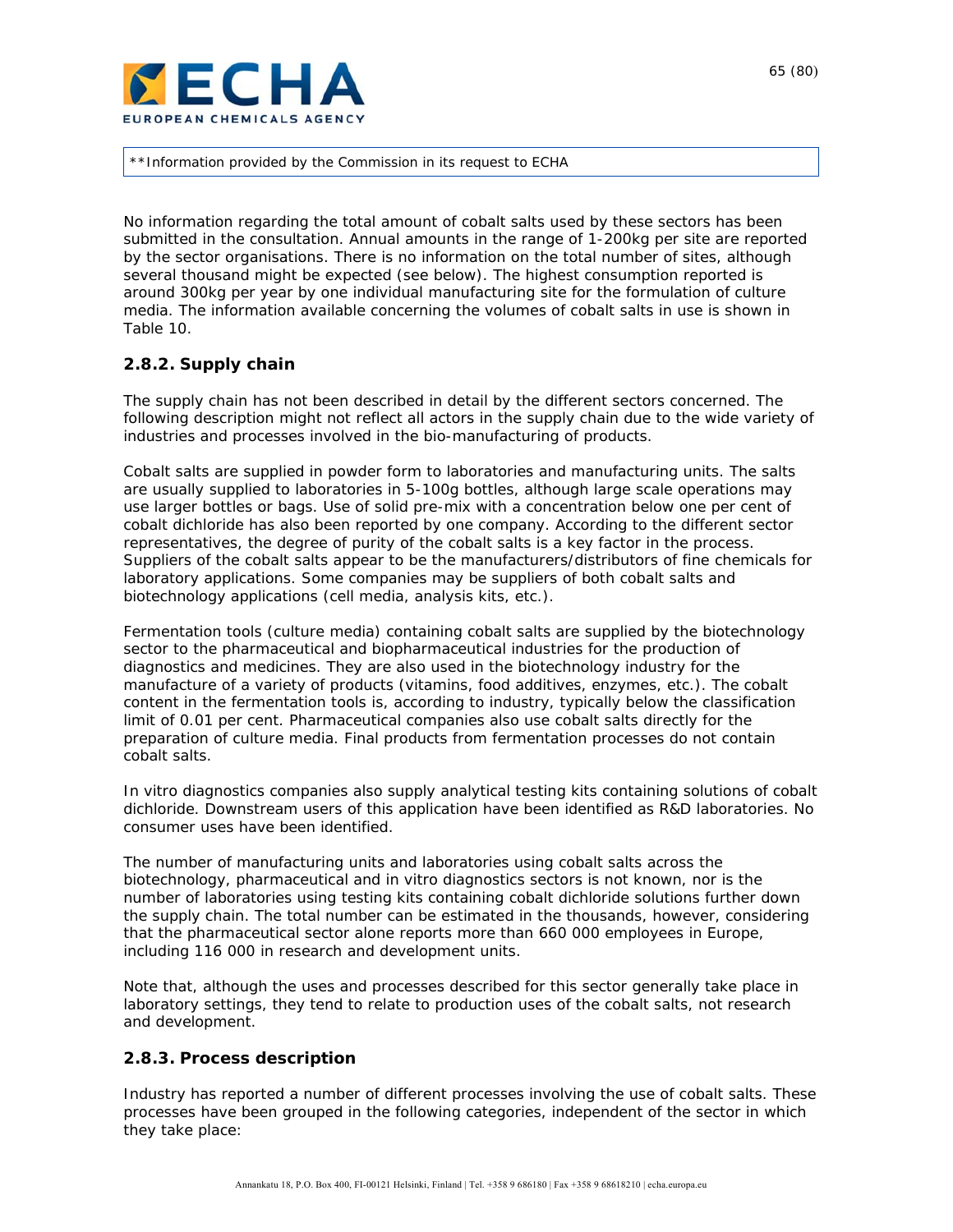

- Preparation of culture media
- Fermentation/biochemical processes
- Quality control testing
- Product analysis

Cobalt is present in trace amounts in culture media. The formulation of the culture media is process-specific and can involve up to 100 different components (EuropaBio). In small scale fermentation processes, cobalt salts are typically incorporated into the culture media as a solution with a maximum concentration of cobalt salt reported in the region of three per cent (EFPIA-EBE). Cobalt salts can also be added in powder form to the fermenter for larger scale fermentation processes (EuropaBio). The concentration of cobalt salts in the culture media varies significantly depending on the type of media. The highest concentration of cobalt salts identified is 0.05 per cent (EuropaBio), but the pharmaceutical industry reports a cobalt salt content in culture media usually well below 0.01 per cent. The amount of cobalt salt in the culture media can vary from 10mg to 5kg (EuropaBio) with typical figures reported below 10g.

Industrial fermentation takes place in closed reactor tanks. A pre-culture might be prepared in shake flasks prior to inoculation in a 'seed' fermenter. Final products are recovered and purified in closed systems, once the fermentation has been completed. Any remaining cobalt in the fermentation broth is deactivated and disposed of as vitamin B12 (EDMA).

Cobalt dichloride is also used at laboratory scale in the *in vitro* diagnostics sector as a cofactor in enzymatic reactions. A stock solution with a cobalt salt concentration in the range 0.01-0.5 per cent is prepared by diluting 30-300g of cobalt dichloride (EDMA). The stock solution is further diluted and dispersed prior to being used as a reagent. Small quantities of stock solution are also supplied as a component of R&D analysis and *in vitro* diagnostic kits. The concentration of cobalt dichloride varies between 0.013 per cent and 0.325 per cent. The content of cobalt salt per kit is not specified, although 30g appears to be the total consumption per year for this activity. The kits are supplied to R&D laboratories.

Cobalt salts are sampled and tested to determine their purity and suitability for use in manufacture. Raw material quality-control practices using 1g of cobalt salt per activity have been reported by the biotechnology, pharmaceutical and *in vitro* diagnostic sectors. The specific test methods have not been identified.

Cobalt dichloride is further used in colour comparison assays for the determination of trace element impurities in products in the biotechnology and pharmaceutical sectors. A solution with three per cent cobalt dichloride (32g) is prepared and used as a reagent for the analysis (EuropaBio, EFPIA-EBE).

#### **2.8.4. Occupational exposure**

*Occupational exposure scenarios* 

The main parameters for exposure, as defined in the ESs, are shown in Table 11.

*Operational conditions and risk management measures reported in the targeted consultation*

#### 1) *Pharmaceutical and in vitro diagnostics uses*

Manufacturing takes place under GMP/GLP (Good Manufacturing Practices/Good Laboratory Practices) standards in the pharmaceutical and *in vitro* diagnostics sectors (EFPIA-EBE-EDMA).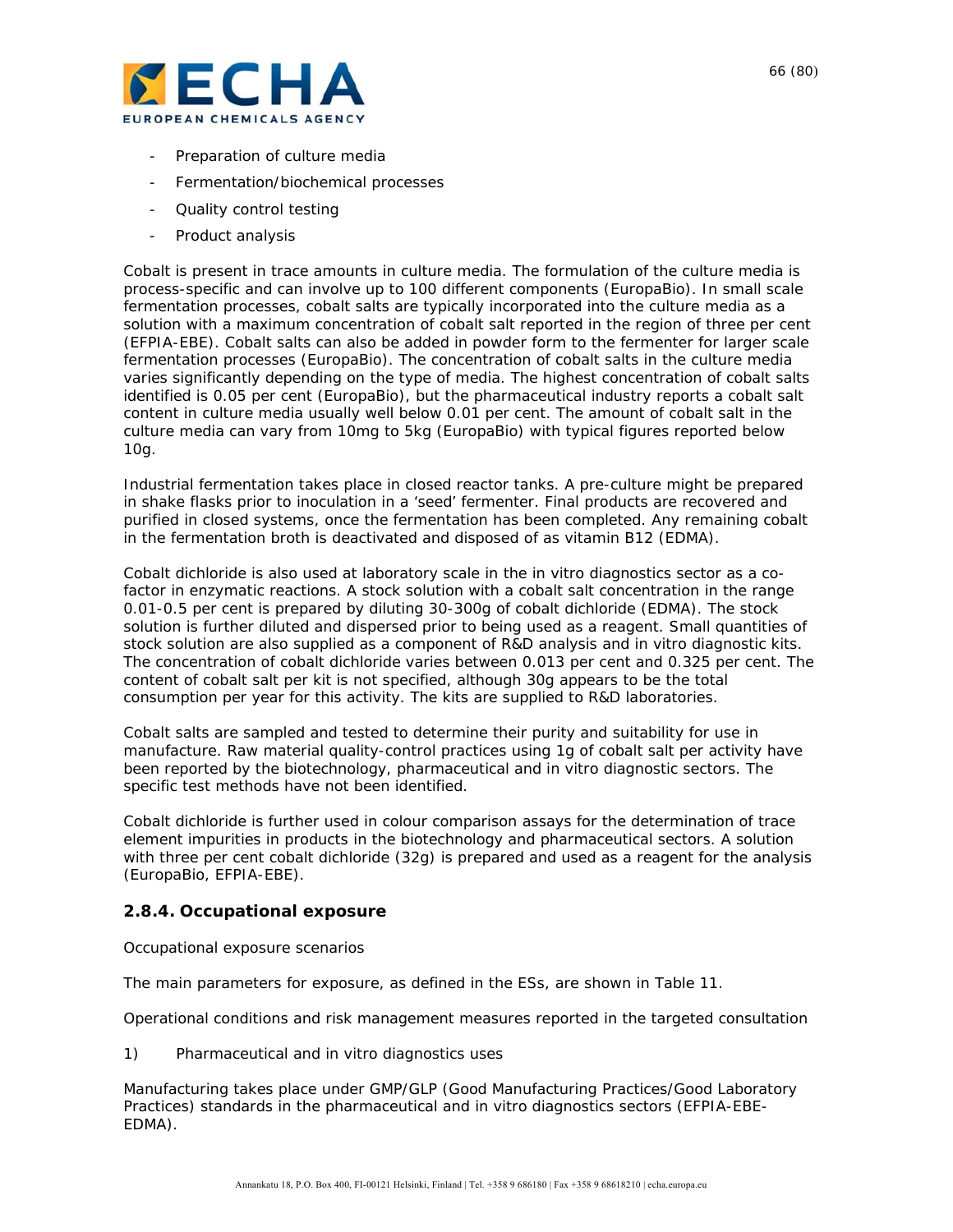

| <b>Description</b>                                                                                                                                                                          | <b>PROC</b> | <b>Physical</b><br>form | %   | Indoors/o<br><b>utdoors</b> | <b>Exposure</b><br>duration | RMM <sup>*</sup>          |                             |
|---------------------------------------------------------------------------------------------------------------------------------------------------------------------------------------------|-------------|-------------------------|-----|-----------------------------|-----------------------------|---------------------------|-----------------------------|
|                                                                                                                                                                                             |             |                         |     |                             |                             | <b>LEV</b>                | <b>RPE</b>                  |
| Industrial use                                                                                                                                                                              | 8b, 9, 26   | Solid/<br>powder        | nr  | <b>Indoors</b>              | <60<br>minutes              | LEV<br>Efficiency:<br>78% | FFP <sub>2</sub><br>APF: 10 |
|                                                                                                                                                                                             | 3,5,8b,9    | Solution                | < 5 | <b>Indoors</b>              | nr                          | <b>Not</b><br>required    | <b>Not</b><br>required      |
| * gloves (EN 374) &, goggles reguired where direct contact to cobalt substances is possible; standard<br>working clothes (long-sleeve overall) and safety shoes required for all activities |             |                         |     |                             |                             |                           |                             |
| LEV: local exhaust ventilation; RPE: respiratory protective equipment; nr: not restricted;<br>APF=assigned protection factor                                                                |             |                         |     |                             |                             |                           |                             |

#### Table 11: Occupational exposure scenario for use in fermentation processes

Most of the processes described start with the preparation of a solution of the cobalt salts. Cobalt salts in powder form are handled under a dustless chemical hood by typically one to two, maximum five operators in laboratory settings. The activity lasts between five and 30 minutes and can take place from once per year to almost daily, depending on the site. Safety goggles, gloves and laboratory coats appear to be standard practice within the sectors. The use of respiratory masks (P1, P2 or FFP3) varies across sites. The handling of solution has been described by industry as taking place under laboratory conditions with local exhaust ventilation and the same risk management measures as described for the powder form. No local exhaust ventilation or respiratory protection is proposed in the registration dossiers for the handling of solutions.

The use of testing kits supplied by *in vitro* diagnostics companies to R&D laboratories involves handling highly diluted solutions of cobalt salts. Although the amount or concentration of cobalt salts has not been specified, it is reported that they are handled in laboratory settings by one operator for less than 60 minutes a few times per year. Protective clothing and gloves are reported by industry as mandatory.

#### 2) *Biotechnology uses*

Handling of cobalt salts in the biotechnology sector can involve use in higher amounts (up to 5kg per activity has been reported). Direct addition of the cobalt salts to the culture media/fermenter without previous dilution has been reported in large scale fermentation processes. The activities can involve one to four operators. Local exhaust ventilation and the use of respiratory masks, together with gloves, goggles and microguard disposable coveralls, have been identified as standard practice by at least one large scale individual company. These conditions reflect the conditions of use proposed in the registration dossiers to ensure safe handling of the cobalt salts in powder form. The reported duration of the activity (up to 30 minutes) is within the duration of exposure prescribed in the registration dossiers (less than 60 minutes). For the handling of small quantities of cobalt salts, similar conditions of use are reported as in the pharmaceutical and *in vitro* diagnostics sector.

The handling of solutions in the biotechnology sector is reported to take place at some sites without local exhaust ventilation or respiratory masks, while other companies report the use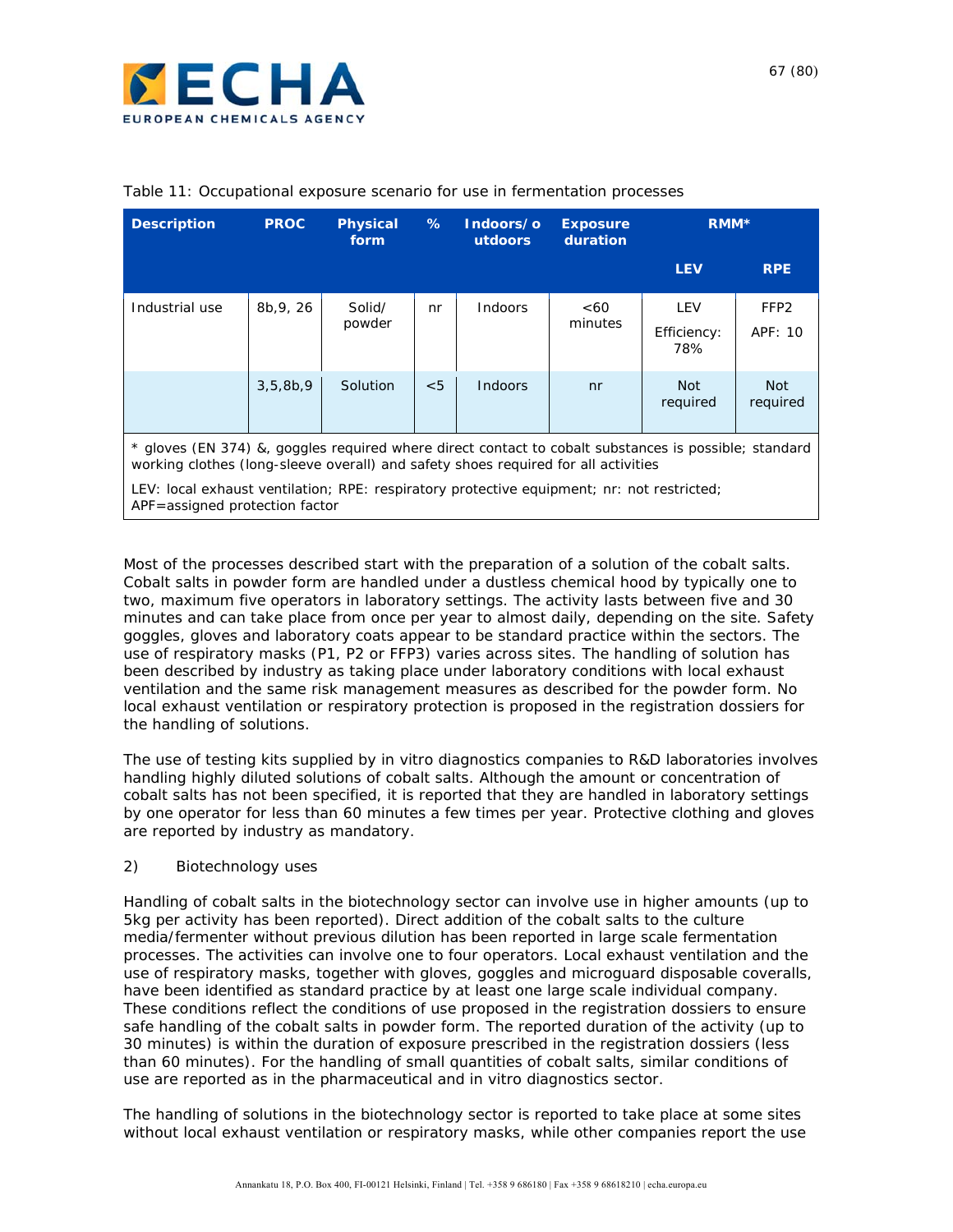

of local exhaust ventilation. The risk management measures for the handling of the solutions do not seem to be related to the scale of the operation but with the occupational risk assessment for the activity. The conditions reported are in line with the conditions defined in the registration dossiers.

#### *Potential for workers' exposure to the cobalt salts*

It is to be noted that registration dossiers propose local exhaust ventilation (78 per cent efficiency) and the use of respiratory protection (FFP2 mask, APF:10) to ensure safe handling of the cobalt salts in powder form, while no specific risk management measures are required for the safe handling of solutions in fermentation processes.

Taking into consideration these requirements, the conditions of use (small quantities of cobalt salts, typically 10g, for five minutes under a fume hood in laboratories) and the level of control (PPEs and GMP/GLP standards) reported by the pharmaceutical and *in vitro* diagnostics sectors, the preparation and handling of cobalt salts solutions does not appear to present a significant potential for workers' exposure. A similar assessment can be made for the handling of cobalt salts solutions by R&D laboratories under the conditions described.

Although the scale of the operations in the biotechnology sector can be larger in some units than in the pharmaceutical and *in vitro* diagnostics sector, the conditions of use and the level of control in these operations are in line with those recommended in the registrations dossier and can be considered as standard for these types of activities. No significant potential for workers' exposure to the cobalt salts is therefore identified in this sector.

It can be concluded that the use of cobalt salts in the biotechnology, pharmaceuticals and *in vitro* diagnostics sectors under the conditions reported by industry in the registration dossiers and in the targeted consultation does not appear to present a significant potential for worker exposure to the cobalt salts.

### **2.9. Use in humidity indicators**

### **2.9.1. Use of cobalt salts**

Cobalt dichloride is used in humidity indicators in a variety of applications (military, semiconductors, in vitro diagnostics, etc.). The use is based on the salt's characteristic of changing colour precisely at differing humidity levels. Although other cobalt compounds are used by the sector (mainly cobalt bromide), cobalt dichloride is reportedly the only cobalt salt technically reliable for humidity indicator levels above 60 per cent relative humidity (RH) and/or high temperature exposure (>87 celsius). US military specifications (Mil-I-8835A) require the use of cobalt dichloride for humidity indicators. This suggests that no interchangeability of the cobalt salts can be considered technically feasible for this use.

Humidity indicators are supplied to the market in a number of formats, including plugs, cards and indicating silica gel sachets and canisters. Quantities used in each indicator unit are very small, but information on total use of cobalt salts in the sector is not available. The information reported regarding the volumes of cobalt salts used in this sector is shown in Table 12.

### **2.9.2. Supply chain**

According to the information obtained for this study, humidity indicators are manufactured in the USA and imported into the EU as articles (humidity indicator plugs) and mixtures (humidity indicator cards and indicating silica gel sachets and canisters). Manufacturing might also take place in Asian countries although no detailed information has been supplied on any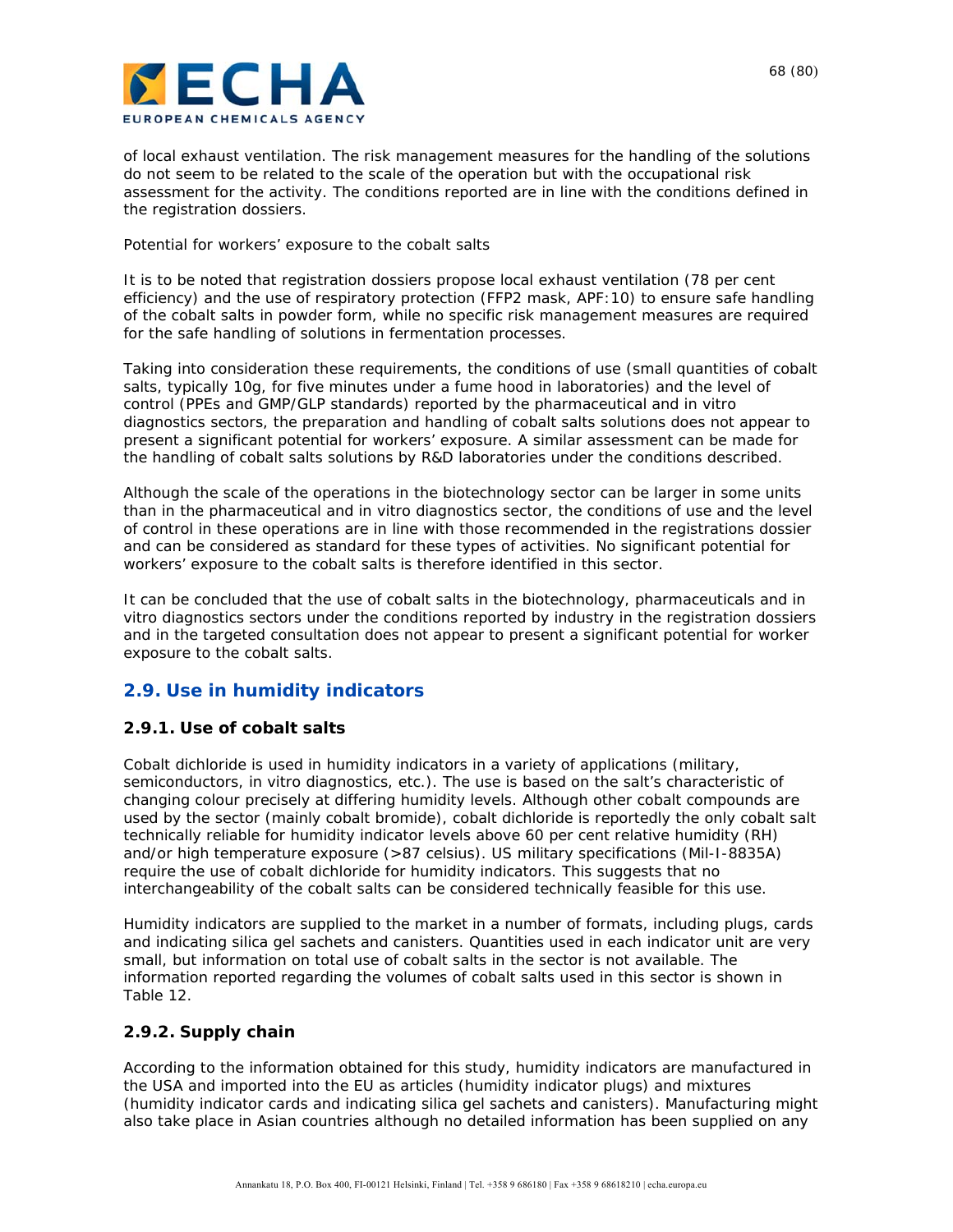

specific importer or manufacturer. No manufacture of humidity indicators has been identified in the EU at the time of writing this report.

| <b>Cobalt salt</b>                                                                                                 | <b>Reported by</b><br>industry* | <b>Initial</b><br>estimate** |  |  |  |
|--------------------------------------------------------------------------------------------------------------------|---------------------------------|------------------------------|--|--|--|
| Cobalt sulphate                                                                                                    |                                 |                              |  |  |  |
| Cobalt dichloride                                                                                                  | In use                          | 0.5                          |  |  |  |
| Cobalt dinitrate                                                                                                   |                                 |                              |  |  |  |
| Cobalt carbonate                                                                                                   |                                 |                              |  |  |  |
| Cobalt diacetate                                                                                                   |                                 |                              |  |  |  |
| Other: Cobalt bromide                                                                                              | In use                          |                              |  |  |  |
| * Information provided by individual companies<br>** Information provided by the Commission in its request to ECHA |                                 |                              |  |  |  |

Cobalt dichloride in solution (from 1 -50 per cent cobalt salt content) is supplied for the manufacturing of humidity indicator plugs and cards. The location of the cobalt dichloride supplier has not been made known. The final content of cobalt dichloride in the solutions contained in the products exported into the EU is in the range 0.01-5 per cent.

Cobalt dichloride-impregnated silica gel is used for the manufacturing of humidity indicator sachets and canisters. The silica gel is produced in China and supplied to a USA manufacturing plant. The final product is exported into the EU as a continuous strip wound onto a core or as individual packets sealed in a foil pouch. Indicating silica gel is also exported as sealed polymer canisters packed in poly-lined gallon cans. The concentration of cobalt dichloride in the silica gel is below 1 per cent.

Humidity indicator plugs are mainly used by military suppliers, and might also enter the EU already fixed into containers. Humidity indicator cards are supplied mainly to the semiconductor industry to be incorporated into packaging. According to industry, this sector is in decline in the EU. Indicating silica gel sachets and canisters are supplied to medical diagnostic manufacturers which dispense them into their products, which are then used in laboratories for testing.

It has been reported that the industry has been unable to identify any consumer applications for humidity indicator and therefore that all uses are industrial or professional.

### **2.9.3. Process description**

Manufacture of humidity indicator plugs and cards takes place in the USA and will therefore not be further discussed. Once the humidity indicators are imported into the EU, they are manually handled by industrial or professional workers. Plugs are installed in containers for outside visual monitoring of relative humidity within the container without the need to open the container itself. Installation might require the use of hand tools by workers. Humidity indicator cards are manually taken from the original packaging and inserted into the container or bag where humidity needs to be monitored. The packaging is immediately sealed. Humidity indicator cards are mainly used in the semiconductor industry (other end users are the electronics and laser manufacturing sectors) where most processes take place in clean rooms.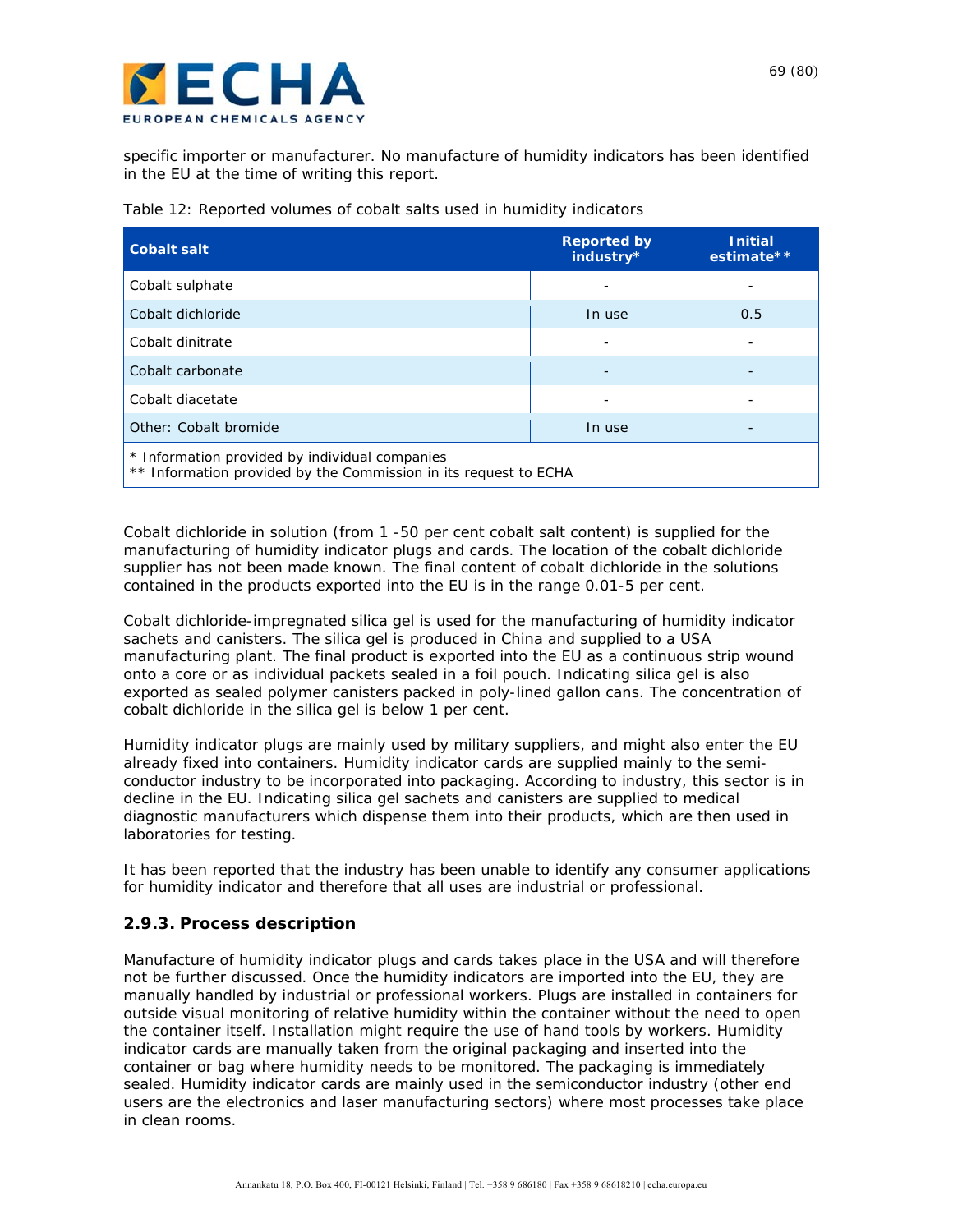

Indicating silica gel sachets and canisters are also currently manufactured in the USA. Silica gel indicators are automatically or manually inserted into medical diagnostic products. The silica gel is contained within the sachet or sealed canister. According to humidity indicator manufacturers, sachets are made of a strong tear resistant material. The medical diagnostic products are used in clinical laboratory settings by professional users. Labelling on the medical diagnostic product reportedly states that, if the sachets are breached, the whole kit should be thrown away and replaced.

### **2.9.4. Occupational exposure**

#### *Occupational exposure scenarios*

The main determinants of occupational exposure for the industrial use of cobalt dichloride in humidity indicators, as defined in the ESs submitted by the registrants, is shown in Table 13.

| <b>Description</b>                                                                                                                                                                                                                                                                                                          | <b>PROC</b>     | <b>Physical</b><br><b>Form</b> | ℅  | Indoors/o<br>utdoors | <b>Exposure</b><br>duration | RMM <sup>*</sup>       |                        |
|-----------------------------------------------------------------------------------------------------------------------------------------------------------------------------------------------------------------------------------------------------------------------------------------------------------------------------|-----------------|--------------------------------|----|----------------------|-----------------------------|------------------------|------------------------|
|                                                                                                                                                                                                                                                                                                                             |                 |                                |    |                      |                             | <b>LEV</b>             | <b>RPE</b>             |
| Industrial use                                                                                                                                                                                                                                                                                                              | 4,5,8b,9<br>.13 | Aqueous<br>solution            | nr | Indoors              | nr                          | Not<br>required        | Not<br>required        |
|                                                                                                                                                                                                                                                                                                                             | 21              | Indicator<br>cards /bags       | nr | Indoors              | n <sub>r</sub>              | <b>Not</b><br>required | <b>Not</b><br>required |
| * gloves (EN 374) &, goggles reguired where direct contact to cobalt substances is possible; standard<br>working clothes (long-sleeve overall) and safety shoes required for all activities<br>LEV: local exhaust ventilation; RPE: respiratory protective equipment; nr: not restricted;<br>APF=assigned protection factor |                 |                                |    |                      |                             |                        |                        |

Table 13: Occupational exposure scenario for use in humidity indicators

#### *Operational conditions and risk management measures reported in the targeted consultation*

The manufacture of humidity indicators involves the handling of cobalt dichloride in solution (cobalt salt content 1 - 50 per cent) or as impregnated silica gel (cobalt salt content below 1 per cent). No handling of cobalt salts in powder form is reported by the manufacturers. The number of workers at the manufacturing sites has not been reported.

The handling of humidity indicator plugs and cards could result in dermal and inhalation exposure to the cobalt salts impregnating the printed card. According to industry, both types of humidity indicators are supplied with safety data sheets that prescribe the use of gloves to avoid dermal contact with the cards. Inhalation exposure is disregarded by the manufacturer due to the low volatility of the impregnating solution.

On the other hand silica gel humidity indicators are handled in industrial or laboratory settings with strict control practices to avoid contamination of products and test samples. Workers are reported to be specifically trained to ensure an appropriate use of the products, including humidity indicators.

#### *Potential for workers' exposure to the cobalt salts*

The potential for workers' exposure to cobalt dichloride from the handling of silica gel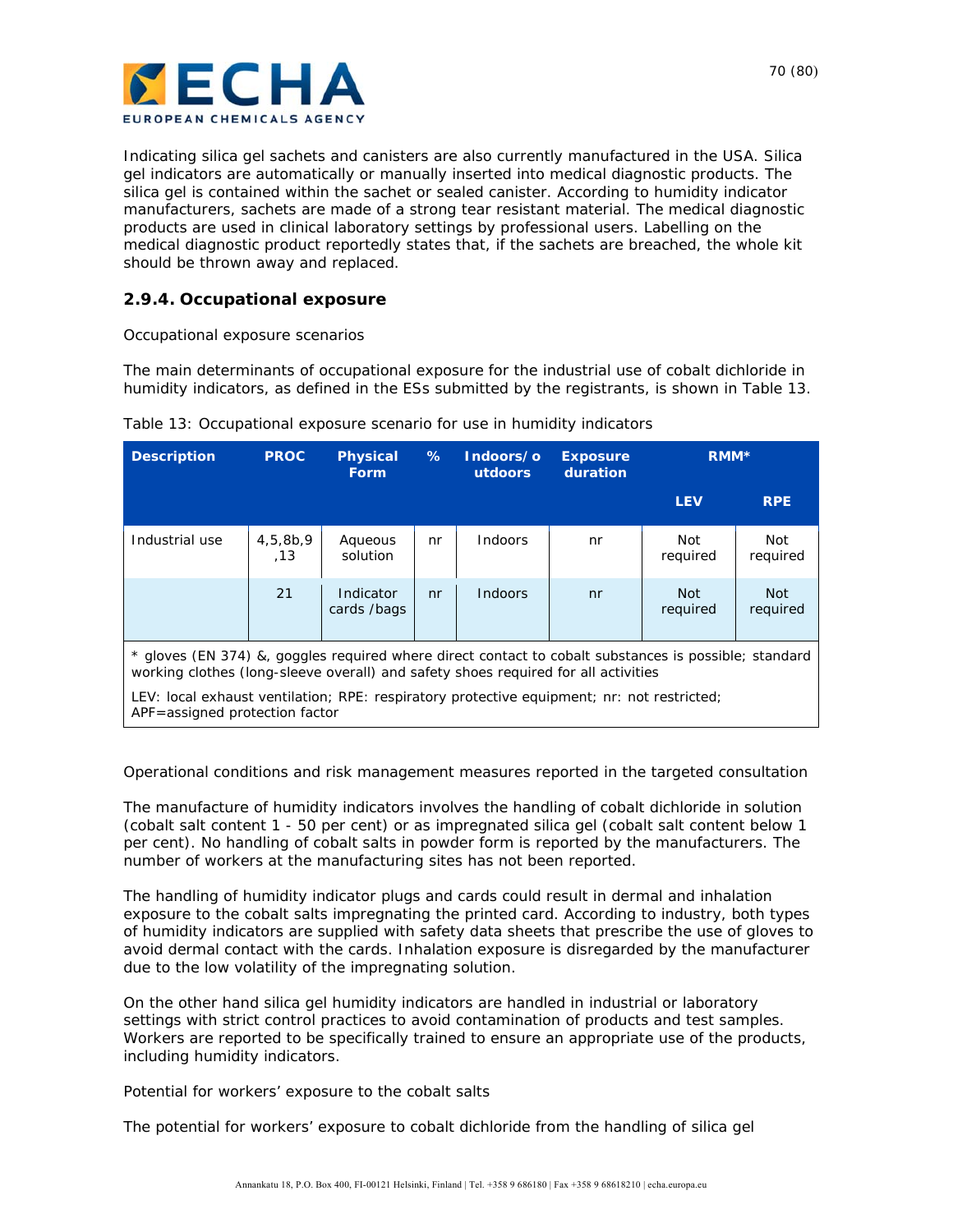

humidity indicators and humidity indicator plugs and cards can be estimated as very low and therefore not significant. It is to be noted that the registration dossiers do not require any specific technical conditions or risk management measures to ensure the safe handling of humidity indicators.

In summary, no significant potential for workers exposure to the cobalt salts is expected under the conditions of use described in the registration dossiers and in the targeted consultation for the use of cobalt salts in humidity indicators.

## **3. CONCLUSIONS AND DISCUSSION**

Table 14 presents a summary of the results of the current evaluation of the potential for worker exposure to the cobalt salts of interest in eight use sectors. (Use in surface treatment is considered separately, in line with the Commission's request to ECHA.) For the pigment in PET and fertiliser sectors, no evidence of use of the five cobalt salts was found in this study. Based on information obtained from this investigation, and the methodology employed to evaluate it, in three sectors (animal feed, biotechnology and humidity indicators) it was judged that the possibility of significant potential for workers' exposure (either via inhalation, dermal or both) to the cobalt salts under consideration is very low. For the remaining sectors, certain characteristics and information suggest that there is some potential for exposure, but it is not possible to judge how significant this is on the basis of the information obtained. This is discussed further below.

The use of cobalt salts in oxygen scavenging processes and biogas production exhibit some sector and/or user characteristics which could in principle indicate a higher potential for exposure. Neither use, in powder form, appears in the registrants' ESs for the relevant salt. Further, use is reported in powder form, across a potentially large number of sites, which often seem to be smaller-scale operating units (e.g. farms), where the extent of implementation of risk-management measures might be limited. Repeated use of powder could generate a potential for exposure in these types of settings. However, reported use volumes appear to be relatively low. (5-500g per site per day for oxygen scavenging is implied by the figures provided in the consultation; up to 100g/day is reported for biogas production.) In addition, no actual evidence of higher exposure potential in these cases was obtained through the current study. As a result, the extent to which there is significant potential for exposure in these two sectors is not clear.

The use of cobalt diacetate as a catalyst for the production of PTA/IPA/DMTE/PET is reportedly based on the powder form in one plant only but in relatively large quantities. The use of cobalt diacetate powder for this use is not in the registrants' ESs, and hence it is not possible to assess the appropriateness of the reported RMMs in place at this plant. This does not appear to be sufficient evidence to indicate a significant potential for exposure, although the possible existence of conditions generating exposure is acknowledged. Note also that, given that only one plant in the EU appears to be capable of using cobalt diacetate in powder form for this use (and is intended to switch to the use of solutions), this does not seem to present a case for EU-wide action (in the form of restriction), whatever the conditions of use at that plant.

The extent to which there is significant potential for exposure to cobalt salts in surface treatment has not been assessed, as this was not part of the Commission's request to ECHA. Nevertheless, the conditions reported by industry in general meet or are stricter than those recommended in the relevant ESs. It should be noted that information was provided from only a relatively small proportion of the overall sector, and the wide range of types of use and user could mean that reported use conditions do not hold in all situations.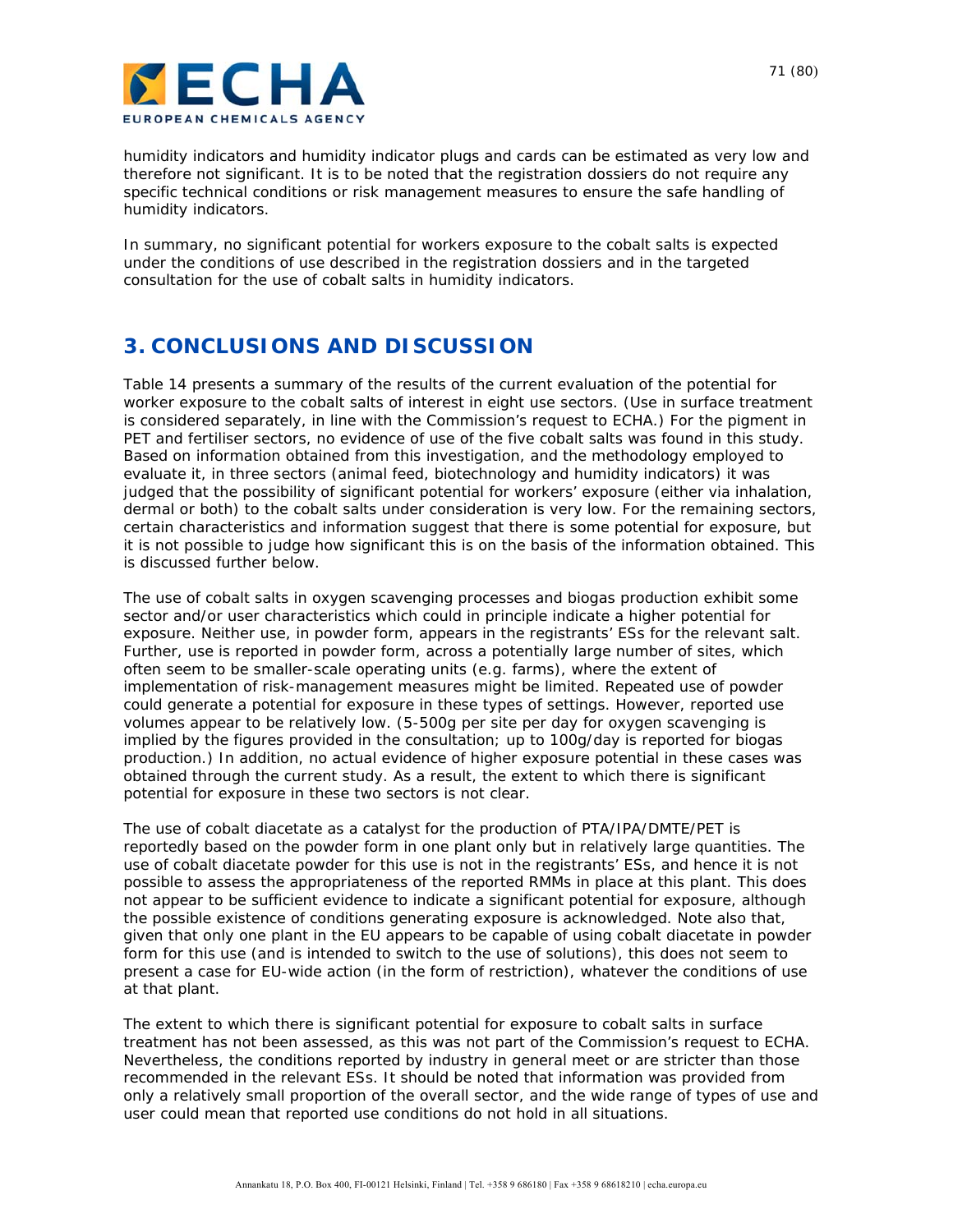

Table 14: Summary of conclusions on potential for workers' exposure (not surface treatment)

| Sector/Use                                                 | <b>Summary</b>                                                                                                                                                                                                                                                                                                                                                                           |
|------------------------------------------------------------|------------------------------------------------------------------------------------------------------------------------------------------------------------------------------------------------------------------------------------------------------------------------------------------------------------------------------------------------------------------------------------------|
| Pigment in PET                                             | All use reported ceased                                                                                                                                                                                                                                                                                                                                                                  |
| Catalyst in PTA/IPA/DMTE/PET                               | Only cobalt diacetate is used (100 to 1000 tonnes/year), primarily in<br>solution form. Relatively large quantity of powder reportedly used at<br>one single plant; reported RMMs seem appropriate, but use of cobalt<br>diacetate powder not covered by registrants' ESs, so not possible to<br>assess conditions of use and exposure potential.                                        |
| Oxygen scavenging                                          | Cobalt sulphate and dichloride are reported to be used, in powder<br>form in low volumes (5-500g per day per site). Reported use<br>conditions appear adequate, although the large number of small-<br>scale operators in the sector could mean this conclusion does not<br>hold everywhere. This use in powder form is not in registrants' ESs.                                         |
| Animal feed                                                | New regulations will have benign impacts on risk factors. Handling<br>of powder only in large-scale, formal settings. Farm use only in very<br>low concentrations (and mostly only in pellets in future). No<br>significant potential for exposure expected in this sector.                                                                                                              |
| Fertiliser                                                 | No use reported in inorganic fertilisers. Some reports of use in<br>organo-mineral fertilisers, but no details received.                                                                                                                                                                                                                                                                 |
| <b>Biogas</b>                                              | No significant potential from use conditions in registrants' ESs,<br>based on salts being used in sealed biodegradable bags. Use<br>conditions reported for other forms (not in the ESs) seem<br>reasonable. However, the large number of small-scale operators<br>(e.g. farms) might mean these conditions are not met. Use volumes<br>seem low (up to 100g per day per user reported). |
| Biotechnology,<br>pharmaceuticals, in vitro<br>diagnostics | Small quantities. Controlled (generally laboratory) conditions. (Use<br>of cobalt dinitrate chloride also reported.) No significant potential for<br>exposure expected in this sector.                                                                                                                                                                                                   |
| Humidity indicators                                        | Tiny quantities in 'product' form. (Use of cobalt bromide also<br>reported.) No significant potential for exposure expected in this<br>sector.                                                                                                                                                                                                                                           |

The overall conclusion is that the existence of a significant potential for exposure has not been demonstrated in any of the sectors considered in this report, although the picture appears quite uncertain in three of them. A number of points can be made in relation to this conclusion.

First, the information on which the conclusion is based is largely qualitative, incomplete, and possibly not representative of the full range of conditions which might be present in the various sectors considered. Only a small number of companies and organisations made representations in the consultation, especially relative to the total number of operators in some sectors. Few or no technical or quantitative data were provided on which a more formal assessment of exposure potential could be based. In addition, exposure potential does not automatically equate to risk, so even in those sectors where a potential for exposure is acknowledged, this does not imply the existence of any risk, let alone risk which is not adequately controlled.

Further, **use conditions for safe use are identified in the ESs on the basis of the**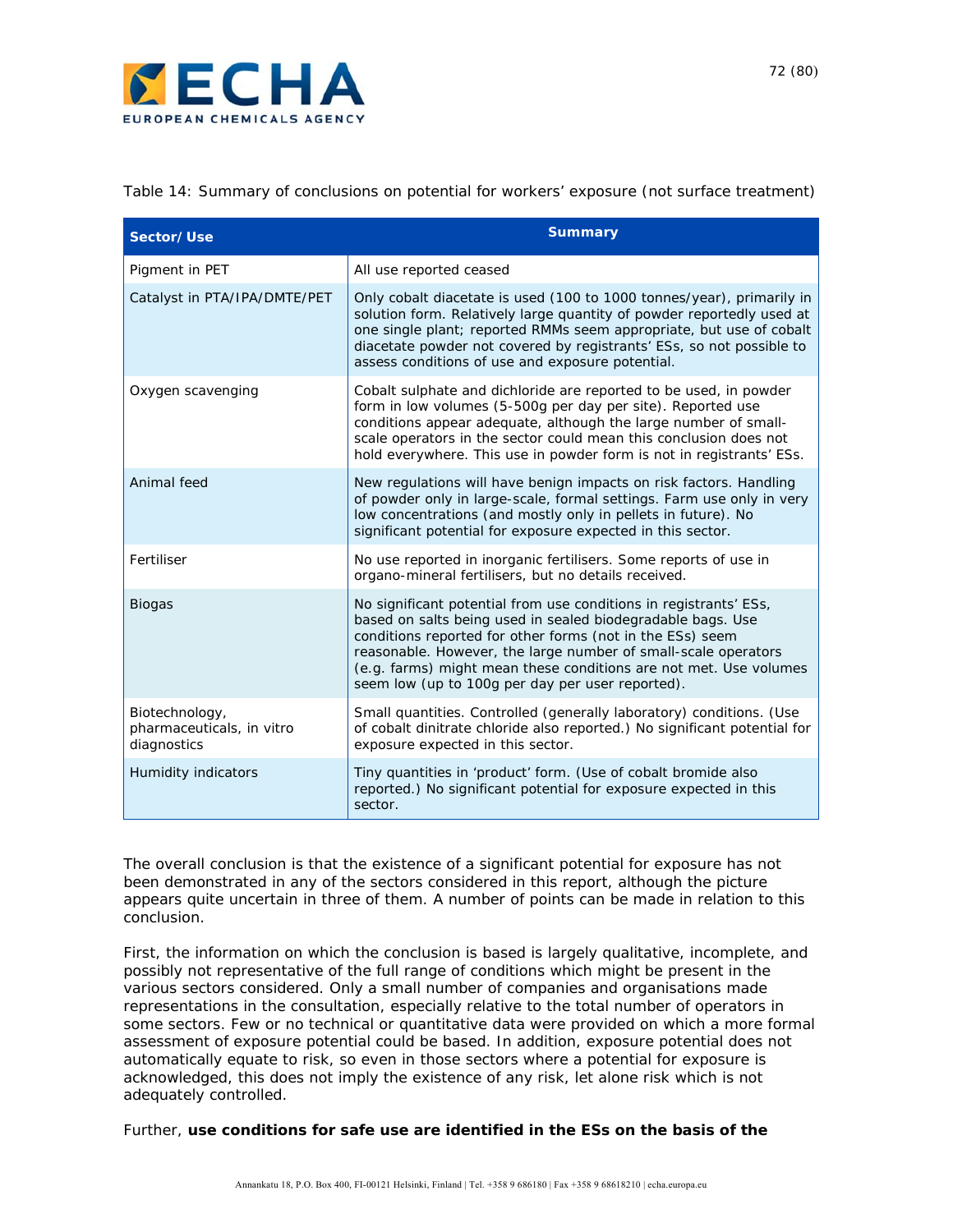

**DNELs derived in the registration dossiers.** This derivation is subject to confirmation and hence, in the absence of this confirmation, there is some uncertainty about their validity. In particular, there is a question mark over whether the salts have a mode of action which exhibits threshold or non-threshold characteristics. Evaluations made in this study are based on a comparison of reported practice with conditions for safe use as stated in the registration dossiers, but if these conditions are erroneously based on a threshold assumption, this comparison is invalid.

Importantly, the consultation uncovered examples of apparent inconsistency between use conditions reportedly in place in some downstream uses and the conditions of use recommended in the relevant registration dossiers. In biogas production, for instance, some operators reportedly use cobalt salts in loose powder form when the registration dossier requires powder to be administered in sealed bags. Moreover, some companies appear to be using cobalt salts in applications which are not covered in the ESs in the registration dossiers. In the absence of ESs – presented by registrants or downstream users themselves – which have demonstrated under what conditions use can be considered safe, these inconsistencies are clearly an issue of concern.

# **4. ANNEXES**

- ANNEX 1- Overview of the information from the REACH registration dossiers
- ANNEX 2- Questionnaire used in the targeted consultation
- ANNEX 3- List of participants in the targeted consultation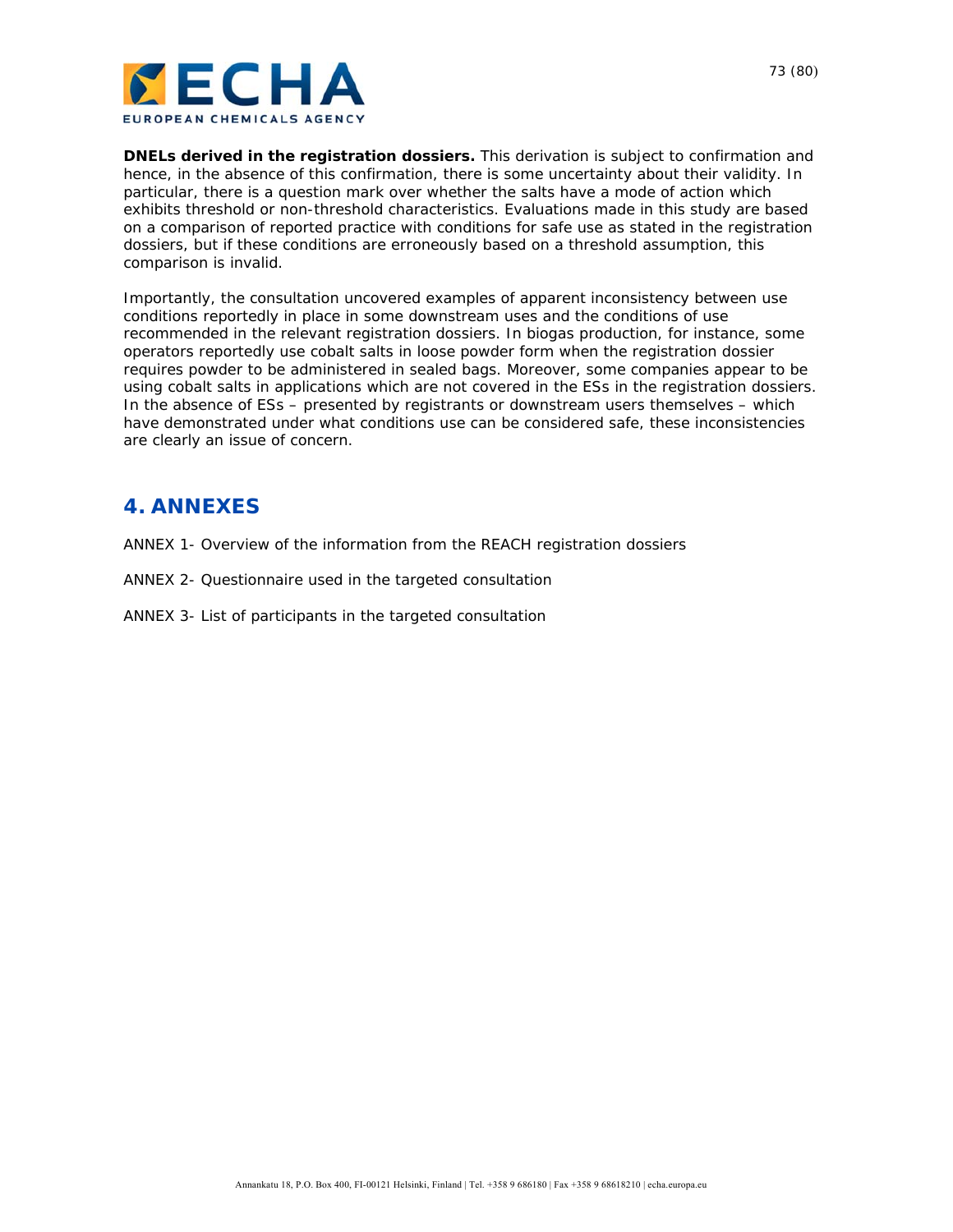

# **ANNEX 1- Overview of the information from the REACH registration dossiers**

| <b>Cobalt salt</b> | <b>CAS number</b> | <b>Identified Uses</b><br>(as described in the registration dossiers)                                                                                                                                                                                                                                                                                                                                                                                                                                                                                                                                                                                                                                                                                                                                                                                                                                                                                                                                                           |
|--------------------|-------------------|---------------------------------------------------------------------------------------------------------------------------------------------------------------------------------------------------------------------------------------------------------------------------------------------------------------------------------------------------------------------------------------------------------------------------------------------------------------------------------------------------------------------------------------------------------------------------------------------------------------------------------------------------------------------------------------------------------------------------------------------------------------------------------------------------------------------------------------------------------------------------------------------------------------------------------------------------------------------------------------------------------------------------------|
| Cobalt sulphate    | 10124-43-3        | 1. Industrial use in the production of cobalt carbonate<br>2. Industrial use in surface treatment processes (intermediate use)<br>3. Formulation and industrial use as water treatment chemical, oxygen scavenger, corrosion inhibitor<br>4. Manufacture and industrial use of batteries using cobalt sulphate<br>5. Industrial use in the manufacture of inorganic pigments & frits, glass and ceramic ware (intermediate use)<br>6. Industrial use in the manufacture of dyes for the textile, leather, wood, and/or paper industry (intermediate use)<br>7. Industrial use in the manufacture of chemicals and in other wet-chemical processes as intermediate<br>8. Industrial use in fertilizers and/or feed grade materials<br>9. Industrial use as catalyst in synthesis processes<br>10. Industrial use in fermentation processes and/or biogas production<br>11. Professional use of fertilizers containing cobalt sulphate<br>12. Formulation, industrial and professional use for chemical pharmaceutical production |
| Cobalt dichloride  | 7646-79-9         | 1. Industrial use in the manufacture of cobalt carboxylates and resinates (intermediate use)<br>2. Industrial use in surface treatment processes (intermediate use)<br>3. Formulation and industrial use as water treatment chemical, oxygen scavenger, corrosion inhibitor<br>4. Industrial use in the manufacture of inorganic pigments & frits, glass and ceramic ware (intermediate use)<br>5. Industrial use in the manufacture of textile dyes (intermediate use)<br>6. Industrial use in the manufacture of chemicals and in other wet-chemical processes as intermediate<br>7. Industrial use in fertilizers and/or feed grade materials<br>8. Industrial use in fermentation processes, in the manufacture of reagents and use thereof in scientific research and standard analysis<br>and/or biogas production<br>9. Industrial and professional use in humidity indicators cards, plugs and/or bags with printed spots<br>10. Professional use of fertilizers containing cobalt dichloride                           |
| Cobalt dinitrate   | 233-402-1         | 1. Industrial use in the manufacture of cobalt carboxylates and resinates (intermediate use)<br>2. Manufacture of cobalt dinitrate as an intermediate during catalyst production<br>3. Industrial use of cobalt dinitrate as intermediate in the manufacture of other cobalt compounds during catalyst production<br>4. Industrial use in surface treatment processes (intermediate use)<br>5. Formulation and industrial use as water treatment chemical, oxygen scavenger, corrosion inhibitor<br>6. Industrial use of cobalt dinitrate as intermediate in the manufacture of other cobalt compounds during battery production<br>7. Industrial use in the manufacture of chemicals and in other wet-chemical processes as intermediate                                                                                                                                                                                                                                                                                       |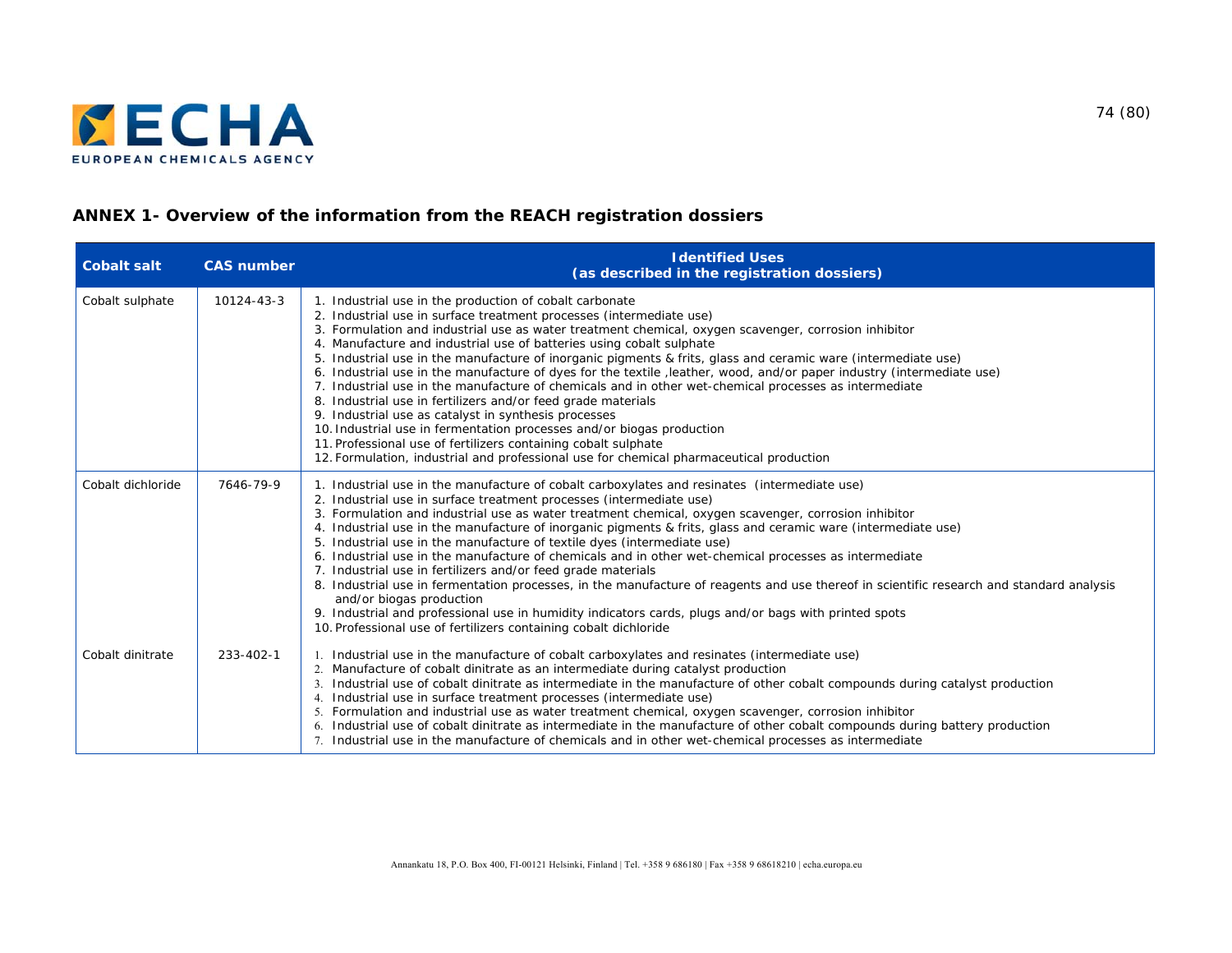

| <b>Cobalt salt</b> | <b>CAS number</b> | <b>Identified Uses</b><br>(as described in the registration dossiers)                                                                                                                                                                                                                                                                                                                                                                                                                                                                                                                                                                                                                                                        |
|--------------------|-------------------|------------------------------------------------------------------------------------------------------------------------------------------------------------------------------------------------------------------------------------------------------------------------------------------------------------------------------------------------------------------------------------------------------------------------------------------------------------------------------------------------------------------------------------------------------------------------------------------------------------------------------------------------------------------------------------------------------------------------------|
| Cobalt carbonate   | $513 - 79 - 1$    | 1. Manufacture of cobalt carbonate as an intermediate during catalyst production<br>2. Industrial use of cobalt carbonate as intermediate in the manufacture of other cobalt compounds during catalyst production<br>3. Industrial use in surface treatment processes (intermediate use)<br>4. Industrial use in the manufacture of inorganic pigments & frits, glass and ceramic ware (intermediate use)<br>5. Industrial use in fertilizers and/or feed grade materials<br>6. Industrial use in the manufacture of chemicals and in other wet-chemical processes as intermediate<br>7. Professional use of fertilizers containing cobalt carbonate<br>8. Industrial use in fermentation processes and/or biogas production |
| Cobalt diacetate   | $71 - 48 - 7$     | 1. Industrial use as a catalyst<br>Industrial use in surface treatment processes (intermediate use)<br>3. Industrial use in the manufacture of inorganic pigments & frits, glass and ceramic ware (intermediate use)<br>4. Manufacture and industrial use of plastics and/or PET using cobalt diacetate as a colorant<br>5. Manufacture and industrial use of rubber adhesion agent using cobalt diacetate<br>6. Industrial use in the manufacture of chemicals and in other wet-chemical processes as intermediate<br>7. Industrial use in fertilizers and/or feed grade materials<br>8. Professional uses of plastics and/or PET containing cobalt diacetate                                                               |
|                    |                   | 9. Professional use of fertilizers containing cobalt diacetate<br>Service life of tyres/shredded tyres<br>10.<br>Service life of PET-bottles (food contact material<br>Service life of surface treated articles (anodic coating)<br>12.<br>Professional use of service treated massive objects<br>13.<br>Industrial use in the manufacture of dyes for the textile, leather, wood, and/or paper industry (intermediate use)<br>14.<br>Industrial use in the manufacture of hard metal (intermediate use)<br>15.<br>16. Industrial use in fermentation processes and/or biogas production                                                                                                                                     |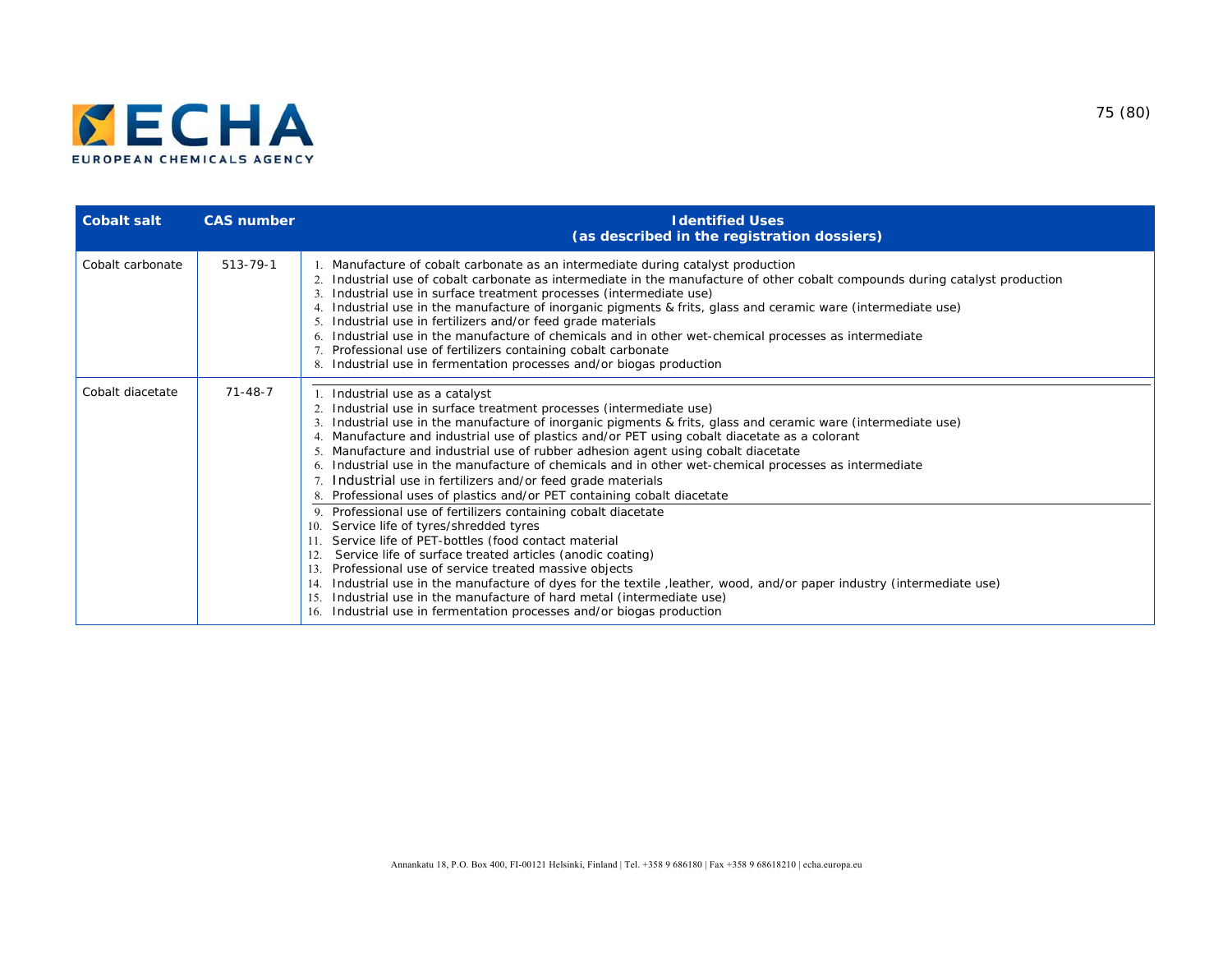

# **ANNEX 2- Questionnaire used in the targeted consultation**

| CCTOP<br><b>SECTOR</b> |
|------------------------|
|                        |
|                        |
|                        |
| <b>ICE</b><br>$\Omega$ |
| ro i                   |

| Name of the organisation/company           |
|--------------------------------------------|
|                                            |
|                                            |
|                                            |
| <b>Contact details</b>                     |
|                                            |
|                                            |
|                                            |
| Is this information confidential? (Yes/No) |

| Would you be willing to participate in a sector specific |  |
|----------------------------------------------------------|--|
| follow-up meeting around May 7/8 in Brussels? (Yes/No)   |  |

| Question | Please indicate for your sector which of the following cobalt salts are<br>used, the tonnage per year and the form (powder/solution/etc.) in which<br>the salts are supplied to your premises |                  |             |                                                        |
|----------|-----------------------------------------------------------------------------------------------------------------------------------------------------------------------------------------------|------------------|-------------|--------------------------------------------------------|
|          | Cobalt salt                                                                                                                                                                                   | Used<br>(Yes/No) | Tonnes/year | Form<br>(powder/solution/etc.)<br>in which is supplied |
| Answer   | Cobalt sulphate                                                                                                                                                                               |                  |             |                                                        |
| Answer   | Cobalt dichloride                                                                                                                                                                             |                  |             |                                                        |
| Answer   | Cobalt dinitrate                                                                                                                                                                              |                  |             |                                                        |
| Answer   | Cobalt<br>carbonate                                                                                                                                                                           |                  |             |                                                        |
| Answer   | Cobalt diacetate                                                                                                                                                                              |                  |             |                                                        |
| Answer   | Others (specify)                                                                                                                                                                              |                  |             |                                                        |
|          | Is this information confidential (Yes/No)                                                                                                                                                     |                  |             |                                                        |

|        | Question   Please specify the number of sites and the average number of workers<br>per site in the EU within your sector of activity where cobalt salts are<br>used |
|--------|---------------------------------------------------------------------------------------------------------------------------------------------------------------------|
| Answer |                                                                                                                                                                     |
|        | Is this information confidential? (Yes/No)                                                                                                                          |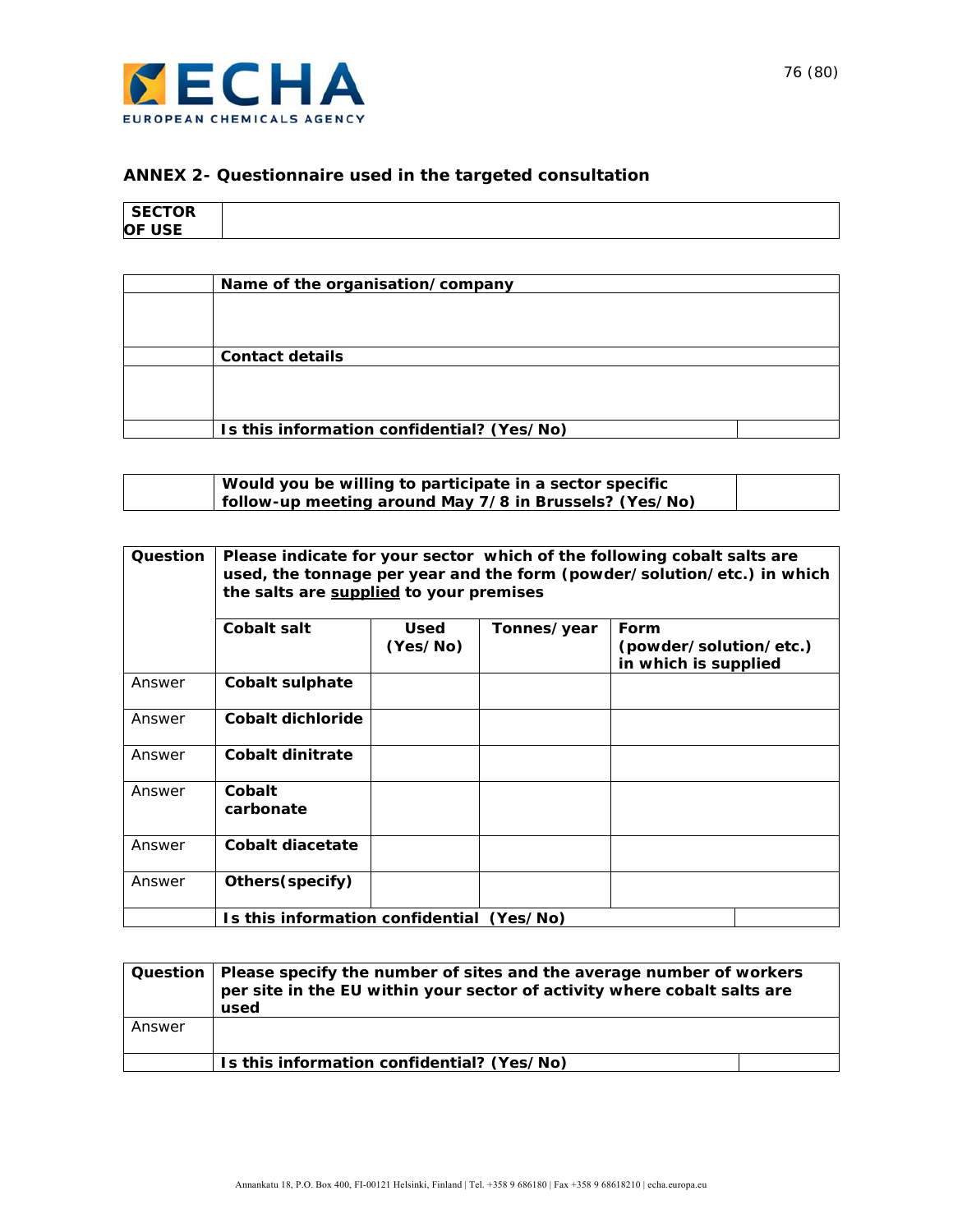

| Question | Please provide a brief description of the process in which each of the<br>cobalt salts are used and specify which the technical function of the<br>substance is. |                                            |                                                       |  |
|----------|------------------------------------------------------------------------------------------------------------------------------------------------------------------|--------------------------------------------|-------------------------------------------------------|--|
|          | Cobalt salt                                                                                                                                                      | Brief description of the process           | <b>Technical</b><br>function of<br>the cobalt<br>salt |  |
| Answer   | Cobalt sulphate                                                                                                                                                  |                                            |                                                       |  |
| Answer   | Cobalt dichloride                                                                                                                                                |                                            |                                                       |  |
| Answer   | Cobalt dinitrate                                                                                                                                                 |                                            |                                                       |  |
| Answer   | Cobalt carbonate                                                                                                                                                 |                                            |                                                       |  |
| Answer   | Cobalt diacetate                                                                                                                                                 |                                            |                                                       |  |
| Answer   | Others (specify)                                                                                                                                                 |                                            |                                                       |  |
|          |                                                                                                                                                                  | Is this information confidential? (Yes/No) |                                                       |  |

#### (Only for use as a catalyst for the production of PTA/IPA/DMT and PET)

| Question | Please specify any releases of cobalt salts to the environment and any<br>monitoring system in place |
|----------|------------------------------------------------------------------------------------------------------|
|          | Emissions to air and monitoring system used                                                          |
| Answer   |                                                                                                      |
|          | Emissions to water and monitoring system used                                                        |
| Answer   |                                                                                                      |
|          | Waste disposal of cobalt salts/solutions                                                             |
| Answer   |                                                                                                      |
|          | Is this information confidential? (Yes/No)                                                           |

The following set of questions are organised by cobalt salt and type of activity in which exposure to workers to cobalt salts may occur. **We kindly request you to fill in an independent table for each cobalt salt and for each activity in which workers may be exposed to cobalt**  salts (preparation of a solution, filling of containers, etc.) In order to do so you may add (copy and paste) as many tables as needed.

If there are significant variations in the use conditions and the risk management measures in place across the sector please specify them in the answers, indicating the main differences encountered.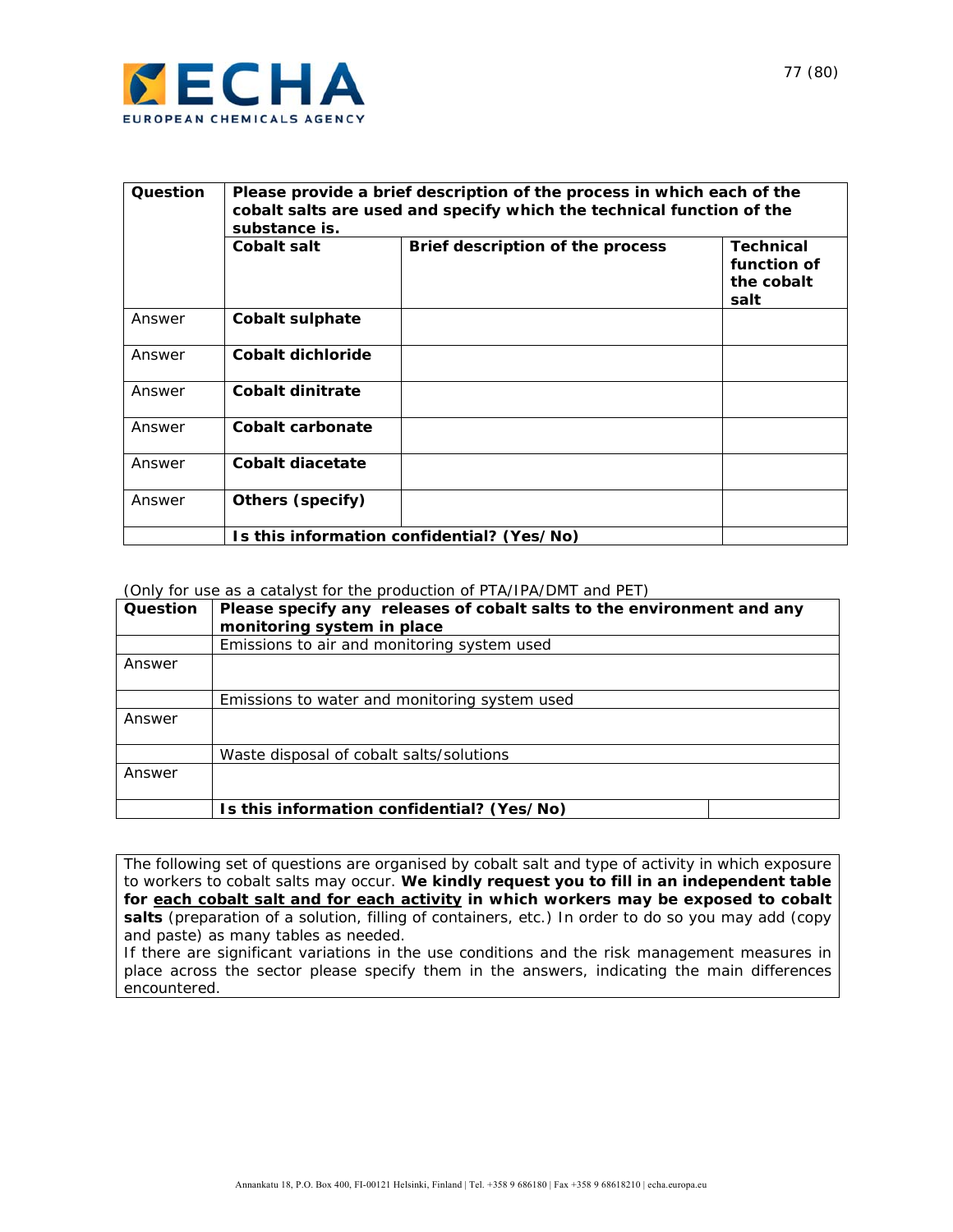

| Question | Please describe the activities within the process in which the workers                                     |
|----------|------------------------------------------------------------------------------------------------------------|
|          | may be exposed to the cobalt salts and the conditions and risk                                             |
|          | management measures for each of the activities<br>Process in which the cobalt salt is used                 |
| Answer   |                                                                                                            |
|          | Cobalt salt used                                                                                           |
| Answer   |                                                                                                            |
|          | Brief description of the activity                                                                          |
| Answer   |                                                                                                            |
|          | Type of exposure (inhalation/dermal/oral)                                                                  |
| Answer   |                                                                                                            |
|          | Physical form of the cobalt salts (powder/solution/etc.)                                                   |
| Answer   |                                                                                                            |
|          | Is the cobalt salt used in a mixture? If so, what is the concentration (in %)?                             |
| Answer   |                                                                                                            |
|          | Amount (in kg) of cobalt salt used in the activity                                                         |
| Answer   |                                                                                                            |
|          | Number of workers exposed to the cobalt salt during the activity                                           |
| Answer   |                                                                                                            |
|          | Duration of the activity (hours/day)                                                                       |
| Answer   |                                                                                                            |
|          | Frequency of the activity (days/year)                                                                      |
| Answer   |                                                                                                            |
|          | Is the activity an industrial activity (performed in an industrial setting) or a<br>professional activity? |
| Answer   |                                                                                                            |
|          | Is the activity performed outdoors or indoors?                                                             |
| Answer   |                                                                                                            |
|          | If the activity is performed indoors, is there local exhaust ventilation (LEV)?                            |
| Answer   |                                                                                                            |
|          | Is the use of respiratory masks mandatory during the activity? If so, specify which<br>type.               |
| Answer   |                                                                                                            |
|          | Is the use of goggles mandatory during the activity? If so, specify which type                             |
| Answer   |                                                                                                            |
|          | Is the use of gloves mandatory during the activity? If so, specify which type.                             |
| Answer   |                                                                                                            |
|          | Is there other type of personal protection equipment mandatory during the                                  |
|          | activity? If so, specify which type.                                                                       |
| Answer   |                                                                                                            |
|          | Is this information confidential? (Yes/No)                                                                 |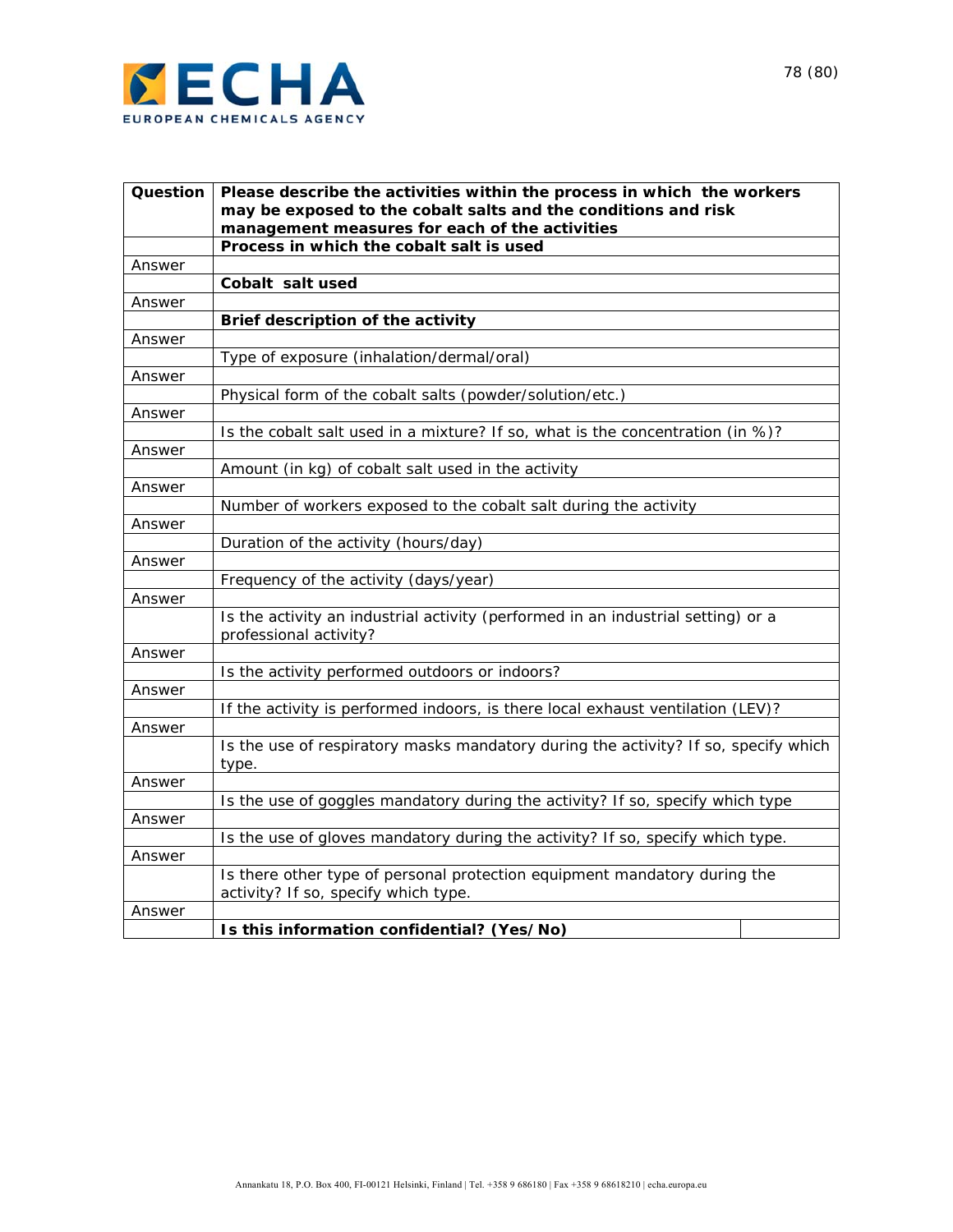

## **ANNEX 3- List of participants in the targeted consultation**

#### Use in surface treatment

SYF (The Swedish Electroplaters and Surface and Finishers Society)

ZVO (The Central Association of Surface Treatment Professionals Germany)

Company/Organisation 3

Company/Organisation 4

Company/Organisation 5

Company/Organisation 6

Company/Organisation 7

Company/Organisation 8

Company/Organisation 9

Company/Organisation 10

Company Organisation 11

Company/Organisation 12

### Use as pigment for PET

CPME (Committee of PET Manufacturers in Europe)

#### Use as a catalyst in for the production of PTA/IPA/DMT and PET

CPME (Committee of PET Manufacturers in Europe) Company/Organisation 14 Company/Organisation 15

#### Use as a catalyst in oxygen scavenging processes

Company/Organisation 16 Company/Organisation 17

#### Use for animal feed

EMFEMA (International Association of the European manufacturers of Major, Trace and Specific Feed Mineral Materials)

FEFAC (The European Feed Manufacturers' Federation)

FEFANA (EU Association of Specialty Feed Ingredients and their Mixtures)

Company/Organisation 21

#### Use as fertilisers

Company/Organisation 22